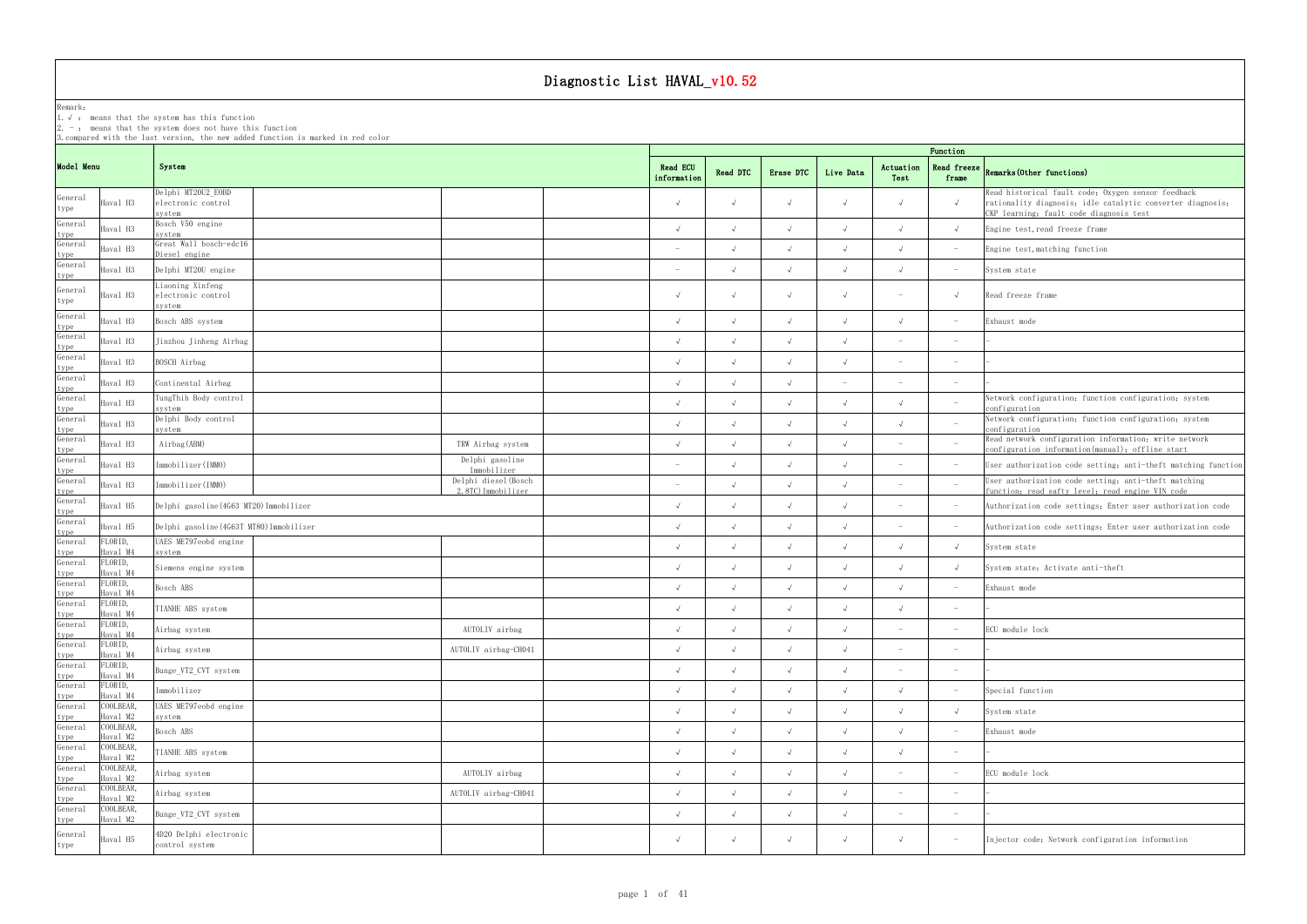Remark:

1.√ : means that the systemhas this function

 $2. -:$  means that the system does not have this function

3.compared with the last version, the new added function is marked in red color

## frame Remarks(Other functions)

|                             |                                                    |                         |          |           |           |                   | Function                        |                                                                                                                                                             |
|-----------------------------|----------------------------------------------------|-------------------------|----------|-----------|-----------|-------------------|---------------------------------|-------------------------------------------------------------------------------------------------------------------------------------------------------------|
| Model Menu                  | System                                             | Read ECU<br>information | Read DTC | Erase DTC | Live Data | Actuation<br>Test | Read freeze<br>frame            | <b>Remarks (Other functions)</b>                                                                                                                            |
| General<br>Haval H5<br>type | Delphi MT20U2_EOBD<br>electronic control<br>system |                         |          |           |           |                   | $\sqrt{ }$                      | Read historical fault code; Oxygen sensor feedback<br>rationality diagnosis; idle catalytic converter diagnosis;<br>CKP learning; fault code diagnosis test |
| General<br>Haval H5<br>type | Bosch V50 engine<br>system                         |                         |          |           |           |                   | $\sim$                          | Engine test                                                                                                                                                 |
| General<br>Haval H5<br>type | 4D20 Bosch diesel<br>engine system                 |                         |          |           |           |                   |                                 | Injector code; Network configuration information                                                                                                            |
| General<br>Haval H5<br>type | 4G63T engine system                                |                         |          |           |           |                   |                                 | Routine control                                                                                                                                             |
| General<br>Haval H5<br>type | Bosch ABS (CAN<br>network)                         |                         |          |           |           |                   |                                 | Steering sensor calibration, Network configuration information                                                                                              |
| General<br>Haval H5         | Bosch ABS                                          |                         |          |           |           |                   |                                 | Exhaust mode                                                                                                                                                |
| type<br>General<br>Haval H5 | Bosch ABS9 ESP system                              |                         |          |           |           |                   |                                 | Steering sensor calibration, Network configuration<br>information, longitudinal acceleration calibration                                                    |
| type<br>General<br>Haval H5 | Bosch Airbag (CAN<br>network)                      |                         |          |           |           |                   | $\overline{\phantom{a}}$        | Network configuration information                                                                                                                           |
| type<br>General<br>Haval H5 | BOSCH Airbag                                       |                         |          |           |           |                   | $\overline{\phantom{0}}$        |                                                                                                                                                             |
| type<br>General<br>Haval H5 | Continental Airbag                                 |                         |          |           |           |                   |                                 |                                                                                                                                                             |
| type<br>General<br>Haval H5 | TRW Airbag system                                  |                         |          |           |           |                   |                                 | Read network configuration information; write network                                                                                                       |
| type<br>General<br>Haval H5 | Delphi Body control                                |                         |          |           |           |                   |                                 | configuration information<br>Network configuration; function configuration; system                                                                          |
| type<br>General<br>Haval H5 | svstem<br>Delphi Body control                      |                         |          |           |           |                   |                                 | configuration<br>Network configuration information, system configuration                                                                                    |
| type<br>General<br>Haval H5 | system (CAN network)<br>TungThih Body control      |                         |          |           |           |                   |                                 | Network configuration; function configuration; system                                                                                                       |
| ype<br>General              | system<br>Continental Instrument                   |                         |          |           |           |                   |                                 | onfiguration                                                                                                                                                |
| Haval H5<br>type            | system (CAN network)                               |                         |          |           |           |                   |                                 | Network configuration information                                                                                                                           |
| General<br>Haval H5<br>type | Hyundai Mobis_P4MFI_AT                             |                         |          |           |           |                   |                                 |                                                                                                                                                             |
| General<br>Haval H5         | BorgWarner TOD<br>system(Intelligent 4-            |                         |          |           |           |                   | $\overline{\phantom{0}}$        |                                                                                                                                                             |
| type<br>General             | wheel drive)<br>Delphi                             |                         |          |           |           |                   |                                 |                                                                                                                                                             |
| Haval H5<br>type<br>General | gasolineImmobilizer<br>Delphi diesel (Bosch        |                         |          |           |           |                   |                                 | User authorization code setting                                                                                                                             |
| Haval H5<br>type            | 2.8TC)Immobilizer<br>Delphi diesel (Delphi         |                         |          |           |           |                   |                                 | User authorization code setting                                                                                                                             |
| General<br>Haval H5<br>type | 4D20)Immobilizer<br>Delphi diesel (Bosch           |                         |          |           |           |                   |                                 | Authorization code settings; Enter user authorization code                                                                                                  |
| General<br>Haval H5<br>type | 4D20) Immobilizer                                  | $\sqrt{ }$              |          |           |           |                   |                                 | Authorization code settings; Enter user authorization code                                                                                                  |
| General ty Haval H6         | 4D20 Delphi electronic control system              |                         |          |           |           |                   |                                 | Injector code; Read network configuration information; write<br>network configuration information                                                           |
| General ty Haval H6         | Delphi MT20U2_EOBD electronic control system       |                         |          |           |           |                   |                                 | Read historical fault code; Oxygen sensor feedback<br>rationality diagnosis; idle catalytic converter diagnosis;                                            |
| General ty Haval H6         | Delphi MT80 engine                                 |                         |          |           |           |                   |                                 | CKP learning; fault code diagnosis test<br>Write VIN; CKP learning                                                                                          |
| General ty Haval H6         | 4D20 Bosch diesel engine system                    |                         |          |           |           |                   |                                 | Network configuration information; Injector code; OBD<br>function module                                                                                    |
| General ty Haval H6         | 4D20 Delphi Euro V engine system                   |                         |          |           |           |                   | $\hspace{0.1mm}-\hspace{0.1mm}$ | Network configuration information; Injector code; OBD<br>function module; Routine control; EGR clear self-learning;<br>IUPR function                        |
| General ty Haval H6         | 4G15T engine electronic control system             |                         |          |           |           |                   |                                 | Read network configuration information; write network<br>configuration information                                                                          |
| General ty Haval H6         | UAES Body control system                           |                         |          |           |           |                   |                                 | Read network configuration information; write network<br>configuration information                                                                          |
| General ty Haval H6         | Bosch ABS (CAN network)                            |                         |          |           |           |                   |                                 | Steering sensor calibration, Network configuration information                                                                                              |
| General ty Haval H6         | Bosch ABS9 ESP system                              |                         |          |           |           |                   |                                 | Steering sensor calibration, Network configuration                                                                                                          |
|                             |                                                    |                         |          |           |           |                   |                                 | information, longitudinal acceleration calibration                                                                                                          |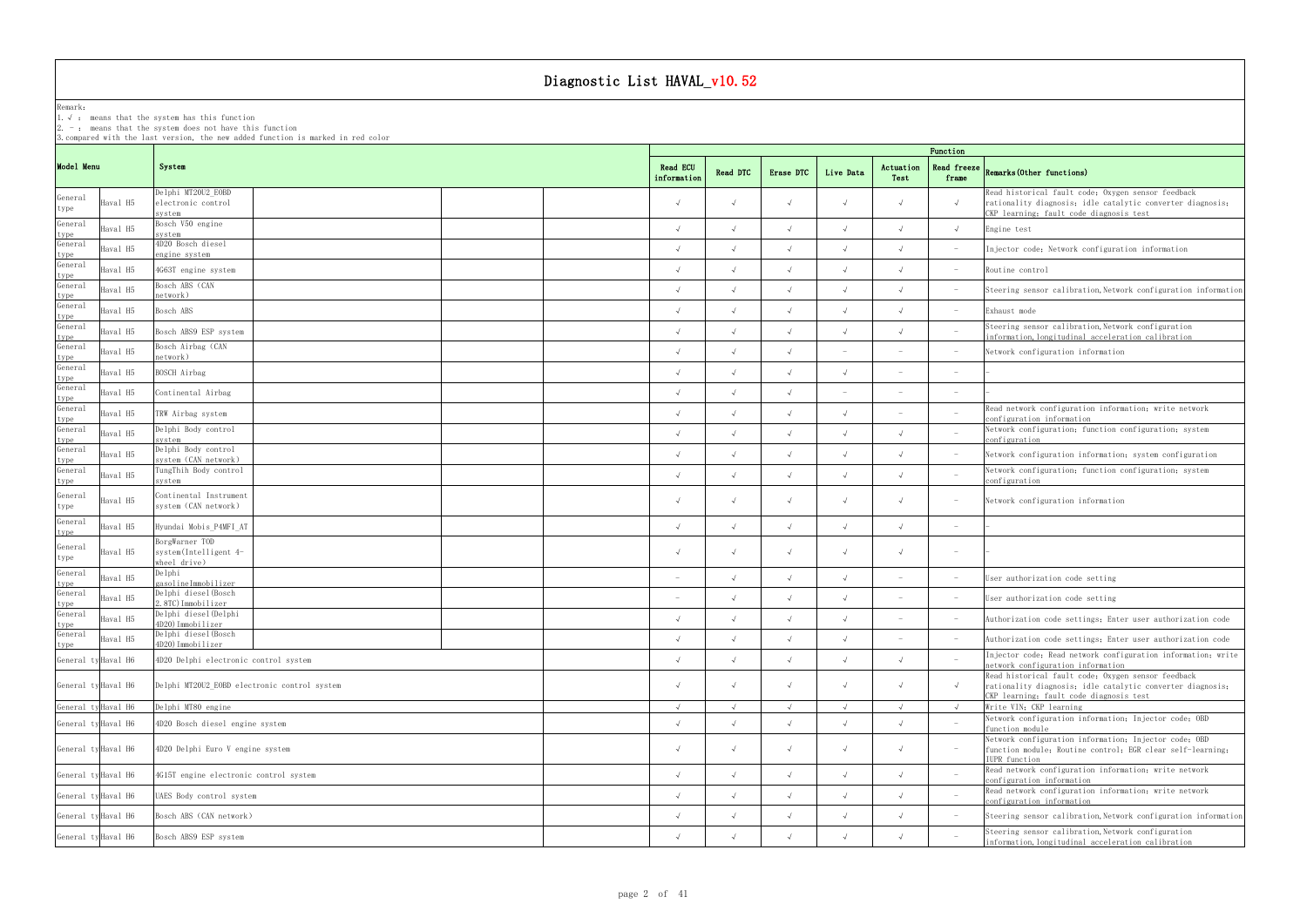Remark: The contract of the contract of  $\mathbb{R}$  and  $\mathbb{R}$  are contract of  $\mathbb{R}$  and  $\mathbb{R}$  are contract of  $\mathbb{R}$  and  $\mathbb{R}$  are contract of  $\mathbb{R}$  and  $\mathbb{R}$  are contract of  $\mathbb{R}$  and  $\mathbb{R}$  are cont

1.√ : means that the systemhas this function

2. - : means that the system does not have this function

3.compared with the last version, the new added function is marked in red color

|                     |                     |                               |                                      |                                                 |                         |               |           |                          |                   | Function                        |                                                                                                                                     |
|---------------------|---------------------|-------------------------------|--------------------------------------|-------------------------------------------------|-------------------------|---------------|-----------|--------------------------|-------------------|---------------------------------|-------------------------------------------------------------------------------------------------------------------------------------|
| Model Menu          |                     | System                        |                                      |                                                 | Read ECU<br>information | Read DTC      | Erase DTC | Live Data                | Actuation<br>Test | Read freeze<br>frame            | Remarks (Other functions)                                                                                                           |
| General ty Haval H6 |                     | Airbag                        |                                      |                                                 |                         |               |           |                          |                   |                                 | Read network configuration information, write network<br>configuration information                                                  |
| General ty Haval H6 |                     | Delphi Body control system    |                                      |                                                 |                         |               |           |                          |                   | $\overline{a}$                  | Read network configuration information; write network<br>configuration information                                                  |
| General ty Haval H6 |                     | UAES Body control system      |                                      |                                                 |                         |               |           |                          |                   |                                 | Read network configuration information; write network                                                                               |
| General ty Haval H6 |                     | Instrument system             |                                      |                                                 |                         |               |           |                          |                   |                                 | configuration information<br>Read network configuration information: write network<br>configuration information                     |
| General ty Haval H6 |                     | BorgWarner TOD system         |                                      |                                                 |                         |               |           |                          |                   |                                 | Read network configuration information; write network<br>configuration information                                                  |
| General ty Haval H6 |                     | Hyundai Mobis P4MFI AT        |                                      |                                                 |                         | $\sqrt{ }$    |           | $\sqrt{ }$               | $\sqrt{ }$        | $\hspace{0.1mm}-\hspace{0.1mm}$ |                                                                                                                                     |
|                     | General ty Haval H6 | Headlamp Leveling System      |                                      |                                                 |                         | $\sqrt{ }$    |           | $\sqrt{ }$               |                   | $\overline{\phantom{a}}$        |                                                                                                                                     |
|                     | General ty Haval H6 | $A/C$ control system (CHB021) |                                      |                                                 |                         |               |           |                          |                   | $\overline{\phantom{0}}$        | Read network configuration information, write network<br>configuration information                                                  |
|                     | General ty Haval H6 | A/C control system(CHB022)    |                                      |                                                 |                         |               |           |                          |                   |                                 | Read network configuration information; write network<br>configuration information                                                  |
|                     | General ty Haval H6 | Parking Services system       |                                      |                                                 |                         |               |           | $\overline{\phantom{0}}$ |                   | $\overline{\phantom{a}}$        | Read network configuration information; write network<br>configuration information                                                  |
|                     | General ty Haval H6 | Keyless start system          |                                      |                                                 |                         |               |           |                          |                   |                                 | Read network configuration information; write network<br>configuration information                                                  |
|                     | General ty Haval H6 | Gateway system                |                                      |                                                 |                         |               |           |                          |                   |                                 | Read network configuration information; write network<br>configuration information                                                  |
|                     | General ty Haval H6 | Xiamen TungThih Immobilizer   |                                      |                                                 |                         | $\sqrt{ }$    |           | $\sqrt{ }$               |                   | $\overline{\phantom{a}}$        |                                                                                                                                     |
|                     | General ty Haval H6 | SICC traffic Immobilizer      |                                      |                                                 |                         | $\mathcal{L}$ |           |                          |                   | $-$                             |                                                                                                                                     |
|                     | General ty Haval H6 | Instrument system             | Delco                                |                                                 |                         |               |           |                          |                   | $\hspace{0.1mm}-\hspace{0.1mm}$ | Read network configuration information; write network<br>configuration information                                                  |
|                     | General ty Haval H6 | Instrument system             | YAZAKI                               |                                                 |                         |               |           |                          |                   |                                 | Read network configuration information; write network<br>configuration information                                                  |
|                     | General ty Haval H6 | Entertainment system          | ADAYO CD system                      |                                                 |                         |               |           |                          |                   |                                 | Read network configuration information; write network<br>configuration information                                                  |
|                     | General ty Haval H6 | Entertainment system          | HSAE CD system                       |                                                 |                         |               |           |                          |                   | $\overline{\phantom{a}}$        | Read network configuration information; write network<br>configuration information                                                  |
|                     | General ty Haval H6 | 2013 MY                       |                                      | UAES engine (ME788)                             |                         |               |           |                          |                   | $\hspace{0.1mm}-\hspace{0.1mm}$ | Read network configuration information; write network<br>configuration information(manual); Read and write VIN code;                |
|                     |                     |                               |                                      |                                                 |                         |               |           |                          |                   |                                 | <b>TUPR</b>                                                                                                                         |
|                     | General ty Haval H6 | 2013 MY                       | engine system(ECM)                   | 4G15E engine electronic<br>ontrol system        |                         | $\sqrt{ }$    |           |                          |                   | $\sqrt{ }$                      | Read network configuration information; write network<br>configuration information(manual); Read and write VIN code;<br><b>TUPR</b> |
|                     |                     |                               |                                      |                                                 |                         |               |           |                          |                   |                                 | Routine control; Read injector code; Write injector code;                                                                           |
|                     |                     |                               |                                      | 4D20D Delphi Euro IV                            |                         |               |           |                          |                   |                                 | Read network configuration information; write network                                                                               |
|                     | General ty Haval H6 | 2013 MY                       |                                      | engine system                                   | $\sqrt{ }$              |               |           |                          |                   | $\hspace{0.1mm}-\hspace{0.1mm}$ | configuration information(manual); OBD diagnosis function;<br>IUPR function; DPF (Diesel Particulate Filter); EGR clear             |
|                     |                     |                               |                                      |                                                 |                         |               |           |                          |                   |                                 | self-learning; Read and write VIN code                                                                                              |
|                     | General ty Haval H6 | 2013 MY                       |                                      | KSTAR press key type PEPS system                | $\sqrt{ }$              | $\sqrt{ }$    |           |                          |                   |                                 | After-sale function; Read network configuration information;<br>write network configuration information (manual)                    |
|                     | General ty Haval H6 | 2013 MY                       |                                      | KSTAR knob type PEPS system                     | $\sqrt{ }$              | $\sqrt{ }$    |           |                          |                   |                                 | After-sale function; Read network configuration information;                                                                        |
|                     |                     |                               |                                      |                                                 |                         |               |           |                          |                   |                                 | write network configuration information (manual)                                                                                    |
|                     | General ty Haval H6 | 2013 MY                       |                                      | Transmission electronic control system (TCU)    | $\sqrt{ }$              |               |           |                          |                   | $-$                             | write network configuration information                                                                                             |
|                     | General ty Haval H6 | New H6                        | Engine system (ECM)                  | engine $system(4C13)$                           | $\sqrt{ }$              | $\sqrt{ }$    |           |                          |                   | $\overline{\phantom{a}}$        | Write VIN; write network configuration information; Read<br>freeze frame; OBD function; VVT self-learning                           |
|                     | General ty Haval H6 | New H6                        | Engine system(ECM)                   | engine system(4C20)                             | $\sqrt{ }$              |               |           |                          |                   |                                 | Write VIN; write network configuration information; CKP<br>learning; IUPR function                                                  |
|                     | General ty Haval H6 | New H6                        | Body control system (BCM)            |                                                 | $\sqrt{ }$              |               |           |                          |                   |                                 | Write VIN; write network configuration information; Special<br>function                                                             |
|                     | General ty Haval H6 | New H6                        | Airbag module (ABM)                  |                                                 |                         |               |           |                          |                   |                                 | Write VIN; write network configuration information; write<br>circuit configuration word; Yaw angle calibration                      |
|                     | General ty Haval H6 | New H6                        |                                      | Instrument system(IP) Full color instrument sys |                         |               |           |                          |                   | $\overline{\phantom{a}}$        | Write VIN; write network configuration information;<br>Maintenance mileage setting                                                  |
|                     | General ty Haval H6 | New H6                        |                                      | Instrument system(IP) Non-full color instrument | $\sqrt{ }$              |               |           |                          |                   | $\overline{\phantom{a}}$        | Write VIN; write network configuration information; Special<br>function                                                             |
|                     | General ty Haval H6 | New H6                        | Adaptive cruise control system (ACC) |                                                 |                         |               |           |                          |                   |                                 | Write VIN; write network configuration information; After-<br>sales calibration                                                     |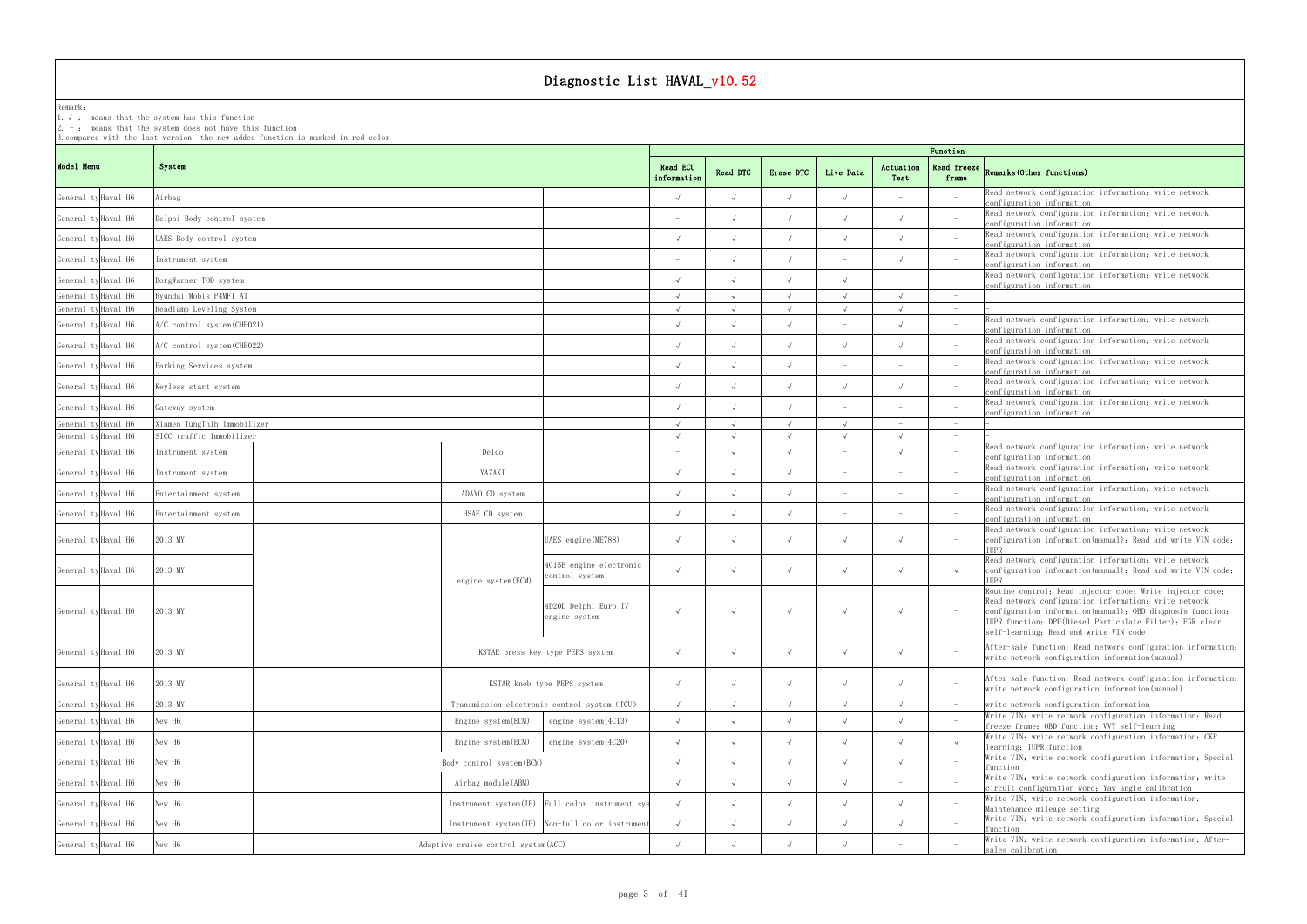## Remark:

1.√ : means that the systemhas this function

2. - : means that the system does not have this function

3.compared with the last version, the new added function is marked in red color

## frame Remarks(Other functions)

|                     |          |                                                                |                         |                          |                                 |                          |                                 | Function                 |                                                                                                                                                                                                                                                                                                   |
|---------------------|----------|----------------------------------------------------------------|-------------------------|--------------------------|---------------------------------|--------------------------|---------------------------------|--------------------------|---------------------------------------------------------------------------------------------------------------------------------------------------------------------------------------------------------------------------------------------------------------------------------------------------|
| Model Menu          | System   |                                                                | Read ECU<br>information | Read DTC                 | Erase DTC                       | Live Data                | Actuation<br>Test               | Read freeze<br>frame     | Remarks (Other functions)                                                                                                                                                                                                                                                                         |
| General ty Haval H6 | New H6   | Electric power steering system (EPS)                           |                         |                          |                                 |                          |                                 |                          | Write VIN; write network configuration information; PDC<br>initial torque reset                                                                                                                                                                                                                   |
| General ty Haval H6 | New H6   | Electronic stabilization program (ESP)                         |                         |                          |                                 |                          |                                 |                          | Write VIN; write network configuration information;<br>Artificial exhaust; Yaw rate sensor calibration                                                                                                                                                                                            |
| General ty Haval H6 | New H6   | Intelligent front view camera (IFC)                            | $\sqrt{ }$              |                          |                                 |                          |                                 |                          | Write VIN; write network configuration information; IFVAfter-<br>sales calibration; Write calibration date                                                                                                                                                                                        |
| General ty Haval H6 | New H6   | Keyless start system (PEPS)                                    |                         |                          |                                 |                          |                                 |                          | Write VIN; write network configuration information; After-<br>sales learning                                                                                                                                                                                                                      |
| General ty Haval H6 | New H6   | Parallel line assisted reverse side vleft radar detection syst |                         |                          |                                 |                          |                                 |                          | Write VIN; write network configuration information; After-<br>sales calibration                                                                                                                                                                                                                   |
| General ty Haval H6 | New H6   | Parallel line assisted reverse side wRight radar detection sys | $\sqrt{ }$              |                          |                                 |                          |                                 |                          | Write VIN; write network configuration information; After-<br>sales calibration                                                                                                                                                                                                                   |
| General ty Haval H6 | New H6   | Transmission control unit (TTransmission control uni-          |                         |                          |                                 |                          |                                 | $\hspace{0.1mm}$         | Write function; write network configuration information                                                                                                                                                                                                                                           |
| General ty Haval H6 | New H6   | Transmission control unit (TTransmission control uni-          |                         | $\sqrt{ }$               |                                 | $\sqrt{ }$               |                                 | $-$                      | Write VIN; write network configuration information                                                                                                                                                                                                                                                |
| General ty Haval H6 | New H6   | Electronic shifter (SBWM)                                      |                         |                          |                                 |                          |                                 | $\overline{\phantom{a}}$ | Write VIN; Write classification code                                                                                                                                                                                                                                                              |
| General ty Haval H6 | New H6   | Tire pressure monitoring system (TPMS)                         |                         |                          |                                 |                          |                                 | $\overline{a}$           | Write VIN; write network configuration information; Tire<br>pressure sensor ID learning; ABS delayed write                                                                                                                                                                                        |
| General ty Haval H6 | New H6   | $A/C$ control system $(AC)$                                    |                         |                          |                                 |                          |                                 |                          | Write VIN; write network configuration information; Stepper<br>motor self-learning                                                                                                                                                                                                                |
| General ty Haval H6 | New H6   | Driver seat memory system (DSM)                                |                         |                          |                                 |                          |                                 |                          | Write VIN; write network configuration information                                                                                                                                                                                                                                                |
| General ty Haval H6 | New H6   | Driver side door module (DDCM)                                 |                         |                          |                                 |                          |                                 |                          | Write VIN; write network configuration information                                                                                                                                                                                                                                                |
| General ty Haval H6 | New H6   | Front passenger side door module (PDCM)                        | $\sqrt{ }$              | $\sqrt{ }$               | $\sqrt{ }$                      | $\sqrt{ }$               | $\sim$                          | $\sim$                   | Write VIN; write network configuration information                                                                                                                                                                                                                                                |
| General ty Haval H6 | New H6   | Rear-view camera system (RVC)                                  |                         |                          |                                 |                          |                                 | $-$                      | Write VIN; write network configuration information                                                                                                                                                                                                                                                |
| General ty Haval H6 | New H6   | Seat heating module (SHM)                                      |                         | $\sqrt{ }$               |                                 | $\sqrt{ }$               |                                 | $-$                      | Write VIN                                                                                                                                                                                                                                                                                         |
| General ty Haval H6 | New H6   | Automatic parking assist system (APA)                          |                         |                          |                                 |                          |                                 | $\hspace{0.1mm}$         | Write VIN; write network configuration information                                                                                                                                                                                                                                                |
| General ty Haval H6 | New H6   | Around view module(AVM)                                        |                         |                          |                                 |                          |                                 |                          | Write VIN; write network configuration information; After-<br>sales calibration                                                                                                                                                                                                                   |
| General ty Haval H6 | New H6   | Electronic steering column lock (ESCL)                         |                         |                          |                                 |                          |                                 | $\hspace{0.1mm}$         | Write VIN; write network configuration information                                                                                                                                                                                                                                                |
| General ty Haval H6 | New H6   | Independent gateway (GW)                                       |                         |                          |                                 |                          |                                 | $\hspace{0.1mm}$         | Write VIN; write network configuration information                                                                                                                                                                                                                                                |
| General ty Haval H6 | New H6   | Parking assist system (PAS)                                    |                         |                          |                                 |                          |                                 | $\hspace{0.1mm}$         | Write VIN; write network configuration information                                                                                                                                                                                                                                                |
| General ty Haval H6 | New H6   | Internet of Vehicles host system (TBOX)                        |                         |                          |                                 |                          |                                 |                          | Write VIN; write network configuration information                                                                                                                                                                                                                                                |
| General ty Haval H6 | New H6   | Navigation host system (HUT)                                   | $\sqrt{ }$              | $\sqrt{ }$               | $\sqrt{ }$                      | $\sqrt{ }$               | $\hspace{0.1mm}-\hspace{0.1mm}$ | $\sim$                   | Write VIN; write network configuration information                                                                                                                                                                                                                                                |
| General ty Haval H6 | New H6   | Steering angle sensor (SAS)                                    |                         |                          |                                 |                          |                                 |                          | Write VIN; write network configuration information; SAS<br>steering angle calibration                                                                                                                                                                                                             |
| General ty Haval H6 | New H6   | GLO-NASS emergency call system (GLO-NASS)                      | $\sqrt{ }$              | $\sqrt{ }$               | $\sqrt{ }$                      | $\overline{\phantom{a}}$ |                                 | $-$                      |                                                                                                                                                                                                                                                                                                   |
| General ty Haval H6 | New H6   | engine system (ECM)<br>engine system (4B13)                    |                         |                          |                                 |                          |                                 |                          | Write VIN; write network configuration information; VVT self-<br>learning                                                                                                                                                                                                                         |
| General ty Haval H6 | New H6   | engine system (ECM)<br>engine system (4B15)                    | $\sqrt{ }$              |                          |                                 |                          |                                 |                          | Write VIN; write network configuration information; VVT self-<br>learning                                                                                                                                                                                                                         |
| General ty Haval H6 | New H6   | Continuously variable valve lift (CVVL)                        | $\sqrt{ }$              | $\overline{\phantom{a}}$ | $\hspace{0.1mm}-\hspace{0.1mm}$ | $\sqrt{ }$               |                                 |                          | Write VIN; write network configuration information                                                                                                                                                                                                                                                |
| General ty Haval H6 | 18 MY H6 | engine system (ECM) 4G15B                                      |                         |                          |                                 |                          |                                 |                          | Read network configuration information: write network<br>configuration information(manual); Read and write VIN code;<br>IUPR: VVT self-learning                                                                                                                                                   |
| General ty Haval H6 | 18 MY H6 | Body control system<br>(BCM)                                   | $\sqrt{ }$              | $\sqrt{ }$               | $\sqrt{ }$                      | $\sqrt{ }$               |                                 | $\overline{\phantom{a}}$ | Write function; Tire pressure sensor learning; Tire pressure<br>learning                                                                                                                                                                                                                          |
| General ty Haval H6 | 18 MY H6 | Instrument system (IP)                                         | $\sqrt{ }$              | $\sqrt{ }$               | $\sqrt{ }$                      | $\sqrt{ }$               | $\sqrt{ }$                      | $\hspace{0.1mm}$         | Write function                                                                                                                                                                                                                                                                                    |
| General ty Haval H6 | 18 MY H6 | Electronic stability<br>system (ESP)                           | $\sqrt{ }$              | $\sqrt{ }$               | $\sqrt{ }$                      | $\sqrt{ }$               | $\sqrt{ }$                      | $-$                      | Steering sensor calibration (only for ESP); Read network<br>configuration information, write network configuration<br>information(automatic); write network configuration<br>information(manual); Exhaust function; Calibration of yaw<br>angle sensor (models with steep slope descent function) |
| General ty Haval H6 | 18 MY H6 | Independent gateway (GW)                                       | $\sqrt{ }$              | $\sqrt{ }$               | $\sqrt{ }$                      |                          |                                 | $-$                      | Write function                                                                                                                                                                                                                                                                                    |
| General ty Haval H6 | 18 MY H6 | Electronic parking controller (EPB)                            | $\sqrt{ }$              | $\sqrt{ }$               | $\sqrt{ }$                      | $\sqrt{ }$               | $\sqrt{ }$                      | $\hspace{0.1cm} -$       | Write function; Gradient sensor calibration                                                                                                                                                                                                                                                       |
| General ty Haval H6 | 18 MY H6 | Parking assist<br>system(PAS)                                  | $\sqrt{ }$              | $\sqrt{ }$               |                                 |                          |                                 | $-$                      | Write function                                                                                                                                                                                                                                                                                    |
| General ty Haval H6 | 18 MY H6 | Passive entry passive start system (PEPS)                      |                         | $\sqrt{ }$               |                                 | $\sqrt{ }$               |                                 | $\hspace{0.1cm} -$       | Write function; After-sales learning                                                                                                                                                                                                                                                              |
| General ty Haval H6 | 18 MY H6 | Airbag system (ABM)                                            |                         |                          |                                 |                          |                                 | $\overline{\phantom{a}}$ | write network configuration information (automatic); write<br>network configuration information (manual)                                                                                                                                                                                          |
| General ty Haval H6 | 18 MY H6 | A/C control system<br>A/C control system (AC)<br>(AC)          | $\sqrt{ }$              | $\sqrt{ }$               | $\sqrt{ }$                      | $\sqrt{ }$               |                                 | $\hspace{0.1mm}$         | write network configuration information                                                                                                                                                                                                                                                           |
|                     |          |                                                                |                         |                          |                                 |                          |                                 |                          |                                                                                                                                                                                                                                                                                                   |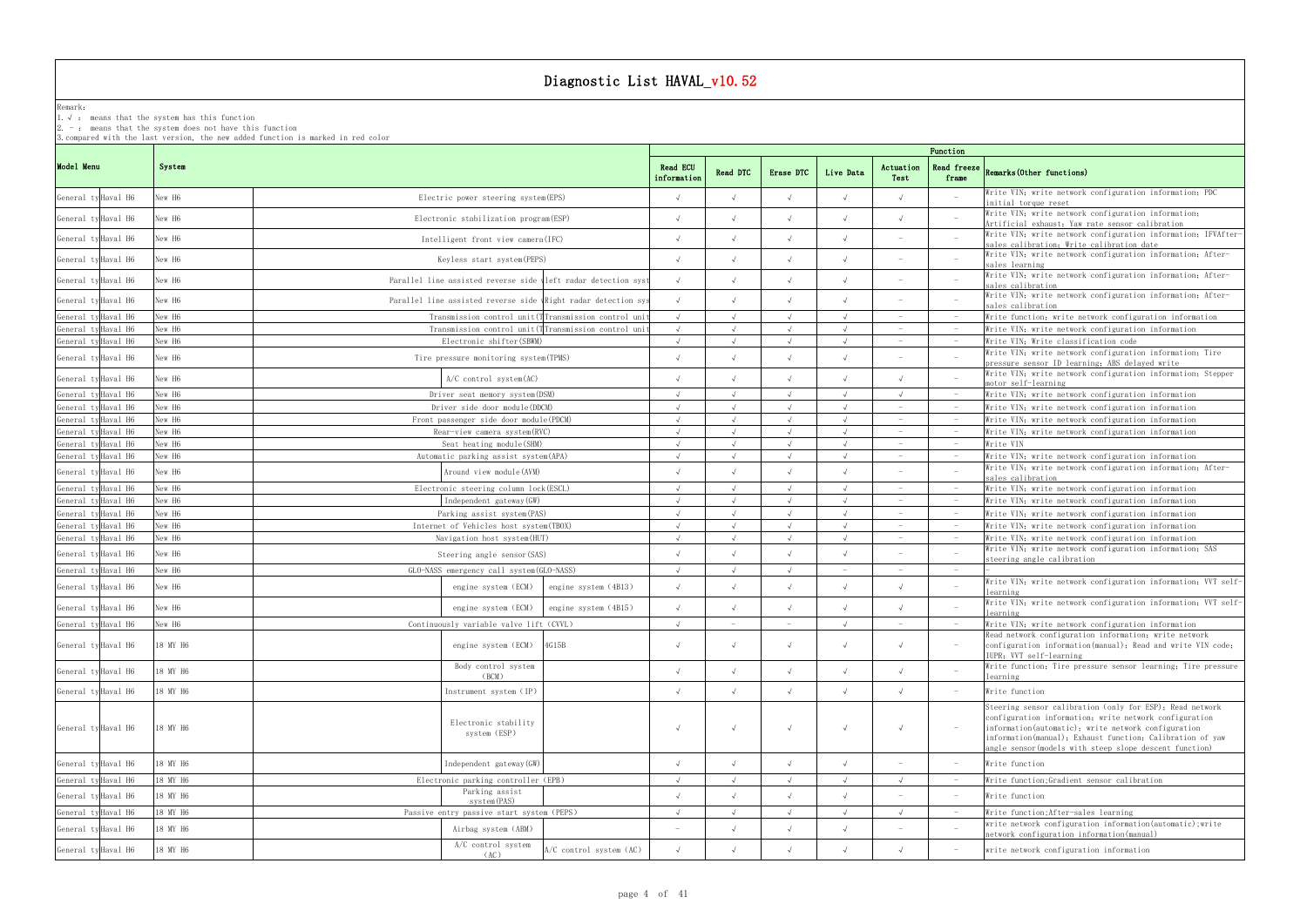### Remark: The contract of the contract of  $\mathbb{R}$  and  $\mathbb{R}$  are contract of  $\mathbb{R}$  and  $\mathbb{R}$  are contract of  $\mathbb{R}$  and  $\mathbb{R}$  are contract of  $\mathbb{R}$  and  $\mathbb{R}$  are contract of  $\mathbb{R}$  and  $\mathbb{R}$  are cont

1.√ : means that the systemhas this function

2. - : means that the system does not have this function

| Function                     |                                                                                                                     |
|------------------------------|---------------------------------------------------------------------------------------------------------------------|
| Read freeze<br>frame         | Remarks (Other functions)                                                                                           |
| $\overline{\phantom{a}}$     | write network configuration information (manual)                                                                    |
| $\qquad \qquad -$            | write network configuration information; Write VIN; Shift<br>drum self-learning; Clutch self-learning; Clutch reset |
| $\overline{\phantom{a}}$     | write network configuration information; Write VIN;<br>Transmission self-learning; Clutch self-learning             |
| $\qquad \qquad -$            | Write function, Write classification code                                                                           |
|                              |                                                                                                                     |
| $\sqrt{ }$                   |                                                                                                                     |
| $\checkmark$                 |                                                                                                                     |
| $\checkmark$                 |                                                                                                                     |
| $\overline{\phantom{a}}$     |                                                                                                                     |
| $\overbrace{\qquad \qquad }$ |                                                                                                                     |
|                              |                                                                                                                     |
| $\overline{a}$               |                                                                                                                     |
| $\overline{\phantom{a}}$     |                                                                                                                     |
| $\overline{a}$               |                                                                                                                     |
| $\overline{\phantom{a}}$     |                                                                                                                     |
| $\overline{\phantom{a}}$     | Maintenance interval setting                                                                                        |
| $\overline{\phantom{a}}$     | Maintenance interval setting                                                                                        |
| $\overline{a}$               |                                                                                                                     |
|                              |                                                                                                                     |
|                              |                                                                                                                     |
|                              |                                                                                                                     |
|                              |                                                                                                                     |
| $\overline{\phantom{0}}$     |                                                                                                                     |
| $\overline{\phantom{0}}$     |                                                                                                                     |
|                              |                                                                                                                     |
|                              |                                                                                                                     |
|                              |                                                                                                                     |
| $\overline{\phantom{0}}$     |                                                                                                                     |
|                              |                                                                                                                     |
| $\sqrt{}$                    |                                                                                                                     |
| $\sqrt{}$                    |                                                                                                                     |
| $\sqrt{}$                    |                                                                                                                     |
|                              |                                                                                                                     |

|                     |              | Function                                                                                                |                         |            |            |                          |                   |                                 |                                                                                                                     |  |
|---------------------|--------------|---------------------------------------------------------------------------------------------------------|-------------------------|------------|------------|--------------------------|-------------------|---------------------------------|---------------------------------------------------------------------------------------------------------------------|--|
| Model Menu          | System       |                                                                                                         | Read ECU<br>information | Read DTC   | Erase DTC  | Live Data                | Actuation<br>Test | Read freeze<br>frame            | Remarks (Other functions)                                                                                           |  |
| General ty Haval H6 | 18 MY H6     | A/C control system<br>A/C control system (AC)<br>(AC)                                                   |                         | $\sqrt{ }$ |            | $\sqrt{ }$               |                   |                                 | write network configuration information (manual)                                                                    |  |
| General ty Haval H6 | 18 MY H6     | ransmission control<br>Transmission control unit<br>unit (7DCT300)                                      |                         |            |            |                          |                   |                                 | write network configuration information; Write VIN; Shift<br>drum self-learning: Clutch self-learning: Clutch reset |  |
| General ty Haval H6 | 18 MY H6     | Transmission control<br>Transmission control unit<br>system DCT                                         |                         |            |            |                          |                   |                                 | write network configuration information; Write VIN;<br>Transmission self-learning; Clutch self-learning             |  |
| General ty Haval H6 | 18 MY H6     | Electronic shifter<br>(SBWM)                                                                            |                         |            |            |                          |                   |                                 | Write function, Write classification code                                                                           |  |
| General ty Haval H6 | 2013-2014 MY | 4G15T engine electronic<br>CC6460RM/CC6461RM<br>ECM (Engine system)<br>control system                   |                         | $\sqrt{ }$ |            | $\sqrt{ }$               |                   |                                 |                                                                                                                     |  |
| General ty Haval H6 | 2013-2014 MY | 4D20Bosch diesel engine<br>CC6460RM/CC6461RM<br>ECM (Engine system)<br>svstem                           |                         |            |            |                          |                   | $\sqrt{ }$                      |                                                                                                                     |  |
| General ty Haval H6 | 2013-2014 MY | 4G15E engine electronic<br>CC6460RM/CC6461RM<br>ECM (Engine system)<br>control system                   |                         |            |            |                          |                   | $\sqrt{ }$                      |                                                                                                                     |  |
| General ty Haval H6 | 2013-2014 MY | 4G15B engine electronic<br>CC6460RM/CC6461RM<br>ECM (Engine system)<br>control system(ME1788)           |                         |            |            |                          |                   | $\sqrt{ }$                      |                                                                                                                     |  |
| General ty Haval H6 | 2013-2014 MY | 4D20 Delphi Euro V<br>CC6460RM/CC6461RM<br>ECM (Engine system)<br>engine system                         |                         | $\sqrt{ }$ |            |                          |                   |                                 |                                                                                                                     |  |
| General ty Haval H6 | 2013-2014 MY | 4D20DDelphi Euro IV<br>CC6460RM/CC6461RM<br>ECM (Engine system)<br>engine system                        |                         | $\sqrt{ }$ |            |                          |                   | $\overline{\phantom{a}}$        |                                                                                                                     |  |
| General ty Haval H6 | 2013-2014 MY | Delphi MT80 engine<br>CC6460RM/CC6461RM<br>ECM (Engine system)<br>system                                |                         |            |            |                          |                   | $\overline{\phantom{m}}$        |                                                                                                                     |  |
| General ty Haval H6 | 2013-2014 MY | Delphi MT20U2 EOBD<br>CC6460RM/CC6461RM<br>ECM (Engine system)<br>engine system                         |                         | $\sqrt{ }$ |            |                          |                   | $\overline{\phantom{a}}$        |                                                                                                                     |  |
| General ty Haval H6 | 2013-2014 MY | AT (Automatic<br>CC6460RM/CC6461RM<br>transmission system)                                              |                         |            |            | $\sqrt{ }$               |                   | $\overline{\phantom{a}}$        |                                                                                                                     |  |
| General ty Haval H6 | 2013-2014 MY | ABS(Anti-lock brake<br>CC6460RM/CC6461RM<br>system)                                                     |                         |            |            |                          |                   |                                 |                                                                                                                     |  |
| General ty Haval H6 | 2013-2014 MY | CC6460RM/CC6461RM<br>SRS(Airbag system)                                                                 |                         | $\sqrt{ }$ |            | $\sqrt{ }$               |                   | $\hspace{0.1mm}-\hspace{0.1mm}$ |                                                                                                                     |  |
| General ty Haval H6 | 2013-2014 MY | ICM/IP(Instrument panel Delco Instrument control<br>CC6460RM/CC6461RM<br>system)<br>svstem              |                         |            |            |                          |                   |                                 | Maintenance interval setting                                                                                        |  |
| General ty Haval H6 | 2013-2014 MY | YAZAKIInstrument control<br>ICM/IP(Instrument panel<br>CC6460RM/CC6461RM<br>system)<br>system           |                         |            |            |                          |                   |                                 | Maintenance interval setting                                                                                        |  |
| General ty Haval H6 | 2013-2014 MY | BCM(Body control<br>CC6460RM/CC6461RM<br>UAES Body controller<br>system)                                |                         |            |            |                          |                   | $\overline{\phantom{a}}$        |                                                                                                                     |  |
| General ty Haval H6 | 2013-2014 MY | BCM(Body control<br>Delphi Body controller<br>CC6460RM/CC6461RM<br>system)                              | $\sqrt{ }$              | $\sqrt{ }$ | $\sqrt{ }$ | $\sqrt{ }$               |                   |                                 |                                                                                                                     |  |
| General ty Haval H6 | 2013-2014 MY | A/C control<br>CC6460RM/CC6461RM<br>$AC$ (Auto $A/C$ system)<br>system (CHB022)                         |                         | $\sqrt{ }$ |            | $\sqrt{ }$               |                   | $\overline{\phantom{a}}$        |                                                                                                                     |  |
| General ty Haval H6 | 2013-2014 MY | A/C control<br>CC6460RM/CC6461RM<br>AC(Auto A/C system)<br>system (CHBO21)                              |                         |            |            | $\overline{\phantom{0}}$ |                   | $\overline{\phantom{a}}$        |                                                                                                                     |  |
| General ty Haval H6 | 2013-2014 MY | PEPS (Passive entry<br>KSTAR knob type PEPS<br>CC6460RM/CC6461RM<br>passive start system)<br>system     |                         |            |            |                          |                   |                                 |                                                                                                                     |  |
| General ty Haval H6 | 2013-2014 MY | PEPS (Passive entry KSTAR press key type<br>CC6460RM/CC6461RM<br>passive start system) PEPS system      |                         | $\sqrt{ }$ | $\sqrt{ }$ | $\sqrt{ }$               |                   | $\hspace{0.1mm}-\hspace{0.1mm}$ |                                                                                                                     |  |
| General ty Haval H6 | 2013-2014 MY | CC6460RM/CC6461RM<br>TOD (4WD system)                                                                   | $\sqrt{ }$              | $\sqrt{ }$ | $\sqrt{ }$ | $\sqrt{ }$               |                   | $\hspace{0.1mm}-\hspace{0.1mm}$ |                                                                                                                     |  |
| General ty Haval H6 | 2013-2014 MY | CD (Entertainment<br>CC6460RM/CC6461RM<br>ADAYO CD system<br>system)                                    |                         | $\sqrt{ }$ |            | $\sqrt{ }$               |                   |                                 |                                                                                                                     |  |
| General ty Haval H6 | 2013-2014 MY | CD (Entertainment<br>CC6460RM/CC6461RM<br>HSAE CD system<br>system)                                     | $\sqrt{ }$              | $\sqrt{ }$ | $\sqrt{ }$ | $\sqrt{ }$               |                   |                                 |                                                                                                                     |  |
| General ty Haval H6 | 2013-2014 MY | ALS (Headlamp Leveling<br>CC6460RM/CC6461RM<br>System)                                                  |                         | $\sqrt{ }$ | $\sqrt{ }$ | $\sqrt{ }$               |                   | $\overline{\phantom{a}}$        |                                                                                                                     |  |
| General ty Haval H6 | 2013-2014 MY | PAS (Parking Services<br>CC6460RM/CC6461RM<br>system)                                                   |                         |            |            |                          |                   |                                 |                                                                                                                     |  |
| General ty Haval H6 | 2013-2014 MY | CC6460RM/CC6461RM<br>GW (Gateway system)                                                                |                         |            |            |                          |                   | $\hspace{0.1mm}-\hspace{0.1mm}$ |                                                                                                                     |  |
| General ty Haval H6 | 2015-2016 MY | 4G15T engine electronic<br>CC6460RM/CC6461RM/CC6472RM<br>ECM (Engine system)<br>control system          |                         |            |            |                          |                   |                                 |                                                                                                                     |  |
| General ty Haval H6 | 2015-2016 MY | 4D20Bosch diesel engine<br>CC6460RM/CC6461RM/CC6472RM<br>ECM (Engine system)<br>system                  |                         | $\sqrt{ }$ | $\sqrt{ }$ | $\sqrt{ }$               |                   | $\sqrt{ }$                      |                                                                                                                     |  |
| General ty Haval H6 | 2015-2016 MY | 4G15E engine electronic<br>ECM (Engine system)<br>CC6460RM/CC6461RM/CC6472RM<br>control system          |                         | $\sqrt{ }$ | $\sqrt{ }$ | $\sqrt{ }$               |                   | $\sqrt{ }$                      |                                                                                                                     |  |
| General ty Haval H6 | 2015-2016 MY | 4G15B engine electronic<br>ECM (Engine system)<br>CC6460RM/CC6461RM/CC6472RM<br>control system (ME1788) |                         | $\sqrt{ }$ |            | $\sqrt{ }$               |                   | $\sqrt{ }$                      |                                                                                                                     |  |
| General ty Haval H6 | 2015-2016 MY | 4D20 Delphi Euro V<br>CC6460RM/CC6461RM/CC6472RM<br>ECM (Engine system)<br>engine system                |                         |            |            |                          |                   | $\overline{\phantom{a}}$        |                                                                                                                     |  |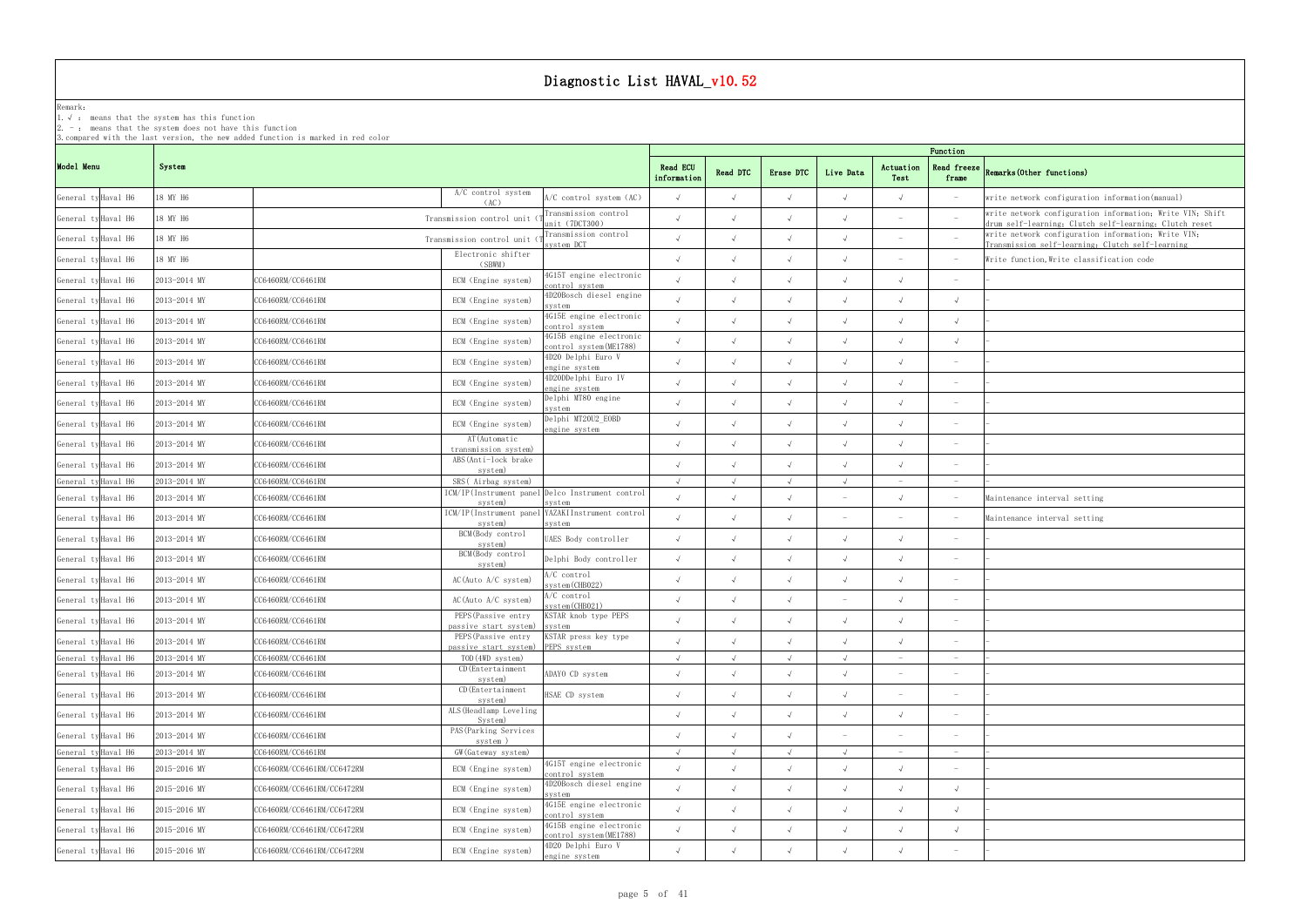### Remark: The contract of the contract of  $\mathbb{R}$  and  $\mathbb{R}$  are contract of  $\mathbb{R}$  and  $\mathbb{R}$  are contract of  $\mathbb{R}$  and  $\mathbb{R}$  are contract of  $\mathbb{R}$  and  $\mathbb{R}$  are contract of  $\mathbb{R}$  and  $\mathbb{R}$  are cont

1.√ : means that the systemhas this function

2. - : means that the system does not have this function

| Function                     |                                                                           |
|------------------------------|---------------------------------------------------------------------------|
| Read freeze<br>frame         | Remarks (Other functions)                                                 |
|                              |                                                                           |
| $\overline{\phantom{0}}$     |                                                                           |
| $\overline{a}$               |                                                                           |
|                              |                                                                           |
| $\overline{\phantom{0}}$     |                                                                           |
| $\overline{\phantom{a}}$     |                                                                           |
| -                            | Maintenance interval setting                                              |
| $\overline{\phantom{0}}$     | Maintenance interval setting                                              |
| $\overline{\phantom{0}}$     |                                                                           |
| $\overline{\phantom{0}}$     |                                                                           |
|                              |                                                                           |
|                              |                                                                           |
|                              |                                                                           |
| $\overbrace{\qquad \qquad }$ |                                                                           |
| $\overline{\phantom{0}}$     | L                                                                         |
|                              |                                                                           |
| $\overline{a}$               |                                                                           |
| $\overline{\phantom{0}}$     |                                                                           |
| $\overline{\phantom{a}}$     |                                                                           |
| $\checkmark$                 | ÷.                                                                        |
| $\checkmark$                 |                                                                           |
| $\checkmark$                 |                                                                           |
| $\qquad \qquad -$            |                                                                           |
| $\overbrace{\qquad \qquad }$ |                                                                           |
| $\qquad \qquad -$            |                                                                           |
| $\qquad \qquad -$            |                                                                           |
| $\overline{\phantom{a}}$     |                                                                           |
| $\qquad \qquad -$            |                                                                           |
| $\qquad \qquad -$            |                                                                           |
|                              | Read and write maintenance mileage default value, Read and                |
| $\overline{\phantom{a}}$     | write maintenance mileage default value(China VI), Total<br>mileage reset |
| $\overline{\phantom{a}}$     | $\overline{\phantom{0}}$                                                  |
| $\qquad \qquad -$            |                                                                           |

|                     |              | 3. compared with the last version, the new added function is marked in red color |                                              |                                                            |                                |            |            |                                 |                          |                                 |                                                                                                                                  |
|---------------------|--------------|----------------------------------------------------------------------------------|----------------------------------------------|------------------------------------------------------------|--------------------------------|------------|------------|---------------------------------|--------------------------|---------------------------------|----------------------------------------------------------------------------------------------------------------------------------|
| Model Menu          | System       |                                                                                  |                                              |                                                            | <b>Read ECU</b><br>information | Read DTC   | Erase DTC  | Live Data                       | Actuation<br>Test        | Function<br>frame               | Read freeze Remarks (Other functions)                                                                                            |
| General ty Haval H6 | 2015-2016 MY | CC6460RM/CC6461RM/CC6472RM                                                       | ECM (Engine system)                          | 4D20 DDelphi Euro IV<br>engine system                      | $\sqrt{ }$                     | $\sqrt{ }$ | $\sqrt{ }$ |                                 | $\sqrt{}$                |                                 |                                                                                                                                  |
| General ty Haval H6 | 2015-2016 MY | CC6460RM/CC6461RM/CC6472RM                                                       | ECM (Engine system)                          | Delphi MT80 engine<br>system                               | $\sqrt{ }$                     | $\sqrt{ }$ | $\sqrt{ }$ |                                 | $\sqrt{}$                | $\overline{\phantom{a}}$        |                                                                                                                                  |
| General ty Haval H6 | 2015-2016 MY | CC6460RM/CC6461RM/CC6472RM                                                       | ECM (Engine system)                          | Delphi MT20U2_EOBD<br>engine system                        | $\sqrt{ }$                     | $\sqrt{ }$ |            |                                 | $\sqrt{}$                | $\overline{\phantom{a}}$        |                                                                                                                                  |
| General ty Haval H6 | 2015-2016 MY | CC6460RM/CC6461RM/CC6472RM                                                       | AT (Automatic<br>transmission system)        |                                                            | $\sqrt{ }$                     | $\sqrt{ }$ | $\sqrt{ }$ |                                 | $\sqrt{ }$               | $\hspace{0.1mm}-\hspace{0.1mm}$ |                                                                                                                                  |
| General ty Haval H6 | 2015-2016 MY | CC6460RM/CC6461RM/CC6472RM                                                       | ABS (Anti-lock brake<br>system)              |                                                            | $\sqrt{ }$                     | $\sqrt{ }$ | $\sqrt{ }$ |                                 | $\sqrt{ }$               |                                 |                                                                                                                                  |
| General ty Haval H6 | 2015-2016 MY | CC6460RM/CC6461RM/CC6472RM                                                       | SRS(Airbag system)                           |                                                            | $\sqrt{ }$                     | $\sqrt{ }$ |            |                                 | $\sim$                   | $\overline{\phantom{a}}$        |                                                                                                                                  |
| General ty Haval H6 | 2015-2016 MY | CC6460RM/CC6461RM/CC6472RM                                                       | system)                                      | ICM/IP(Instrument panel DelcoInstrument control<br>svstem  | $\sqrt{ }$                     | $\sqrt{ }$ | $\sqrt{ }$ |                                 | $\sqrt{ }$               |                                 | Maintenance interval setting                                                                                                     |
| General ty Haval H6 | 2015-2016 MY | CC6460RM/CC6461RM/CC6472RM                                                       | system)                                      | ICM/IP(Instrument panel YAZAKIInstrument control<br>svstem | $\sqrt{ }$                     | $\sqrt{ }$ |            |                                 |                          | $\overline{\phantom{a}}$        | Maintenance interval setting                                                                                                     |
| General ty Haval H6 | 2015-2016 MY | CC6460RM/CC6461RM/CC6472RM                                                       | BCM (Body control<br>system)                 | UAES Body controller                                       | $\sqrt{2}$                     | $\sqrt{ }$ | $\sqrt{ }$ |                                 |                          |                                 |                                                                                                                                  |
| General ty Haval H6 | 2015-2016 MY | CC6460RM/CC6461RM/CC6472RM                                                       | BCM(Body control                             | Delphi Body controller                                     | $\sqrt{ }$                     | $\sqrt{ }$ | $\sqrt{ }$ | $\sqrt{ }$                      | $\sqrt{ }$               | $\overline{\phantom{a}}$        |                                                                                                                                  |
| General ty Haval H6 | 2015-2016 MY | CC6460RM/CC6461RM/CC6472RM                                                       | system)<br>AC(Auto A/C system)               | $A/C$ control<br>system (CHB022)                           | $\sqrt{ }$                     | $\sqrt{ }$ | $\sqrt{ }$ | $\sqrt{ }$                      | $\sqrt{ }$               |                                 |                                                                                                                                  |
| General ty Haval H6 | 2015-2016 MY | CC6460RM/CC6461RM/CC6472RM                                                       | AC(Auto A/C system)                          | $A/C$ control<br>system(CHB021)                            | $\sqrt{ }$                     | $\sqrt{ }$ | $\sqrt{ }$ | $\hspace{0.1mm}-\hspace{0.1mm}$ | $\sqrt{ }$               | $\hspace{0.1mm}-\hspace{0.1mm}$ |                                                                                                                                  |
| General ty Haval H6 | 2015-2016 MY | CC6460RM/CC6461RM/CC6472RM                                                       | PEPS (Passive entry<br>passive start system) | KSTAR knob type PEPS<br>system                             | $\sqrt{ }$                     | $\sqrt{ }$ | $\sqrt{ }$ |                                 | $\sqrt{ }$               | $\overline{\phantom{a}}$        |                                                                                                                                  |
| General ty Haval H6 | 2015-2016 MY | CC6460RM/CC6461RM/CC6472RM                                                       | PEPS (Passive entry<br>passive start system) | KSTAR press key type<br>PEPS system                        |                                | $\sqrt{ }$ |            |                                 |                          | $\sim$                          |                                                                                                                                  |
| General ty Haval H6 | 2015-2016 MY | CC6460RM/CC6461RM/CC6472RM                                                       | TOD (4WD system)                             |                                                            | $\sqrt{ }$                     | $\sqrt{ }$ | $\sqrt{ }$ | $\sqrt{ }$                      |                          |                                 |                                                                                                                                  |
| General ty Haval H6 | 2015-2016 MY | CC6460RM/CC6461RM/CC6472RM                                                       | CD (Entertainment<br>system)                 | ADAYO CD system                                            | $\sqrt{ }$                     | $\sqrt{ }$ |            |                                 | $\overline{\phantom{a}}$ | $\overline{\phantom{a}}$        |                                                                                                                                  |
| General ty Haval H6 | 2015-2016 MY | CC6460RM/CC6461RM/CC6472RM                                                       | CD (Entertainment<br>system)                 | HSAE CD system                                             | $\sqrt{ }$                     | $\sqrt{ }$ | $\sqrt{ }$ |                                 |                          | $\overline{\phantom{a}}$        |                                                                                                                                  |
| General ty Haval H6 | 2015-2016 MY | CC6460RM/CC6461RM/CC6472RM                                                       | ALS (Headlamp Leveling<br>System)            |                                                            | $\sqrt{ }$                     | $\sqrt{ }$ | $\sqrt{ }$ |                                 | $\sqrt{2}$               | $\overline{\phantom{a}}$        |                                                                                                                                  |
| General ty Haval H6 | 2015-2016 MY | CC6460RM/CC6461RM/CC6472RM                                                       | PAS (Parking Services<br>system)             |                                                            | $\sqrt{ }$                     | $\sqrt{ }$ | $\sqrt{ }$ |                                 |                          | $\overline{\phantom{a}}$        |                                                                                                                                  |
| General ty Haval H6 | 2015-2016 MY | CC6460RM/CC6461RM/CC6472RM                                                       | GW (Gateway system)                          |                                                            | $\sqrt{ }$                     | $\lambda$  |            |                                 |                          |                                 |                                                                                                                                  |
| General ty Haval H6 | 2015-2016 MY | CC6460UM/CC6450UM/CC6463UM/CC6461UM/CC6465UM                                     | ECM (Engine system)                          | 4C20-MT92 engine system                                    | $\sqrt{ }$                     | $\sqrt{ }$ |            |                                 |                          | $\sqrt{ }$                      |                                                                                                                                  |
| General ty Haval H6 | 2015-2016 MY | CC6460UM/CC6450UM/CC6463UM/CC6461UM/CC6465UM                                     | ECM (Engine system)                          | 4D20Bosch diesel engine                                    | $\sqrt{ }$                     | $\sqrt{ }$ |            |                                 |                          |                                 |                                                                                                                                  |
| General ty Haval H6 | 2015-2016 MY | CC6460UM/CC6450UM/CC6463UM/CC6461UM/CC6465UM                                     | ECM (Engine system)                          | system<br>engine system (4G15B)                            | $\sqrt{ }$                     | $\sqrt{ }$ |            |                                 |                          | $\sqrt{ }$                      |                                                                                                                                  |
| General ty Haval H6 | 2015-2016 MY | CC6460UM/CC6450UM/CC6463UM/CC6461UM/CC6465UM                                     | ECM (Engine system)                          | engine system (4B15)                                       | $\sqrt{ }$                     | $\sqrt{ }$ | $\sqrt{ }$ |                                 |                          |                                 |                                                                                                                                  |
| General ty Haval H6 | 2015-2016 MY | CC6460UM/CC6450UM/CC6463UM/CC6461UM/CC6465UM                                     | ECM (Engine system)                          | 4D20 Delphi Euro V                                         | $\sqrt{ }$                     | $\sqrt{ }$ | $\sqrt{ }$ | $\sqrt{ }$                      | $\sqrt{ }$               | $\overline{\phantom{m}}$        |                                                                                                                                  |
| General ty Haval H6 | 2015-2016 MY | CC6460UM/CC6450UM/CC6463UM/CC6461UM/CC6465UM                                     | AT (Automatic<br>transmission system)        | engine system<br>Transmission control<br>system(6DCT)      | $\sqrt{ }$                     | $\sqrt{ }$ | $\sqrt{ }$ |                                 |                          | $\overline{\phantom{a}}$        |                                                                                                                                  |
| General ty Haval H6 | 2015-2016 MY | CC6460UM/CC6450UM/CC6463UM/CC6461UM/CC6465UM                                     | AT (Automatic<br>transmission system)        | Transmission control<br>unit(7DCT300)                      | $\sqrt{ }$                     | $\sqrt{ }$ | $\sqrt{ }$ |                                 | $\overline{\phantom{0}}$ | $\overline{\phantom{a}}$        |                                                                                                                                  |
| General ty Haval H6 | 2015-2016 MY | CC6460UM/CC6450UM/CC6463UM/CC6461UM/CC6465UM                                     | AT (Automatic<br>transmission system)        | Transmission control<br>unit(7DCT450)                      | $\sqrt{ }$                     | $\sqrt{ }$ | $\sqrt{ }$ | $\sqrt{ }$                      |                          | $\overline{\phantom{a}}$        |                                                                                                                                  |
| General ty Haval H6 | 2015-2016 MY | CC6460UM/CC6450UM/CC6463UM/CC6461UM/CC6465UM                                     | AT (Automatic<br>transmission system)        | Transmission control<br>system6AT                          | $\sqrt{ }$                     | $\sqrt{ }$ | $\sqrt{ }$ |                                 |                          | $\overline{\phantom{a}}$        |                                                                                                                                  |
| General ty Haval H6 | 2015-2016 MY | CC6460UM/CC6450UM/CC6463UM/CC6461UM/CC6465UM                                     | SRS( Airbag system)                          |                                                            | $\sqrt{2}$                     | $\sqrt{ }$ | $\sqrt{ }$ |                                 |                          |                                 |                                                                                                                                  |
| General ty Haval H6 | 2015-2016 MY | CC6460UM/CC6450UM/CC6463UM/CC6461UM/CC6465UM                                     | TCP/IP(Instrument panel<br>system)           |                                                            | $\sqrt{ }$                     | $\sqrt{ }$ | $\sqrt{ }$ | $\overline{\phantom{a}}$        | $\sqrt{}$                | $\hspace{0.1mm}-\hspace{0.1mm}$ | Read and write maintenance mileage default value, Rea<br>write maintenance mileage default value (China VI), To<br>mileage reset |
| General ty Haval H6 | 2015-2016 MY | CC6460UM/CC6450UM/CC6463UM/CC6461UM/CC6465UM                                     | EPB (Electronic parking<br>controller)       |                                                            | $\sqrt{ }$                     | $\sqrt{ }$ | $\sqrt{ }$ | $\sqrt{ }$                      | $\sqrt{ }$               | $\overline{\phantom{a}}$        |                                                                                                                                  |
| General ty Haval H6 | 2015-2016 MY | CC6460UM/CC6450UM/CC6463UM/CC6461UM/CC6465UM                                     | ESP (Electronic<br>stability system)         |                                                            | $\sqrt{ }$                     | $\sqrt{ }$ | $\sqrt{ }$ |                                 |                          |                                 |                                                                                                                                  |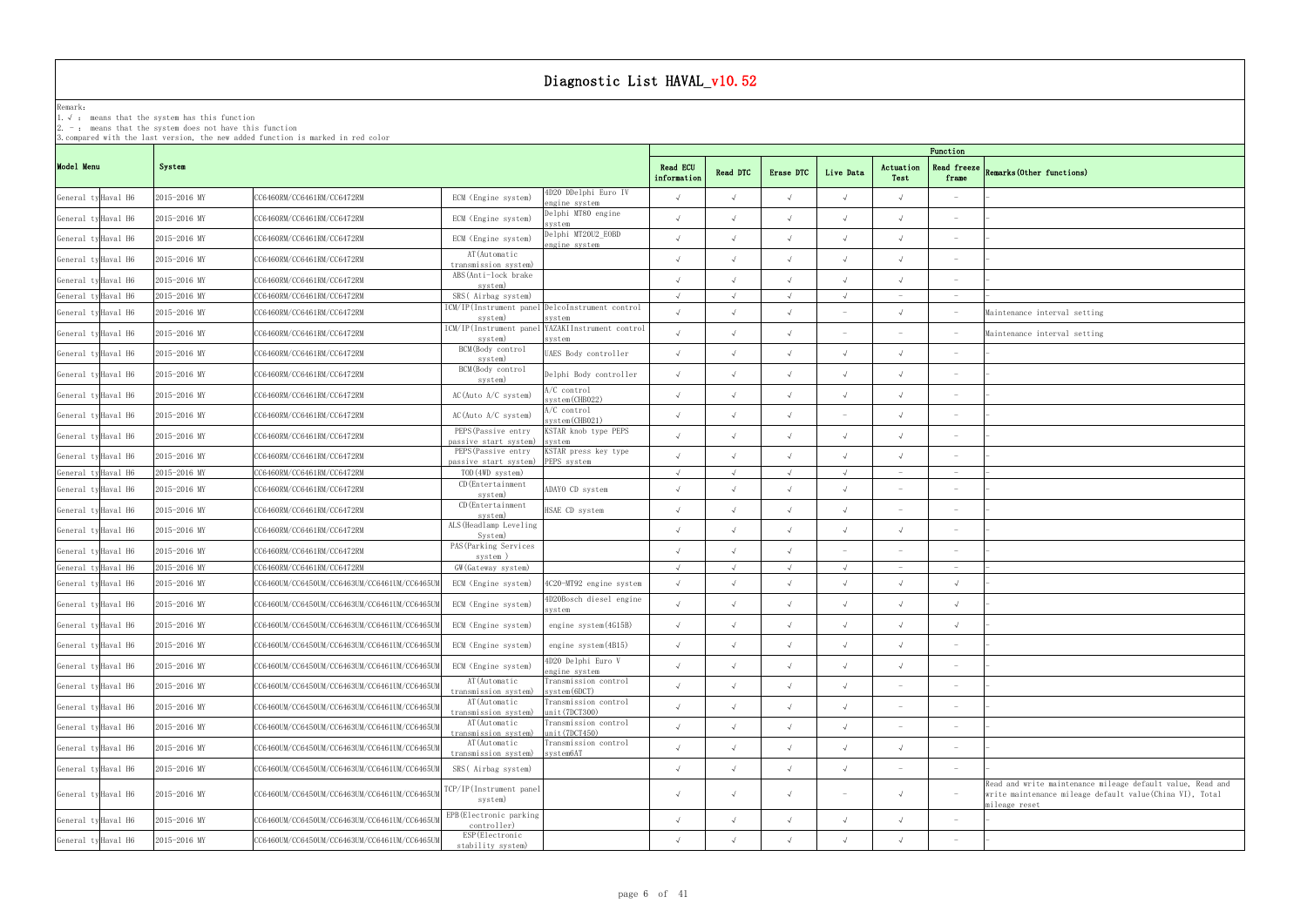### Remark: The contract of the contract of  $\mathbb{R}$  and  $\mathbb{R}$  are contract of  $\mathbb{R}$  and  $\mathbb{R}$  are contract of  $\mathbb{R}$  and  $\mathbb{R}$  are contract of  $\mathbb{R}$  and  $\mathbb{R}$  are contract of  $\mathbb{R}$  and  $\mathbb{R}$  are cont

1.√ : means that the systemhas this function

2. - : means that the system does not have this function

| Function                 |                                                |
|--------------------------|------------------------------------------------|
| Read freeze<br>frame     | Remarks (Other functions)                      |
| $\overline{\phantom{0}}$ |                                                |
|                          |                                                |
| $\overline{\phantom{a}}$ | $\overline{\phantom{0}}$                       |
|                          |                                                |
| $\overline{\phantom{0}}$ | Write VIN code, Network configuration (manual) |
|                          | $\overline{\phantom{0}}$                       |
|                          | $\overline{a}$                                 |
| $\overline{\phantom{0}}$ |                                                |
|                          |                                                |
|                          |                                                |
|                          |                                                |
|                          |                                                |
| $\overline{\phantom{0}}$ |                                                |
|                          |                                                |
| $\overline{\phantom{0}}$ | $\overline{\phantom{0}}$                       |
|                          |                                                |
|                          |                                                |
|                          |                                                |
| $\overline{\phantom{0}}$ |                                                |
| -                        |                                                |
| $\checkmark$             | $\overline{\phantom{0}}$                       |
| $\sqrt{}$                | $\qquad \qquad -$                              |
| $\checkmark$             |                                                |
| $\overline{\phantom{0}}$ | $\overline{\phantom{0}}$                       |
| $\overline{\phantom{0}}$ | ÷.                                             |
|                          |                                                |
| $\overline{\phantom{0}}$ | ÷.                                             |
| $\overline{\phantom{0}}$ |                                                |
| $\overline{\phantom{0}}$ | $\overline{\phantom{0}}$                       |
| $\overline{a}$           | $\overline{a}$                                 |
| $\overline{\phantom{0}}$ | Maintenance interval setting                   |
| $\overline{\phantom{0}}$ | Maintenance interval setting                   |

|                     |              | 3. compared with the last version, the new added function is marked in red color |                                               |                                                            |                         |            |            |            |                          | Function                        |                                                |
|---------------------|--------------|----------------------------------------------------------------------------------|-----------------------------------------------|------------------------------------------------------------|-------------------------|------------|------------|------------|--------------------------|---------------------------------|------------------------------------------------|
| Model Menu          | System       |                                                                                  |                                               |                                                            | Read ECU<br>information | Read DTC   | Erase DTC  | Live Data  | Actuation<br>Test        | <b>Read freeze</b><br>frame     | <b>Remarks (Other functions)</b>               |
| General ty Haval H6 | 2015-2016 MY | CC6460UM/CC6450UM/CC6463UM/CC6461UM/CC6465UM                                     | BCM(Body control<br>system)                   |                                                            | $\sqrt{ }$              | $\sqrt{ }$ |            |            | $\sqrt{ }$               |                                 |                                                |
| General ty Haval H6 | 2015-2016 MY | CC6460UM/CC6450UM/CC6463UM/CC6461UM/CC6465U!                                     | AC(A/C control system)                        |                                                            | $\sqrt{ }$              | $\sqrt{ }$ |            |            | $\sqrt{ }$               | $\hspace{0.1mm}-\hspace{0.1mm}$ |                                                |
| General ty Haval H6 | 2015-2016 MY | CC6460UM/CC6450UM/CC6463UM/CC6461UM/CC6465U                                      | PEPS (Keyless start<br>system)                |                                                            | $\sqrt{ }$              |            |            |            | $\sqrt{ }$               | $\hspace{0.1mm}-\hspace{0.1mm}$ |                                                |
| General ty Haval H6 | 2015-2016 MY | CC6460UM/CC6450UM/CC6463UM/CC6461UM/CC6465U                                      | EPS (Electric steering<br>system)             |                                                            | $\sqrt{ }$              | $\sqrt{ }$ | $\sqrt{ }$ |            |                          | $\hspace{0.1mm}-\hspace{0.1mm}$ |                                                |
| General ty Haval H6 | 2015-2016 MY | CC6460UM/CC6450UM/CC6463UM/CC6461UM/CC6465U                                      | CVVL (Continuously<br>variable valve lift)    |                                                            | $\sqrt{ }$              |            |            |            |                          |                                 | Write VIN code, Network configuration (manual) |
| General ty Haval H6 | 2015-2016 MY | CC6460UM/CC6450UM/CC6463UM/CC6461UM/CC6465Ul                                     | SBWM (Electronic<br>shifter)                  |                                                            | $\sqrt{ }$              | $\sqrt{ }$ |            |            | $\overline{\phantom{0}}$ | $\overline{\phantom{0}}$        |                                                |
| General ty Haval H6 | 2015-2016 MY | CC6460UM/CC6450UM/CC6463UM/CC6461UM/CC6465Ul                                     | AFS (Adaptive Headlight<br>System)            |                                                            | $\sqrt{ }$              |            |            |            |                          |                                 |                                                |
| General ty Haval H6 | 2015-2016 MY | CC6460UM/CC6450UM/CC6463UM/CC6461UM/CC6465UM AVM (Around view module)            |                                               |                                                            | $\sqrt{ }$              | $\sqrt{ }$ |            |            |                          |                                 |                                                |
| General ty Haval H6 | 2015-2016 MY | CC6460UM/CC6450UM/CC6463UM/CC6461UM/CC6465UI                                     | RVC (Rear-view camera)                        |                                                            | $\sqrt{ }$              | $\sqrt{ }$ |            |            |                          | $\overline{\phantom{a}}$        |                                                |
| General ty Haval H6 | 2015-2016 MY | CC6460UM/CC6450UM/CC6463UM/CC6461UM/CC6465Ul                                     | PAS (Parking Services<br>system)              | APA (Auto parking assist<br>ystem)                         | $\sqrt{ }$              | $\sqrt{ }$ |            |            | $\sim$                   | $\hspace{0.1mm}-\hspace{0.1mm}$ |                                                |
| General ty Haval H6 | 2015-2016 MY | CC6460UM/CC6450UM/CC6463UM/CC6461UM/CC6465U                                      | system)                                       | PAS (Parking Services PAS (Parking assist<br>system)       | $\sqrt{ }$              |            |            |            | $\overline{\phantom{a}}$ | $\hspace{0.1mm}-\hspace{0.1mm}$ |                                                |
| General ty Haval H6 | 2015-2016 MY | CC6460UM/CC6450UM/CC6463UM/CC6461UM/CC6465U                                      | NEXTRAC (Intelligent<br>FWD)                  |                                                            | $\sqrt{ }$              | $\sqrt{ }$ |            |            | $\overline{\phantom{0}}$ | $\overline{\phantom{a}}$        |                                                |
| General ty Haval H6 | 2015-2016 MY | CC6460UM/CC6450UM/CC6463UM/CC6461UM/CC6465U                                      | CD (Entertainment<br>system)                  | $CD$ (Delphi $CD$ )                                        | $\sqrt{ }$              | $\sqrt{ }$ |            |            |                          |                                 |                                                |
| General ty Haval H6 | 2015-2016 MY | CC6460UM/CC6450UM/CC6463UM/CC6461UM/CC6465U                                      | CD (Entertainment<br>system)                  | ADAYO CD(CD host_19 MY)                                    | $\sqrt{ }$              | $\sqrt{ }$ |            |            | $\sqrt{ }$               | $\hspace{0.1mm}$                |                                                |
| General ty Haval H6 | 2015-2016 MY | CC6460UM/CC6450UM/CC6463UM/CC6461UM/CC6465Ul                                     | CD (Entertainment<br>system)                  | CD (Desay SV CD)                                           | $\sqrt{ }$              | $\sqrt{ }$ |            |            |                          | $\overline{\phantom{a}}$        |                                                |
| General ty Haval H6 | 2015-2016 MY | CC6460UM/CC6450UM/CC6463UM/CC6461UM/CC6465Ul                                     | ESCL (Electronic<br>steering column lock)     |                                                            | $\sqrt{ }$              | $\sqrt{ }$ |            |            |                          |                                 |                                                |
| General ty Haval H6 | 2015-2016 MY | CC6460UM/CC6450UM/CC6463UM/CC6461UM/CC6465UM                                     | GW (Gateway system)                           |                                                            | $\sqrt{ }$              | $\sqrt{ }$ | $\sqrt{ }$ |            |                          |                                 |                                                |
| General ty Haval H6 | 2015-2016 MY | CC6460UM/CC6450UM/CC6463UM/CC6461UM/CC6465U!                                     | SAS (Steering wheel<br>teering angle sensor); |                                                            | $\sqrt{ }$              | $\sqrt{ }$ | $\sqrt{ }$ |            | $\overline{\phantom{a}}$ | $\hspace{0.1mm}-\hspace{0.1mm}$ |                                                |
| General ty Haval H6 | 2015-2016 MY | CC6460UM/CC6450UM/CC6463UM/CC6461UM/CC6465UM                                     | SCM(Seat heating<br>massage system)           |                                                            | $\sqrt{ }$              | $\sqrt{ }$ |            |            |                          | $\hspace{0.1mm}-\hspace{0.1mm}$ |                                                |
| General ty Haval H6 | 2015-2016 MY | CC6460UM/CC6450UM/CC6463UM/CC6461UM/CC6465Ul                                     | CMS (CAN signal<br>conversion system)         |                                                            | $\sqrt{ }$              | $\sqrt{ }$ |            |            | $\sqrt{ }$               | $\hspace{0.1mm}-\hspace{0.1mm}$ |                                                |
| General ty Haval H6 | 2017 MY      | CC6460RM/CC6461RM/CC6472RM                                                       | ECM (Engine system)                           | 4G15T engine electronic<br>control system                  | $\sqrt{ }$              | $\sqrt{ }$ | $\sqrt{ }$ |            | $\sqrt{ }$               |                                 |                                                |
| General ty Haval H6 | 2017 MY      | CC6460RM/CC6461RM/CC6472RM                                                       | ECM (Engine system)                           | 4D20Bosch diesel engine<br>system                          | $\cdot$                 |            |            |            |                          |                                 |                                                |
| General ty Haval H6 | 2017 MY      | CC6460RM/CC6461RM/CC6472RM                                                       | ECM (Engine system)                           | 4G15E engine electronic<br>control system                  | $\sqrt{ }$              | $\sqrt{ }$ | $\sqrt{ }$ |            | $\sqrt{ }$               | $\sqrt{ }$                      |                                                |
| General ty Haval H6 | 2017 MY      | CC6460RM/CC6461RM/CC6472RM                                                       | ECM (Engine system)                           | 4G15B engine electronic<br>control system(ME1788)          | $\sqrt{ }$              | $\sqrt{ }$ |            |            | $\sqrt{ }$               | $\sqrt{ }$                      |                                                |
| General ty Haval H6 | 2017 MY      | CC6460RM/CC6461RM/CC6472RM                                                       | ECM (Engine system)                           | 4D20 Delphi Euro V<br>ngine system                         | $\sqrt{ }$              | $\sqrt{ }$ | $\sqrt{ }$ | $\sqrt{ }$ | $\sqrt{ }$               |                                 |                                                |
| General ty Haval H6 | 2017 MY      | CC6460RM/CC6461RM/CC6472RM                                                       | ECM (Engine system)                           | 4D20D Delphi Euro IV<br>engine system                      | $\sqrt{ }$              | $\sqrt{ }$ | $\sqrt{ }$ | $\sqrt{ }$ | $\sqrt{ }$               | $\hspace{0.1mm}-\hspace{0.1mm}$ |                                                |
| General ty Haval H6 | 2017 MY      | CC6460RM/CC6461RM/CC6472RM                                                       | ECM (Engine system)                           | Delphi MT80 engine<br>system                               | $\sqrt{ }$              | $\sqrt{ }$ | $\sqrt{ }$ |            | $\sqrt{ }$               | $\hspace{0.1mm}-\hspace{0.1mm}$ |                                                |
| General ty Haval H6 | 2017 MY      | CC6460RM/CC6461RM/CC6472RM                                                       | ECM (Engine system)                           | Delphi MT20U2_EOBD<br>engine system                        | $\sqrt{ }$              | $\sqrt{ }$ | $\sqrt{ }$ | $\sqrt{ }$ | $\sqrt{ }$               | $\hspace{0.1mm}-\hspace{0.1mm}$ |                                                |
| General ty Haval H6 | 2017 MY      | CC6460RM/CC6461RM/CC6472RM                                                       | AT (Automatic<br>transmission system)         |                                                            | $\sqrt{ }$              | $\sqrt{ }$ | $\sqrt{ }$ |            | $\sqrt{ }$               | $\hspace{0.1mm}-\hspace{0.1mm}$ |                                                |
| General ty Haval H6 | 2017 MY      | CC6460RM/CC6461RM/CC6472RM                                                       | ABS(Anti-lock brake<br>system)                |                                                            | $\sqrt{ }$              | $\sqrt{ }$ | $\sqrt{ }$ |            | $\sqrt{ }$               | $\hspace{0.1mm}-\hspace{0.1mm}$ |                                                |
| General ty Haval H6 | 2017 MY      | CC6460RM/CC6461RM/CC6472RM                                                       | SRS(Airbag system)                            |                                                            | $\sqrt{ }$              | $\sqrt{ }$ | $\sqrt{ }$ | $\sqrt{ }$ | $\sim$                   | $ \,$                           |                                                |
| General ty Haval H6 | 2017 MY      | CC6460RM/CC6461RM/CC6472RM                                                       | system)                                       | ICM/IP(Instrument panel DelcoInstrument control<br>system  | $\sqrt{ }$              | $\sqrt{ }$ |            |            | $\sqrt{ }$               |                                 | Maintenance interval setting                   |
| General ty Haval H6 | 2017 MY      | CC6460RM/CC6461RM/CC6472RM                                                       | system)                                       | ICM/IP(Instrument panel YAZAKIInstrument control<br>system | $\sqrt{ }$              |            |            |            |                          |                                 | Maintenance interval setting                   |
|                     |              |                                                                                  |                                               |                                                            |                         |            |            |            |                          |                                 |                                                |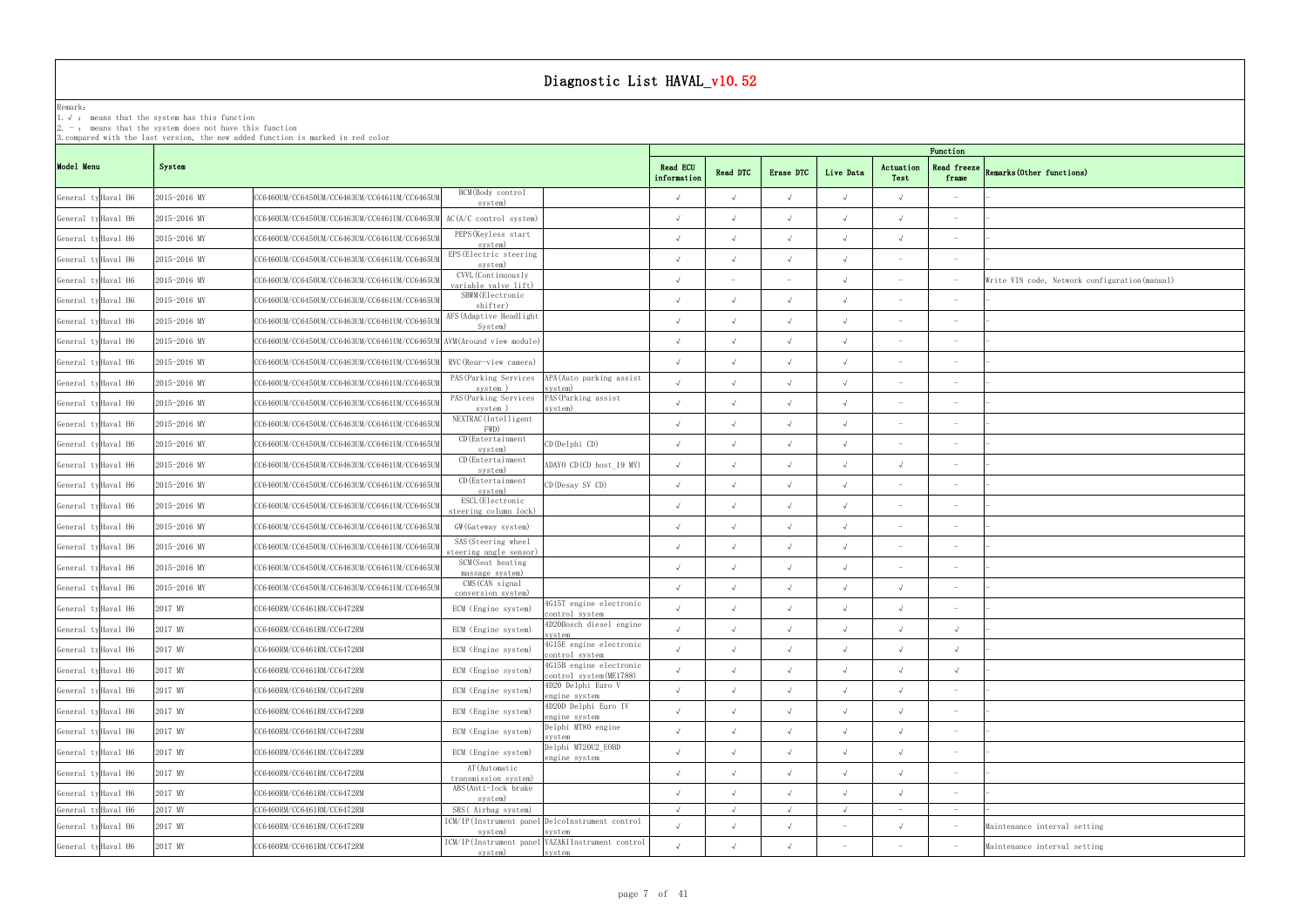### Remark: The contract of the contract of  $\mathbb{R}$  and  $\mathbb{R}$  are contract of  $\mathbb{R}$  and  $\mathbb{R}$  are contract of  $\mathbb{R}$  and  $\mathbb{R}$  are contract of  $\mathbb{R}$  and  $\mathbb{R}$  are contract of  $\mathbb{R}$  and  $\mathbb{R}$  are cont

1.√ : means that the systemhas this function

2. - : means that the system does not have this function

| Function                     |                                                                                                             |
|------------------------------|-------------------------------------------------------------------------------------------------------------|
| Read freeze<br>frame         | Remarks (Other functions)                                                                                   |
|                              |                                                                                                             |
| $\overline{\phantom{a}}$     |                                                                                                             |
|                              |                                                                                                             |
| $\overline{\phantom{a}}$     |                                                                                                             |
| -                            |                                                                                                             |
|                              |                                                                                                             |
|                              | ۰                                                                                                           |
| $\overline{\phantom{a}}$     |                                                                                                             |
|                              |                                                                                                             |
| $\overline{\phantom{a}}$     |                                                                                                             |
|                              |                                                                                                             |
| $\overline{\phantom{0}}$     |                                                                                                             |
|                              |                                                                                                             |
| $\checkmark$                 |                                                                                                             |
|                              |                                                                                                             |
|                              |                                                                                                             |
|                              |                                                                                                             |
|                              | Maintenance settings                                                                                        |
| $\overline{\phantom{a}}$     | Maintenance settings                                                                                        |
|                              |                                                                                                             |
| $\overline{\phantom{a}}$     | Write VIN code, Network configuration (manual), Yaw rate<br>sensor calibration, Artificial exhaust function |
|                              |                                                                                                             |
| $\overline{\phantom{a}}$     |                                                                                                             |
| $\overbrace{\qquad \qquad }$ |                                                                                                             |
| $\overline{a}$               |                                                                                                             |
| $\qquad \qquad -$            |                                                                                                             |
| $\overline{\phantom{m}}$     |                                                                                                             |
| $\overline{\phantom{0}}$     |                                                                                                             |
| $\overline{\phantom{a}}$     | Write VIN code, Calibration                                                                                 |
| $\qquad \qquad -$            | Write VIN code, Network configuration (manual)                                                              |
| $\overline{\phantom{a}}$     | $\overline{a}$                                                                                              |
| $\qquad \qquad -$            | Write VIN code, Network configuration (manual), Electronic                                                  |
| $\qquad \qquad -$            | control unit serial number                                                                                  |
| $\overline{\phantom{a}}$     |                                                                                                             |

|                     |         |                            |                                                      |                                                             |                                |            |            |            |                          | Function                        |                                                                                                             |
|---------------------|---------|----------------------------|------------------------------------------------------|-------------------------------------------------------------|--------------------------------|------------|------------|------------|--------------------------|---------------------------------|-------------------------------------------------------------------------------------------------------------|
| Model Menu          | System  |                            |                                                      |                                                             | <b>Read ECU</b><br>information | Read DTC   | Erase DTC  | Live Data  | Actuation<br>Test        | <b>Read freeze</b><br>frame     | Remarks (Other functions)                                                                                   |
| General ty Haval H6 | 2017 MY | CC6460RM/CC6461RM/CC6472RM | BCM(Body control<br>system)                          | UAES Body controller                                        | $\sqrt{ }$                     | $\sqrt{ }$ | $\sqrt{ }$ |            | $\sqrt{ }$               | $\overline{\phantom{a}}$        |                                                                                                             |
| General ty Haval H6 | 2017 MY | CC6460RM/CC6461RM/CC6472RM | BCM(Body control<br>system)                          | Delphi Body controller                                      | $\sqrt{ }$                     | $\sqrt{ }$ |            |            |                          | $\hspace{0.1mm}-\hspace{0.1mm}$ |                                                                                                             |
| General ty Haval H6 | 2017 MY | CC6460RM/CC6461RM/CC6472RM | AC(Auto A/C system)                                  | A/C control<br>system(CHB022)                               | $\sqrt{ }$                     | $\sqrt{ }$ |            |            | $\sqrt{ }$               | $\hspace{0.1mm}-\hspace{0.1mm}$ |                                                                                                             |
| General ty Haval H6 | 2017 MY | CC6460RM/CC6461RM/CC6472RM | AC(Auto A/C system)                                  | /C control<br>system (CHB021)                               | $\sqrt{ }$                     | $\sqrt{ }$ |            |            | $\sqrt{ }$               | $\overline{\phantom{a}}$        |                                                                                                             |
| General ty Haval H6 | 2017 MY | CC6460RM/CC6461RM/CC6472RM | PEPS (Passive entry<br>passive start system)         | KSTAR knob type PEPS<br>system                              | $\sqrt{ }$                     |            |            |            | $\sqrt{ }$               | $\overline{\phantom{a}}$        |                                                                                                             |
| General ty Haval H6 | 2017 MY | CC6460RM/CC6461RM/CC6472RM | PEPS (Passive entry<br>passive start system)         | KSTAR press key type<br>PEPS system                         | $\sqrt{ }$                     |            |            |            |                          |                                 |                                                                                                             |
| General ty Haval H6 | 2017 MY | CC6460RM/CC6461RM/CC6472RM | TOD(4WD system)                                      |                                                             |                                |            |            |            | $\overline{\phantom{a}}$ |                                 |                                                                                                             |
| General ty Haval H6 | 2017 MY | CC6460RM/CC6461RM/CC6472RM | CD (Entertainment<br>system)                         | ADAYO CD system                                             | $\sqrt{ }$                     |            |            |            |                          |                                 |                                                                                                             |
| General ty Haval H6 | 2017 MY | CC6460RM/CC6461RM/CC6472RM | CD (Entertainment<br>system)                         | HSAE CD system                                              | $\sqrt{ }$                     | $\sqrt{ }$ | $\sqrt{ }$ |            |                          | $\hspace{0.1mm}$                |                                                                                                             |
| General ty Haval H6 | 2017 MY | CC6460RM/CC6461RM/CC6472RM | ALS (Headlamp Leveling<br>System)                    |                                                             | $\sqrt{ }$                     | $\sqrt{ }$ |            |            | $\sqrt{ }$               | $\overline{\phantom{a}}$        |                                                                                                             |
| General ty Haval H6 | 2017 MY | CC6460RM/CC6461RM/CC6472RM | PAS (Parking Services<br>system)                     |                                                             | $\sqrt{ }$                     | $\sqrt{ }$ |            |            |                          | $\hspace{0.1mm}$                |                                                                                                             |
| General ty Haval H6 | 2017 MY | CC6460RM/CC6461RM/CC6472RM | GW (Gateway system)                                  |                                                             | $\sqrt{ }$                     |            |            |            |                          |                                 |                                                                                                             |
| General ty Haval H6 | 2017 MY | CC6461UM/CC6463UM/CC6464RM | ECM (Engine system)                                  | engine system(4B15)                                         | $\sqrt{ }$                     | $\sqrt{ }$ | $\sqrt{ }$ |            | $\sqrt{ }$               | $\hspace{0.1mm}-\hspace{0.1mm}$ |                                                                                                             |
| General ty Haval H6 | 2017 MY | CC6461UM/CC6463UM/CC6464RM | ECM (Engine system)                                  | engine system(4B13)                                         | $\sqrt{ }$                     | $\sqrt{ }$ |            | $\sqrt{ }$ | $\sqrt{ }$               | $\hspace{0.1mm}-\hspace{0.1mm}$ |                                                                                                             |
| General ty Haval H6 | 2017 MY | CC6461UM/CC6463UM/CC6464RM | ECM (Engine system)                                  | engine system(4C20)                                         | $\sqrt{ }$                     |            |            |            | $\sqrt{ }$               | $\sqrt{ }$                      |                                                                                                             |
| General ty Haval H6 | 2017 MY | CC6461UM/CC6463UM/CC6464RM | ECM (Engine system)                                  | AES GDIChina<br>VI (4B15A+4C20B)                            | $\sqrt{ }$                     |            |            |            | $\sqrt{ }$               | $\overline{\phantom{a}}$        |                                                                                                             |
| General ty Haval H6 | 2017 MY | CC6461UM/CC6463UM/CC6464RM | AT (Automatic<br>transmission system)                | Transmission control<br>unit(7DCT300)                       | $\sqrt{ }$                     |            |            |            |                          |                                 |                                                                                                             |
| General ty Haval H6 | 2017 MY | CC6461UM/CC6463UM/CC6464RM | AT (Automatic<br>transmission system)                | Transmission control<br>unit(7DCT450)                       | $\sqrt{ }$                     | $\sqrt{ }$ |            |            |                          | $\hspace{0.1mm}$                |                                                                                                             |
| General ty Haval H6 | 2017 MY | CC6461UM/CC6463UM/CC6464RM | SRS(Airbag system)                                   |                                                             | $\sqrt{ }$                     | $\sqrt{ }$ |            |            |                          | $\hspace{0.1mm}-\hspace{0.1mm}$ |                                                                                                             |
| General ty Haval H6 | 2017 MY | CC6461UM/CC6463UM/CC6464RM | system)                                              | ICM/IP(Instrument panel IP(Full color instrument<br>system) | $\sqrt{ }$                     | $\sqrt{ }$ |            |            | $\sqrt{ }$               | $\hspace{0.1mm}-\hspace{0.1mm}$ | Maintenance settings                                                                                        |
| General ty Haval H6 | 2017 MY | CC6461UM/CC6463UM/CC6464RM | ICM/IP(Instrument panel IP(Non-full color<br>system) | instrument system)                                          | $\sqrt{ }$                     | $\sqrt{ }$ |            |            | $\sqrt{ }$               |                                 | Maintenance settings                                                                                        |
| General ty Haval H6 | 2017 MY | CC6461UM/CC6463UM/CC6464RM | TPMS (Tire pressure<br>monitoring system)            |                                                             | $\sqrt{ }$                     |            |            |            | $\sim$                   | $\hspace{0.1mm}-\hspace{0.1mm}$ |                                                                                                             |
| General ty Haval H6 | 2017 MY | CC6461UM/CC6463UM/CC6464RM | ESP (Electronic<br>stability system)                 |                                                             | $\sqrt{ }$                     |            |            |            | $\sqrt{ }$               |                                 | Write VIN code, Network configuration (manual), Yaw rate<br>sensor calibration. Artificial exhaust function |
| General ty Haval H6 | 2017 MY | CC6461UM/CC6463UM/CC6464RM | BCM(Body control<br>system)                          |                                                             | $\sqrt{ }$                     | $\sqrt{ }$ |            |            | $\sqrt{ }$               | $\hspace{0.1mm}-\hspace{0.1mm}$ |                                                                                                             |
| General ty Haval H6 | 2017 MY | CC6461UM/CC6463UM/CC6464RM | AC(Auto A/C system)                                  |                                                             | $\sqrt{ }$                     | $\sqrt{ }$ | $\sqrt{ }$ | $\sqrt{ }$ | $\sqrt{ }$               | $\hspace{0.1mm}$                |                                                                                                             |
| General ty Haval H6 | 2017 MY | CC6461UM/CC6463UM/CC6464RM | PEPS (Passive entry<br>passive start system)         |                                                             | $\sqrt{ }$                     | $\sqrt{ }$ | $\sqrt{ }$ |            |                          |                                 |                                                                                                             |
| General ty Haval H6 | 2017 MY | CC6461UM/CC6463UM/CC6464RM | ESCL (Electronic<br>steering column lock)            |                                                             | $\sqrt{ }$                     | $\sqrt{ }$ | $\sqrt{ }$ |            |                          | $\hspace{0.1mm}-\hspace{0.1mm}$ |                                                                                                             |
| General ty Haval H6 | 2017 MY | CC6461UM/CC6463UM/CC6464RM | SBWM (Electronic<br>shifter)                         | SBWM (Electronic shifter)                                   | $\sqrt{ }$                     | $\sqrt{ }$ |            |            |                          | $\overline{\phantom{a}}$        |                                                                                                             |
| General ty Haval H6 | 2017 MY | CC6461UM/CC6463UM/CC6464RM | SBWM (Electronic<br>shifter)                         | SBWM(Electronic<br>shifter) (MAX)                           | $\sqrt{ }$                     | $\sqrt{ }$ | $\sqrt{ }$ |            |                          | $\overline{\phantom{a}}$        |                                                                                                             |
| General ty Haval H6 | 2017 MY | CC6461UM/CC6463UM/CC6464RM | EPS (Electric steering<br>system)                    |                                                             | $\sqrt{ }$                     | $\sqrt{ }$ | $\sqrt{ }$ | $\sqrt{ }$ | $\sqrt{ }$               | $\hspace{0.1mm}-\hspace{0.1mm}$ |                                                                                                             |
| General ty Haval H6 | 2017 MY | CC6461UM/CC6463UM/CC6464RM | SAS (Steering wheel<br>steering angle sensor)        |                                                             | $\sqrt{ }$                     | $\sqrt{ }$ | $\sqrt{ }$ |            |                          |                                 | Write VIN code, Calibration                                                                                 |
| General ty Haval H6 | 2017 MY | CC6461UM/CC6463UM/CC6464RM | CVVL (Continuously<br>variable valve lift)           |                                                             | $\sqrt{ }$                     |            |            |            | $\overline{\phantom{a}}$ | $\hspace{0.1mm}-\hspace{0.1mm}$ | Write VIN code, Network configuration (manual)                                                              |
| General ty Haval H6 | 2017 MY | CC6461UM/CC6463UM/CC6464RM | GW (Gateway system)                                  | GW(Independent gateway)                                     | $\sqrt{ }$                     | $\sqrt{ }$ | $\sqrt{ }$ | $\sqrt{ }$ | $\sim$                   | $\sim$                          |                                                                                                             |
| General ty Haval H6 | 2017 MY | CC6461UM/CC6463UM/CC6464RM | GW (Gateway system)                                  | GW (Independent<br>gateway) (with EBS LIN)                  | $\sqrt{ }$                     | $\sqrt{ }$ |            |            |                          | $\hspace{0.1mm}-\hspace{0.1mm}$ |                                                                                                             |
| General ty Haval H6 | 2017 MY | CC6461UM/CC6463UM/CC6464RM | AVM(Around view module)                              |                                                             | $\sqrt{ }$                     | $\sqrt{ }$ |            |            | $\overline{\phantom{a}}$ |                                 | Write VIN code, Network configuration (manual), Electronic<br>control unit serial number                    |
| General ty Haval H6 | 2017 MY | CC6461UM/CC6463UM/CC6464RM | RVC (Rear-view camera)                               |                                                             | $\cdot$                        |            |            |            |                          |                                 |                                                                                                             |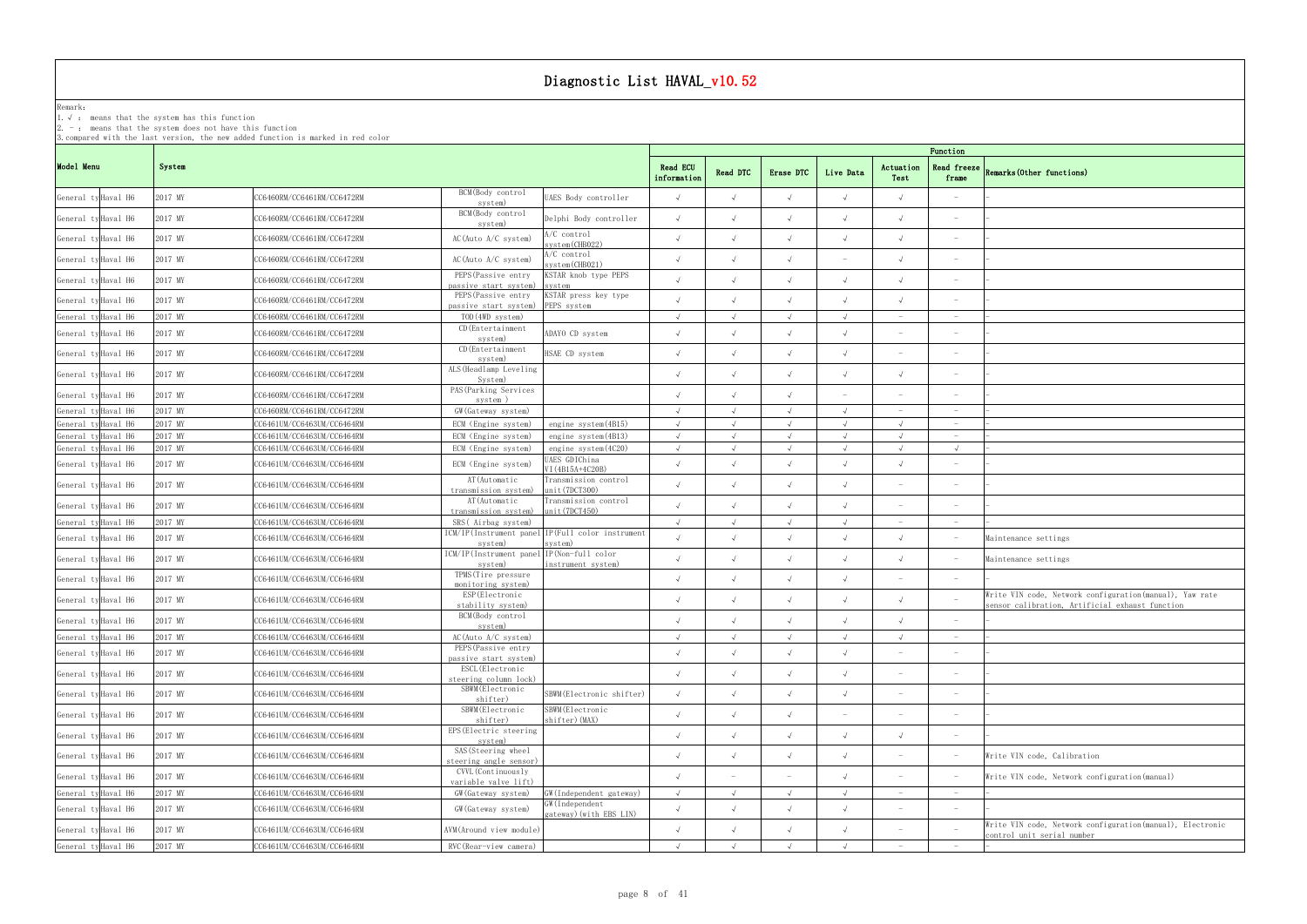### Remark: The contract of the contract of  $\mathbb{R}$  and  $\mathbb{R}$  are contract of  $\mathbb{R}$  and  $\mathbb{R}$  are contract of  $\mathbb{R}$  and  $\mathbb{R}$  are contract of  $\mathbb{R}$  and  $\mathbb{R}$  are contract of  $\mathbb{R}$  and  $\mathbb{R}$  are cont

1.√ : means that the systemhas this function

2. - : means that the system does not have this function

| Function                     |                                                                                                                                         |
|------------------------------|-----------------------------------------------------------------------------------------------------------------------------------------|
| Read freeze<br>frame         | Remarks (Other functions)                                                                                                               |
|                              | Write VIN code, Network configuration (manual)                                                                                          |
|                              | Write VIN code, Network configuration (manual)                                                                                          |
|                              |                                                                                                                                         |
|                              |                                                                                                                                         |
|                              |                                                                                                                                         |
| $\overline{\phantom{0}}$     |                                                                                                                                         |
|                              |                                                                                                                                         |
|                              |                                                                                                                                         |
|                              |                                                                                                                                         |
| $\qquad \qquad -$            |                                                                                                                                         |
|                              |                                                                                                                                         |
|                              |                                                                                                                                         |
|                              | Write VIN code, Network configuration (manual)                                                                                          |
| $\overline{\phantom{0}}$     | Write VIN code, Network configuration (manual)                                                                                          |
|                              |                                                                                                                                         |
| $\sqrt{}$                    |                                                                                                                                         |
| $\sqrt{}$                    |                                                                                                                                         |
| $\sqrt{}$                    |                                                                                                                                         |
| $\overline{a}$               |                                                                                                                                         |
| $\overline{\phantom{0}}$     |                                                                                                                                         |
|                              |                                                                                                                                         |
|                              |                                                                                                                                         |
|                              |                                                                                                                                         |
| $\overline{\phantom{0}}$     |                                                                                                                                         |
| $\overline{\phantom{0}}$     | $\overline{a}$                                                                                                                          |
| -                            | Read and write maintenance mileage default value, Read and<br>write maintenance mileage default value(China VI), Total<br>mileage reset |
| $\overline{a}$               |                                                                                                                                         |
|                              |                                                                                                                                         |
| $\overline{\phantom{0}}$     |                                                                                                                                         |
| $\qquad \qquad -$            | L                                                                                                                                       |
| $\overbrace{\qquad \qquad }$ |                                                                                                                                         |
| $\overline{\phantom{0}}$     |                                                                                                                                         |
| $\qquad \qquad -$            | Write VIN code, Network configuration (manual)                                                                                          |
| $\overline{\phantom{0}}$     | $\overline{\phantom{0}}$                                                                                                                |
|                              |                                                                                                                                         |
|                              |                                                                                                                                         |

|                     |                     |         |                                     |                                                                                                      |                         |                          |            |                          |                                 | Function                        |                                                                                                                                          |
|---------------------|---------------------|---------|-------------------------------------|------------------------------------------------------------------------------------------------------|-------------------------|--------------------------|------------|--------------------------|---------------------------------|---------------------------------|------------------------------------------------------------------------------------------------------------------------------------------|
| Model Menu          |                     | System  |                                     |                                                                                                      | Read ECU<br>information | Read DTC                 | Erase DTC  | Live Data                | Actuation<br>Test               | Read freeze<br>frame            | Remarks (Other functions)                                                                                                                |
| General ty Haval H6 |                     | 2017 MY | CC6461UM/CC6463UM/CC6464RM          | PAS (Parking Services PAS (Parking assist<br>system)<br>system)                                      |                         | $\sqrt{ }$               | $\sqrt{ }$ | $\sqrt{ }$               |                                 |                                 | Write VIN code, Network configuration (manual)                                                                                           |
| General ty Haval H6 |                     | 2017 MY | CC6461UM/CC6463UM/CC6464RM          | PAS (Parking Services<br>APA (Automatic parking<br>system)<br>assist system)                         | $\sqrt{ }$              | $\sqrt{ }$               |            |                          |                                 |                                 | Write VIN code, Network configuration (manual)                                                                                           |
| General ty Haval H6 |                     | 2017 MY | CC6461UM/CC6463UM/CC6464RM          | IFC(Intelligent front<br>view camera)                                                                | $\sqrt{ }$              | $\sqrt{ }$               |            |                          |                                 | $\hspace{0.1mm}-\hspace{0.1mm}$ |                                                                                                                                          |
| General ty Haval H6 |                     | 2017 MY | CC6461UM/CC6463UM/CC6464RM          | SHM(Seat heating<br>module)                                                                          | $\mathcal{L}$           |                          |            |                          |                                 |                                 |                                                                                                                                          |
| General ty Haval H6 |                     | 2017 MY | CC6461UM/CC6463UM/CC6464RM          | RSDS L(left radar<br>detection system)                                                               | $\sqrt{ }$              | $\sqrt{ }$               | $\sqrt{ }$ |                          |                                 | $\hspace{0.1mm}-\hspace{0.1mm}$ |                                                                                                                                          |
| General ty Haval H6 |                     | 2017 MY | CC6461UM/CC6463UM/CC6464RM          | RSDS R(Right radar<br>detection system)                                                              | $\sqrt{ }$              |                          |            |                          |                                 |                                 |                                                                                                                                          |
| General ty Haval H6 |                     | 2017 MY | CC6461UM/CC6463UM/CC6464RM          | T-BOX(Internet of<br>TBOX(Internet of<br>Vehicles host system)<br>Vehicles host system)              | $\sqrt{ }$              | $\sqrt{ }$               |            |                          |                                 | $\sim$                          |                                                                                                                                          |
| General ty Haval H6 |                     | 2017 MY | CC6461UM/CC6463UM/CC6464RM          | T-BOX(Internet of<br>T-BOX(Internet of<br>Vehicles host<br>Vehicles host system)<br>$s$ vstem $(4G)$ | $\sqrt{ }$              | $\sqrt{ }$               |            |                          |                                 |                                 |                                                                                                                                          |
| General ty Haval H6 |                     | 2017 MY | CC6461UM/CC6463UM/CC6464RM          | HUT (Navigation System)                                                                              |                         |                          |            | $\sqrt{ }$               | $\hspace{0.1mm}-\hspace{0.1mm}$ |                                 |                                                                                                                                          |
| General ty Haval H6 |                     | 2017 MY | CC6461UM/CC6463UM/CC6464RM          | ACC (Automatic cruise<br>system)                                                                     | $\sqrt{ }$              | $\sqrt{ }$               | $\sqrt{ }$ |                          |                                 |                                 |                                                                                                                                          |
| General ty Haval H6 |                     | 2017 MY | CC6461UM/CC6463UM/CC6464RM          | DSM(Driver side seat<br>memory module)                                                               | $\sqrt{ }$              | $\sqrt{ }$               | $\sqrt{ }$ |                          | $\sqrt{ }$                      | $\overline{\phantom{a}}$        |                                                                                                                                          |
| General ty Haval H6 |                     | 2017 MY | CC6461UM/CC6463UM/CC6464RM          | DDCM(Driver side door<br>system)                                                                     | $\sqrt{ }$              | $\sqrt{ }$               | $\Lambda$  |                          |                                 |                                 | Write VIN code, Network configuration (manual)                                                                                           |
| General ty Haval H6 |                     | 2017 MY | CC6461UM/CC6463UM/CC6464RM          | PDCM (Front passenger<br>side door system)                                                           | $\sqrt{ }$              | $\sqrt{ }$               |            |                          |                                 |                                 | Write VIN code, Network configuration (manual)                                                                                           |
| General ty Haval H6 |                     | 2017 MY | CC6461UM/CC6463UM/CC6464RM          | GLO-NASS (GLO-NASS<br>emergency call system)                                                         | $\sqrt{ }$              |                          |            |                          |                                 |                                 |                                                                                                                                          |
|                     | General ty Haval H6 | 2017 MY | CC6460UM/CC6450UM/CC6463UM/CC6465UM | 4C20-MT92 engine system<br>ECM (Engine system)                                                       | $\sqrt{ }$              |                          |            |                          | $\sqrt{ }$                      |                                 |                                                                                                                                          |
| General ty Haval H6 |                     | 2017 MY | CC6460UM/CC6450UM/CC6463UM/CC6465UM | 4D20Bosch diesel engine<br>ECM (Engine system)                                                       | $\lambda$               |                          |            |                          |                                 | $\sqrt{ }$                      |                                                                                                                                          |
| General ty Haval H6 |                     | 2017 MY | CC6460UM/CC6450UM/CC6463UM/CC6465UM | Engine system (4G15B)<br>ECM (Engine system)                                                         | $\sqrt{ }$              |                          |            | $\sqrt{ }$               |                                 | $\sqrt{ }$                      |                                                                                                                                          |
|                     | General ty Haval H6 | 2017 MY | CC6460UM/CC6450UM/CC6463UM/CC6465UM | ECM (Engine system)<br>Engine system (4B15)                                                          | $\sqrt{ }$              |                          |            |                          |                                 |                                 |                                                                                                                                          |
|                     | General ty Haval H6 | 2017 MY | CC6460UM/CC6450UM/CC6463UM/CC6465UM | 4D20 Delphi Euro V<br>ECM (Engine system)<br>engine system                                           | $\sqrt{ }$              |                          |            |                          |                                 |                                 |                                                                                                                                          |
|                     | General ty Haval H6 | 2017 MY | CC6460UM/CC6450UM/CC6463UM/CC6465UM | AT (Automatic<br>Transmission control<br>$s$ vstem $(6DCT)$<br>transmission system)                  | $\cdot$                 |                          |            |                          |                                 |                                 |                                                                                                                                          |
|                     | General ty Haval H6 | 2017 MY | CC6460UM/CC6450UM/CC6463UM/CC6465UM | AT (Automatic<br>Transmission control<br>unit(7DCT300)<br>transmission system)                       |                         |                          |            |                          |                                 |                                 |                                                                                                                                          |
|                     | General ty Haval H6 | 2017 MY | CC6460UM/CC6450UM/CC6463UM/CC6465UM | Transmission control<br>AT (Automatic<br>unit(7DCT450)<br>transmission system)                       | $\sqrt{ }$              | $\sqrt{ }$               | $\sqrt{ }$ | $\sqrt{ }$               |                                 |                                 |                                                                                                                                          |
|                     | General ty Haval H6 | 2017 MY | CC6460UM/CC6450UM/CC6463UM/CC6465UM | Transmission control<br>AT (Automatic<br>transmission system) system6AT                              | $\sqrt{ }$              | $\sqrt{ }$               |            |                          | $\sqrt{ }$                      |                                 |                                                                                                                                          |
|                     | General ty Haval H6 | 2017 MY | CC6460UM/CC6450UM/CC6463UM/CC6465UM | SRS(Airbag system)                                                                                   | $\sqrt{ }$              | $\sqrt{ }$               | $\sqrt{ }$ | $\sqrt{ }$               | $\sim$                          |                                 |                                                                                                                                          |
| General ty Haval H6 |                     | 2017 MY | CC6460UM/CC6450UM/CC6463UM/CC6465UM | TCP/IP(Instrument panel<br>system)                                                                   | $\sqrt{ }$              | $\sqrt{ }$               | $\sqrt{ }$ | $\overline{\phantom{0}}$ | $\sqrt{ }$                      |                                 | Read and write maintenance mileage default value, Read and<br>write maintenance mileage default value (China VI), Total<br>mileage reset |
|                     | General ty Haval H6 | 2017 MY | CC6460UM/CC6450UM/CC6463UM/CC6465UM | EPB(Electronic parking<br>controller)                                                                | $\sqrt{ }$              | $\sqrt{ }$               | $\sqrt{ }$ | $\sqrt{ }$               | $\sqrt{ }$                      |                                 |                                                                                                                                          |
|                     | General ty Haval H6 | 2017 MY | CC6460UM/CC6450UM/CC6463UM/CC6465UM | ESP (Electronic<br>stability system)                                                                 | $\sqrt{ }$              | $\sqrt{ }$               | $\sqrt{ }$ | $\sqrt{ }$               | $\sqrt{ }$                      |                                 |                                                                                                                                          |
|                     | General ty Haval H6 | 2017 MY | CC6460UM/CC6450UM/CC6463UM/CC6465UM | BCM(Body control<br>system)                                                                          | $\sqrt{ }$              | $\sqrt{ }$               | $\sqrt{ }$ | $\sqrt{ }$               | $\sqrt{ }$                      |                                 |                                                                                                                                          |
|                     | General ty Haval H6 | 2017 MY | CC6460UM/CC6450UM/CC6463UM/CC6465UM | AC(A/C control system)                                                                               | $\sqrt{ }$              | $\sqrt{ }$               | $\sqrt{ }$ | $\sqrt{ }$               | $\sqrt{ }$                      | $ \,$                           |                                                                                                                                          |
|                     | General ty Haval H6 | 2017 MY | CC6460UM/CC6450UM/CC6463UM/CC6465UM | PEPS (Keyless start<br>system)                                                                       | $\sqrt{ }$              | $\sqrt{ }$               | $\sqrt{ }$ | $\sqrt{ }$               | $\sqrt{ }$                      |                                 |                                                                                                                                          |
|                     | General ty Haval H6 | 2017 MY | CC6460UM/CC6450UM/CC6463UM/CC6465UM | EPS (Electric steering<br>system)                                                                    | $\sqrt{ }$              | $\sqrt{ }$               | $\sqrt{ }$ | $\sqrt{ }$               |                                 | $\hspace{0.1mm}-\hspace{0.1mm}$ |                                                                                                                                          |
|                     | General ty Haval H6 | 2017 MY | CC6460UM/CC6450UM/CC6463UM/CC6465UM | CVVL (Continuously<br>variable valve lift)                                                           | $\sqrt{ }$              | $\overline{\phantom{a}}$ |            |                          | $\overline{\phantom{a}}$        | $\hspace{0.1mm}-\hspace{0.1mm}$ | Write VIN code, Network configuration (manual)                                                                                           |
|                     | General ty Haval H6 | 2017 MY | CC6460UM/CC6450UM/CC6463UM/CC6465UM | SBWM (Electronic<br>shifter)                                                                         | $\sqrt{ }$              | $\sqrt{ }$               | $\sqrt{ }$ |                          | $\overline{\phantom{a}}$        | $\hspace{0.1mm}-\hspace{0.1mm}$ |                                                                                                                                          |
|                     | General ty Haval H6 | 2017 MY | CC6460UM/CC6450UM/CC6463UM/CC6465UM | AFS (Adaptive Headlight<br>System)                                                                   | $\sqrt{ }$              | $\sqrt{ }$               |            |                          |                                 |                                 |                                                                                                                                          |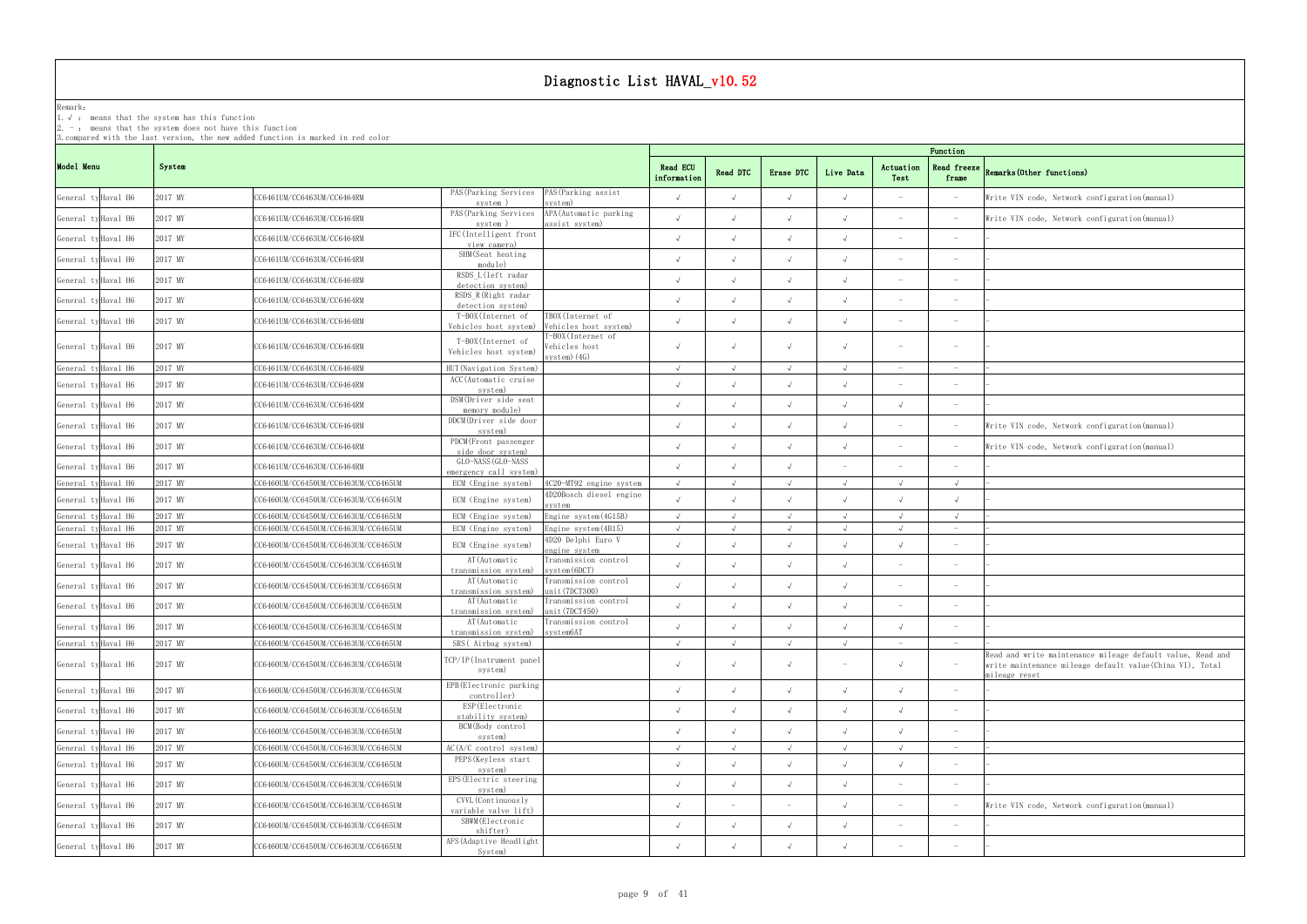Remark: The contract of the contract of  $\mathbb{R}$  and  $\mathbb{R}$  are contract of  $\mathbb{R}$  and  $\mathbb{R}$  are contract of  $\mathbb{R}$  and  $\mathbb{R}$  are contract of  $\mathbb{R}$  and  $\mathbb{R}$  are contract of  $\mathbb{R}$  and  $\mathbb{R}$  are cont 1.√ : means that the systemhas this function

2. - : means that the system does not have this function

| Function                      |                                                |
|-------------------------------|------------------------------------------------|
| Read freeze<br>frame          | Remarks (Other functions)                      |
| $\overline{\phantom{0}}$      | $\overline{\phantom{0}}$                       |
| $\overline{\phantom{0}}$      | $\overline{a}$                                 |
|                               | -                                              |
|                               |                                                |
| $\overline{a}$                | $\overline{\phantom{0}}$                       |
| $\overline{a}$                | $\overline{\phantom{0}}$                       |
| $\overline{\phantom{0}}$      | $\overline{a}$                                 |
| $\overline{a}$                |                                                |
| $\overline{a}$                | $\overline{\phantom{0}}$                       |
| $\overline{\phantom{0}}$      | $\overline{a}$                                 |
| $\overline{a}$                |                                                |
| $\overline{\phantom{0}}$      | $\overline{\phantom{0}}$                       |
|                               | -                                              |
| $\sqrt{}$                     | $\overline{\phantom{0}}$                       |
|                               |                                                |
| $\overline{\phantom{0}}$      |                                                |
| $\overline{\phantom{0}}$      |                                                |
|                               | Reset maintenance mileage, Total mileage reset |
| $\overline{\phantom{0}}$      |                                                |
|                               |                                                |
|                               |                                                |
| $\overline{\phantom{0}}$      |                                                |
| -                             |                                                |
| $\qquad \qquad -$             |                                                |
| $\overline{\phantom{0}}$      |                                                |
| $\overline{\phantom{0}}$      |                                                |
| $\qquad \qquad -$             |                                                |
| $\overline{\phantom{0}}$      |                                                |
| $\overline{\phantom{0}}$      |                                                |
| $\overline{\phantom{0}}$      |                                                |
| $\overline{\phantom{0}}$      |                                                |
| $\overline{\phantom{a}}$      |                                                |
| $\qquad \qquad -$             | $\overline{\phantom{0}}$<br>$\frac{1}{2}$      |
| $\frac{1}{2}$<br>$\checkmark$ | $\overline{a}$                                 |
| $\overline{\phantom{0}}$      |                                                |

|                     |                     |         |                                     |                                                                                |                         |            |            |            |                          | Function                        |                                                |  |  |  |
|---------------------|---------------------|---------|-------------------------------------|--------------------------------------------------------------------------------|-------------------------|------------|------------|------------|--------------------------|---------------------------------|------------------------------------------------|--|--|--|
| Model Menu          |                     | System  |                                     |                                                                                | Read ECU<br>information | Read DTC   | Erase DTC  | Live Data  | Actuation<br>Test        | <b>Read freeze</b><br>frame     | Remarks (Other functions)                      |  |  |  |
|                     | General ty Haval H6 | 2017 MY | CC6460UM/CC6450UM/CC6463UM/CC6465UM | AVM (Around view module)                                                       |                         |            | $\sqrt{ }$ | $\sqrt{ }$ | $\sim$                   |                                 |                                                |  |  |  |
| General ty Haval H6 |                     | 2017 MY | CC6460UM/CC6450UM/CC6463UM/CC6465UM | RVC (Rear-view camera)                                                         |                         |            |            | $\sqrt{ }$ |                          |                                 |                                                |  |  |  |
| General ty Haval H6 |                     | 2017 MY | CC6460UM/CC6450UM/CC6463UM/CC6465UM | APA (Auto parking assist<br>PAS (Parking Services<br>system)<br>system)        | $\sqrt{ }$              |            | $\sqrt{ }$ | $\sqrt{ }$ | $\overline{\phantom{a}}$ | $\overline{\phantom{a}}$        |                                                |  |  |  |
| General ty Haval H6 |                     | 2017 MY | CC6460UM/CC6450UM/CC6463UM/CC6465UM | PAS (Parking Services<br>PAS (Parking assist<br>system<br>system)              |                         |            | $\sqrt{ }$ | $\sqrt{ }$ | $\overline{\phantom{a}}$ | $\overline{\phantom{a}}$        |                                                |  |  |  |
| General ty Haval H6 |                     | 2017 MY | CC6460UM/CC6450UM/CC6463UM/CC6465UM | NEXTRAC (Intelligent<br>FWD)                                                   |                         |            | $\sqrt{ }$ | $\sqrt{ }$ | $\overline{\phantom{a}}$ | $\overline{\phantom{a}}$        |                                                |  |  |  |
| General ty Haval H6 |                     | 2017 MY | CC6460UM/CC6450UM/CC6463UM/CC6465UM | $CD$ (Entertainment<br>CD (Delphi CD)<br>system)                               | $\sqrt{ }$              |            | $\sqrt{ }$ | $\sqrt{ }$ | $\overline{\phantom{a}}$ |                                 |                                                |  |  |  |
|                     | General ty Haval H6 | 2017 MY | CC6460UM/CC6450UM/CC6463UM/CC6465UM | CD (Entertainment<br>ADAYO CD (CD host_19 MY)<br>system)                       |                         |            | $\sqrt{ }$ | $\sqrt{ }$ | $\sqrt{ }$               | $\overline{\phantom{a}}$        |                                                |  |  |  |
| General ty Haval H6 |                     | 2017 MY | CC6460UM/CC6450UM/CC6463UM/CC6465UM | CD (Entertainment<br>CD (Desay SV CD)<br>system)                               | $\sqrt{ }$              |            | $\sqrt{ }$ | $\sqrt{ }$ | $\overline{\phantom{a}}$ | $ \,$                           |                                                |  |  |  |
| General ty Haval H6 |                     | 2017 MY | CC6460UM/CC6450UM/CC6463UM/CC6465UM | ESCL (Electronic<br>steering column lock)                                      |                         |            | $\sqrt{ }$ | $\sqrt{ }$ | $\overline{\phantom{a}}$ | $\overline{\phantom{a}}$        |                                                |  |  |  |
| General ty Haval H6 |                     | 2017 MY | CC6460UM/CC6450UM/CC6463UM/CC6465UM | GW (Gateway system)                                                            |                         |            | $\sqrt{ }$ | $\sqrt{ }$ | $\sim$                   | $\hspace{0.1mm}-\hspace{0.1mm}$ |                                                |  |  |  |
| General ty Haval H6 |                     | 2017 MY | CC6460UM/CC6450UM/CC6463UM/CC6465UM | SAS (Steering wheel<br>steering angle sensor)                                  |                         |            | $\sqrt{ }$ | $\sqrt{ }$ | $\overline{\phantom{a}}$ | $ \,$                           |                                                |  |  |  |
| General ty Haval H6 |                     | 2017 MY | CC6460UM/CC6450UM/CC6463UM/CC6465UM | SCM(Seat heating<br>massage system)                                            | $\sqrt{ }$              |            | $\sqrt{ }$ | $\sqrt{ }$ | $\overline{\phantom{a}}$ | $\qquad \qquad -$               |                                                |  |  |  |
|                     | General ty Haval H6 | 2017 MY | CC6460UM/CC6450UM/CC6463UM/CC6465UM | CMS (CAN signal<br>conversion system)                                          |                         |            | $\sqrt{ }$ | $\sqrt{ }$ | $\sqrt{ }$               |                                 |                                                |  |  |  |
| General ty Haval H6 |                     | 2019 MY | CC6461RM/CC6472RM                   | ECM (Engine system)                                                            | $\sqrt{ }$              | $\lambda$  | $\sqrt{ }$ | $\sqrt{ }$ | $\sqrt{ }$               | $\sqrt{ }$                      |                                                |  |  |  |
| General ty Haval H6 |                     | 2019 MY | CC6461RM/CC6472RM                   | AT (Automatic<br>Transmission control<br>transmission system)<br>unit(7DCT300) |                         |            | $\sqrt{ }$ | $\sqrt{ }$ | $\sim$                   |                                 |                                                |  |  |  |
| General ty Haval H6 |                     | 2019 MY | CC6461RM/CC6472RM                   | AT (Automatic<br>Transmission control<br>transmission system)<br>system TCU    |                         |            |            | $\sqrt{ }$ | $\sim$                   |                                 |                                                |  |  |  |
| General ty Haval H6 |                     | 2019 MY | CC6461RM/CC6472RM                   | SRS(Airbag system)                                                             |                         |            |            | $\cdot$    |                          |                                 |                                                |  |  |  |
| General ty Haval H6 |                     | 2019 MY | CC6461RM/CC6472RM                   | ICM/IP(Instrument panel<br>system)                                             |                         |            | $\sqrt{ }$ | $\sqrt{ }$ | $\sqrt{ }$               |                                 | Reset maintenance mileage, Total mileage reset |  |  |  |
| General ty Haval H6 |                     | 2019 MY | CC6461RM/CC6472RM                   | EPB(Electronic parking<br>controller)                                          |                         |            | $\sqrt{ }$ | $\sqrt{ }$ | $\sqrt{ }$               |                                 |                                                |  |  |  |
| General ty Haval H6 |                     | 2019 MY | CC6461RM/CC6472RM                   | ESP (Electronic<br>stability system)                                           |                         |            | $\sqrt{ }$ | $\sqrt{ }$ | $\sqrt{ }$               | $\qquad \qquad -$               |                                                |  |  |  |
|                     | General ty Haval H6 | 2019 MY | CC6461RM/CC6472RM                   | BCM(Body control<br>system)                                                    |                         |            | $\sqrt{ }$ | $\sqrt{ }$ | $\sqrt{ }$               |                                 |                                                |  |  |  |
| General ty Haval H6 |                     | 2019 MY | CC6461RM/CC6472RM                   | A/C control<br>AC(Auto A/C system)<br>system (CHB021)                          | $\sqrt{ }$              |            | $\sqrt{ }$ | $-$        | $\sqrt{ }$               | $\overline{\phantom{a}}$        |                                                |  |  |  |
| General ty Haval H6 |                     | 2019 MY | CC6461RM/CC6472RM                   | $A/C$ control<br>AC(Auto A/C system)<br>system(CHB022)                         |                         |            | $\sqrt{ }$ | $\sqrt{ }$ | $\sqrt{ }$               | $ \,$                           |                                                |  |  |  |
|                     | General ty Haval H6 | 2019 MY | CC6461RM/CC6472RM                   | PEPS (Passive entry<br>passive start system)                                   | $\sqrt{ }$              |            | $\sqrt{ }$ | $\sqrt{ }$ | $\sqrt{ }$               |                                 |                                                |  |  |  |
| General ty Haval H6 |                     | 2019 MY | CC6461RM/CC6472RM                   | SBWM (Electronic<br>shifter)                                                   | $\sqrt{ }$              | $\sqrt{ }$ | $\sqrt{ }$ | $\sqrt{ }$ | $\overline{\phantom{a}}$ | $\hspace{0.1mm}-\hspace{0.1mm}$ |                                                |  |  |  |
| General ty Haval H6 |                     | 2019 MY | CC6461RM/CC6472RM                   | PAS (Parking service<br>system)                                                |                         |            | $\sqrt{ }$ | $\sqrt{ }$ | $\overline{\phantom{a}}$ |                                 |                                                |  |  |  |
| General ty Haval H6 |                     | 2019 MY | CC6461RM/CC6472RM                   | GW (Gateway system)                                                            | $\sqrt{ }$              |            | $\sqrt{ }$ | $\sqrt{ }$ | $\sim$                   | $\hspace{0.1mm}-\hspace{0.1mm}$ |                                                |  |  |  |
| General ty Haval H6 |                     | 2019 MY | CC6461RM/CC6472RM                   | CD (Entertainment<br>system)                                                   | $\sqrt{ }$              |            | $\sqrt{ }$ | $\sqrt{ }$ | $\overline{\phantom{a}}$ | $\overline{\phantom{a}}$        |                                                |  |  |  |
| General ty Haval H6 |                     | 2019 MY | CC6461RM/CC6472RM                   | ACC (Automatic cruise<br>system)                                               | $\sqrt{ }$              |            | $\sqrt{ }$ | $\sqrt{ }$ | $\overline{\phantom{a}}$ | $\overline{\phantom{a}}$        |                                                |  |  |  |
| General ty Haval H6 |                     | 2019 MY | CC6461RM/CC6472RM                   | IFC(Intelligent front<br>view camera)                                          | $\sqrt{ }$              |            | $\sqrt{ }$ | $\sqrt{ }$ | $\overline{\phantom{a}}$ | $ \,$                           |                                                |  |  |  |
| General ty Haval H6 |                     | 2019 MY | CC6461RM/CC6472RM                   | RSDS L(left radar<br>detection system)                                         | $\sqrt{ }$              | $\sqrt{ }$ | $\sqrt{ }$ | $\sqrt{ }$ | $\overline{\phantom{a}}$ | $\overline{\phantom{a}}$        |                                                |  |  |  |
| General ty Haval H6 |                     | 2019 MY | CC6461RM/CC6472RM                   | RSDS_R(Right radar<br>detection system)                                        | $\sqrt{ }$              |            | $\sqrt{ }$ | $\sqrt{ }$ | $\overline{\phantom{a}}$ |                                 |                                                |  |  |  |
| General ty Haval H6 |                     | 2019 MY | CC6464RM                            | ECM (Engine system)<br>Engine system (4B15)                                    | $\sqrt{ }$              | $\sqrt{ }$ | $\sqrt{ }$ | $\sqrt{ }$ | $\sqrt{ }$               | $-$                             |                                                |  |  |  |
| General ty Haval H6 |                     | 2019 MY | CC6464RM                            | ECM (Engine system)<br>Engine system (4B13)                                    | $\sqrt{ }$              | $\sqrt{ }$ | $\sqrt{ }$ | $\sqrt{ }$ | $\sqrt{ }$               | $ \,$                           |                                                |  |  |  |
| General ty Haval H6 |                     | 2019 MY | CC6464RM                            | Engine system (4C20)<br>ECM (Engine system)                                    | $\sqrt{ }$              | $\sqrt{ }$ | $\sqrt{ }$ | $\sqrt{ }$ | $\sqrt{ }$               | $\sqrt{ }$                      |                                                |  |  |  |
| General ty Haval H6 |                     | 2019 MY | CC6464RM                            | UAES GDIChina<br>ECM (Engine system)<br>VI (4B15A+4C20B)                       |                         |            | $\sqrt{ }$ | $\sqrt{ }$ | $\sqrt{ }$               |                                 |                                                |  |  |  |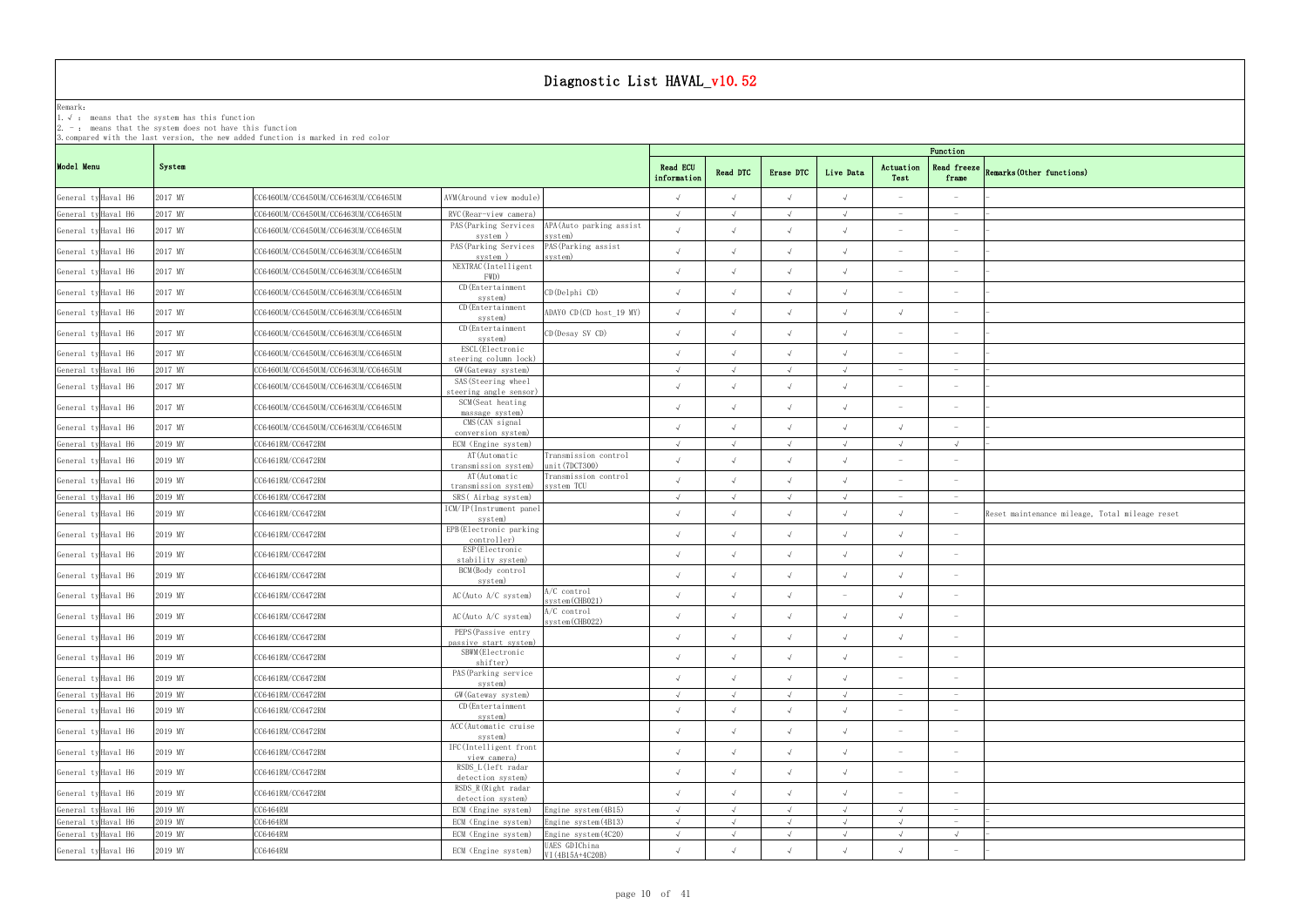### Remark: The contract of the contract of  $\mathbb{R}$  and  $\mathbb{R}$  are contract of  $\mathbb{R}$  and  $\mathbb{R}$  are contract of  $\mathbb{R}$  and  $\mathbb{R}$  are contract of  $\mathbb{R}$  and  $\mathbb{R}$  are contract of  $\mathbb{R}$  and  $\mathbb{R}$  are cont

1.√ : means that the systemhas this function

2. - : means that the system does not have this function

| Function                 |                                                                                                             |
|--------------------------|-------------------------------------------------------------------------------------------------------------|
| Read freeze<br>frame     | Remarks (Other functions)                                                                                   |
|                          |                                                                                                             |
|                          |                                                                                                             |
| $\overline{a}$           |                                                                                                             |
|                          | Maintenance settings                                                                                        |
|                          | Maintenance settings                                                                                        |
|                          |                                                                                                             |
|                          | Write VIN code, Network configuration (manual), Yaw rate<br>sensor calibration, Artificial exhaust function |
|                          |                                                                                                             |
| $\overline{a}$           |                                                                                                             |
|                          |                                                                                                             |
| $\overline{\phantom{0}}$ |                                                                                                             |
|                          |                                                                                                             |
|                          |                                                                                                             |
|                          |                                                                                                             |
|                          | Write VIN code, Calibration                                                                                 |
|                          | Write VIN code, Network configuration (manual)                                                              |
| $\overline{\phantom{0}}$ |                                                                                                             |
|                          |                                                                                                             |
|                          | Write VIN code, Network configuration (manual), Electronic<br>control unit serial number                    |
|                          |                                                                                                             |
|                          | Write VIN code, Network configuration (manual)                                                              |
|                          | Write VIN code, Network configuration (manual)                                                              |
|                          |                                                                                                             |
|                          |                                                                                                             |
|                          |                                                                                                             |
|                          |                                                                                                             |
|                          |                                                                                                             |
|                          |                                                                                                             |
|                          |                                                                                                             |
|                          |                                                                                                             |
|                          |                                                                                                             |
|                          | Write VIN code, Network configuration (manual)                                                              |
|                          | Write VIN code, Network configuration (manual)                                                              |
|                          |                                                                                                             |
|                          |                                                                                                             |

|                     |                     |         |          |                                                                     | Function<br><b>Read ECU</b>                                 |            |            |            |                          |                                 |                                 |                                                                                          |  |  |
|---------------------|---------------------|---------|----------|---------------------------------------------------------------------|-------------------------------------------------------------|------------|------------|------------|--------------------------|---------------------------------|---------------------------------|------------------------------------------------------------------------------------------|--|--|
| Model Menu          |                     | System  |          |                                                                     |                                                             |            |            | Erase DTC  | Live Data                | Actuation<br>Test               | <b>Read freeze</b><br>frame     | Remarks (Other functions)                                                                |  |  |
| General ty Haval H6 |                     | 2019 MY | CC6464RM | AT (Automatic<br>transmission system)                               | Transmission control<br>unit(7DCT300)                       | $\sqrt{ }$ | $\sqrt{ }$ |            |                          |                                 |                                 |                                                                                          |  |  |
| General ty Haval H6 |                     | 2019 MY | CC6464RM | AT (Automatic<br>transmission system)                               | Transmission control<br>unit(7DCT450)                       | $\sqrt{ }$ | $\sqrt{ }$ |            |                          | $\overline{\phantom{a}}$        | $\hspace{0.1mm}$                |                                                                                          |  |  |
| General ty Haval H6 |                     | 2019 MY | CC6464RM | SRS(Airbag system)                                                  |                                                             | $\sqrt{ }$ | $\sqrt{ }$ | $\sqrt{ }$ | $\sqrt{ }$               | $\hspace{0.1mm}-\hspace{0.1mm}$ | $\hspace{0.1mm}-\hspace{0.1mm}$ |                                                                                          |  |  |
| General ty Haval H6 |                     | 2019 MY | CC6464RM | system)                                                             | ICM/IP(Instrument panel IP(Full color instrument<br>svstem) | $\sqrt{ }$ | $\sqrt{ }$ | $\sqrt{ }$ | $\sqrt{ }$               | $\sqrt{ }$                      | $\hspace{0.1mm}-\hspace{0.1mm}$ | Maintenance settings                                                                     |  |  |
| General ty Haval H6 |                     | 2019 MY | CC6464RM | ICM/IP(Instrument panel IP(Non-full color<br>system)                | instrument system)                                          | $\sqrt{ }$ | $\sqrt{ }$ | $\sqrt{ }$ |                          | $\sqrt{ }$                      |                                 | Maintenance settings                                                                     |  |  |
|                     | General ty Haval H6 | 2019 MY | CC6464RM | TPMS (Tire pressure<br>monitoring system)                           |                                                             | $\sqrt{ }$ | $\sqrt{ }$ | $\sqrt{ }$ |                          | $\sim$                          | $ \,$                           |                                                                                          |  |  |
|                     | General ty Haval H6 | 2019 MY | CC6464RM | ESP (Electronic                                                     |                                                             | $\sqrt{ }$ |            |            |                          | $\sqrt{ }$                      |                                 | Write VIN code, Network configuration (manual), Yaw rate                                 |  |  |
|                     | General ty Haval H6 | 2019 MY | CC6464RM | stability system)<br>BCM(Body control                               |                                                             | $\sqrt{ }$ | $\sqrt{ }$ | $\sqrt{ }$ |                          | $\sqrt{ }$                      | $\hspace{0.1mm}-\hspace{0.1mm}$ | sensor calibration, Artificial exhaust function                                          |  |  |
|                     | General ty Haval H6 | 2019 MY | CC6464RM | system)<br>$AC$ (Auto $A/C$ system)                                 |                                                             | $\sqrt{ }$ | $\sqrt{ }$ | $\sqrt{ }$ | $\sqrt{ }$               | $\sqrt{ }$                      |                                 |                                                                                          |  |  |
|                     |                     |         |          | PEPS (Passive entry                                                 |                                                             |            |            |            |                          |                                 |                                 |                                                                                          |  |  |
|                     | General ty Haval H6 | 2019 MY | CC6464RM | passive start system)                                               |                                                             | $\sqrt{ }$ | $\sqrt{ }$ | $\sqrt{ }$ |                          | $\overline{\phantom{a}}$        |                                 |                                                                                          |  |  |
|                     | General ty Haval H6 | 2019 MY | CC6464RM | ESCL (Electronic<br>steering column lock)                           |                                                             | $\sqrt{ }$ | $\sqrt{ }$ | $\sqrt{ }$ | $\sqrt{ }$               | $\overline{\phantom{a}}$        | $\hspace{0.1mm}-\hspace{0.1mm}$ |                                                                                          |  |  |
|                     | General ty Haval H6 | 2019 MY | CC6464RM | SBWM (Electronic<br>shifter)                                        | SBWM(Electronic shifter)                                    | $\sqrt{ }$ | $\sqrt{ }$ |            |                          | $\overline{\phantom{a}}$        | $\overline{\phantom{a}}$        |                                                                                          |  |  |
|                     | General ty Haval H6 | 2019 MY | CC6464RM | SBWM (Electronic<br>shifter)                                        | SBWM(Electronic<br>shifter) (MAX)                           | $\sqrt{ }$ | $\sqrt{ }$ |            | $\overline{\phantom{a}}$ | $\overline{\phantom{a}}$        | $\overline{\phantom{a}}$        |                                                                                          |  |  |
|                     | General ty Haval H6 | 2019 MY | CC6464RM | EPS (Electric steering<br>system)                                   |                                                             | $\sqrt{ }$ | $\sqrt{ }$ | $\sqrt{ }$ |                          | $\sqrt{ }$                      | $\hspace{0.1mm}-\hspace{0.1mm}$ |                                                                                          |  |  |
|                     | General ty Haval H6 | 2019 MY | CC6464RM | SAS (Steering wheel<br>steering angle sensor)                       |                                                             | $\sqrt{ }$ | $\sqrt{ }$ | $\sqrt{ }$ |                          |                                 | $\hspace{0.1mm}-\hspace{0.1mm}$ | Write VIN code, Calibration                                                              |  |  |
|                     | General ty Haval H6 | 2019 MY | CC6464RM | CVVL (Continuously<br>variable valve lift)                          |                                                             | $\sqrt{ }$ |            |            |                          | $\overline{\phantom{a}}$        | $\hspace{0.1mm}-\hspace{0.1mm}$ | Write VIN code, Network configuration (manual)                                           |  |  |
|                     | General ty Haval H6 | 2019 MY | CC6464RM | GW (Gateway system)                                                 | GW(Independent gateway)                                     | $\sqrt{ }$ | $\sqrt{ }$ | $\sqrt{ }$ | $\sqrt{ }$               | $-$                             | $\hspace{0.1mm}-\hspace{0.1mm}$ |                                                                                          |  |  |
|                     | General ty Haval H6 | 2019 MY | CC6464RM | GW (Gateway system)                                                 | GW(Independent<br>gateway) (with EBS LIN)                   | $\sqrt{ }$ | $\sqrt{ }$ |            |                          | $\overline{\phantom{m}}$        |                                 |                                                                                          |  |  |
|                     | General ty Haval H6 | 2019 MY | CC6464RM | AVM(Around view module)                                             |                                                             | $\sqrt{ }$ | $\sqrt{ }$ | $\sqrt{ }$ |                          | $\overline{\phantom{m}}$        |                                 | Write VIN code, Network configuration (manual), Electronic<br>control unit serial number |  |  |
|                     | General ty Haval H6 | 2019 MY | CC6464RM | RVC (Rear-view camera)                                              |                                                             | $\sqrt{ }$ | $\sqrt{ }$ | $\sqrt{ }$ | $\sqrt{ }$               | $\overline{\phantom{a}}$        |                                 |                                                                                          |  |  |
|                     | General ty Haval H6 | 2019 MY | CC6464RM | PAS (Parking Services<br>system)                                    | PAS (Parking assist<br>svstem)                              | $\sqrt{ }$ | $\sqrt{ }$ | $\sqrt{ }$ |                          | $\overline{\phantom{a}}$        | $\hspace{0.1mm}-\hspace{0.1mm}$ | Write VIN code, Network configuration (manual)                                           |  |  |
|                     | General ty Haval H6 | 2019 MY | CC6464RM | PAS (Parking Services<br>system)                                    | APA (Automatic parking<br>assist system)                    | $\sqrt{ }$ | $\sqrt{ }$ | $\sqrt{ }$ |                          | $\overline{\phantom{a}}$        | $\hspace{0.1mm}-\hspace{0.1mm}$ | Write VIN code, Network configuration (manual)                                           |  |  |
|                     | General ty Haval H6 | 2019 MY | CC6464RM | IFC(Intelligent front<br>view camera)                               |                                                             | $\sqrt{ }$ | $\sqrt{ }$ | $\sqrt{ }$ | $\sqrt{ }$               | $\sim$                          | $ \,$                           |                                                                                          |  |  |
|                     | General ty Haval H6 | 2019 MY | C6464RM  | SHM(Seat heating                                                    |                                                             | $\sqrt{ }$ | $\sqrt{ }$ | $\sqrt{ }$ |                          |                                 |                                 |                                                                                          |  |  |
|                     | General ty Haval H6 | 2019 MY | CC6464RM | module)<br>RSDS L(left radar<br>detection system)                   |                                                             | $\sqrt{ }$ | $\sqrt{ }$ | $\sqrt{ }$ | $\sqrt{ }$               | $\sim$                          | $\sim$                          |                                                                                          |  |  |
|                     | General ty Haval H6 | 2019 MY | CC6464RM | RSDS_R(Right radar<br>detection system)                             |                                                             | $\sqrt{ }$ | $\sqrt{ }$ | $\sqrt{ }$ |                          | $\overline{\phantom{a}}$        | $\sim$                          |                                                                                          |  |  |
|                     | General ty Haval H6 | 2019 MY | CC6464RM | T-BOX(Internet of                                                   | TBOX(Internet of                                            | $\sqrt{ }$ | $\sqrt{ }$ | $\sqrt{ }$ | $\sqrt{ }$               | $\hspace{0.1mm}-\hspace{0.1mm}$ | $\hspace{0.1mm}-\hspace{0.1mm}$ |                                                                                          |  |  |
|                     | General ty Haval H6 | 2019 MY | CC6464RM | Vehicles host system)<br>T-BOX(Internet of<br>Vehicles host system) | Vehicles host system)<br>-BOX(Internet of<br>Vehicles host  | $\sqrt{ }$ | $\sqrt{ }$ | $\sqrt{ }$ |                          | $\hspace{0.1mm}-\hspace{0.1mm}$ | $\hspace{0.1mm}-\hspace{0.1mm}$ |                                                                                          |  |  |
|                     | General ty Haval H6 | 2019 MY | CC6464RM | HUT (Navigation System)                                             | system) (4G)                                                | $\sqrt{ }$ | $\sqrt{ }$ | $\sqrt{ }$ | $\sqrt{ }$               | $\sim$                          | $\hspace{0.1mm}-\hspace{0.1mm}$ |                                                                                          |  |  |
|                     | General ty Haval H6 | 2019 MY | CC6464RM | ACC (Automatic cruise                                               |                                                             | $\sqrt{ }$ | $\sqrt{ }$ | $\sqrt{ }$ | $\sqrt{ }$               |                                 | $\hspace{0.1mm}-\hspace{0.1mm}$ |                                                                                          |  |  |
|                     | General ty Haval H6 | 2019 MY | CC6464RM | system)<br>DSM (Driver side seat                                    |                                                             | $\sqrt{ }$ | $\sqrt{ }$ | $\sqrt{ }$ |                          | $\sqrt{ }$                      | $\sim$                          |                                                                                          |  |  |
|                     | General ty Haval H6 | 2019 MY | CC6464RM | memory module)<br>DDCM(Driver side door                             |                                                             | $\sqrt{ }$ | $\sqrt{ }$ | $\sqrt{ }$ | $\sqrt{ }$               | $\overline{\phantom{a}}$        |                                 | Write VIN code, Network configuration (manual)                                           |  |  |
|                     |                     |         |          | system)<br>PDCM(Front passenger                                     |                                                             |            |            |            |                          |                                 |                                 |                                                                                          |  |  |
|                     | General ty Haval H6 | 2019 MY | CC6464RM | side door system)<br>GLO-NASS (GLO-NASS                             |                                                             | $\sqrt{ }$ | $\sqrt{ }$ | $\sqrt{ }$ | $\sqrt{ }$               | $\hspace{0.1mm}-\hspace{0.1mm}$ |                                 | Write VIN code, Network configuration (manual)                                           |  |  |
|                     | General ty Haval H6 | 2019 MY | CC6464RM | emergency call system)                                              |                                                             | $\sqrt{ }$ | $\sqrt{ }$ | $\sqrt{ }$ | $\overline{\phantom{a}}$ |                                 |                                 |                                                                                          |  |  |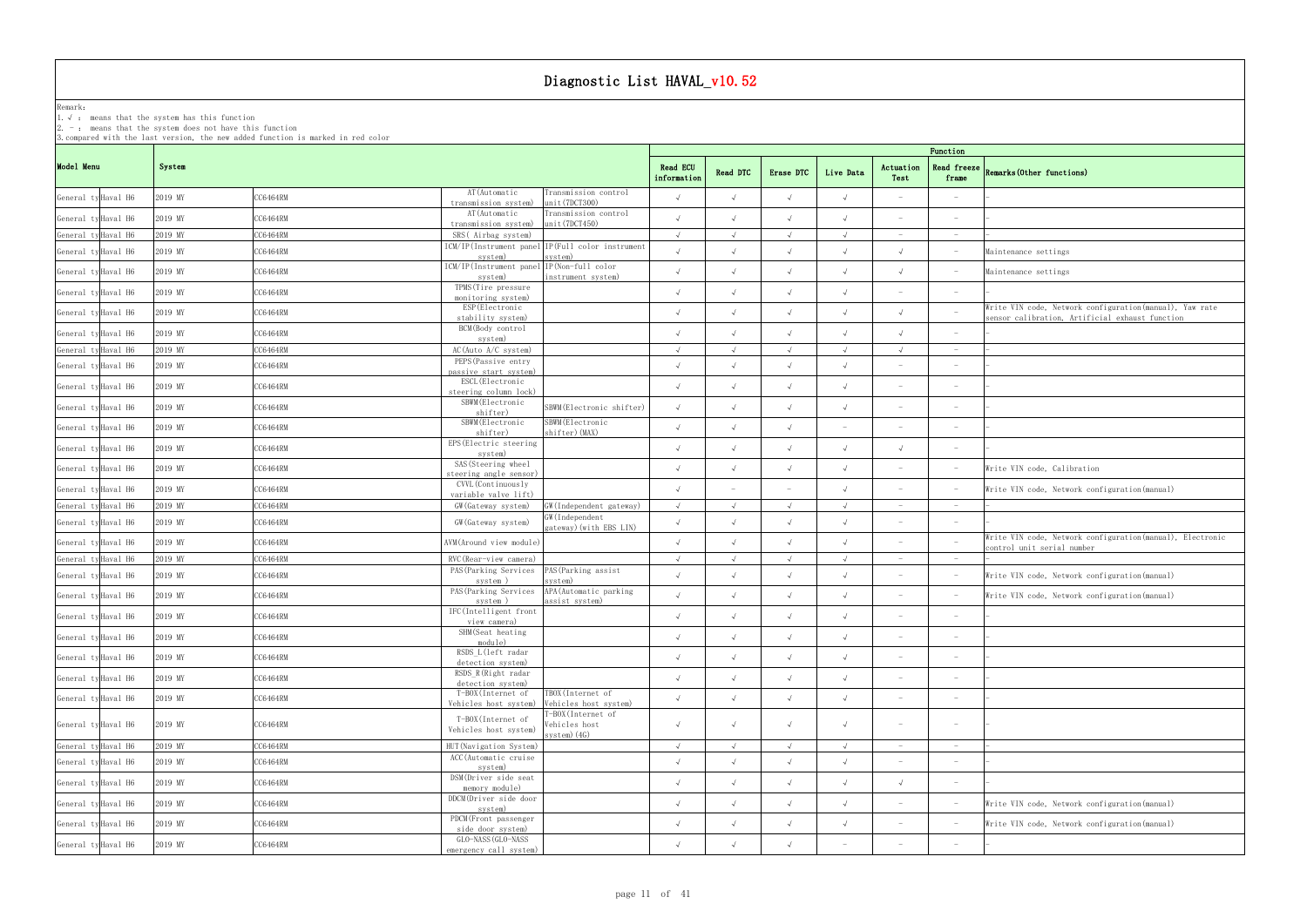### Remark: The contract of the contract of  $\mathbb{R}$  and  $\mathbb{R}$  are contract of  $\mathbb{R}$  and  $\mathbb{R}$  are contract of  $\mathbb{R}$  and  $\mathbb{R}$  are contract of  $\mathbb{R}$  and  $\mathbb{R}$  are contract of  $\mathbb{R}$  and  $\mathbb{R}$  are cont

1.√ : means that the systemhas this function

2. - : means that the system does not have this function

| Function                          |                                                                                                                                         |
|-----------------------------------|-----------------------------------------------------------------------------------------------------------------------------------------|
| Read freeze<br>frame              | Remarks (Other functions)                                                                                                               |
| $\checkmark$                      |                                                                                                                                         |
| $\sqrt{ }$                        |                                                                                                                                         |
| $\sqrt{}$                         |                                                                                                                                         |
| $\overline{a}$                    |                                                                                                                                         |
| $\qquad \qquad -$                 |                                                                                                                                         |
| $\overline{\phantom{m}}$          |                                                                                                                                         |
| $\overline{\phantom{0}}$          |                                                                                                                                         |
| $\qquad \qquad -$                 |                                                                                                                                         |
| $\overline{\phantom{0}}$          |                                                                                                                                         |
| $\overline{\phantom{0}}$          |                                                                                                                                         |
| $\overline{\phantom{0}}$          | Read and write maintenance mileage default value, Read and<br>write maintenance mileage default value(China VI), Total<br>mileage reset |
| $\overline{a}$                    |                                                                                                                                         |
| $\overline{\phantom{0}}$          |                                                                                                                                         |
|                                   |                                                                                                                                         |
|                                   |                                                                                                                                         |
| $\overline{\phantom{0}}$          |                                                                                                                                         |
| $\overline{\phantom{a}}$          |                                                                                                                                         |
| $\overline{\phantom{0}}$          | Write VIN code, Network configuration (manual)                                                                                          |
| $\qquad \qquad -$                 |                                                                                                                                         |
| $\qquad \qquad -$                 |                                                                                                                                         |
| $\qquad \qquad -$                 |                                                                                                                                         |
|                                   |                                                                                                                                         |
|                                   |                                                                                                                                         |
| $\overline{\phantom{0}}$          |                                                                                                                                         |
| $\overline{a}$                    | L                                                                                                                                       |
| $\overline{\phantom{a}}$          | -                                                                                                                                       |
| $\overline{\phantom{a}}$          | L.                                                                                                                                      |
| $\overline{\phantom{a}}$          |                                                                                                                                         |
| $\qquad \qquad -$                 |                                                                                                                                         |
| $\overline{\phantom{0}}$          |                                                                                                                                         |
| $\overline{a}$                    |                                                                                                                                         |
| $\hspace{1.0cm} - \hspace{1.0cm}$ |                                                                                                                                         |

| 3. compared with the last version, the new added function is marked in red color<br>Function |                     |         |                                                                       |                                                      |                                                           |                         |            |            |            |                          |                                 |                                                                                                                                          |
|----------------------------------------------------------------------------------------------|---------------------|---------|-----------------------------------------------------------------------|------------------------------------------------------|-----------------------------------------------------------|-------------------------|------------|------------|------------|--------------------------|---------------------------------|------------------------------------------------------------------------------------------------------------------------------------------|
| Model Menu                                                                                   |                     | System  |                                                                       |                                                      |                                                           | Read ECU<br>information | Read DTC   | Erase DTC  | Live Data  | Actuation<br>Test        | Read freeze<br>frame            | Remarks (Other functions)                                                                                                                |
| General ty Haval H6                                                                          |                     | 2019 MY | CC6460UM/CC6450UM/CC6463UM/CC6461UM/CC6465UM                          | ECM (Engine system)                                  | 4C20-MT92 engine system                                   | $\sqrt{ }$              | $\sqrt{ }$ |            |            |                          | $\sqrt{ }$                      |                                                                                                                                          |
| General ty Haval H6                                                                          |                     | 2019 MY | CC6460UM/CC6450UM/CC6463UM/CC6461UM/CC6465UI                          | ECM (Engine system)                                  | 4D20Bosch diesel engine<br>system                         | $\sqrt{ }$              | $\sqrt{ }$ |            |            |                          | $\sqrt{ }$                      |                                                                                                                                          |
| General ty Haval H6                                                                          |                     | 2019 MY | CC6460UM/CC6450UM/CC6463UM/CC6461UM/CC6465UM                          | ECM (Engine system)                                  | Engine system (4G15B)                                     | $\sqrt{ }$              |            |            |            |                          | $\sqrt{ }$                      |                                                                                                                                          |
| General ty Haval H6                                                                          |                     | 2019 MY | CC6460UM/CC6450UM/CC6463UM/CC6461UM/CC6465UI                          | ECM (Engine system)                                  | Engine system (4B15)                                      | $\sqrt{ }$              | $\sqrt{ }$ | $\sqrt{ }$ | $\sqrt{ }$ |                          | $\hspace{0.1mm}-\hspace{0.1mm}$ |                                                                                                                                          |
| General ty Haval H6                                                                          |                     | 2019 MY | CC6460UM/CC6450UM/CC6463UM/CC6461UM/CC6465UM                          | ECM (Engine system)                                  | 4D20 Delphi Euro V<br>engine system                       | $\sqrt{ }$              | $\sqrt{ }$ |            |            | $\sqrt{ }$               |                                 |                                                                                                                                          |
|                                                                                              | General ty Haval H6 | 2019 MY | CC6460UM/CC6450UM/CC6463UM/CC6461UM/CC6465UM                          | AT(Automatic<br>transmission system)                 | Transmission control<br>system (6DCT)                     | $\sqrt{ }$              | $\sqrt{ }$ |            | $\sqrt{ }$ |                          | $\overline{\phantom{a}}$        |                                                                                                                                          |
|                                                                                              | General ty Haval H6 | 2019 MY | CC6460UM/CC6450UM/CC6463UM/CC6461UM/CC6465UM                          | AT (Automatic<br>transmission system)                | Transmission control<br>unit(7DCT300)                     | $\lambda$               |            |            |            |                          |                                 |                                                                                                                                          |
|                                                                                              | General ty Haval H6 | 2019 MY | CC6460UM/CC6450UM/CC6463UM/CC6461UM/CC6465UM                          | AT (Automatic<br>transmission system)                | Transmission control<br>unit(7DCT450)                     | $\sqrt{ }$              | $\sqrt{ }$ | $\sqrt{ }$ | $\sqrt{ }$ |                          |                                 |                                                                                                                                          |
|                                                                                              | General ty Haval H6 | 2019 MY | CC6460UM/CC6450UM/CC6463UM/CC6461UM/CC6465UM                          | AT (Automatic<br>transmission system)                | Transmission control<br>system6AT                         | $\sqrt{ }$              | $\sqrt{ }$ |            | $\sqrt{ }$ | $\sqrt{ }$               |                                 |                                                                                                                                          |
|                                                                                              | General ty Haval H6 | 2019 MY | CC6460UM/CC6450UM/CC6463UM/CC6461UM/CC6465UM                          | SRS (Airbag system)                                  |                                                           | $\sqrt{ }$              | $\sqrt{ }$ |            |            | $\sim$                   | $\hspace{0.1mm}-\hspace{0.1mm}$ |                                                                                                                                          |
|                                                                                              | General ty Haval H6 | 2019 MY | CC6460UM/CC6450UM/CC6463UM/CC6461UM/CC6465UM                          | TCP/IP(Instrument panel<br>system)                   |                                                           | $\sqrt{ }$              | $\sqrt{ }$ |            |            | $\sqrt{ }$               |                                 | Read and write maintenance mileage default value, Read and<br>write maintenance mileage default value (China VI), Total<br>mileage reset |
|                                                                                              | General ty Haval H6 | 2019 MY | CC6460UM/CC6450UM/CC6463UM/CC6461UM/CC6465UM                          | EPB (Electronic parking<br>controller)               |                                                           | $\sqrt{ }$              | $\sqrt{ }$ | $\sqrt{ }$ | $\sqrt{ }$ |                          |                                 |                                                                                                                                          |
|                                                                                              | General ty Haval H6 | 2019 MY | CC6460UM/CC6450UM/CC6463UM/CC6461UM/CC6465UM                          | ESP (Electronic<br>stability system)                 |                                                           | $\sqrt{ }$              | $\sqrt{ }$ |            |            |                          |                                 |                                                                                                                                          |
|                                                                                              | General ty Haval H6 | 2019 MY | CC6460UM/CC6450UM/CC6463UM/CC6461UM/CC6465UM                          | BCM(Body control<br>system)                          |                                                           | $\sqrt{ }$              | $\sqrt{ }$ |            |            |                          | $\hspace{0.1mm}-\hspace{0.1mm}$ |                                                                                                                                          |
|                                                                                              | General ty Haval H6 | 2019 MY | CC6460UM/CC6450UM/CC6463UM/CC6461UM/CC6465UM AC(A/C control system)   |                                                      |                                                           | $\sqrt{ }$              | $\sqrt{ }$ | $\sqrt{ }$ |            | $\sqrt{ }$               | $\overline{\phantom{a}}$        |                                                                                                                                          |
|                                                                                              | General ty Haval H6 | 2019 MY | CC6460UM/CC6450UM/CC6463UM/CC6461UM/CC6465U                           | PEPS (Keyless start<br>system)                       |                                                           | $\sqrt{ }$              | $\sqrt{ }$ | $\sqrt{ }$ | $\sqrt{ }$ | $\sqrt{ }$               | $\hspace{0.1mm}-\hspace{0.1mm}$ |                                                                                                                                          |
|                                                                                              | General ty Haval H6 | 2019 MY | CC6460UM/CC6450UM/CC6463UM/CC6461UM/CC6465U                           | EPS (Electric steering<br>system)                    |                                                           | $\sqrt{ }$              | $\sqrt{ }$ | $\sqrt{ }$ | $\sqrt{ }$ |                          |                                 |                                                                                                                                          |
|                                                                                              | General ty Haval H6 | 2019 MY | CC6460UM/CC6450UM/CC6463UM/CC6461UM/CC6465U                           | CVVL (Continuously<br>variable valve lift)           |                                                           | $\sqrt{ }$              |            |            |            |                          |                                 | Write VIN code, Network configuration (manual)                                                                                           |
|                                                                                              | General ty Haval H6 | 2019 MY | CC6460UM/CC6450UM/CC6463UM/CC6461UM/CC6465UM                          | SBWM (Electronic<br>shifter)                         |                                                           | $\sqrt{ }$              |            |            |            |                          |                                 |                                                                                                                                          |
|                                                                                              | General ty Haval H6 | 2019 MY | CC6460UM/CC6450UM/CC6463UM/CC6461UM/CC6465UM                          | AFS (Adaptive Headlight<br>System)                   |                                                           | $\sqrt{ }$              | $\sqrt{ }$ | $\sqrt{ }$ | $\sqrt{ }$ |                          |                                 |                                                                                                                                          |
|                                                                                              | General ty Haval H6 | 2019 MY | CC6460UM/CC6450UM/CC6463UM/CC6461UM/CC6465UM AVM (Around view module) |                                                      |                                                           | $\sqrt{ }$              |            |            |            |                          |                                 |                                                                                                                                          |
|                                                                                              | General ty Haval H6 | 2019 MY | CC6460UM/CC6450UM/CC6463UM/CC6461UM/CC6465UM RVC (Rear-view camera)   |                                                      |                                                           | $\sqrt{ }$              |            |            |            |                          |                                 |                                                                                                                                          |
|                                                                                              | General ty Haval H6 | 2019 MY | CC6460UM/CC6450UM/CC6463UM/CC6461UM/CC6465UI                          | system)                                              | PAS (Parking Services APA (Auto parking assist<br>system) | $\sqrt{ }$              |            | $\sqrt{ }$ |            | $\overline{\phantom{a}}$ | $\hspace{0.1mm}-\hspace{0.1mm}$ |                                                                                                                                          |
|                                                                                              | General ty Haval H6 | 2019 MY | CC6460UM/CC6450UM/CC6463UM/CC6461UM/CC6465U                           | PAS (Parking Services PAS (Parking assist<br>system) | system)                                                   | $\sqrt{ }$              | $\sqrt{ }$ | $\sqrt{ }$ |            | $\overline{\phantom{a}}$ | $\hspace{0.1mm}-\hspace{0.1mm}$ |                                                                                                                                          |
|                                                                                              | General ty Haval H6 | 2019 MY | CC6460UM/CC6450UM/CC6463UM/CC6461UM/CC6465U                           | NEXTRAC(Intelligent<br>FWD)                          |                                                           | $\sqrt{ }$              | $\sqrt{ }$ | $\sqrt{ }$ | $\sqrt{ }$ |                          |                                 |                                                                                                                                          |
|                                                                                              | General ty Haval H6 | 2019 MY | CC6460UM/CC6450UM/CC6463UM/CC6461UM/CC6465UI                          | CD (Entertainment<br>system)                         | CD(Delphi CD)                                             | $\sqrt{ }$              | $\sqrt{ }$ |            |            |                          |                                 |                                                                                                                                          |
|                                                                                              | General ty Haval H6 | 2019 MY | CC6460UM/CC6450UM/CC6463UM/CC6461UM/CC6465UM                          | CD (Entertainment<br>system)                         | ADAYO CD (CD host_19 MY)                                  | $\sqrt{ }$              | $\sqrt{ }$ | $\sqrt{ }$ | $\sqrt{ }$ | $\sqrt{ }$               | $\overline{\phantom{a}}$        |                                                                                                                                          |
|                                                                                              | General ty Haval H6 | 2019 MY | CC6460UM/CC6450UM/CC6463UM/CC6461UM/CC6465UM                          | CD (Entertainment<br>system)                         | CD (Desay SV CD)                                          | $\sqrt{ }$              | $\sqrt{ }$ | $\sqrt{ }$ | $\sqrt{ }$ |                          |                                 |                                                                                                                                          |
|                                                                                              | General ty Haval H6 | 2019 MY | CC6460UM/CC6450UM/CC6463UM/CC6461UM/CC6465UM                          | ESCL (Electronic<br>steering column lock)            |                                                           | $\sqrt{ }$              | $\sqrt{ }$ | $\sqrt{ }$ | $\sqrt{ }$ |                          |                                 |                                                                                                                                          |
|                                                                                              | General ty Haval H6 | 2019 MY | CC6460UM/CC6450UM/CC6463UM/CC6461UM/CC6465UM                          | GW (Gateway system)                                  |                                                           | $\sqrt{ }$              | $\sqrt{ }$ | $\sqrt{ }$ | $\sqrt{ }$ | $\overline{\phantom{a}}$ | $\hspace{0.1mm}-\hspace{0.1mm}$ |                                                                                                                                          |
|                                                                                              | General ty Haval H6 | 2019 MY | CC6460UM/CC6450UM/CC6463UM/CC6461UM/CC6465UM                          | SAS (Steering wheel<br>steering angle sensor)        |                                                           | $\sqrt{ }$              | $\sqrt{ }$ | $\sqrt{}$  |            | $\overline{\phantom{a}}$ | $\hspace{0.1mm}-\hspace{0.1mm}$ |                                                                                                                                          |
|                                                                                              | General ty Haval H6 | 2019 MY | CC6460UM/CC6450UM/CC6463UM/CC6461UM/CC6465UM                          | SCM(Seat heating<br>massage system)                  |                                                           | $\sqrt{ }$              |            |            |            |                          | $\hspace{0.1mm}-\hspace{0.1mm}$ |                                                                                                                                          |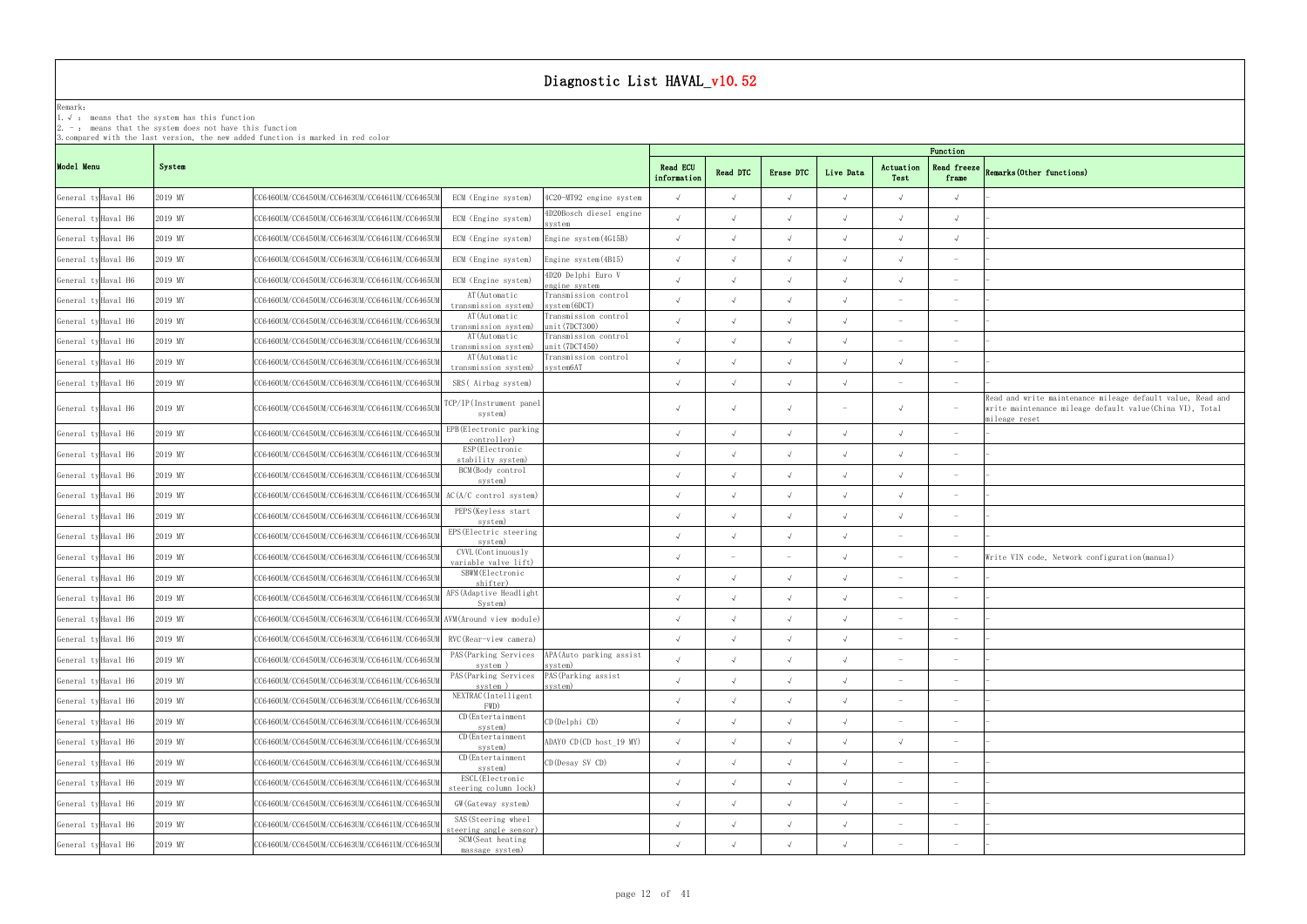### Remark: The contract of the contract of  $\mathbb{R}$  and  $\mathbb{R}$  are contract of  $\mathbb{R}$  and  $\mathbb{R}$  are contract of  $\mathbb{R}$  and  $\mathbb{R}$  are contract of  $\mathbb{R}$  and  $\mathbb{R}$  are contract of  $\mathbb{R}$  and  $\mathbb{R}$  are cont

1.√ : means that the systemhas this function

2. - : means that the system does not have this function

|                     |                                                         |                                                           | Function                             |                         |            |            |            |                                 |                                 |                                                                                                                                                                         |  |  |  |  |
|---------------------|---------------------------------------------------------|-----------------------------------------------------------|--------------------------------------|-------------------------|------------|------------|------------|---------------------------------|---------------------------------|-------------------------------------------------------------------------------------------------------------------------------------------------------------------------|--|--|--|--|
| Model Menu          | System                                                  |                                                           |                                      | Read ECU<br>information | Read DTC   | Erase DTC  | Live Data  | Actuation<br>Test               | Read freeze<br>frame            | Remarks (Other functions)                                                                                                                                               |  |  |  |  |
| General ty Haval H6 | 2019 MY<br>CC6460UM/CC6450UM/CC6463UM/CC6461UM/CC6465UM | $\overline{\text{CMS}}$ (CAN signal<br>conversion system) |                                      |                         |            |            |            |                                 |                                 |                                                                                                                                                                         |  |  |  |  |
| General ty Haval H6 | COUPE                                                   | Transmission control<br>system                            | ransmission control<br>svstem(6DTC)  |                         |            |            |            |                                 |                                 | write network configuration information; Write VIN; Shift<br>drum self-learning; Clutch self-learning                                                                   |  |  |  |  |
| General ty Haval H6 | COUPE                                                   | Transmission control<br>system                            | Transmission control<br>svstem6AT    |                         |            |            |            |                                 | $\hspace{0.1mm}-\hspace{0.1mm}$ | write network configuration information                                                                                                                                 |  |  |  |  |
| General ty Haval H6 | COUPE                                                   | Transmission control                                      | Transmission control<br>nit(7DCT300) |                         |            |            |            |                                 |                                 | write network configuration information; Write VIN; Shift<br>drum self-learning; Clutch self-learning; Clutch reset                                                     |  |  |  |  |
| General ty Haval H7 | Body control system (BCM)                               | system                                                    |                                      |                         |            |            |            |                                 |                                 | Write VIN; write network configuration information; Special<br>function                                                                                                 |  |  |  |  |
| General ty Haval H7 | Electronic stabilization program (ESP)                  |                                                           |                                      |                         |            |            |            |                                 |                                 | Write VIN; write network configuration information;<br>Artificial exhaust; Yaw rate sensor calibration                                                                  |  |  |  |  |
| General ty Haval H7 | Airbag module (ABM)                                     |                                                           |                                      |                         |            |            |            |                                 |                                 | Write VIN; write network configuration information; IMU<br>static calibration; EOL function                                                                             |  |  |  |  |
| General ty Haval H7 | $A/C$ system $(AC)$                                     |                                                           |                                      |                         |            |            |            |                                 | $\hspace{0.1mm}-\hspace{0.1mm}$ | Write VIN; write network configuration information                                                                                                                      |  |  |  |  |
| General ty Haval H7 | Automatic Headlamp Leveling System (ALS)                |                                                           |                                      |                         |            |            |            |                                 |                                 | Write VIN; write network configuration information;<br>Horizontal zero calibration                                                                                      |  |  |  |  |
| General ty Haval H7 | Auto parking assist system (APA)                        |                                                           |                                      |                         |            |            |            |                                 | $\hspace{0.1mm}-\hspace{0.1mm}$ | Write VIN; write network configuration information                                                                                                                      |  |  |  |  |
| General ty Haval H7 | $Instrument$ system $/IP$ )                             | Delphi Instrument system                                  |                                      |                         |            |            |            |                                 |                                 | Write VIN; write network configuration information;                                                                                                                     |  |  |  |  |
| General ty Haval H7 |                                                         | Bosch Instrument system                                   |                                      |                         |            |            |            |                                 |                                 | Maintenance settings<br>Write VIN; write network configuration information;<br>Maintenance function                                                                     |  |  |  |  |
| General ty Haval H7 | Lane Departure Warning System(LDW)                      |                                                           |                                      |                         |            |            |            |                                 |                                 | Write VIN; write network configuration information; IFVAfter-<br>sales calibration; Write calibration date                                                              |  |  |  |  |
| General ty Haval H7 | Adaptive cruise control system(ACC)                     |                                                           |                                      |                         |            |            |            |                                 |                                 | Write VIN; write network configuration information; After-<br>sales calibration                                                                                         |  |  |  |  |
| General ty Haval H7 | Parking assist system (PAS)                             |                                                           |                                      | $\sqrt{ }$              | $\sqrt{ }$ | $\sqrt{ }$ | $\sqrt{ }$ | $\sim$                          | $-$                             | Write VIN; Write vehicle configuration information                                                                                                                      |  |  |  |  |
| General ty Haval H7 | Front passenger side door module (PDCM)                 |                                                           |                                      |                         |            |            |            |                                 |                                 | Write VIN; Write vehicle configuration information; Read<br>vehicle configuration information                                                                           |  |  |  |  |
| General ty Haval H7 | Steering angle sensor (SAS)                             |                                                           |                                      | $\sqrt{ }$              | $\sqrt{ }$ | $\sqrt{ }$ | $\sqrt{ }$ | $\hspace{0.1mm}-\hspace{0.1mm}$ | $-$                             | Write VIN; SAS Calibration; SAS Decalibration                                                                                                                           |  |  |  |  |
| General ty Haval H7 | KSTAR press key type PEPS system                        |                                                           |                                      |                         |            |            |            |                                 | $\overline{\phantom{a}}$        | After-sale function, Read network configuration information,<br>write network configuration information (manual)                                                        |  |  |  |  |
| General ty Haval H7 | Independent gateway (GW)                                |                                                           |                                      |                         |            |            |            |                                 |                                 | Read network configuration information; Write VIN; write<br>network configuration information                                                                           |  |  |  |  |
| General ty Haval H7 | Internet of Vehicles host system (T-Box)                |                                                           |                                      |                         |            |            |            |                                 | $\hspace{0.1mm}-\hspace{0.1mm}$ | Write VIN; write network configuration information                                                                                                                      |  |  |  |  |
| General ty Haval H7 | Around view module (AVM)                                |                                                           |                                      |                         |            |            |            |                                 |                                 | Read network configuration information, Write VIN, write<br>network configuration information; EOL calibration                                                          |  |  |  |  |
| General ty Haval H7 | Navigation host system(HUT)                             |                                                           |                                      |                         |            |            |            |                                 |                                 | Read network configuration information; Write VIN; write<br>network configuration information                                                                           |  |  |  |  |
| General ty Haval H7 | CAN signal conversion system (CMS)                      |                                                           |                                      |                         |            |            |            |                                 | $\hspace{0.1mm}-\hspace{0.1mm}$ | CMS model learning; write network configuration information                                                                                                             |  |  |  |  |
| General ty Haval H7 | Driver side door control system (DDCM)                  |                                                           |                                      |                         |            |            |            |                                 |                                 | Read network configuration information; Write VIN; write<br>network configuration information                                                                           |  |  |  |  |
| General ty Haval H7 | Seat memory system (DSM)                                |                                                           |                                      |                         |            |            |            |                                 |                                 | Read network configuration information; Write VIN; write<br>network configuration information                                                                           |  |  |  |  |
| General ty Haval H7 | Seat heating massage system (SCM)                       |                                                           |                                      |                         |            |            |            |                                 |                                 | Read network configuration information; Write VIN; write<br>network configuration information                                                                           |  |  |  |  |
| General ty Haval H7 | Rear-view camera system(RVC)                            |                                                           |                                      |                         |            |            |            |                                 |                                 | Read network configuration information; Write VIN; write<br>network configuration information                                                                           |  |  |  |  |
| General ty Haval H7 | Parallel line auxiliary side warning (RSDS)             | left radar detection system (RSDS-L)                      |                                      |                         |            |            |            |                                 |                                 | write network configuration information; After-sales<br>calibration, After-sales calibration result reading                                                             |  |  |  |  |
| General ty Haval H7 |                                                         | Right radar detection system (RSDS-R)                     |                                      |                         |            |            |            |                                 |                                 | write network configuration information; After-sales<br>calibration; After-sales calibration result reading                                                             |  |  |  |  |
| General ty Haval H7 | Electric power steering system (EPS)                    |                                                           |                                      | $\sqrt{ }$              | $\sqrt{ }$ |            | $\sqrt{ }$ |                                 | $-$                             | Write VIN; write network configuration information                                                                                                                      |  |  |  |  |
| General ty Haval H7 | Transmission control system DCT                         |                                                           |                                      |                         |            |            |            |                                 |                                 | write network configuration information; Write VIN; Gearbox<br>self-learning; Clutch self-learning                                                                      |  |  |  |  |
| General ty Haval H7 | EBS data monitoring                                     |                                                           |                                      |                         |            |            | $\sqrt{ }$ |                                 | $-$                             |                                                                                                                                                                         |  |  |  |  |
| General ty Haval H8 | engine system (ECM)                                     | MT92                                                      |                                      |                         | $\sqrt{ }$ |            | $\sqrt{ }$ |                                 | $\sqrt{ }$                      | Read system configuration; Read network configuration<br>information, write network configuration information<br>(manual); CKP learning; Write VIN; IUPR; Read VIN code |  |  |  |  |
| General ty Haval H8 |                                                         | $MT92 (6AT+ACC+T-Box)$                                    |                                      |                         |            |            |            |                                 |                                 | Read network configuration information; write network<br>configuration information(manual); Write VIN                                                                   |  |  |  |  |
| General ty Haval H8 | Rain light sensor (RLS)                                 |                                                           |                                      |                         |            |            |            |                                 |                                 | Rain sensor initialization routine                                                                                                                                      |  |  |  |  |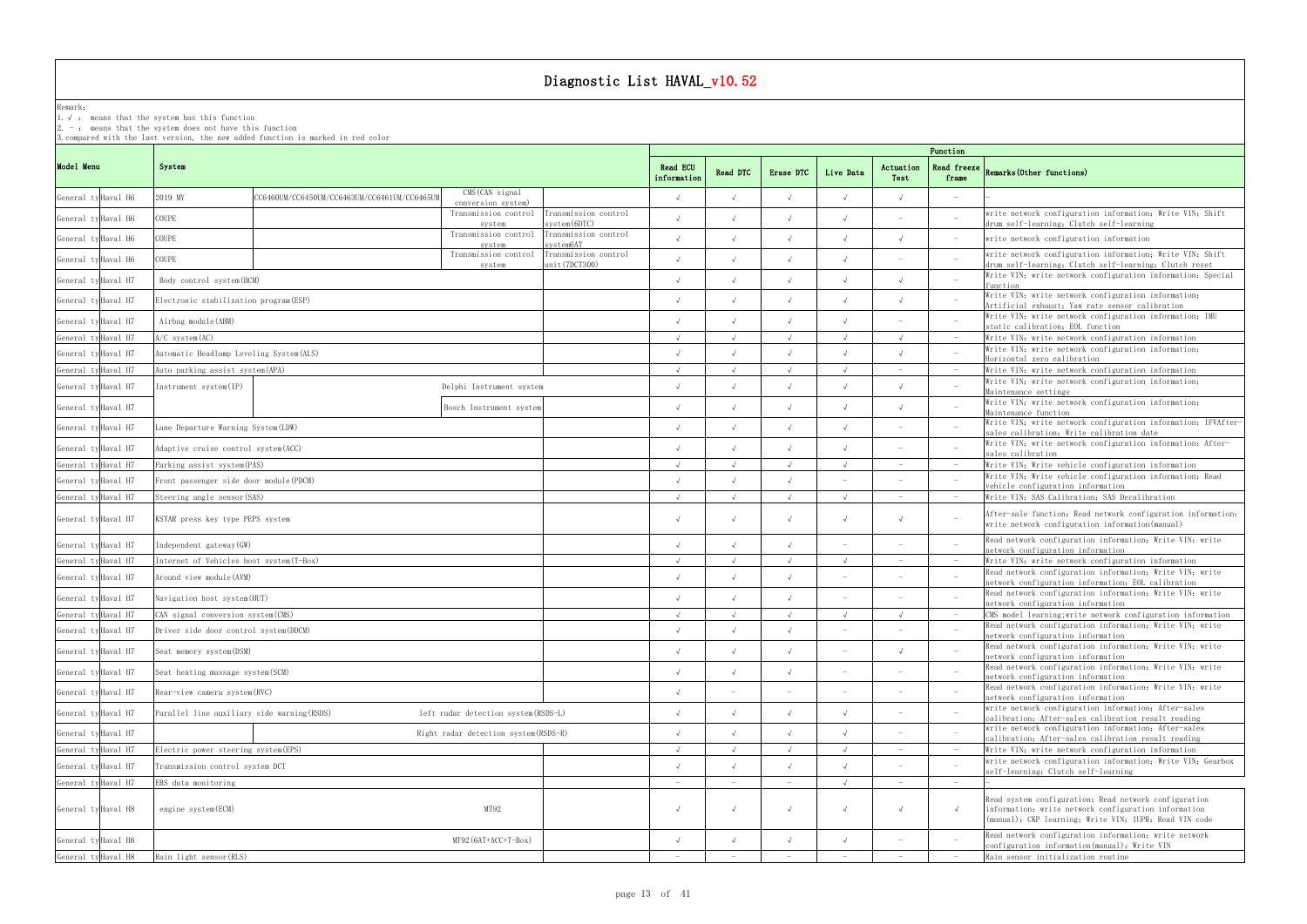Remark: The contract of the contract of  $\mathbb{R}$  and  $\mathbb{R}$  are contract of  $\mathbb{R}$  and  $\mathbb{R}$  are contract of  $\mathbb{R}$  and  $\mathbb{R}$  are contract of  $\mathbb{R}$  and  $\mathbb{R}$  are contract of  $\mathbb{R}$  and  $\mathbb{R}$  are cont

1.√ : means that the systemhas this function

2. - : means that the system does not have this function

|                     |                                              |                      |                                |            |            |                          |                   | Function                        |                                                                                                                                                                                            |
|---------------------|----------------------------------------------|----------------------|--------------------------------|------------|------------|--------------------------|-------------------|---------------------------------|--------------------------------------------------------------------------------------------------------------------------------------------------------------------------------------------|
| Model Menu          | System                                       |                      | <b>Read ECU</b><br>information | Read DTC   | Erase DTC  | Live Data                | Actuation<br>Test | <b>Read freeze</b><br>frame     | Remarks (Other functions)                                                                                                                                                                  |
| General ty Haval H8 | Entertainment system (CD)                    | Old CD system        |                                |            |            |                          |                   |                                 | Read network configuration information; write network<br>configuration information(manual)                                                                                                 |
| General ty Haval H8 |                                              | 2016 CD system       |                                |            |            |                          |                   |                                 | Vehicle configuration information; write network<br>configuration information                                                                                                              |
| General ty Haval H8 | Adaptive cruise control system (ACC)         |                      |                                |            |            |                          |                   |                                 | write network configuration information; Write VIN; After-<br>sales calibration                                                                                                            |
| General ty Haval H8 | Internet of Vehicles host system(T-box)      | Old T-BOX system     |                                |            |            |                          |                   |                                 | write network configuration information                                                                                                                                                    |
| General ty Haval H8 |                                              | 2016 T-BOX system    |                                |            |            |                          |                   |                                 | write network configuration information                                                                                                                                                    |
| General ty Haval H8 | Around view module (AVM)                     |                      |                                |            |            |                          |                   |                                 | Vehicle configuration information; After-sales calibration;                                                                                                                                |
| General ty Haval H8 | Seat heating massage system (SCM)            |                      |                                |            |            |                          |                   |                                 | write network configuration information<br>Read network configuration information                                                                                                          |
| General ty Haval H1 | engine electronic control system (ECM)       |                      |                                |            |            |                          |                   | $\overline{\phantom{0}}$        | Read network configuration information; write network                                                                                                                                      |
| General ty Haval H1 | Anti-lock brake system (ABS)                 |                      |                                |            |            | $\sqrt{ }$               |                   | $-$                             | configuration information<br>Read network configuration information; write network<br>configuration information; Steering sensor calibration;                                              |
| General ty Haval H1 | Body control system (BCM)                    |                      |                                |            |            |                          |                   |                                 | longitudinal acceleration calibration<br>Read network configuration information, write network                                                                                             |
| General ty Haval H1 | Instrument system(IP)                        |                      |                                |            |            |                          |                   |                                 | configuration information<br>Read network configuration information; write network                                                                                                         |
|                     |                                              |                      |                                |            |            |                          |                   |                                 | configuration information<br>Read network configuration information; write network                                                                                                         |
| General ty Haval H1 | Electric power steering system               |                      |                                |            |            |                          |                   |                                 | configuration information                                                                                                                                                                  |
| General ty Haval H1 | SICC traffic Immobilizer                     |                      |                                |            |            |                          |                   |                                 | EOL function, change engine EMS, Replace transponder, Replace<br>the anti-theft device                                                                                                     |
| General ty Haval H1 | GETRAG AMT transmision (UAES)                |                      | $\sqrt{ }$                     | $\sqrt{ }$ | $\sqrt{ }$ | $\sqrt{ }$               | $\sqrt{ }$        | $-$                             | Write VIN, Write TSN code, TCU reset                                                                                                                                                       |
| General ty Haval H1 | CH041 AUTOLIV Airbag system                  |                      |                                |            |            |                          |                   |                                 | Write configuration information                                                                                                                                                            |
| General ty Haval H2 | engine electronic control system (ECM)       |                      |                                |            |            | $\sqrt{ }$               |                   | $\sqrt{ }$                      | Read network configuration information; write network<br>configuration information; Read and write VIN code; IUPR; VVT<br>self-learning                                                    |
| General ty Haval H2 | Anti-lock brake system (ABS)                 |                      | $\sqrt{ }$                     | $\sqrt{ }$ |            | $\sqrt{ }$               |                   |                                 | Read network configuration information; write network<br>configuration information; Exhaust function                                                                                       |
| General ty Haval H2 | Airbag system (SRS)                          |                      |                                |            |            | $\sqrt{ }$               |                   |                                 | Read network configuration information; write network<br>configuration information, Circuit configuration                                                                                  |
| General ty Haval H2 | Body controller system (BCM)                 |                      |                                |            |            | $\sqrt{ }$               |                   | $\sim$                          | Read network configuration information; write network<br>configuration information; Tire pressure sensor learning; Tire<br>pressure sensor learning (new); Clear tire pressure ID with one |
| General ty Haval H2 | Electric power steering system (EPS)         |                      |                                |            |            |                          |                   |                                 | Read network configuration information; write network<br>configuration information;Steering sensor calibration                                                                             |
| General ty Haval H2 | Electronic steering column lock (ESCL)       |                      |                                |            |            |                          |                   |                                 | Read network configuration information; write network<br>configuration information                                                                                                         |
| General ty Haval H2 | Gateway (GW)                                 |                      |                                | $\sqrt{ }$ |            | $\overline{\phantom{a}}$ |                   | $\hspace{0.1mm}-\hspace{0.1mm}$ | Read network configuration information; write network                                                                                                                                      |
|                     |                                              |                      |                                |            |            |                          |                   |                                 | configuration information                                                                                                                                                                  |
| General ty Haval H2 | Gateway (GW)                                 | Gateway (Continental |                                |            |            |                          |                   | $\hspace{0.1mm}$                | Write function<br>Read network configuration information; write network                                                                                                                    |
| General ty Haval H2 | BorgWarner TOD system                        |                      |                                |            |            |                          |                   |                                 | configuration information                                                                                                                                                                  |
| General ty Haval H2 | Keyless start system (PEPS)                  |                      |                                |            |            |                          |                   |                                 | Read network configuration information; write network<br>configuration information; After-sale function                                                                                    |
| General ty Haval H2 | Rear-view camera (RVC)                       |                      |                                |            |            |                          |                   |                                 | Read network configuration information; write network<br>configuration information; EOL calibration                                                                                        |
| General ty Haval H2 | Instrument system(IP)                        |                      |                                |            |            | $\sqrt{ }$               |                   |                                 | Read network configuration information; write network<br>configuration information; Reset the odometer; Mileage reset                                                                      |
| General ty Haval H2 | $A/C$ control system $(AC)$                  |                      | $\sqrt{ }$                     |            | $\sqrt{ }$ | $\sqrt{ }$               |                   |                                 | Read network configuration information; write network<br>configuration information                                                                                                         |
| General ty Haval H2 | $A/C$ control system $(AC)$                  | Red tab              |                                |            |            |                          |                   |                                 | Read network configuration information; write network<br>configuration information(manual)                                                                                                 |
| General ty Haval H2 | A/C control system(AC)                       | Blue tab             |                                |            |            |                          |                   |                                 | Write function                                                                                                                                                                             |
| General ty Haval H2 | Headlamp Leveling System (ALS)               |                      |                                |            |            |                          |                   |                                 | Read network configuration information; write network<br>configuration information; Horizontal zero calibration                                                                            |
| General ty Haval H2 | Steering wheel steering angle sensor (SAS)   |                      |                                |            |            |                          |                   |                                 | Read network configuration information; write network<br>configuration information; Calibration; Decalibration                                                                             |
| General ty Haval H2 | Intelligent 4-wheel drive (TOD)              |                      |                                |            |            |                          |                   |                                 | Read network configuration; write network configuration<br>information(manual)                                                                                                             |
| General ty Haval H2 | Transmission electronic control system (TCU) |                      |                                |            |            |                          |                   |                                 | write network configuration information                                                                                                                                                    |
|                     |                                              |                      |                                |            |            |                          |                   |                                 |                                                                                                                                                                                            |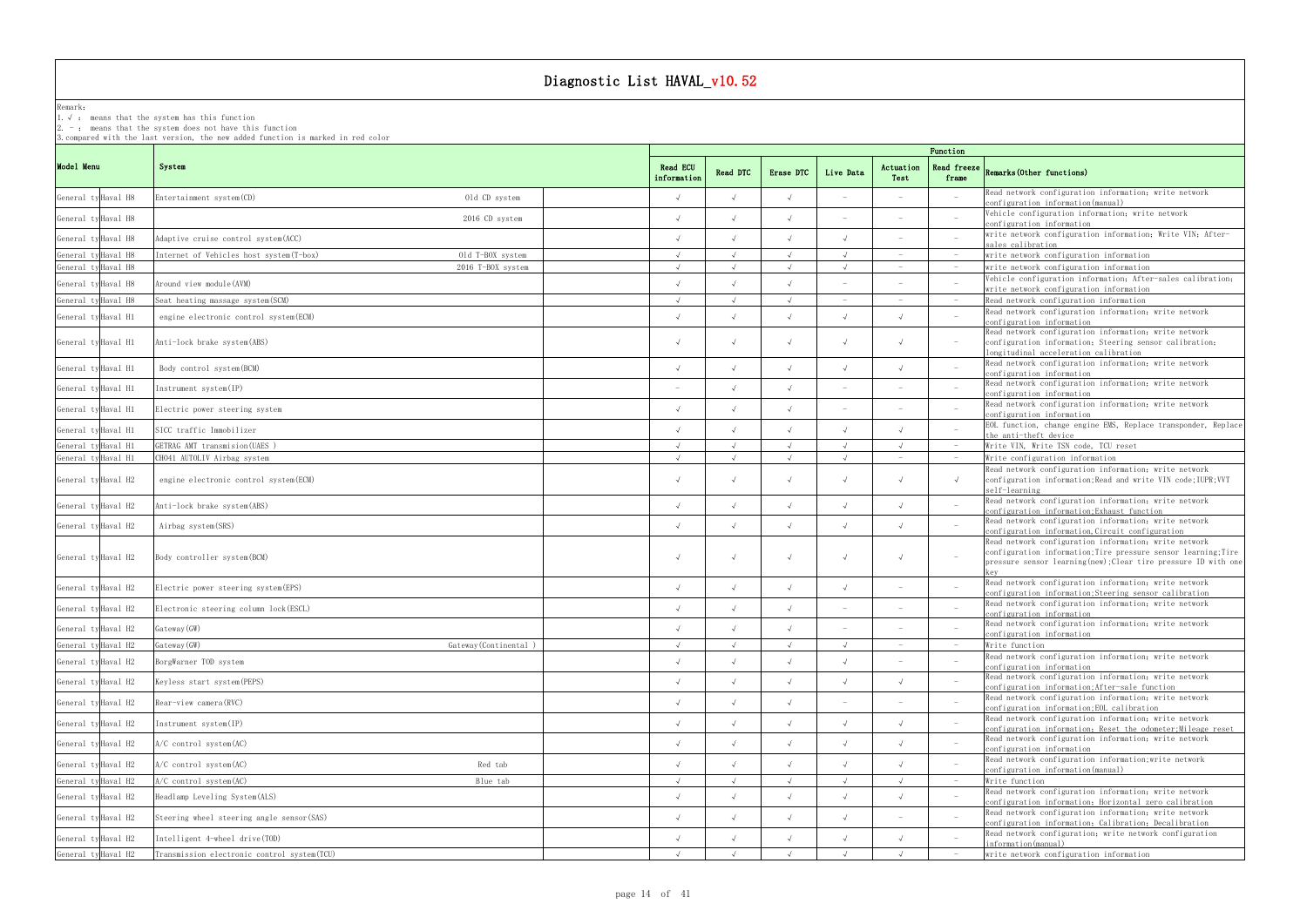Remark:

1.√ : means that the systemhas this function

2. - : means that the system does not have this function

3.compared with the last version, the new added function is marked in red color

## frame Remarks(Other functions)

|                    |                      |                                        |                                              |                         | Function   |            |                          |                                 |                                 |                                                                                                                                                                                                                                                                                                                         |  |  |  |  |
|--------------------|----------------------|----------------------------------------|----------------------------------------------|-------------------------|------------|------------|--------------------------|---------------------------------|---------------------------------|-------------------------------------------------------------------------------------------------------------------------------------------------------------------------------------------------------------------------------------------------------------------------------------------------------------------------|--|--|--|--|
| Model Menu         |                      | System                                 |                                              | Read ECU<br>information | Read DTC   | Erase DTC  | Live Data                | Actuation<br>Test               | <b>Read freeze</b><br>frame     | Remarks (Other functions)                                                                                                                                                                                                                                                                                               |  |  |  |  |
|                    | General ty Haval H2  | Electronic stabilization program (ESP) |                                              |                         |            | $\sqrt{ }$ |                          |                                 |                                 | write network configuration information; Artificial exhaust;<br>Yaw rate sensor calibration; APBMI initial setup                                                                                                                                                                                                        |  |  |  |  |
|                    | General tyHaval H2   | CAN signal conversion system (CMS)     |                                              | $\sqrt{ }$              |            | $\sqrt{ }$ |                          | $\hspace{0.1mm}-\hspace{0.1mm}$ | $\hspace{0.1mm}-\hspace{0.1mm}$ | CMS model learning; write network configuration information                                                                                                                                                                                                                                                             |  |  |  |  |
|                    | General ty Haval H2  | $CD$ host $(CD/MP5)$                   |                                              |                         |            |            |                          |                                 | $\hspace{0.1mm}-\hspace{0.1mm}$ | Write function                                                                                                                                                                                                                                                                                                          |  |  |  |  |
|                    | General ty Haval H2  | Transmission control unit (TCU)        | Transmission electronic control system (6AT) |                         |            | $\lambda$  |                          |                                 | $ \,$                           | write network configuration information                                                                                                                                                                                                                                                                                 |  |  |  |  |
|                    | General ty Haval H2  | Transmission control unit (TCU)        |                                              |                         |            | $\sqrt{ }$ |                          |                                 |                                 | Write VIN; write network configuration information; Shift drum                                                                                                                                                                                                                                                          |  |  |  |  |
|                    |                      |                                        | Transmission control unit (7DCT300)          |                         |            |            |                          |                                 |                                 | self-learning; Clutch self-learning; Clutch reset                                                                                                                                                                                                                                                                       |  |  |  |  |
|                    | General tyHaval H2   | Electronic shifter (SBWM)              |                                              |                         |            | $\lambda$  |                          |                                 |                                 | Write function: Write classification code                                                                                                                                                                                                                                                                               |  |  |  |  |
|                    | General ty Haval H2s | Engine control unit (ECM)              |                                              |                         | $\sqrt{ }$ | $\sqrt{ }$ |                          |                                 | $\sqrt{ }$                      | Write function; write network configuration information; EBS<br>battery ID flashing; OBD function; VVT self-learning                                                                                                                                                                                                    |  |  |  |  |
|                    | General ty Haval H2s | Body control system (BCM)              |                                              |                         | $\sqrt{ }$ | $\sqrt{ }$ |                          |                                 | $-$                             | Write function; Remote control key matching (low<br>configuration), write network configuration<br>information; System configuration word modification                                                                                                                                                                  |  |  |  |  |
|                    | General ty Haval H2s | Airbag module (ABM)                    |                                              |                         |            | $\sqrt{ }$ |                          |                                 |                                 | Write function, write network configuration information,<br>write circuit configuration word                                                                                                                                                                                                                            |  |  |  |  |
|                    | General ty Haval H2s | Instrument system(IP)                  |                                              |                         | $\sqrt{ }$ | $\sqrt{ }$ |                          |                                 |                                 | Write VIN; Maintenance mileage reset; Total mileage reset;<br>write network configuration information                                                                                                                                                                                                                   |  |  |  |  |
|                    | General ty Haval H2s | Keyless start system (PEPS)            |                                              |                         | $\sqrt{ }$ | $\sqrt{ }$ |                          |                                 |                                 | Write function; After-sales learning; write network<br>configuration information<br>Write function; EPS replacement calibration; write network                                                                                                                                                                          |  |  |  |  |
|                    | General ty Haval H2s | Electronic power system (EPS)          |                                              |                         |            | $\sqrt{ }$ |                          |                                 |                                 | configuration information                                                                                                                                                                                                                                                                                               |  |  |  |  |
|                    | General ty Haval H2s | $A/C$ system $(AC)$                    |                                              |                         |            | $\cdot$    |                          |                                 |                                 | Write function; write network configuration information                                                                                                                                                                                                                                                                 |  |  |  |  |
|                    | General tyHaval H2s  | Rear-view camera(RVC)                  |                                              |                         |            | $\lambda$  |                          |                                 |                                 | Write function; write network configuration information                                                                                                                                                                                                                                                                 |  |  |  |  |
|                    | General tyHaval H2s  | Navigation host system(HUT)            |                                              |                         | $\sqrt{ }$ | $\sqrt{ }$ |                          |                                 | $\hspace{0.1mm}-\hspace{0.1mm}$ | Write function, write network configuration information                                                                                                                                                                                                                                                                 |  |  |  |  |
|                    | General ty Haval H2s | Independent gateway(GW)                |                                              |                         | $\sqrt{ }$ | $\sqrt{ }$ |                          |                                 | $\hspace{0.1mm}-\hspace{0.1mm}$ | Write function, write network configuration information                                                                                                                                                                                                                                                                 |  |  |  |  |
|                    | General ty Haval H2s | Electronic steering column lock (ESCL) |                                              | $\sqrt{ }$              | $\sqrt{ }$ | $\sqrt{ }$ |                          |                                 | $-$                             | Write function, write network configuration information                                                                                                                                                                                                                                                                 |  |  |  |  |
|                    | General ty Haval H2s | Steering angle sensor(SAS)             |                                              |                         |            | $\sqrt{ }$ |                          |                                 |                                 | Write VIN; Write vehicle configuration information; SAS<br>steering angle calibration;                                                                                                                                                                                                                                  |  |  |  |  |
|                    | General ty Haval H2s | Tire pressure monitoring system (TPMS) |                                              |                         |            | $\lambda$  |                          |                                 | $\overline{\phantom{0}}$        | Write function; ABS delayed write; write network<br>configuration information; Tire pressure sensor ID learning                                                                                                                                                                                                         |  |  |  |  |
|                    | General ty Haval H2s | Electronic stabilization program (ESP) |                                              |                         |            | $\sqrt{ }$ |                          |                                 |                                 | Write function; Special operation; Artificial exhaust; write<br>network configuration information                                                                                                                                                                                                                       |  |  |  |  |
|                    | General ty Haval H2s | Transmission control unit(TCU)         |                                              |                         |            |            |                          |                                 |                                 | Write function; write network configuration information                                                                                                                                                                                                                                                                 |  |  |  |  |
|                    | General ty Haval H2s | Parking Services system (PAS)          |                                              |                         |            |            |                          |                                 |                                 | Radar parameter configuration                                                                                                                                                                                                                                                                                           |  |  |  |  |
|                    | General ty Haval H2s | Electronic shifter(SBWM)               |                                              | $\sqrt{ }$              | $\sqrt{ }$ | $\sqrt{ }$ |                          |                                 | $\hspace{0.1mm}-\hspace{0.1mm}$ | Write function; Write classification code<br>EOL function; change engine EMS; Replace transponder; Replace                                                                                                                                                                                                              |  |  |  |  |
|                    | General ty Haval H2s | SICC traffic Immobilizer               |                                              |                         | $\sqrt{ }$ | $\sqrt{ }$ |                          |                                 |                                 | the anti-theft device<br>Write VIN; write network configuration information; Shift drum                                                                                                                                                                                                                                 |  |  |  |  |
|                    | General ty Haval H2s | Transmission control unit (TCU)        | Transmission control unit (7DCT300)          |                         | $\sqrt{ }$ | $\sqrt{ }$ |                          |                                 |                                 | self-learning; Clutch self-learning; Clutch reset<br>write network configuration information; Transmission self-                                                                                                                                                                                                        |  |  |  |  |
|                    | General ty Haval H2s | Transmission control unit (TCU)        | Transmission control unit (7DCT450)          |                         | $\sqrt{ }$ | $\sqrt{ }$ |                          |                                 |                                 | learning;Read and write function;Close DEV CAN function                                                                                                                                                                                                                                                                 |  |  |  |  |
|                    | General ty Haval H2s | Parking Services<br>system(PAS)        | $4/8$ probe model                            |                         |            |            | $\overline{\phantom{a}}$ |                                 |                                 | Front Radar parameter configuration; Rear radar parameter<br>configuration                                                                                                                                                                                                                                              |  |  |  |  |
|                    | General ty Haval H2s | Parking Services<br>system(PAS)        | $3/5$ probe model                            |                         |            |            |                          |                                 |                                 | Front Radar parameter configuration; Rear radar parameter<br>configuration                                                                                                                                                                                                                                              |  |  |  |  |
| General<br>General | Haval H4             | ECM (Engine system)                    | engine system (4B13)                         |                         | $\sqrt{ }$ | $\sqrt{ }$ |                          |                                 | $\sqrt{ }$                      | Write VIN, write network configuration information, OBD<br>function, VVT self-learning                                                                                                                                                                                                                                  |  |  |  |  |
| type<br>General    | Haval H4             | ECM (Engine system)                    | engine system (4C20)                         |                         |            | $\sqrt{ }$ |                          |                                 | $\hspace{0.1mm}-\hspace{0.1mm}$ | Write VIN, CKP learning<br>Write VIN, write network configuration information, OBD                                                                                                                                                                                                                                      |  |  |  |  |
| type<br>General    | Haval H4             | ECM (Engine system)                    | engine system (4B15)                         |                         | $\sqrt{ }$ | $\sqrt{ }$ |                          |                                 | $\sqrt{ }$                      | function, VVT self-learning                                                                                                                                                                                                                                                                                             |  |  |  |  |
| type               | Haval H4             | ABM ( Airbag system)                   |                                              | $\sqrt{ }$              | $\sqrt{ }$ | $\sqrt{ }$ | $\sqrt{ }$               |                                 |                                 | Write VIN, write network configuration information                                                                                                                                                                                                                                                                      |  |  |  |  |
| General            | Haval H4             | BCM(Body control<br>system)            |                                              |                         | $\sqrt{ }$ | $\sqrt{ }$ | $\sqrt{ }$               |                                 | $-$                             | Write VIN, write network configuration information, Read the<br>final calibration parameters of the DDD fatigue driving<br>algorithm, Write DDD fatigue driving algorithm final<br>Calibration parameter adjustment, Read system configuration,<br>Write system configuration, Electric tailgate self-learning<br>(PLG) |  |  |  |  |
| General<br>type    | Haval H4             | HUT (Navigation host<br>system)        |                                              | $\sqrt{ }$              | $\sqrt{ }$ | $\sqrt{ }$ |                          |                                 | $\hspace{0.1mm}-\hspace{0.1mm}$ | Write VIN, Write network configuration                                                                                                                                                                                                                                                                                  |  |  |  |  |
| General            | Haval H4             | GW (Gateway)                           |                                              |                         |            | $\sqrt{ }$ |                          |                                 |                                 | Write VIN, write network configuration information                                                                                                                                                                                                                                                                      |  |  |  |  |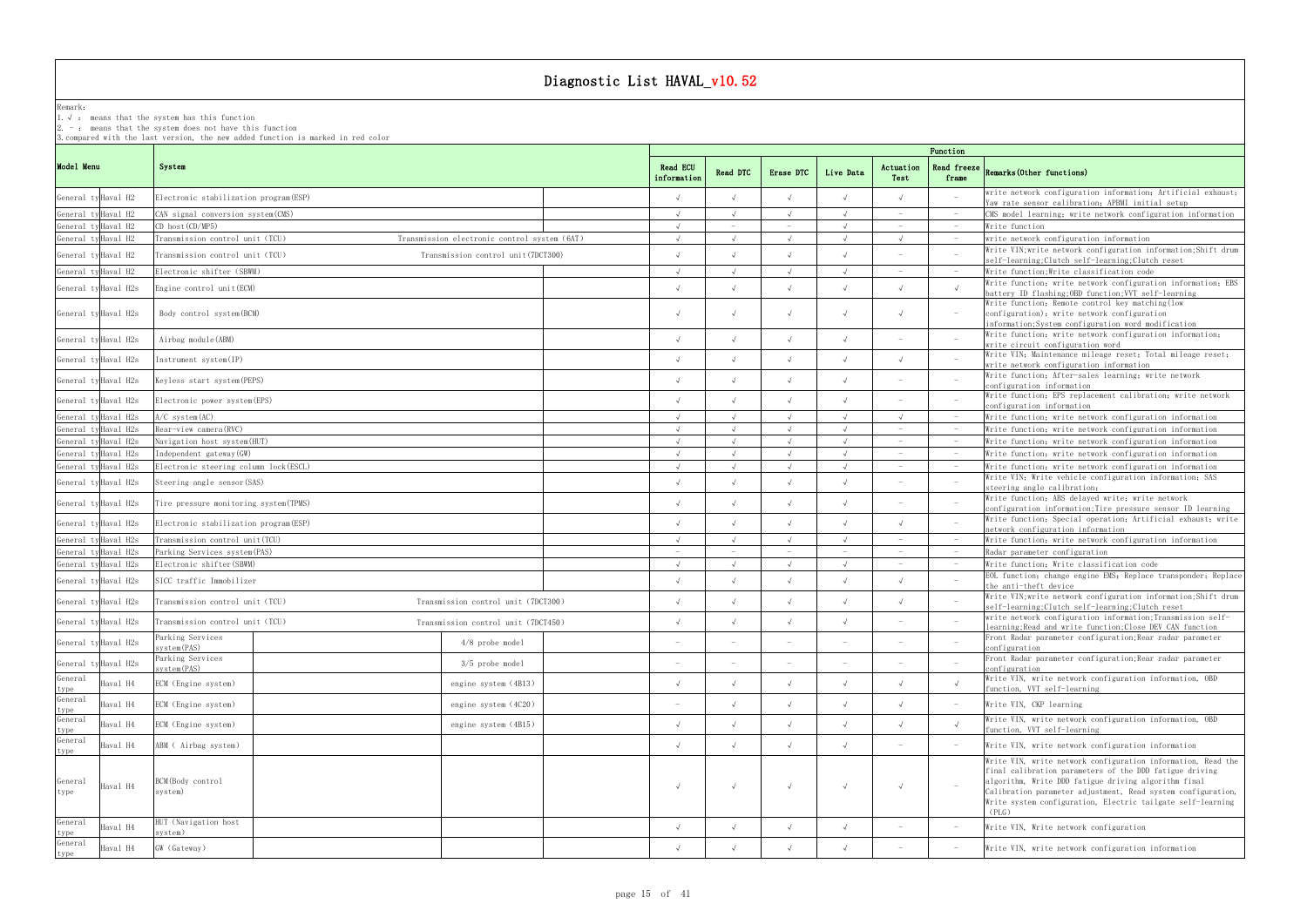Remark:

1.√ : means that the systemhas this function

2. - : means that the system does not have this function

3.compared with the last version, the new added function is marked in red color

## frame Remarks(Other functions)

|                 |                     |                                                |                                         |                         | Function   |            |                          |                          |                                 |                                                                                                                       |  |  |  |
|-----------------|---------------------|------------------------------------------------|-----------------------------------------|-------------------------|------------|------------|--------------------------|--------------------------|---------------------------------|-----------------------------------------------------------------------------------------------------------------------|--|--|--|
| Model Menu      |                     | System                                         |                                         | Read ECU<br>information | Read DTC   | Erase DTC  | Live Data                | Actuation<br>Test        | frame                           | Read freeze Remarks (Other functions)                                                                                 |  |  |  |
| General<br>type | Haval H4            | AC (A/C control<br>system)                     |                                         |                         |            |            |                          |                          |                                 | Write function, write network configuration information                                                               |  |  |  |
| General         | Haval H4            | AVM (Around view<br>module)                    |                                         |                         |            |            |                          |                          |                                 | Write VIN, write network configuration information                                                                    |  |  |  |
| type<br>General | Haval H4            | EPS (Electric power<br>steering system)        |                                         | $\sqrt{ }$              |            |            |                          |                          | $\overline{\phantom{a}}$        | Write function, EPS replacement calibration, write network                                                            |  |  |  |
| type<br>General | Haval H4            | ESCL (Electronic                               |                                         |                         |            |            |                          |                          | $\hspace{0.1mm}-\hspace{0.1mm}$ | configuration information<br>Write function, write network configuration information                                  |  |  |  |
| type            |                     | steering column lock)<br>ESP (Electronic       |                                         |                         |            |            |                          |                          |                                 |                                                                                                                       |  |  |  |
| General<br>type | Haval H4            | stabilization<br>program)                      |                                         | $\sqrt{ }$              |            |            |                          |                          | $\hspace{0.1mm}-\hspace{0.1mm}$ | Write VIN, write network configuration information,<br>Artificial exhaust, Yaw rate sensor calibration                |  |  |  |
| General         | Haval H4            | IFC (Intelligent Front                         |                                         | $\sqrt{ }$              |            |            |                          |                          |                                 | Write VIN, write network configuration information, IFVAfter-                                                         |  |  |  |
| type<br>General | Haval H4            | View Control Module)<br>IP(Instrument system)  | IP (Full color                          | $\sqrt{ }$              |            |            |                          |                          | $\overline{a}$                  | sales calibration, Write calibration date<br>Write VIN, write network configuration information,                      |  |  |  |
| type<br>General |                     |                                                | instrument system)<br>Non-full color    |                         |            |            |                          |                          |                                 | Maintenance settings<br>Write VIN, write network configuration information,                                           |  |  |  |
| type<br>General | Haval H4            | IP(Instrument system)<br>PAS (Parking Services | instrument system (IP)                  |                         |            |            |                          |                          | $\hspace{0.1mm}-\hspace{0.1mm}$ | Maintenance settings                                                                                                  |  |  |  |
| type            | Haval H4            | system)                                        |                                         | $\sqrt{ }$              |            |            |                          |                          | $\hspace{0.1mm}-\hspace{0.1mm}$ | Write VIN, write network configuration information                                                                    |  |  |  |
| General<br>type | Haval H4            | PEPS (Passive entry<br>passive start system)   |                                         |                         |            |            |                          |                          | $\hspace{0.1mm}-\hspace{0.1mm}$ | Write VIN, write network configuration information                                                                    |  |  |  |
| General         | Haval H4            | RSDS (Parallel line<br>assisted reverse side   | left radar detection                    | $\sqrt{ }$              |            |            |                          | $\overline{\phantom{a}}$ | $\overline{\phantom{a}}$        | Write VIN, write network configuration information, After-                                                            |  |  |  |
| type            |                     | warning)                                       | system (RSDS L)                         |                         |            |            |                          |                          |                                 | sales calibration                                                                                                     |  |  |  |
| General         | Haval H4            | RSDS (Parallel line<br>assisted reverse side   | Right radar detection<br>system(RSDS R) | $\sqrt{ }$              |            |            |                          |                          | $\hspace{0.1mm}-\hspace{0.1mm}$ | Write VIN, write network configuration information, After-<br>sales calibration                                       |  |  |  |
| type<br>General |                     | warning)<br>RVC (Rear-view                     |                                         |                         |            |            |                          |                          |                                 |                                                                                                                       |  |  |  |
| type            | Haval H4            | camera)                                        |                                         | $\sqrt{ }$              |            |            |                          |                          | $\hspace{0.1mm}$                | Write VIN, write network configuration information                                                                    |  |  |  |
| General<br>type | Haval H4            | SAS (Steering angle<br>sensor)                 |                                         | $\sqrt{ }$              |            |            |                          |                          | $\hspace{0.1mm}-\hspace{0.1mm}$ | Write function, SAS (Steering angle calibration)                                                                      |  |  |  |
| General         | Haval H4            | SBWM (Electronic<br>shifter)                   |                                         | $\sqrt{ }$              |            |            |                          |                          | $\hspace{0.1mm}-\hspace{0.1mm}$ | Write VIN                                                                                                             |  |  |  |
| type<br>General | Haval H4            | SHM (Seat heating<br>module)                   |                                         | $\sqrt{ }$              |            |            |                          |                          | $\sim$                          | Write VIN                                                                                                             |  |  |  |
| type<br>General | Haval H4            | T-BOX (Internet of                             |                                         | $\sqrt{ }$              |            |            |                          |                          | $\hspace{0.1mm}-\hspace{0.1mm}$ | Write VIN, write network configuration information                                                                    |  |  |  |
| type<br>General | Haval H4            | Vehicles host system)<br>Trailer Module        |                                         |                         |            |            |                          |                          | $\sim$                          | Write VIN                                                                                                             |  |  |  |
| type            |                     | (Trailer Module)                               |                                         |                         |            |            |                          |                          |                                 | Read network configuration information; write network                                                                 |  |  |  |
|                 | General ty Haval H8 | engine electronic control system (ECM)         |                                         |                         |            |            |                          |                          |                                 | configuration information                                                                                             |  |  |  |
|                 | General ty Haval H8 | Airbag (ABM)                                   |                                         | $\sqrt{ }$              |            |            |                          |                          | $\sqrt{ }$                      | Read network configuration information, write network<br>configuration information                                    |  |  |  |
|                 | General ty Haval H8 | Body controller system (BCM)                   |                                         | $\sqrt{ }$              | $\sqrt{ }$ | $\sqrt{ }$ | $\sqrt{ }$               | $\sqrt{ }$               |                                 | Read network configuration information; write network<br>configuration information                                    |  |  |  |
|                 | General ty Haval H8 | Transmission electronic control system (TCU)   |                                         | $\sqrt{ }$              |            |            |                          |                          |                                 | Read network configuration information; write network<br>configuration information                                    |  |  |  |
|                 | General ty Haval H8 | Electronic stability system (ESP)              |                                         | $\sqrt{ }$              |            |            |                          |                          |                                 | Read network configuration information; write network                                                                 |  |  |  |
|                 | General ty Haval H8 | Driver side door system (DDCM)                 |                                         | $\sqrt{ }$              |            |            |                          |                          |                                 | configuration information<br>Read network configuration information; write network                                    |  |  |  |
|                 |                     |                                                |                                         |                         |            |            |                          |                          |                                 | configuration information<br>Read network configuration information; write network                                    |  |  |  |
|                 | General ty Haval H8 | Front passenger side door system (PDCM)        |                                         | $\sqrt{ }$              |            |            |                          |                          |                                 | configuration information<br>Read network configuration information; write network                                    |  |  |  |
|                 | General ty Haval H8 | Driver side seat memory system (DSM)           |                                         | $\sqrt{ }$              |            |            |                          |                          |                                 | configuration information                                                                                             |  |  |  |
|                 | General ty Haval H8 | Passive entry passive start system (PEPS)      |                                         | $\sqrt{ }$              |            |            |                          |                          |                                 | Read network configuration information; write network<br>configuration information                                    |  |  |  |
|                 | General ty Haval H8 | Gateway (GW)                                   |                                         | $\sqrt{ }$              |            |            |                          |                          |                                 | Read network configuration information; write network<br>configuration information                                    |  |  |  |
|                 | General ty Haval H8 | Instrument system (IP)                         |                                         | $\sqrt{ }$              |            |            | $\overline{\phantom{a}}$ | $\sqrt{ }$               | $\hspace{0.1mm}-\hspace{0.1mm}$ | Read network configuration information; write network<br>configuration information; Reset the odometer; Total mileage |  |  |  |
|                 |                     | Parking Services                               | Front                                   | $\sqrt{ }$              |            |            |                          |                          |                                 | reset                                                                                                                 |  |  |  |
|                 | General ty Haval H8 | system (PAS)                                   |                                         |                         |            |            |                          |                          |                                 |                                                                                                                       |  |  |  |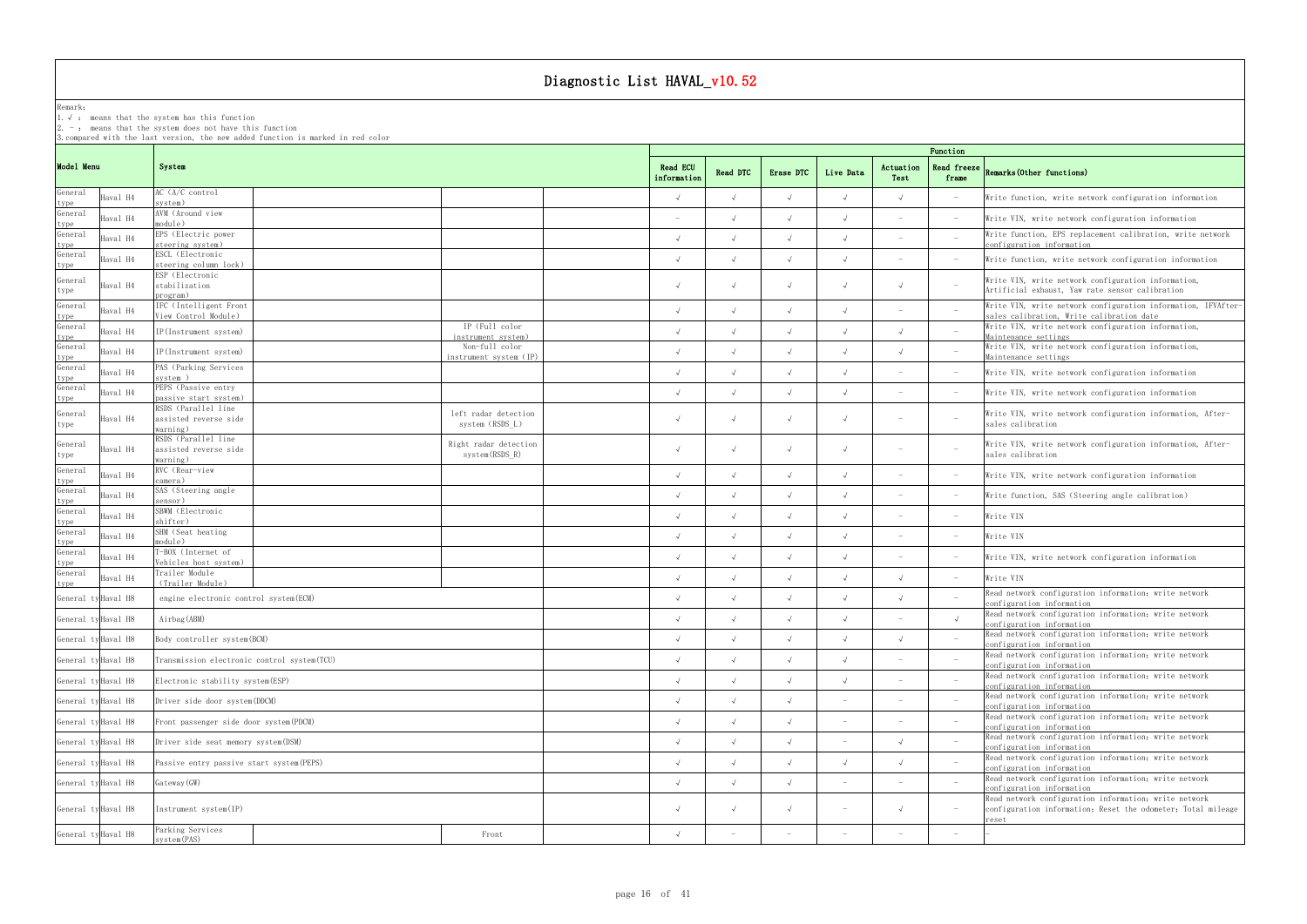Remark: The contract of the contract of  $\mathbb{R}$  and  $\mathbb{R}$  are contract of  $\mathbb{R}$  and  $\mathbb{R}$  are contract of  $\mathbb{R}$  and  $\mathbb{R}$  are contract of  $\mathbb{R}$  and  $\mathbb{R}$  are contract of  $\mathbb{R}$  and  $\mathbb{R}$  are cont

1.√ : means that the systemhas this function

2. - : means that the system does not have this function

|            |                     | 3. compared with the last version, the new added function is marked in red color |            |                         | Function   |            |            |                                 |                                                                                                                                                                                                                                                                                                                          |                                         |                                                                                                                 |  |  |  |  |
|------------|---------------------|----------------------------------------------------------------------------------|------------|-------------------------|------------|------------|------------|---------------------------------|--------------------------------------------------------------------------------------------------------------------------------------------------------------------------------------------------------------------------------------------------------------------------------------------------------------------------|-----------------------------------------|-----------------------------------------------------------------------------------------------------------------|--|--|--|--|
| Model Menu |                     | System                                                                           |            | Read ECU<br>information | Read DTC   | Erase DTC  | Live Data  | Actuation<br>Test               | frame                                                                                                                                                                                                                                                                                                                    | Read freeze $Remarks(0$ ther functions) |                                                                                                                 |  |  |  |  |
|            | General ty Haval H8 | Parking Services<br>system (PAS)                                                 |            | Rear                    | $\sqrt{ }$ |            |            |                                 |                                                                                                                                                                                                                                                                                                                          |                                         |                                                                                                                 |  |  |  |  |
|            | General ty Haval H8 | Rear-view camera (RVC)                                                           |            |                         | $\sqrt{ }$ |            |            |                                 |                                                                                                                                                                                                                                                                                                                          | $\overline{a}$                          | Read network configuration information; write network<br>configuration information                              |  |  |  |  |
|            | General ty Haval H8 | Adaptive Headlight System(AFS)                                                   |            |                         |            |            |            | $\overline{\phantom{a}}$        | Read network configuration information; write network<br>configuration information; Horizontal zero calibration                                                                                                                                                                                                          |                                         |                                                                                                                 |  |  |  |  |
|            | General ty Haval H8 | $A/C$ control system $(AC)$                                                      |            |                         | $\sqrt{ }$ |            |            |                                 |                                                                                                                                                                                                                                                                                                                          |                                         | Read network configuration information; write network<br>configuration information                              |  |  |  |  |
|            | General ty Haval H8 | Entertainment system (CD)                                                        |            |                         | $\sqrt{ }$ |            |            |                                 |                                                                                                                                                                                                                                                                                                                          |                                         | Read network configuration information; write network<br>configuration information                              |  |  |  |  |
|            | General ty Haval H8 | Steering wheel steering angle sensor (SAS)                                       |            |                         | $\sqrt{ }$ |            |            |                                 |                                                                                                                                                                                                                                                                                                                          |                                         | Read network configuration information; write network                                                           |  |  |  |  |
|            | General ty Haval H8 | Intelligent 4-wheel drive (TOD)                                                  |            |                         |            |            |            |                                 |                                                                                                                                                                                                                                                                                                                          |                                         | configuration information; Calibration; Decalibration<br>Read network configuration information; write network  |  |  |  |  |
|            | General ty Haval H9 | engine electronic control system (ECM)                                           | $\sqrt{ }$ |                         |            |            | $\sqrt{ }$ | $\hspace{0.1mm}-\hspace{0.1mm}$ | configuration information<br>Read network configuration information; write network<br>configuration information; Read system configuration; CKP                                                                                                                                                                          |                                         |                                                                                                                 |  |  |  |  |
|            | General ty Haval H9 | Airbag (ABM)                                                                     |            |                         | $\sqrt{ }$ |            |            |                                 |                                                                                                                                                                                                                                                                                                                          |                                         | learning;IUPR;Write VIN<br>Read network configuration information; write network                                |  |  |  |  |
|            | General ty Haval H9 | Body controller system (BCM)                                                     | $\sqrt{ }$ |                         |            | $\sqrt{ }$ | $\sqrt{ }$ | $\hspace{0.1mm}-\hspace{0.1mm}$ | configuration information; IMU static calibration<br>Read network configuration information; write network<br>configuration information; Write four tire pressure sensor<br>ID; Tire pressure sensor learning                                                                                                            |                                         |                                                                                                                 |  |  |  |  |
|            | General ty Haval H9 | Electronic stability system (ESP)                                                |            |                         |            |            |            | $\sim$                          | Read network configuration information; write network<br>configuration information                                                                                                                                                                                                                                       |                                         |                                                                                                                 |  |  |  |  |
|            | General ty Haval H9 | KSTAR press key type PEPS system                                                 | $\sqrt{ }$ |                         |            |            | $\sqrt{ }$ |                                 | Read network configuration information; write network<br>configuration information                                                                                                                                                                                                                                       |                                         |                                                                                                                 |  |  |  |  |
|            | General ty Haval H9 | Gateway (GW)                                                                     | $\sqrt{ }$ |                         |            |            |            |                                 | Read network configuration information; write network<br>configuration information                                                                                                                                                                                                                                       |                                         |                                                                                                                 |  |  |  |  |
|            | General ty Haval H9 | Instrument system (IP)                                                           | $\sqrt{ }$ |                         |            |            | $\sqrt{ }$ | $\hspace{0.1mm}-\hspace{0.1mm}$ | Read network configuration information; write network<br>configuration information; Reset the odometer; Total mileage<br>reset                                                                                                                                                                                           |                                         |                                                                                                                 |  |  |  |  |
|            | General ty Haval H9 | Adaptive Headlight System(AFS)                                                   |            |                         |            |            |            |                                 | $\sqrt{ }$                                                                                                                                                                                                                                                                                                               |                                         | Read network configuration information; write network<br>configuration information; Horizontal zero calibration |  |  |  |  |
|            | General ty Haval H9 | Entertainment system (CD)                                                        |            |                         | $\sqrt{ }$ |            |            |                                 |                                                                                                                                                                                                                                                                                                                          |                                         | Read network configuration information; write network<br>configuration information                              |  |  |  |  |
|            | General ty Haval H9 | Intelligent 4-wheel drive (TOD)                                                  |            |                         |            |            |            |                                 |                                                                                                                                                                                                                                                                                                                          |                                         | Read network configuration information; write network<br>configuration information                              |  |  |  |  |
|            | General ty Haval H9 | Parking Services<br>system (PAS)                                                 |            | Front                   |            |            |            |                                 |                                                                                                                                                                                                                                                                                                                          |                                         |                                                                                                                 |  |  |  |  |
|            | General ty Haval H9 | Parking Services<br>system (PAS)                                                 |            | Rear                    | $\sqrt{ }$ |            |            |                                 |                                                                                                                                                                                                                                                                                                                          |                                         |                                                                                                                 |  |  |  |  |
|            | General ty Haval H9 | A/C control system (HCM)                                                         |            |                         | $\sqrt{ }$ |            |            |                                 |                                                                                                                                                                                                                                                                                                                          |                                         | Read network configuration information; write network<br>configuration information                              |  |  |  |  |
|            | General ty Haval H9 | Electronic parking brake (EPB)                                                   |            |                         |            |            |            |                                 |                                                                                                                                                                                                                                                                                                                          |                                         | Read network configuration information, write network<br>configuration information; Gradient sensor calibration |  |  |  |  |
|            | General ty Haval H9 | Transmission electronic control system (TCU)                                     |            |                         | $\sqrt{ }$ |            |            |                                 |                                                                                                                                                                                                                                                                                                                          |                                         | Read network configuration information; write network<br>configuration information; Reset adaptive value        |  |  |  |  |
|            | General ty Haval H9 | Transmission electronic control systemOBD function                               | $\sqrt{ }$ |                         |            |            | $\sim$     |                                 | Current power transmission system diagnostic data; Power<br>transmission system freeze frame data; Power transmission<br>system fault codes related to emissions; Clear/reset and<br>discharge related diagnostic information; Emission-related<br>failures in the current or last posture cycle; Vehicle<br>Information |                                         |                                                                                                                 |  |  |  |  |
|            | General ty Haval H9 | Driver side door system (DDCM)                                                   | $\sqrt{ }$ |                         |            |            |            |                                 | Read network configuration information; write network<br>configuration information                                                                                                                                                                                                                                       |                                         |                                                                                                                 |  |  |  |  |
|            | General ty Haval H9 | Front passenger side door system (PDCM)                                          | $\sqrt{ }$ |                         |            |            |            |                                 | Read network configuration information; write network<br>configuration information                                                                                                                                                                                                                                       |                                         |                                                                                                                 |  |  |  |  |
|            | General ty Haval H9 | Driver side seat memory system (DSM)                                             | $\sqrt{ }$ |                         |            |            | $\sqrt{ }$ |                                 | Read network configuration information; write network<br>configuration information                                                                                                                                                                                                                                       |                                         |                                                                                                                 |  |  |  |  |
|            | General ty Haval H9 | Rear-view camera (RVC)                                                           | $\sqrt{ }$ |                         |            |            |            |                                 | Read network configuration information; write network<br>configuration information; EOL calibration                                                                                                                                                                                                                      |                                         |                                                                                                                 |  |  |  |  |
|            | General ty Haval H9 | Steering wheel steering angle sensor (SAS)                                       | $\sqrt{ }$ |                         |            |            |            |                                 | Read network configuration information; write network<br>configuration information; Calibration                                                                                                                                                                                                                          |                                         |                                                                                                                 |  |  |  |  |
|            | General ty Haval H9 | Rain light sensor (RLS)                                                          |            |                         |            |            |            |                                 | Rain sensor initialization routine                                                                                                                                                                                                                                                                                       |                                         |                                                                                                                 |  |  |  |  |
|            | General ty Haval H9 | Electronic differential lock(EGD)                                                |            | $\sqrt{ }$              |            |            |            |                                 | $-$                                                                                                                                                                                                                                                                                                                      | write network configuration information |                                                                                                                 |  |  |  |  |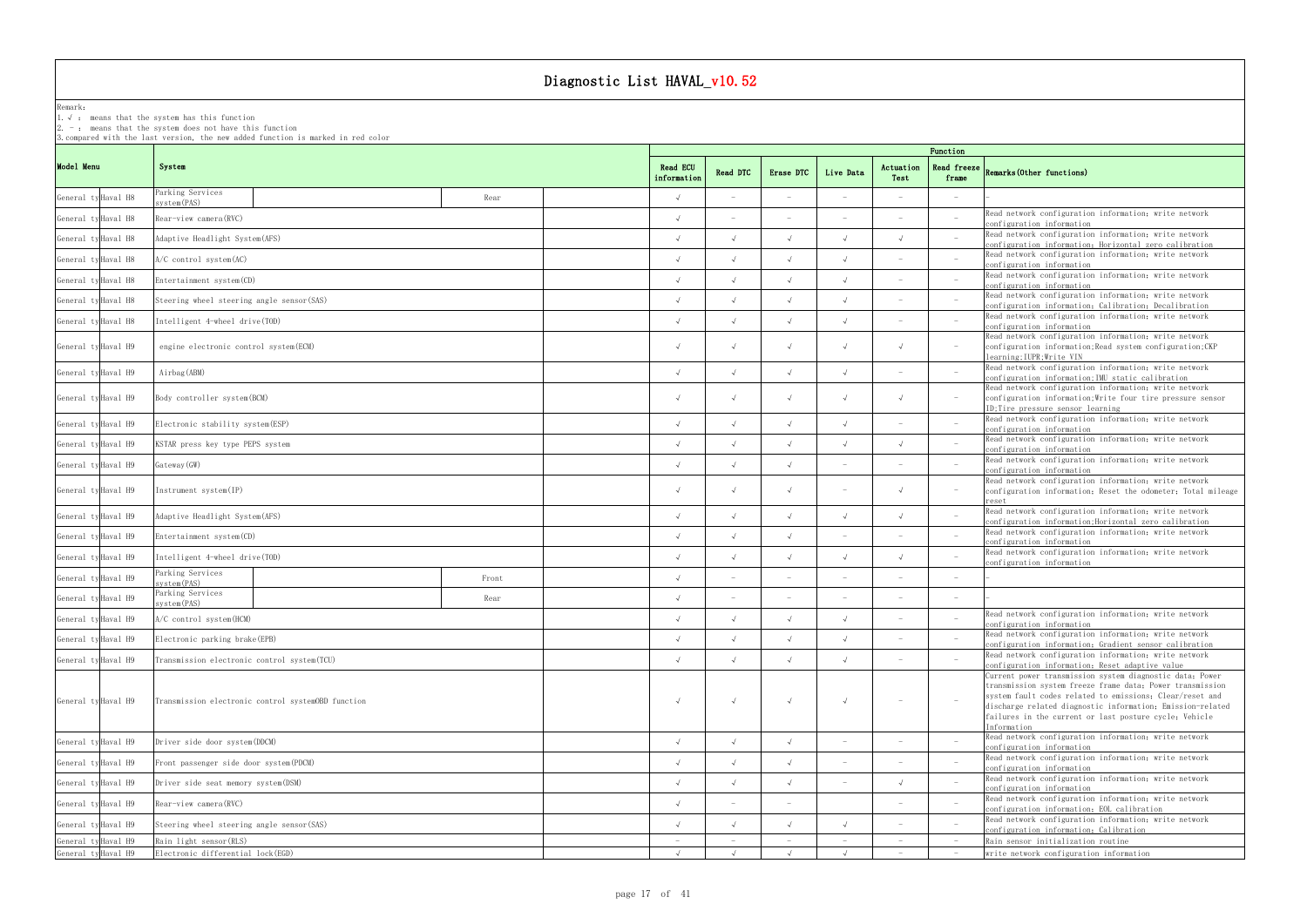Remark: The contract of the contract of  $\mathbb{R}$  and  $\mathbb{R}$  are contract of  $\mathbb{R}$  and  $\mathbb{R}$  are contract of  $\mathbb{R}$  and  $\mathbb{R}$  are contract of  $\mathbb{R}$  and  $\mathbb{R}$  are contract of  $\mathbb{R}$  and  $\mathbb{R}$  are cont

1.√ : means that the systemhas this function

2. - : means that the system does not have this function

|                                     |                                               |                   |                                | Function                 |                          |                                 |                          |                                 |                                                                                                                                                                                                                                                    |  |  |  |  |
|-------------------------------------|-----------------------------------------------|-------------------|--------------------------------|--------------------------|--------------------------|---------------------------------|--------------------------|---------------------------------|----------------------------------------------------------------------------------------------------------------------------------------------------------------------------------------------------------------------------------------------------|--|--|--|--|
| Model Menu                          | System                                        |                   | <b>Read ECU</b><br>information | Read DTC                 | Erase DTC                | Live Data                       | Actuation<br>Test        | <b>Read freeze</b><br>frame     | Remarks (Other functions)                                                                                                                                                                                                                          |  |  |  |  |
| General ty Haval H9                 | Entertainment<br>system(CD)                   | Old CD system     | $\sqrt{ }$                     |                          |                          | $\overline{\phantom{a}}$        |                          | $\overline{\phantom{a}}$        | Read network configuration information; write network<br>configuration information(manual)                                                                                                                                                         |  |  |  |  |
| General ty Haval H9                 |                                               | 2016 CD system    |                                |                          |                          |                                 |                          |                                 | Vehicle configuration information; write network<br>configuration information                                                                                                                                                                      |  |  |  |  |
| General ty Haval H9                 | Internet of Vehicles host system (T-box)      | Old T-BOX system  |                                |                          |                          |                                 |                          |                                 | Write VIN; write network configuration information                                                                                                                                                                                                 |  |  |  |  |
| General ty Haval H9                 |                                               | 2016 T-BOX system | $\sqrt{ }$                     | $\sqrt{ }$               | $\sqrt{ }$               | $\sqrt{ }$                      |                          | $\hspace{0.1mm}$                | write network configuration information                                                                                                                                                                                                            |  |  |  |  |
| General ty Haval H9                 | Intelligent Front View Control Module(IFV)    |                   |                                |                          |                          |                                 |                          | $\overline{\phantom{a}}$        | IFVAfter-sales calibration; Write calibration date; write<br>network configuration information                                                                                                                                                     |  |  |  |  |
| General ty Haval H9                 | Around view module (AVM)                      |                   |                                |                          |                          | $\overline{\phantom{a}}$        |                          |                                 | Vehicle configuration information; After-sales calibration;<br>write network configuration information                                                                                                                                             |  |  |  |  |
| General ty Haval H9                 | Adaptive cruise control system (ACC)          |                   |                                |                          |                          |                                 |                          |                                 | write network configuration information; Write VIN; After-<br>sales calibration                                                                                                                                                                    |  |  |  |  |
| General ty Haval H9                 | Seat heating massage system (SCM)             |                   | $\sqrt{ }$                     | $\sqrt{ }$               |                          | $\hspace{0.1mm}-\hspace{0.1mm}$ |                          | $\hspace{0.1mm}$                | Read network configuration information                                                                                                                                                                                                             |  |  |  |  |
| laval<br>General ty H6COUPE         | 4G15BUAES ME1788 engine system                |                   |                                |                          | $\sqrt{ }$               | $\sqrt{ }$                      |                          | $\hspace{0.1mm}-\hspace{0.1mm}$ | Read network configuration information; write network<br>configuration information(manual); Read and write VIN code;<br>TUPR                                                                                                                       |  |  |  |  |
| Haval<br>General 1<br>H6COUPE       | Delphi CD(CD)                                 |                   |                                |                          |                          |                                 |                          | $\hspace{0.1mm}$                | write network configuration information                                                                                                                                                                                                            |  |  |  |  |
| Haval<br>General 1<br>H6COUPE       | Desay SV CD(CD)                               |                   |                                |                          |                          |                                 | $\overline{\phantom{a}}$ | $\hspace{0.1mm}$                | Write VIN; write network configuration information                                                                                                                                                                                                 |  |  |  |  |
| Haval<br>General t<br>H6COUPE       | Transmission control system (6DCT)            |                   |                                |                          |                          |                                 |                          |                                 | write network configuration information; Write VIN;<br>Transmission self-learning; Clutch self-learning                                                                                                                                            |  |  |  |  |
| Haval<br>General<br>H6COUPE         | Transmission control system6AT                |                   |                                |                          |                          |                                 |                          | $\overline{\phantom{a}}$        | write network configuration information                                                                                                                                                                                                            |  |  |  |  |
| Haval<br>General<br>H6COUPE         | Transmission control unit (7DTC300)           |                   |                                |                          |                          |                                 |                          | $\hspace{0.1mm}$                | Write function, write network configuration information                                                                                                                                                                                            |  |  |  |  |
| Haval<br>General<br>H6COUPE         | Parking assist system (PAS)                   |                   |                                |                          |                          |                                 |                          | $\hspace{0.1mm}$                | write network configuration information                                                                                                                                                                                                            |  |  |  |  |
| Haval<br>General<br><b>H6COLIPE</b> | Seat ventilation heating module (SCM)         |                   |                                |                          |                          |                                 |                          | $\hspace{0.1mm}-\hspace{0.1mm}$ | Write function                                                                                                                                                                                                                                     |  |  |  |  |
| Haval<br>General<br>H6COUPE         | Electronic<br>shifter (SBWM)                  |                   |                                |                          |                          |                                 |                          | $\hspace{0.1mm}-\hspace{0.1mm}$ | Write function; Write classification code                                                                                                                                                                                                          |  |  |  |  |
| Haval<br>General t<br>H6COUPE       | Around view<br>module (AVM)                   |                   |                                |                          |                          |                                 |                          | $\hspace{0.1mm}$                | Write VIN; write network configuration information                                                                                                                                                                                                 |  |  |  |  |
| Haval<br>General ty<br>H6COUPE      | Rear-view camera (RVC)                        |                   | $\sqrt{ }$                     | $\sqrt{ }$               | $\sqrt{ }$               | $\sqrt{ }$                      | $\overline{\phantom{a}}$ | $-$                             | Write VIN; write network configuration information                                                                                                                                                                                                 |  |  |  |  |
| Haval<br>General ty H6COUPE         | 4C20-MT92 engine system                       |                   | $\sqrt{ }$                     | $\sqrt{ }$               | $\sqrt{ }$               | $\sqrt{ }$                      | $\sqrt{ }$               | $-$                             | Read network configuration information; write network<br>configuration information(manual); Read system<br>configuration; CKP learning; IUPR; Write VIN                                                                                            |  |  |  |  |
| Haval<br>General $\,$ t<br>H6COUPE  | 4D20 Bosch diesel engine system               |                   | $\sqrt{ }$                     | $\sqrt{ }$               | $\sqrt{ }$               | $\sqrt{ }$                      | $\sqrt{ }$               | $\overline{\phantom{0}}$        | Read network configuration information; write network<br>configuration information(manual); Injector code                                                                                                                                          |  |  |  |  |
| Haval<br>General ty H6COUPE         | 4D20 Bosch diesel engine system OBD function  |                   |                                |                          |                          |                                 |                          |                                 | Current power transmission system diagnostic data, Power<br>transmission system freeze frame data; Power transmission<br>system fault codes related to emissions; Clear/reset and<br>discharge related diagnostic information; Vehicle Information |  |  |  |  |
| Haval<br>General ty H6COUPE         | 4D20 Delphi Euro V engine system              |                   | $\sqrt{ }$                     | $\sqrt{ }$               | $\sqrt{ }$               | $\sqrt{ }$                      | $\sqrt{ }$               | $-$                             | Read network configuration information; write network<br>configuration information(manual); Injector code; Routine<br>control; EGR clear self-learning; Read and write VIN code                                                                    |  |  |  |  |
| Haval<br>General ty H6COUPE         | 4D20 Delphi Euro V engine system OBD function |                   |                                | $\overline{\phantom{a}}$ | $\overline{\phantom{a}}$ | $\hspace{0.1mm}-\hspace{0.1mm}$ | $\overline{\phantom{a}}$ | $-$                             | OBD diagnosis function; IUPR function                                                                                                                                                                                                              |  |  |  |  |
| Haval<br>General t<br>H6COUPE       | Keyless start system (PEPS)                   |                   | $\sqrt{ }$                     | $\sqrt{ }$               |                          | $\sqrt{ }$                      |                          | $\hspace{0.1mm}-\hspace{0.1mm}$ | Read network configuration information; write network<br>configuration information(manual)                                                                                                                                                         |  |  |  |  |
| Haval<br>General ty H6COUPE         | Instrument (IP)                               |                   | $\sqrt{ }$                     | $\sqrt{ }$               | $\sqrt{ }$               | $\hspace{0.1mm}-\hspace{0.1mm}$ | $\sqrt{ }$               | $\hspace{0.1mm}-\hspace{0.1mm}$ | Read network configuration information; write network<br>configuration information(manual); Reset maintenance mileage<br>表; Total mileage reset                                                                                                    |  |  |  |  |
| Haval<br>General ty H6COUPE         | Body control (BCM)                            |                   | $\sqrt{ }$                     | $\sqrt{ }$               | $\sqrt{ }$               | $\sqrt{ }$                      | $\sqrt{ }$               | $-$                             | write network configuration information (manual); Tire<br>pressure sensor learning; Read system configuration; Write<br>system configuration; Write VIN                                                                                            |  |  |  |  |
| Haval<br>General ty H6COUPE         | Airbag (ABM)                                  |                   | $\sqrt{ }$                     | $\sqrt{ }$               | $\sqrt{ }$               | $\sqrt{ }$                      | $\overline{\phantom{a}}$ | $\hspace{0.1mm}$                | write network configuration information(manual); Write VIN                                                                                                                                                                                         |  |  |  |  |
| Haval<br>General ty H6COUPE         | A/C control system(AC)                        |                   |                                |                          |                          |                                 |                          | $\hspace{0.1mm}$                | write network configuration information (manual)                                                                                                                                                                                                   |  |  |  |  |
| Haval<br>General ty H6COUPE         | Electronic parking controller (EPB)           |                   |                                |                          |                          |                                 |                          |                                 | write network configuration information(manual); Gradient<br>sensor calibration                                                                                                                                                                    |  |  |  |  |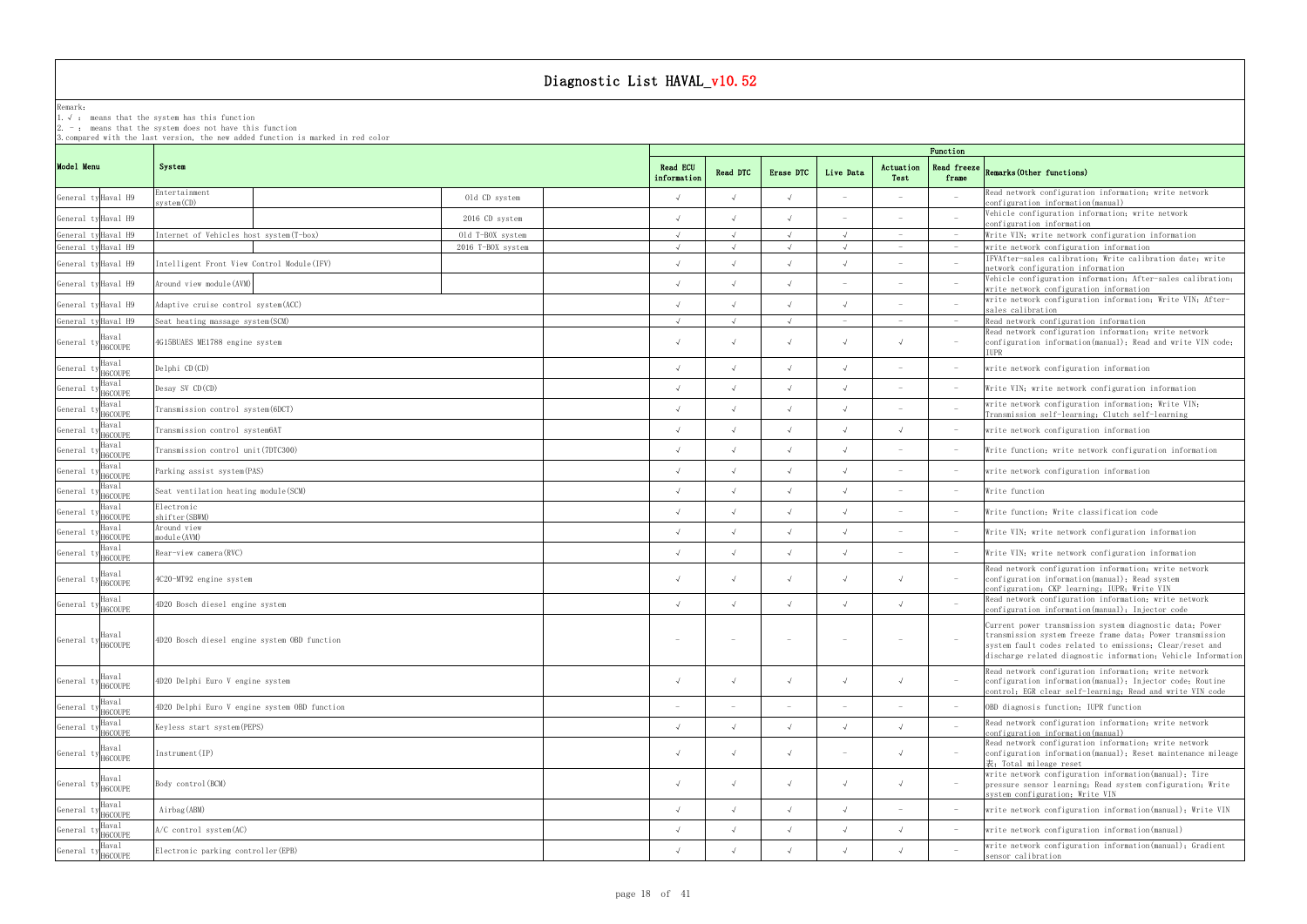Remark: The contract of the contract of the contract of the contract of the contract of the contract of the contract of the contract of the contract of the contract of the contract of the contract of the contract of the co

1.√ : means that the systemhas this function

2. - : means that the system does not have this function

| <b>4.1100AC</b><br>frame | Remarks (Other functions)                                                                                                                                                                                                                                                                                      |
|--------------------------|----------------------------------------------------------------------------------------------------------------------------------------------------------------------------------------------------------------------------------------------------------------------------------------------------------------|
|                          | write network configuration information(manual); Steering<br>sensor calibration; Write VIN                                                                                                                                                                                                                     |
|                          | write network configuration information(manual), Yaw rate<br>sensor calibration                                                                                                                                                                                                                                |
|                          | write network configuration information(manual); Horizontal<br>zero calibration                                                                                                                                                                                                                                |
|                          | write network configuration information(manual)                                                                                                                                                                                                                                                                |
|                          | write network configuration information(manual)                                                                                                                                                                                                                                                                |
|                          | write network configuration information(manual)                                                                                                                                                                                                                                                                |
|                          | write network configuration information(manual)                                                                                                                                                                                                                                                                |
|                          | write network configuration information(manual)                                                                                                                                                                                                                                                                |
|                          | write network configuration information(manual), Write VIN,<br>SASCalibration, SAS Decalibration                                                                                                                                                                                                               |
|                          | write network configuration information(manual); Write VIN                                                                                                                                                                                                                                                     |
|                          | CMS model learning                                                                                                                                                                                                                                                                                             |
| $\sqrt{ }$               | Write VIN, CKP learning, Write VIN(new), Read VIN code                                                                                                                                                                                                                                                         |
|                          | Routine control, Read injector code, Write injector code,<br>Read network configuration information, write network<br>configuration information (automatic), write network<br>configuration information(manual), IUPR, DPF (Diesel<br>Particulate Filter), EGR clear self-learning, Read and write<br>VIN code |
| $\sqrt{ }$               | Read network configuration information, write network<br>configuration information(automatic), Engine test, write<br>network configuration information(manual), Read injector<br>code, Write injector code(Write all), Write injector<br>code(single), OBD function, EGR self-learning function                |
| $\sqrt{}$                | Read network configuration information, write network<br>configuration information(manual), Read and write VIN code,<br>IUPR, VVT self-learning                                                                                                                                                                |
| $\sqrt{}$                | Read network configuration information, write network<br>configuration information(manual), Read and write VIN code,<br>IUPR, VVT self-learning                                                                                                                                                                |
| $\sqrt{}$                | Read network configuration information, write network<br>configuration information(manual), Read and write VIN code,<br>IUPR, VVT self-learning                                                                                                                                                                |
|                          | Routine control, Read injector code, Write injector code,<br>Read network configuration information, write network<br>configuration information(manual), OBD diagnosis function,<br>IUPR function, DPF (Diesel Particulate Filter), EGR clear<br>self-learning, Read and write VIN code                        |
|                          | Steering sensor calibration (only for ESP), Read network<br>configuration information, write network configuration<br>information(manual), write network configuration<br>information(automatic), Exhaust function, Calibration of yaw<br>angle sensor(models with steep slope descent function)               |
|                          | write network configuration information, Shift drum self-<br>learning, Clutch self-learning, Clutch reset                                                                                                                                                                                                      |
| $\overline{a}$           | Write function, Tire pressure learning, system configuration                                                                                                                                                                                                                                                   |
|                          | Vehicle configuration information, Write function                                                                                                                                                                                                                                                              |
|                          | Write function, Gradient sensor calibration, Read deep fault<br>code                                                                                                                                                                                                                                           |
|                          | Write function                                                                                                                                                                                                                                                                                                 |
|                          | Vehicle configuration information, Write function                                                                                                                                                                                                                                                              |

|            |                     | 3.compared with the last version, the new added function is marked in red color |                         | Function   |            |                                 |                   |                                 |                                                                                                                                                                                                                                                                                                                |  |  |  |  |  |
|------------|---------------------|---------------------------------------------------------------------------------|-------------------------|------------|------------|---------------------------------|-------------------|---------------------------------|----------------------------------------------------------------------------------------------------------------------------------------------------------------------------------------------------------------------------------------------------------------------------------------------------------------|--|--|--|--|--|
| Model Menu |                     | System                                                                          | Read ECU<br>information | Read DTC   | Erase DTC  | Live Data                       | Actuation<br>Test | frame                           | Read freeze $R$ emarks (Other functions)                                                                                                                                                                                                                                                                       |  |  |  |  |  |
| General ty | Haval<br>H6COUPE    | Electric power steering system (EPS)                                            | $\sqrt{ }$              |            |            |                                 |                   | $-$                             | write network configuration information(manual); Steering<br>sensor calibration; Write VIN                                                                                                                                                                                                                     |  |  |  |  |  |
| General ty | Haval<br>H6COUPE    | Electronic stability system (ESP)                                               |                         |            |            |                                 |                   | $\overline{a}$                  | write network configuration information(manual); Yaw rate<br>sensor calibration                                                                                                                                                                                                                                |  |  |  |  |  |
| General t  | Haval<br>H6COUPE    | Automatic Headlamp Leveling System (AFS)                                        |                         |            |            |                                 |                   |                                 | write network configuration information (manual); Horizontal<br>zero calibration                                                                                                                                                                                                                               |  |  |  |  |  |
| General t  | Haval<br>H6COUPE    | Auto parking assist system(APA)                                                 | $\sqrt{ }$              |            |            |                                 |                   | $\hspace{0.1mm}-\hspace{0.1mm}$ | write network configuration information (manual)                                                                                                                                                                                                                                                               |  |  |  |  |  |
| General t  | Haval<br>H6COUPE    | Entertainment system (CD)                                                       |                         |            |            |                                 |                   | $\overline{\phantom{a}}$        | write network configuration information (manual)                                                                                                                                                                                                                                                               |  |  |  |  |  |
| General t  | Haval<br>H6COUPE    | Electronic steering column lock (ESCL)                                          |                         |            |            |                                 |                   | $\hspace{0.1mm}-\hspace{0.1mm}$ | write network configuration information(manual)                                                                                                                                                                                                                                                                |  |  |  |  |  |
| General t  | Haval<br>H6COUPE    | Gateway (GW)                                                                    | $\sqrt{ }$              |            |            |                                 |                   | $\hspace{0.1mm}-\hspace{0.1mm}$ | write network configuration information (manual)                                                                                                                                                                                                                                                               |  |  |  |  |  |
| General ty | Haval<br>H6COUPE    | Intelligent FWD (NEXTRAC)                                                       | $\sqrt{ }$              |            |            |                                 |                   | $\hspace{0.1mm}-\hspace{0.1mm}$ | write network configuration information (manual)                                                                                                                                                                                                                                                               |  |  |  |  |  |
| General ty | Haval<br>H6COUPE    | Steering angle sensor (SRS)                                                     |                         |            |            |                                 |                   | $\hspace{0.1mm}-\hspace{0.1mm}$ | write network configuration information(manual); Write VIN;<br>SASCalibration; SAS Decalibration                                                                                                                                                                                                               |  |  |  |  |  |
| General ty | Haval<br>H6COUPE    | Transmission control system (DTC)                                               |                         |            |            |                                 |                   | $\sim$                          | write network configuration information (manual); Write VIN                                                                                                                                                                                                                                                    |  |  |  |  |  |
| General ty | Haval<br>H6COUPE    | CAN signal conversion system (CMS)                                              | $\sqrt{ }$              |            |            |                                 | $\sqrt{ }$        | $\sim$                          | CMS model learning                                                                                                                                                                                                                                                                                             |  |  |  |  |  |
|            | General ty Haval M6 | Delphi MT80 engine<br>ECM (Engine system)<br>system                             | $\sqrt{ }$              |            |            |                                 | $\sqrt{ }$        | $\sqrt{ }$                      | Write VIN, CKP learning, Write VIN(new), Read VIN code                                                                                                                                                                                                                                                         |  |  |  |  |  |
|            | General ty Haval M6 | 4D20 Delphi Euro V<br>ECM (Engine system)<br>engine system                      | $\sqrt{ }$              |            |            |                                 | $\sqrt{ }$        | $\overline{\phantom{0}}$        | Routine control, Read injector code, Write injector code,<br>Read network configuration information, write network<br>configuration information (automatic), write network<br>configuration information(manual), IUPR, DPF (Diesel<br>Particulate Filter), EGR clear self-learning, Read and write<br>VIN code |  |  |  |  |  |
|            | General ty Haval M6 | 4D20Bosch diesel engine<br>ECM (Engine system)<br>system $(2013 \, \text{MY})$  |                         |            |            |                                 |                   |                                 | Read network configuration information, write network<br>configuration information(automatic), Engine test, write<br>network configuration information (manual), Read injector<br>code, Write injector code(Write all), Write injector<br>code(single), OBD function, EGR self-learning function               |  |  |  |  |  |
|            | General ty Haval M6 | 4G15T engine electronic<br>ECM (Engine system)<br>control system (ME788)        | $\sqrt{ }$              |            |            |                                 | $\sqrt{ }$        | $\sqrt{ }$                      | Read network configuration information, write network<br>configuration information(manual), Read and write VIN code,<br>IUPR, VVT self-learning                                                                                                                                                                |  |  |  |  |  |
|            | General ty Haval M6 | 4G15B engine electronio<br>ECM (Engine system)<br>control system (ME1788)       |                         |            |            |                                 |                   |                                 | Read network configuration information, write network<br>configuration information (manual), Read and write VIN code,<br>IUPR, VVT self-learning                                                                                                                                                               |  |  |  |  |  |
|            | General ty Haval M6 | 4G15E engine electronic<br>ECM (Engine system)<br>control system                |                         |            |            |                                 |                   | $\sqrt{ }$                      | Read network configuration information, write network<br>configuration information(manual). Read and write VIN code.<br>IUPR, VVT self-learning                                                                                                                                                                |  |  |  |  |  |
|            | General ty Haval M6 | 4G20DDelphi Euro IV<br>ECM (Engine system)<br>engine system                     | $\sqrt{ }$              |            | $\sqrt{ }$ |                                 | $\sqrt{ }$        | $\sim$                          | Routine control, Read injector code, Write injector code,<br>Read network configuration information, write network<br>configuration information(manual), OBD diagnosis function,<br>IUPR function, DPF (Diesel Particulate Filter), EGR clear<br>self-learning, Read and write VIN code                        |  |  |  |  |  |
|            | General ty Haval M6 | ESP (Electronic<br>stabilization<br>program)                                    | $\sqrt{ }$              |            | $\sqrt{ }$ |                                 | $\sqrt{ }$        | $\hspace{0.1mm}-\hspace{0.1mm}$ | Steering sensor calibration (only for ESP), Read network<br>configuration information, write network configuration<br>information(manual), write network configuration<br>information(automatic), Exhaust function, Calibration of yaw<br>angle sensor (models with steep slope descent function)              |  |  |  |  |  |
|            | General ty Haval M6 | TCU (Transmission<br>system)                                                    | $\sqrt{ }$              | $\sqrt{ }$ | $\sqrt{ }$ | $\sqrt{ }$                      | $\sqrt{ }$        | $\sim$                          | write network configuration information, Shift drum self-<br>learning, Clutch self-learning, Clutch reset                                                                                                                                                                                                      |  |  |  |  |  |
|            | General ty Haval M6 | BCM(Body control<br>system)                                                     | $\sqrt{ }$              |            |            |                                 | $\sqrt{ }$        | $-$                             | Write function, Tire pressure learning, system configuration                                                                                                                                                                                                                                                   |  |  |  |  |  |
|            | General ty Haval M6 | PAS (Parking Services)<br>system)                                               | $\sqrt{ }$              |            |            | $\overline{\phantom{0}}$        |                   | $\sim$                          | Vehicle configuration information, Write function                                                                                                                                                                                                                                                              |  |  |  |  |  |
|            | General ty Haval M6 | EPB (Electronic<br>parking controller)                                          |                         |            |            |                                 | $\sqrt{ }$        | $\overline{a}$                  | Write function, Gradient sensor calibration, Read deep fault                                                                                                                                                                                                                                                   |  |  |  |  |  |
|            | General ty Haval M6 | T-BOX (Internet of<br>Vehicles host system)                                     | $\sqrt{ }$              |            |            |                                 |                   | $\overline{\phantom{a}}$        | Write function                                                                                                                                                                                                                                                                                                 |  |  |  |  |  |
|            | General ty Haval M6 | ABM ( Airbag system)                                                            | $\sqrt{ }$              |            |            | $\hspace{0.1mm}-\hspace{0.1mm}$ |                   | $\hspace{0.1mm}-\hspace{0.1mm}$ | Vehicle configuration information, Write function                                                                                                                                                                                                                                                              |  |  |  |  |  |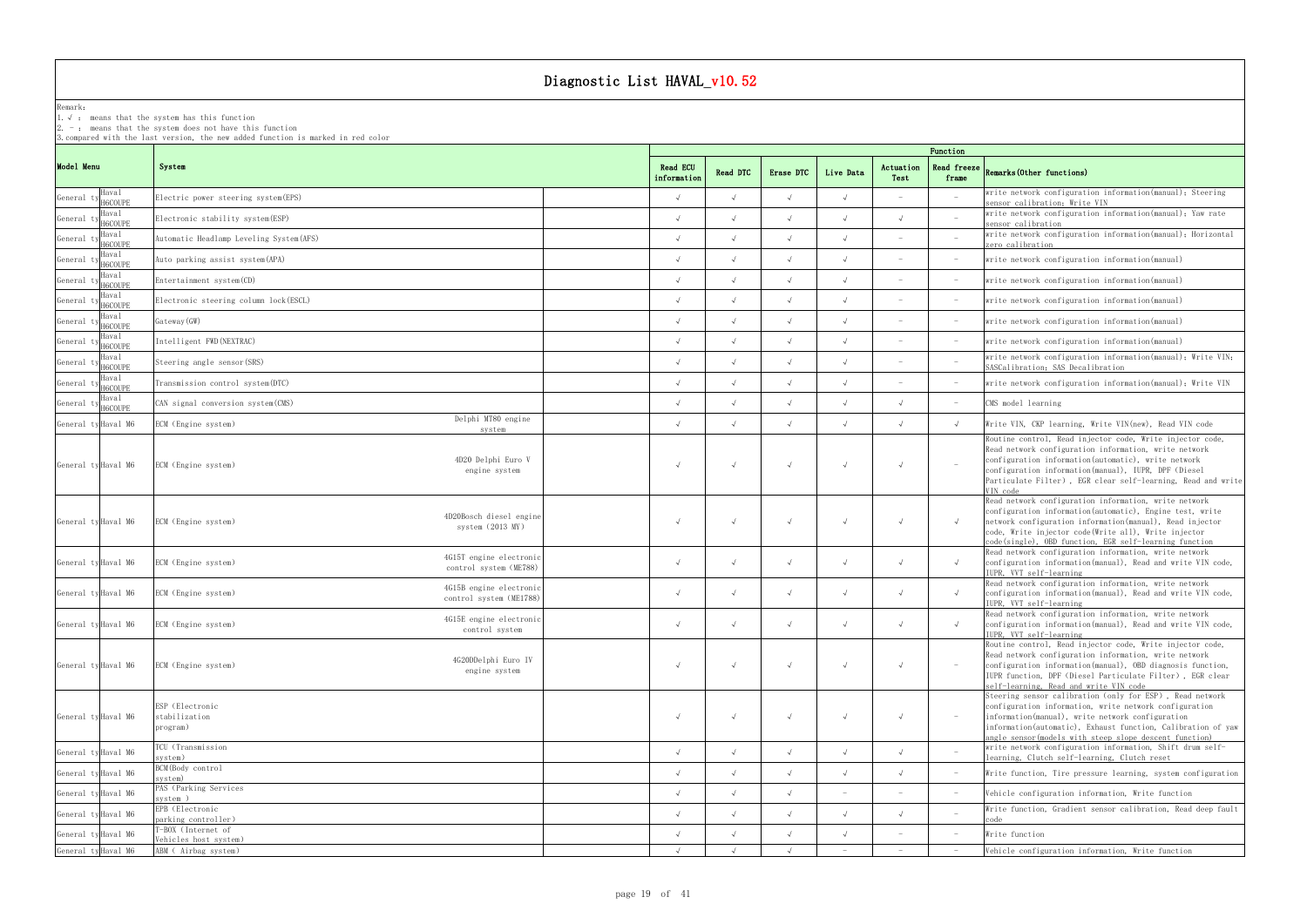Remark: The contract of the contract of the contract of the contract of the contract of the contract of the contract of the contract of the contract of the contract of the contract of the contract of the contract of the co

1.√ : means that the systemhas this function

2. - : means that the system does not have this function

|                     |                                |                                            |  |                                            |        |                         |            | Function         |            |                                                     |                                                   |                                                                                                                                                                                                                                                                 |  |  |  |  |  |
|---------------------|--------------------------------|--------------------------------------------|--|--------------------------------------------|--------|-------------------------|------------|------------------|------------|-----------------------------------------------------|---------------------------------------------------|-----------------------------------------------------------------------------------------------------------------------------------------------------------------------------------------------------------------------------------------------------------------|--|--|--|--|--|
| Model Menu          |                                | System                                     |  |                                            |        | Read ECU<br>information | Read DTC   | Erase DTC        | Live Data  | Actuation<br>Test                                   | <b>Read freeze</b><br>frame                       | Remarks (Other functions)                                                                                                                                                                                                                                       |  |  |  |  |  |
|                     | General ty Haval M6            | AC (A/C control<br>system)                 |  |                                            |        |                         |            |                  | $\sqrt{ }$ |                                                     |                                                   | Write function                                                                                                                                                                                                                                                  |  |  |  |  |  |
|                     | General ty Haval M6            | CD/MP5 (CD host)                           |  |                                            | $\sim$ |                         |            |                  |            | $\hspace{0.1mm}$                                    | Vehicle configuration information, Write function |                                                                                                                                                                                                                                                                 |  |  |  |  |  |
|                     | General ty Haval M6            | GW (Gateway)                               |  | $\sqrt{ }$                                 |        |                         |            | $\hspace{0.1mm}$ | $\sqrt{ }$ | Write function, Data mapping function configuration |                                                   |                                                                                                                                                                                                                                                                 |  |  |  |  |  |
|                     | General ty Haval M6            | IP(Instrument system)                      |  |                                            |        |                         |            |                  |            |                                                     | Write function                                    |                                                                                                                                                                                                                                                                 |  |  |  |  |  |
|                     |                                | PEPS (Passive entry                        |  |                                            |        |                         |            |                  |            |                                                     |                                                   | Vehicle configuration information, Write function, After-                                                                                                                                                                                                       |  |  |  |  |  |
|                     | General ty Haval M6            | passive start system)                      |  |                                            |        |                         |            |                  |            |                                                     |                                                   | sales learning                                                                                                                                                                                                                                                  |  |  |  |  |  |
|                     | General ty Haval M6            | RVC (Rear-view camera)                     |  |                                            |        | $\sqrt{ }$              |            |                  |            |                                                     |                                                   | Vehicle configuration information, Write function                                                                                                                                                                                                               |  |  |  |  |  |
|                     | General ty Haval M6            | TOD (Intelligent 4-<br>wheel drive system) |  |                                            |        |                         |            |                  | $\sim$     |                                                     | $\hspace{0.1mm}-\hspace{0.1mm}$                   | write network configuration information (manual)                                                                                                                                                                                                                |  |  |  |  |  |
|                     | General ty Haval M6            | SBWM (Electronic<br>shifter)               |  |                                            |        |                         |            |                  |            |                                                     | $\sim$                                            | Write function                                                                                                                                                                                                                                                  |  |  |  |  |  |
|                     | General ty Haval M6            | ESCL (Electronic<br>steering column lock)  |  |                                            |        |                         |            |                  | $\sqrt{ }$ |                                                     | $\overline{\phantom{a}}$                          | Write VIN, write network configuration information                                                                                                                                                                                                              |  |  |  |  |  |
|                     | General ty Haval F5            | ECM (Engine system)                        |  | ECM (Engine system4B15)                    |        | $\sqrt{ }$              | $\sqrt{ }$ |                  | $\sqrt{ }$ | $\sqrt{ }$                                          | $\hspace{0.1mm}-\hspace{0.1mm}$                   |                                                                                                                                                                                                                                                                 |  |  |  |  |  |
|                     | General ty Haval F5            | ECM (Engine system)                        |  | ECM (Engine system4C20NT)                  |        |                         |            |                  |            |                                                     |                                                   |                                                                                                                                                                                                                                                                 |  |  |  |  |  |
| General ty          | Haval F5                       | ECM (Engine system)                        |  | UAES GDIChina VI (4B15A+4C20B)             |        |                         | $\sqrt{ }$ |                  | $\sqrt{ }$ |                                                     | $\hspace{0.1mm}-\hspace{0.1mm}$                   | Write VIN code, write network configuration information (31)<br>characters), Change GPF (Diesel Particulate Filter), Replace<br>the differential pressure sensor, Replace ECU (Electronic<br>control unit), VVT (continuously variable timing) self-<br>earning |  |  |  |  |  |
| General ty          | Haval F5                       | TCU (Automatic transmission system)        |  |                                            |        |                         |            |                  | $\sqrt{ }$ |                                                     | $\overline{\phantom{a}}$                          | Write VIN code, write network configuration information (17<br>characters), After-sales learning function, Read and write<br>function, Close DEV CAN function                                                                                                   |  |  |  |  |  |
|                     | General ty Haval F5            | SRS(Airbag system)                         |  |                                            |        | $\sqrt{ }$              |            |                  |            | $\hspace{0.1mm}-\hspace{0.1mm}$                     | $\hspace{0.1mm}-\hspace{0.1mm}$                   |                                                                                                                                                                                                                                                                 |  |  |  |  |  |
|                     | General ty Haval F5            | ICM/IP(Instrument panel system)            |  | IP(Full color instrument system)           |        | $\sqrt{ }$              |            |                  | $\sqrt{ }$ |                                                     | $\hspace{0.1mm}-\hspace{0.1mm}$                   |                                                                                                                                                                                                                                                                 |  |  |  |  |  |
|                     | General ty Haval F5            | ICM/IP(Instrument panel system)            |  | IP(Non-full color instrument system)       |        | $\sqrt{ }$              |            |                  |            |                                                     | $\hspace{0.1mm}-\hspace{0.1mm}$                   |                                                                                                                                                                                                                                                                 |  |  |  |  |  |
|                     | General tyHaval F5             | TPMS (Tire pressure monitoring system)     |  |                                            |        |                         |            |                  |            |                                                     |                                                   |                                                                                                                                                                                                                                                                 |  |  |  |  |  |
|                     | General ty Haval F5            | ESP (Electronic stability system)          |  |                                            |        |                         |            |                  |            |                                                     |                                                   |                                                                                                                                                                                                                                                                 |  |  |  |  |  |
|                     | General tyHaval F5             | BCM(Body control system)                   |  |                                            |        | $\sqrt{ }$              |            |                  |            |                                                     | $\hspace{0.1mm}-\hspace{0.1mm}$                   |                                                                                                                                                                                                                                                                 |  |  |  |  |  |
|                     | General ty Haval F5            | AC(Auto A/C system)                        |  |                                            |        | $\sqrt{ }$              |            |                  |            |                                                     | $\hspace{0.1mm}-\hspace{0.1mm}$                   |                                                                                                                                                                                                                                                                 |  |  |  |  |  |
|                     | General tyHaval F5             | PEPS (Passive entry passive start system)  |  |                                            |        | $\sqrt{ }$              |            |                  |            |                                                     | $\hspace{0.1mm}-\hspace{0.1mm}$                   |                                                                                                                                                                                                                                                                 |  |  |  |  |  |
|                     | General ty Haval F5            | GW (Gateway system)                        |  |                                            |        | $\sqrt{ }$              |            |                  | $\sqrt{ }$ |                                                     | $\hspace{0.1mm}-\hspace{0.1mm}$                   |                                                                                                                                                                                                                                                                 |  |  |  |  |  |
|                     | General tyHaval F5             | EPS (Electric steering system)             |  |                                            |        |                         |            |                  |            |                                                     | $\hspace{0.1mm}-\hspace{0.1mm}$                   |                                                                                                                                                                                                                                                                 |  |  |  |  |  |
|                     | General ty Haval F5            | PAS (Parking Services system)              |  | PAS (Parking assist system)                |        |                         |            |                  |            |                                                     |                                                   |                                                                                                                                                                                                                                                                 |  |  |  |  |  |
|                     | General ty Haval F5            | PAS (Parking Services system)              |  | APA (Automatic parking assist system)      |        |                         |            |                  |            |                                                     |                                                   |                                                                                                                                                                                                                                                                 |  |  |  |  |  |
|                     | General ty <sub>Haval</sub> F5 | RVC (Rear-view camera)                     |  |                                            |        | $\sqrt{ }$              |            |                  | $\sqrt{ }$ | $\hspace{0.1mm}-\hspace{0.1mm}$                     | $\hspace{0.1mm}-\hspace{0.1mm}$                   |                                                                                                                                                                                                                                                                 |  |  |  |  |  |
|                     | General tyHaval F5             | AVM (Around view module)                   |  |                                            |        | $\sqrt{ }$              |            |                  |            | $\sim$                                              | $\hspace{0.1mm}-\hspace{0.1mm}$                   |                                                                                                                                                                                                                                                                 |  |  |  |  |  |
|                     | General ty Haval F5            | IFC(Intelligent front view camera)         |  |                                            |        |                         |            |                  |            |                                                     | $\hspace{0.1mm}-\hspace{0.1mm}$                   |                                                                                                                                                                                                                                                                 |  |  |  |  |  |
|                     | General ty Haval F5            | HUT (Navigation host system)               |  | HUT (Navigation host system) (Continental) |        |                         |            |                  |            | $\sim$                                              | $\hspace{0.1mm}-\hspace{0.1mm}$                   |                                                                                                                                                                                                                                                                 |  |  |  |  |  |
|                     | General ty Haval F5            | HUT (Navigation host system)               |  | HUT (Navigation host system) (Delphi)      |        | $\sqrt{ }$              |            |                  |            |                                                     | $\hspace{0.1mm}-\hspace{0.1mm}$                   |                                                                                                                                                                                                                                                                 |  |  |  |  |  |
|                     | General ty Haval F5            | ESCL (Electronic steering column lock)     |  |                                            |        | $\sqrt{ }$              |            |                  |            |                                                     |                                                   |                                                                                                                                                                                                                                                                 |  |  |  |  |  |
|                     | General ty Haval F5            | SAS (Steering wheel steering angle sensor) |  |                                            |        |                         |            |                  |            |                                                     | $\hspace{0.1mm}-\hspace{0.1mm}$                   |                                                                                                                                                                                                                                                                 |  |  |  |  |  |
|                     | General ty Haval F5            | Trailer (Trailer Module)                   |  |                                            |        | $\sqrt{ }$              |            |                  |            | $\sqrt{ }$                                          | $\hspace{0.1mm}-\hspace{0.1mm}$                   |                                                                                                                                                                                                                                                                 |  |  |  |  |  |
|                     | General ty Haval F5            | SHM(Seat heating module)                   |  |                                            |        | $\sqrt{ }$              |            |                  |            | $\hspace{0.1mm}-\hspace{0.1mm}$                     | $\hspace{0.1mm}-\hspace{0.1mm}$                   |                                                                                                                                                                                                                                                                 |  |  |  |  |  |
|                     | General ty Haval F5            | SBWM (Electronic shifter)                  |  |                                            |        | $\sqrt{ }$              |            |                  |            |                                                     | $\hspace{0.1mm}-\hspace{0.1mm}$                   |                                                                                                                                                                                                                                                                 |  |  |  |  |  |
|                     | General ty Haval F7            | ECM (Engine system)                        |  | ECM (Engine system4C20NT)                  |        | $\sqrt{ }$              |            |                  | $\sqrt{ }$ |                                                     | $\sqrt{ }$                                        |                                                                                                                                                                                                                                                                 |  |  |  |  |  |
|                     | General ty Haval F7            | ECM (Engine system)                        |  | ECM (Engine system4B15)                    |        |                         |            |                  |            |                                                     | $\hspace{0.1mm}-\hspace{0.1mm}$                   |                                                                                                                                                                                                                                                                 |  |  |  |  |  |
|                     | General ty Haval F7            | ECM (Engine system)                        |  | UAES GDIChina VI (4B15A+4C20B)             |        |                         | $\sqrt{ }$ |                  |            |                                                     | $\hspace{0.1mm}-\hspace{0.1mm}$                   | Write VIN code, write network configuration information (31<br>characters), Change GPF (Diesel Particulate Filter), Replace<br>the differential pressure sensor, Replace ECU (Electronic<br>control unit), VVT (continuously variable timing) self-<br>learning |  |  |  |  |  |
|                     | General ty Haval F7            | TCU (Automatic transmission system)        |  |                                            |        | $\sqrt{ }$              |            |                  | $\sqrt{ }$ |                                                     | $\hspace{0.1mm}-\hspace{0.1mm}$                   |                                                                                                                                                                                                                                                                 |  |  |  |  |  |
|                     | General ty Haval F7            | ABM (Airbag system)                        |  |                                            |        | $\sqrt{ }$              |            |                  |            | $\hspace{0.1mm}-\hspace{0.1mm}$                     | $\hspace{0.1mm}-\hspace{0.1mm}$                   |                                                                                                                                                                                                                                                                 |  |  |  |  |  |
|                     |                                | ICM/IP(Instrument panel system)            |  | IP(Instrument system) (Bosch)              |        | $\sqrt{ }$              |            |                  |            |                                                     | $\hspace{0.1mm}-\hspace{0.1mm}$                   |                                                                                                                                                                                                                                                                 |  |  |  |  |  |
|                     |                                |                                            |  |                                            |        |                         |            |                  |            |                                                     |                                                   |                                                                                                                                                                                                                                                                 |  |  |  |  |  |
| General ty Haval F7 | General ty Haval F7            | ICM/IP(Instrument panel system)            |  | IP(Instrument system) (Continental)        |        | $\sqrt{ }$              |            |                  |            |                                                     |                                                   |                                                                                                                                                                                                                                                                 |  |  |  |  |  |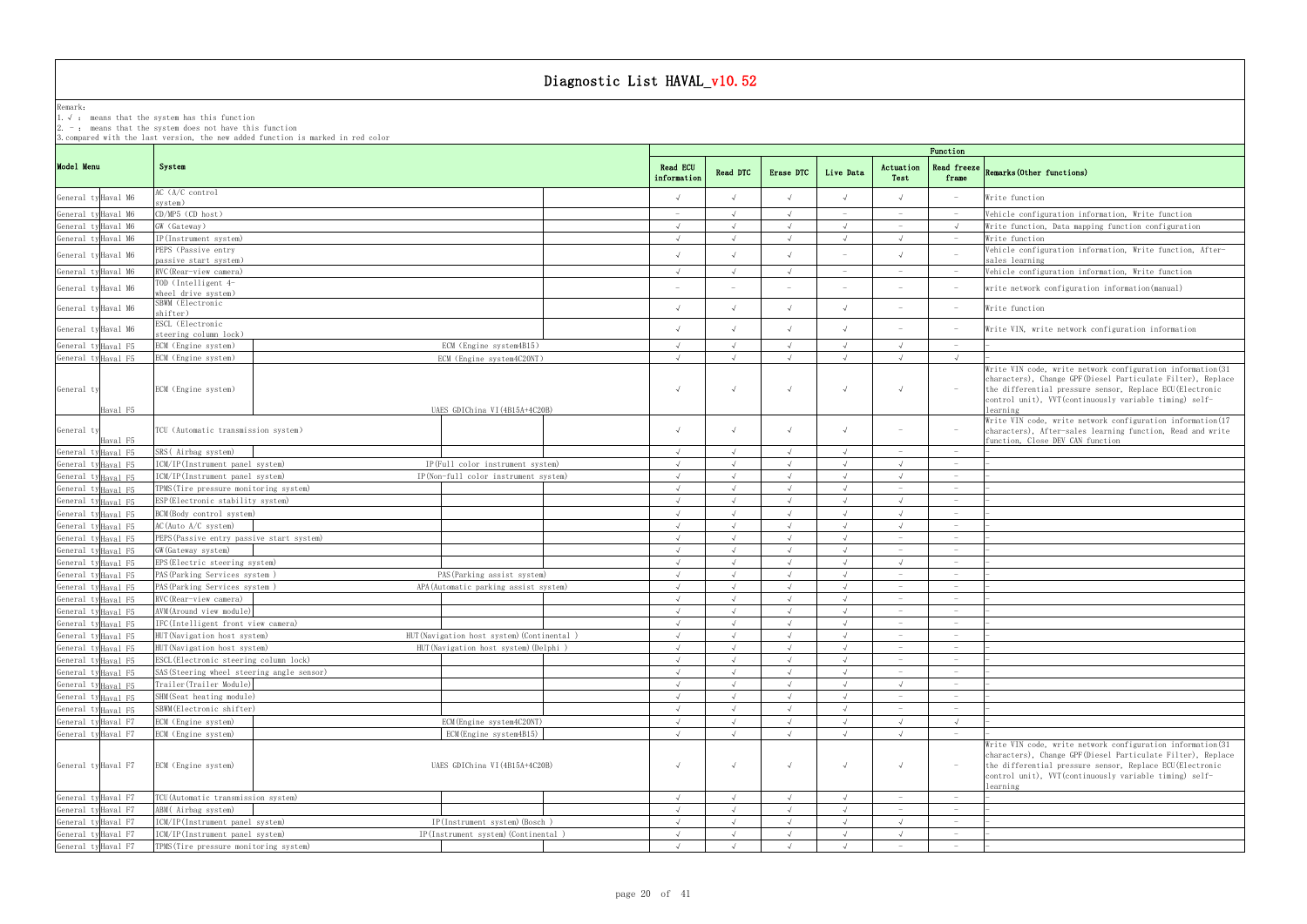Remark: The contract of the contract of the contract of the contract of the contract of the contract of the contract of the contract of the contract of the contract of the contract of the contract of the contract of the co

1.√ : means that the systemhas this function

2. - : means that the system does not have this function

| Function                 |                                                                                                                                                                                                                                                                                                              |
|--------------------------|--------------------------------------------------------------------------------------------------------------------------------------------------------------------------------------------------------------------------------------------------------------------------------------------------------------|
| Read freeze<br>frame     | Remarks (Other functions)                                                                                                                                                                                                                                                                                    |
|                          |                                                                                                                                                                                                                                                                                                              |
| $\overline{\phantom{a}}$ |                                                                                                                                                                                                                                                                                                              |
| $\overline{\phantom{a}}$ |                                                                                                                                                                                                                                                                                                              |
| $\overline{\phantom{0}}$ |                                                                                                                                                                                                                                                                                                              |
|                          |                                                                                                                                                                                                                                                                                                              |
| $\overline{a}$           |                                                                                                                                                                                                                                                                                                              |
| $\overline{\phantom{m}}$ |                                                                                                                                                                                                                                                                                                              |
| $\overline{\phantom{a}}$ |                                                                                                                                                                                                                                                                                                              |
| $\overline{\phantom{a}}$ |                                                                                                                                                                                                                                                                                                              |
|                          |                                                                                                                                                                                                                                                                                                              |
| $\overline{a}$           |                                                                                                                                                                                                                                                                                                              |
|                          |                                                                                                                                                                                                                                                                                                              |
| $\qquad \qquad -$        |                                                                                                                                                                                                                                                                                                              |
| $\overline{\phantom{a}}$ |                                                                                                                                                                                                                                                                                                              |
| $\overline{\phantom{a}}$ |                                                                                                                                                                                                                                                                                                              |
| $\qquad \qquad -$        |                                                                                                                                                                                                                                                                                                              |
| $\overline{\phantom{0}}$ |                                                                                                                                                                                                                                                                                                              |
|                          |                                                                                                                                                                                                                                                                                                              |
| $\qquad \qquad -$        |                                                                                                                                                                                                                                                                                                              |
| $\equiv$                 |                                                                                                                                                                                                                                                                                                              |
|                          | Write VIN, Variable valve timing (VVT) self-learning, Replace<br>the gasoline particulate filter (GPF), Replace the oxidation<br>catalyst (DOC) (Differential pressure sensor), Gasoline<br>Particulate Filter (GPF) regeneration, Fuel tank leak test                                                       |
|                          |                                                                                                                                                                                                                                                                                                              |
|                          | Write VIN, Transmission self-learning, Clutch reset                                                                                                                                                                                                                                                          |
|                          | Write VIN code, Close DEV CAN function, Change TCU, but do not<br>replace the hydraulic module (HCM), Change TCU, but do not<br>replace the clutch (PT), Change TCU, but do not replace the<br>register module(NB), After-sales learning function, Turn off<br>the Auto P function, After-sales data reading |
|                          | Yaw rate sensor calibration, APBMI initial setup, Artificial<br>exhaust                                                                                                                                                                                                                                      |
| $\overline{a}$           |                                                                                                                                                                                                                                                                                                              |
| $\overline{\phantom{0}}$ |                                                                                                                                                                                                                                                                                                              |
| $\overline{\phantom{a}}$ | Reset maintenance mileage, Mileage reset (ODO)                                                                                                                                                                                                                                                               |
| $\overline{\phantom{0}}$ |                                                                                                                                                                                                                                                                                                              |
| $\overline{\phantom{0}}$ | Write VIN                                                                                                                                                                                                                                                                                                    |
| $\overline{\phantom{0}}$ | After-sale function                                                                                                                                                                                                                                                                                          |
| -                        | Write VIN                                                                                                                                                                                                                                                                                                    |
| $\overline{\phantom{m}}$ | Write VIN                                                                                                                                                                                                                                                                                                    |
| $\overline{\phantom{0}}$ |                                                                                                                                                                                                                                                                                                              |
| $\overline{\phantom{0}}$ | <u>Sensor calibration</u>                                                                                                                                                                                                                                                                                    |
|                          | Calibration                                                                                                                                                                                                                                                                                                  |

|                                            |                                                                   |                                            |                                       |  |                          |                          |                                 | Function                 |                                        |                                                      |                                                                                                                                                                         |  |  |  |  |  |
|--------------------------------------------|-------------------------------------------------------------------|--------------------------------------------|---------------------------------------|--|--------------------------|--------------------------|---------------------------------|--------------------------|----------------------------------------|------------------------------------------------------|-------------------------------------------------------------------------------------------------------------------------------------------------------------------------|--|--|--|--|--|
| Model Menu                                 | System                                                            |                                            |                                       |  | Read ECU<br>information  | Read DTC                 | Erase DTC                       | Live Data                | Actuation<br>Test                      | Read freeze<br>frame                                 | Remarks (Other functions)                                                                                                                                               |  |  |  |  |  |
| General ty Haval F7                        | ESP (Electronic stabilization program)                            |                                            |                                       |  |                          | $\sqrt{ }$               | $\sqrt{ }$                      | $\sqrt{ }$               | $\sqrt{ }$                             | $\hspace{0.1mm}-\hspace{0.1mm}$                      |                                                                                                                                                                         |  |  |  |  |  |
| General ty Haval F7                        | BCM(Body control system)                                          |                                            |                                       |  | $\sqrt{ }$               | $\sqrt{ }$               | $\sqrt{ }$                      | $\sqrt{ }$               | $\sqrt{ }$                             |                                                      |                                                                                                                                                                         |  |  |  |  |  |
| General ty Haval F7                        | AC(Auto A/C system)                                               |                                            |                                       |  | $\sqrt{ }$               | $\sqrt{ }$               | $\sqrt{ }$                      | $\sqrt{ }$               | $\sqrt{ }$                             | $\overline{\phantom{a}}$                             |                                                                                                                                                                         |  |  |  |  |  |
| General ty Haval F7                        | PEPS (Passive entry passive start system)                         |                                            |                                       |  | $\sqrt{ }$               | $\sqrt{ }$               | $\sqrt{ }$                      | $\sqrt{ }$               |                                        | $\overline{\phantom{a}}$                             |                                                                                                                                                                         |  |  |  |  |  |
| General ty Haval F7                        | GW (Gateway system)                                               |                                            |                                       |  | $\sqrt{ }$               | $\sqrt{ }$               | $\sqrt{ }$                      | $\sqrt{ }$               |                                        | $\overline{\phantom{a}}$                             |                                                                                                                                                                         |  |  |  |  |  |
| General ty Haval F7                        | EPS (Electric steering system)                                    |                                            |                                       |  | $\sqrt{ }$               | $\sqrt{ }$               | $\sqrt{ }$                      | $\sqrt{ }$               | $\overline{\phantom{a}}$               | $\overline{\phantom{a}}$                             |                                                                                                                                                                         |  |  |  |  |  |
| General ty Haval F7                        | PAS (Parking Services system)                                     |                                            |                                       |  | $\sqrt{ }$               | $\sqrt{ }$               | $\sqrt{ }$                      | $\sqrt{ }$               | $\sim$                                 | $\overline{\phantom{a}}$                             |                                                                                                                                                                         |  |  |  |  |  |
| General ty Haval F7                        | RVC (Rear-view camera)                                            |                                            |                                       |  | $\sqrt{ }$               | $\sqrt{ }$               | $\sqrt{ }$                      | $\sqrt{ }$               |                                        | $\overline{\phantom{a}}$                             |                                                                                                                                                                         |  |  |  |  |  |
| Haval F7<br>General t                      | AVM (Around view module)                                          |                                            |                                       |  | $\sqrt{ }$<br>$\sqrt{ }$ | $\sqrt{ }$               | $\sqrt{ }$                      | $\sqrt{ }$<br>$\sqrt{ }$ | $\overline{\phantom{a}}$               | $\overline{\phantom{a}}$                             |                                                                                                                                                                         |  |  |  |  |  |
| Haval F7<br>General ty                     | IFC(Intelligent Front View Control Module)                        |                                            |                                       |  | $\sqrt{ }$               | $\sqrt{ }$<br>$\sqrt{ }$ | $\sqrt{ }$<br>$\sqrt{ }$        | $\sqrt{ }$               | $\overline{\phantom{a}}$<br>$\sqrt{ }$ | $\overline{\phantom{a}}$<br>$\overline{\phantom{a}}$ |                                                                                                                                                                         |  |  |  |  |  |
| General ty Haval F7<br>General ty Haval F7 | HUT (Navigation System)<br>ESCL (Electronic steering column lock) |                                            |                                       |  | $\sqrt{ }$               | $\sqrt{ }$               | $\sqrt{ }$                      | $\sqrt{ }$               | $\overline{\phantom{a}}$               | $\overline{\phantom{a}}$                             |                                                                                                                                                                         |  |  |  |  |  |
| General ty Haval F7                        | SAS (Steering wheel steering angle sensor)                        |                                            |                                       |  | $\sqrt{ }$               | $\sqrt{ }$               | $\sqrt{ }$                      | $\sqrt{ }$               | $\overline{\phantom{a}}$               | $\overline{\phantom{m}}$                             |                                                                                                                                                                         |  |  |  |  |  |
| General ty Haval F7                        | CVVL (Continuously variable valve lift)                           |                                            |                                       |  | $\sqrt{ }$               | $\sim$                   | $\hspace{0.1mm}-\hspace{0.1mm}$ | $\sqrt{ }$               | $\sim$                                 | $\overline{\phantom{a}}$                             |                                                                                                                                                                         |  |  |  |  |  |
| General t<br>Haval F7                      | SBWM (Electronic shifter)                                         |                                            |                                       |  | $\sqrt{ }$               | $\sqrt{ }$               | $\sqrt{ }$                      | $\sqrt{ }$               |                                        | $\overline{\phantom{a}}$                             |                                                                                                                                                                         |  |  |  |  |  |
| Haval F7<br>General t                      | Nextrac(Intelligent FWD)                                          |                                            |                                       |  | $\sqrt{ }$               | $\sqrt{ }$               | $\sqrt{ }$                      | $\sqrt{}$                | $\sqrt{ }$                             | $\overline{\phantom{a}}$                             |                                                                                                                                                                         |  |  |  |  |  |
| Haval F7<br>General                        | ACC (Automatic cruise system)                                     |                                            |                                       |  | $\sqrt{ }$               | $\sqrt{ }$               | $\sqrt{ }$                      | $\sqrt{ }$               | $\overline{\phantom{a}}$               | $\overline{\phantom{a}}$                             |                                                                                                                                                                         |  |  |  |  |  |
| General ty Haval F7                        | RSDS-L(left radar detection system)                               |                                            |                                       |  | $\sqrt{ }$               | $\sqrt{ }$               | $\sqrt{ }$                      | $\sqrt{ }$               | $\overline{\phantom{a}}$               | $\overline{\phantom{m}}$                             |                                                                                                                                                                         |  |  |  |  |  |
| General ty Haval F7                        | RSDS-R(Right radar detection system)                              |                                            |                                       |  | $\sqrt{ }$               | $\sqrt{ }$               | $\sqrt{ }$                      | $\sqrt{ }$               |                                        | $\overline{\phantom{a}}$                             |                                                                                                                                                                         |  |  |  |  |  |
| General ty Haval F7                        | SCM(Seat heating massage system)                                  |                                            |                                       |  | $\sqrt{ }$               | $\sqrt{ }$               | $\sqrt{ }$                      | $\sqrt{}$                | $\equiv$                               | $\overline{\phantom{a}}$                             |                                                                                                                                                                         |  |  |  |  |  |
| Haval F7<br>General ty                     | T-BOX (Internet of Vehicles host system)                          |                                            |                                       |  | $\sqrt{ }$               | $\sqrt{ }$               | $\sqrt{ }$                      | $\sqrt{ }$               | $\overline{\phantom{a}}$               | $\hspace{0.1mm}-\hspace{0.1mm}$                      |                                                                                                                                                                         |  |  |  |  |  |
| General ty Haval F7                        | GLO-NASS (GLO-NASS emergency call system)                         |                                            |                                       |  | $\sqrt{ }$               | $\sqrt{ }$               | $\sqrt{ }$                      | $\sqrt{ }$               |                                        | $\overline{\phantom{a}}$                             |                                                                                                                                                                         |  |  |  |  |  |
| General<br>Haval H2<br>type                | 2019 MY (China VI)                                                | ECM (Engine system)                        |                                       |  | $\sqrt{ }$               | $\sqrt{ }$               | $\sqrt{ }$                      | $\sqrt{ }$               | $\sqrt{ }$                             | $\overline{\phantom{a}}$                             | Write VIN, Variable valve timi<br>the gasoline particulate filte<br>catalyst (DOC) (Differential pre<br>Particulate Filter (GPF) regene                                 |  |  |  |  |  |
| General<br>Haval H2<br>type                | 2019 MY (China VI)                                                | AT (Automatic transmission system)         | Transmission control<br>system6AT     |  | $\sqrt{ }$               | $\sqrt{ }$               | $\sqrt{ }$                      | $\sqrt{ }$               | $\sqrt{ }$                             | $\overline{\phantom{a}}$                             |                                                                                                                                                                         |  |  |  |  |  |
| General<br>Haval H2<br>type                | 2019 MY (China VI)                                                | AT (Automatic transmission system)         | Transmission control<br>unit(7DCT300) |  | $\sqrt{ }$               | $\sqrt{ }$               | $\sqrt{ }$                      | $\sqrt{ }$               |                                        |                                                      | Write VIN, Transmission self-1                                                                                                                                          |  |  |  |  |  |
| General<br>Haval H2<br>type                | 2019 MY (China VI)                                                | AT (Automatic transmission system)         | Transmission control<br>unit(7DCT450) |  | $\sqrt{ }$               | $\sqrt{ }$               | $\sqrt{ }$                      | $\sqrt{ }$               |                                        |                                                      | Write VIN code, Close DEV CAN<br>replace the hydraulic module (H<br>replace the clutch (PT), Change<br>register module(NB), After-sal<br>the Auto P function, After-sal |  |  |  |  |  |
| General<br>Haval H2<br>type                | 2019 MY (China VI)                                                | ESP (Electronic stability system)          |                                       |  | $\sqrt{ }$               | $\sqrt{ }$               | $\sqrt{ }$                      | $\sqrt{ }$               | $\sqrt{ }$                             |                                                      | Yaw rate sensor calibration, A<br>exhaust                                                                                                                               |  |  |  |  |  |
| General<br>Haval H2<br>type<br>General     | 2019 MY (China VI)                                                | SRS(Airbag system)                         |                                       |  | $\sqrt{ }$               | $\sqrt{ }$               | $\sqrt{ }$                      | $\sqrt{ }$               | $\sqrt{ }$                             | $\overline{\phantom{a}}$                             |                                                                                                                                                                         |  |  |  |  |  |
| Haval H2<br>type<br>General                | 2019 MY (China VI)                                                | BCM (Body controller system)               |                                       |  | $\sqrt{ }$               | $\sqrt{ }$               | $\sqrt{ }$                      | $\sqrt{ }$               | $\sqrt{ }$                             | $\overline{\phantom{a}}$                             |                                                                                                                                                                         |  |  |  |  |  |
| Haval H2<br>type<br>General                | 2019 MY (China VI)                                                | ICM/IP(Instrument panel system)            |                                       |  | $\sqrt{ }$               | $\sqrt{ }$               | $\sqrt{ }$                      | $\sqrt{ }$               | $\sqrt{ }$                             | $\overline{\phantom{m}}$                             | Reset maintenance mileage, Mil                                                                                                                                          |  |  |  |  |  |
| Haval H2<br>type<br>General                | 2019 MY (China VI)                                                | AC(Auto A/C system)                        | AC(A/C control system-<br>Red tab)    |  | $\sqrt{ }$               | $\sqrt{ }$               | $\sqrt{ }$                      | $\sqrt{ }$               | $\sqrt{ }$                             | $\overline{\phantom{m}}$                             |                                                                                                                                                                         |  |  |  |  |  |
| Haval H2<br>type                           | 2019 MY (China VI)                                                | AC(Auto A/C system)                        | AC(A/C control system-<br>Blue tab)   |  | $\sqrt{ }$               | $\sqrt{ }$               | $\sqrt{ }$                      | $\sqrt{ }$               | $\sqrt{ }$                             | $\overline{\phantom{0}}$                             | Write VIN                                                                                                                                                               |  |  |  |  |  |
| General<br>Haval H2<br>type                | 2019 MY (China VI)                                                | PEPS (Passive entry passive start system)  |                                       |  | $\sqrt{ }$               | $\sqrt{ }$               | $\sqrt{ }$                      | $\sqrt{ }$               | $\sqrt{ }$                             | $\overline{\phantom{0}}$                             | After-sale function                                                                                                                                                     |  |  |  |  |  |
| General<br>Haval H2<br>type<br>General     | 2019 MY (China VI)                                                | GW (Gateway system)                        | Gateway (Micron)                      |  | $\sqrt{ }$               | $\sqrt{ }$               | $\sqrt{ }$                      |                          |                                        |                                                      | Write VIN                                                                                                                                                               |  |  |  |  |  |
| Haval H2<br>type<br>General                | 2019 MY (China VI)                                                | GW (Gateway system)                        | Gateway (Continental)                 |  | $\sqrt{ }$               | $\sqrt{ }$               | $\sqrt{ }$                      | $\sqrt{ }$               | $\overline{\phantom{a}}$               |                                                      | Write VIN                                                                                                                                                               |  |  |  |  |  |
| Haval H2<br>type                           | 2019 MY (China VI)                                                | ESCL (Electronic steering column lock)     |                                       |  | $\sqrt{ }$               | $\sqrt{ }$               | $\sqrt{ }$                      |                          |                                        | $\overline{\phantom{a}}$                             |                                                                                                                                                                         |  |  |  |  |  |
| General<br>Haval H2<br>type                | 2019 MY (China VI)                                                | EPS (Power steering system)                |                                       |  | $\sqrt{ }$               | $\sqrt{ }$               | $\sqrt{}$                       | $\sqrt{ }$               |                                        | $\overline{\phantom{a}}$                             | Sensor calibration                                                                                                                                                      |  |  |  |  |  |
| General<br>Haval H2<br>type                | 2019 MY (China VI)                                                | SAS (Steering wheel steering angle sensor) |                                       |  | $\sqrt{ }$               | $\sqrt{ }$               | $\sqrt{ }$                      | $\sqrt{ }$               |                                        |                                                      | Calibration                                                                                                                                                             |  |  |  |  |  |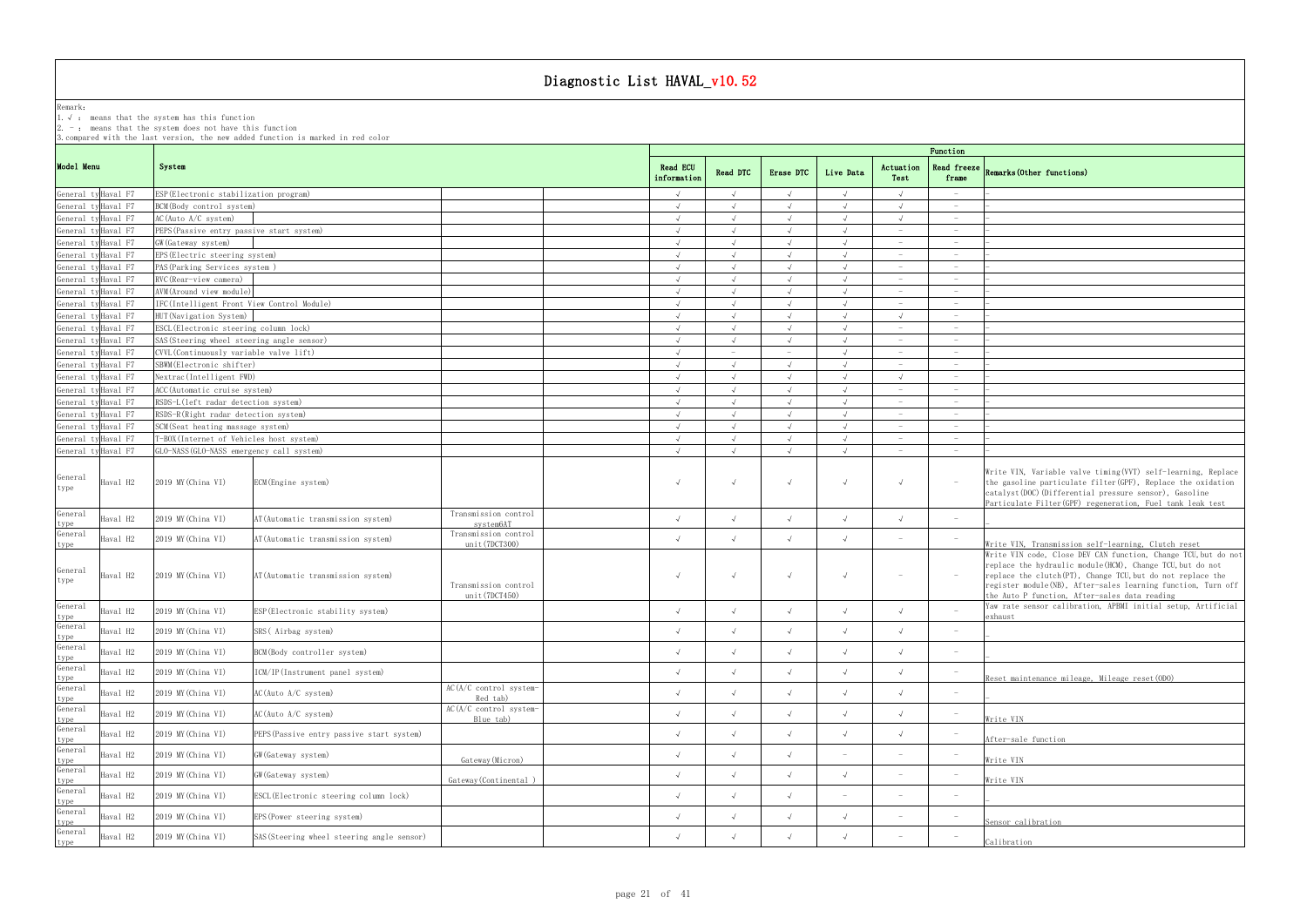## Remark:

1.√ : means that the systemhas this function

 $2. -:$  means that the system does not have this function

3.compared with the last version, the new added function is marked in red color

## frame Remarks(Other functions)

|                                        |                             |                                    |                                                                                   |           | Function   |                   |                             |                           |                                 |                                                                                                                                                                                                                                                                                                                                                                                               |  |  |  |  |
|----------------------------------------|-----------------------------|------------------------------------|-----------------------------------------------------------------------------------|-----------|------------|-------------------|-----------------------------|---------------------------|---------------------------------|-----------------------------------------------------------------------------------------------------------------------------------------------------------------------------------------------------------------------------------------------------------------------------------------------------------------------------------------------------------------------------------------------|--|--|--|--|
| Model Menu                             | System                      | <b>Read ECU</b><br>information     | Read DTC                                                                          | Erase DTC | Live Data  | Actuation<br>Test | <b>Read freeze</b><br>frame | Remarks (Other functions) |                                 |                                                                                                                                                                                                                                                                                                                                                                                               |  |  |  |  |
| General<br>Haval H2<br>type            | 2019 MY (China VI)          | SBWM(Electronic shifter)           | SBWM (Electronic<br>shifter) (ZF)                                                 |           |            |                   | $\sqrt{ }$                  |                           | $\overline{\phantom{a}}$        | Write VIN                                                                                                                                                                                                                                                                                                                                                                                     |  |  |  |  |
| General<br>Haval H2<br>type            | 2019 MY (China VI)          | SBWM(Electronic shifter)           | SBWM (Electronic<br>shifter) (Chongqing<br>Regal)                                 |           |            |                   | $\sqrt{ }$                  |                           | $\hspace{0.1mm}-\hspace{0.1mm}$ | Write VIN                                                                                                                                                                                                                                                                                                                                                                                     |  |  |  |  |
| General<br>Haval H2<br>type            | 2019 MY (China VI)          | CMS (CAN signal conversion system) |                                                                                   |           |            |                   | $\sqrt{ }$                  |                           | $\hspace{0.1mm}-\hspace{0.1mm}$ | Write VIN code                                                                                                                                                                                                                                                                                                                                                                                |  |  |  |  |
| General<br>Haval H6<br>type            | 2019 MY (China VI)          | CC6461RM system/CC6472RM system    | ECM (Engine system)                                                               |           |            |                   |                             |                           | $\sim$                          | Write VIN, Variable valve timing (VVT) self-learning, Replace<br>the gasoline particulate filter (GPF), Replace the oxidation<br>catalyst (DOC) (Differential pressure sensor), Gasoline<br>Particulate Filter(GPF) regeneration, Fuel tank leak test                                                                                                                                         |  |  |  |  |
| General<br>Haval H6<br>type            | 2019 MY (China VI)          | CC6461RM system/CC6472RM system    | AT (Automatic<br>transmission system)                                             |           |            |                   |                             |                           | $\hspace{0.1mm}-\hspace{0.1mm}$ | Write VIN code, Close DEV CAN function, Change TCU, but do not<br>replace the hydraulic module(HCM), Change TCU,but do not<br>replace the clutch (PT), Change TCU, but do not replace the<br>register module(NB), After-sales learning function, Turn off<br>the Auto P function, After-sales data reading                                                                                    |  |  |  |  |
| General<br>Haval H6                    | 2019 MY (China VI)          | CC6461RM system/CC6472RM system    | ESP (Electronic<br>stability system)                                              |           |            |                   | $\cdot$                     |                           | $\sim$                          | Write VIN, Steering angle sensorCalibration, Artificial<br>exhaust, Caliper test                                                                                                                                                                                                                                                                                                              |  |  |  |  |
| type<br>General<br>Haval H6            | 2019 MY (China VI)          | CC6461RM system/CC6472RM system    | SRS(Airbag system)                                                                |           |            |                   | $\sqrt{ }$                  |                           |                                 | Write VIN code, Calibration                                                                                                                                                                                                                                                                                                                                                                   |  |  |  |  |
| type<br>General<br>Haval H6            | 2019 MY (China VI)          | CC6461RM system/CC6472RM system    | BCM(Body control<br>system)                                                       |           |            |                   | $\sqrt{ }$                  |                           | $\overline{\phantom{a}}$        | Write VIN                                                                                                                                                                                                                                                                                                                                                                                     |  |  |  |  |
| type<br>General<br>Haval H6            | 2019 MY (China VI)          | CC6461RM system/CC6472RM system    | ICM/IP(Instrument panel<br>system)                                                |           |            |                   | $\sqrt{ }$                  |                           | $\hspace{0.1mm}-\hspace{0.1mm}$ | Write VIN, Maintenance mileage reset, Manually reset                                                                                                                                                                                                                                                                                                                                          |  |  |  |  |
| type<br>General<br>Haval H6<br>type    | 2019 MY (China VI)          | CC6461RM system/CC6472RM system    | SBWM (Electronic<br>SBWM(Electronic<br>shifter) (ZF)<br>shifter)                  |           |            |                   | $\sqrt{ }$                  |                           |                                 | Write VIN code                                                                                                                                                                                                                                                                                                                                                                                |  |  |  |  |
| General<br>Haval H6<br>type            | 2019 MY (China VI)          | CC6461RM system/CC6472RM system    | SBWM (Electronic<br>shifter) (Chongqing<br>SBWM (Electronic<br>shifter)<br>Regal) |           |            |                   | $\sqrt{ }$                  |                           | $\overline{\phantom{a}}$        | Write VIN                                                                                                                                                                                                                                                                                                                                                                                     |  |  |  |  |
| General<br>Haval H6                    | 2019 MY (China VI)          | CC6461RM system/CC6472RM system    | GW (Gateway system)                                                               |           |            |                   | $\sqrt{ }$                  |                           |                                 | Write VIN code, Electronic brake system (EBS) battery ID<br>flashing                                                                                                                                                                                                                                                                                                                          |  |  |  |  |
| type<br>General<br>Haval H6            | 2019 MY (China VI)          | CC6461RM system/CC6472RM system    | $AC$ (Auto $A/C$ system)                                                          |           |            |                   | $\sqrt{ }$                  |                           | $\overline{\phantom{a}}$        | Write VIN                                                                                                                                                                                                                                                                                                                                                                                     |  |  |  |  |
| type<br>General<br>Haval H6            | 2019 MY (China VI)          | CC6461RM system/CC6472RM system    | CD (Entertainment<br>system)                                                      |           |            |                   | $\sqrt{ }$                  |                           | $\overline{\phantom{a}}$        | Write VIN code                                                                                                                                                                                                                                                                                                                                                                                |  |  |  |  |
| type<br>General<br>Haval H6<br>type    | 2019 MY (China VI)          | CC6461RM system/CC6472RM system    | PAS (Parking assist<br>system)                                                    |           |            |                   | $\overline{\phantom{a}}$    |                           | $\overline{a}$                  | Write VIN                                                                                                                                                                                                                                                                                                                                                                                     |  |  |  |  |
| General<br>Haval H6<br>type            | 2019 MY (China VI)          | CC6461RM system/CC6472RM system    | PEPS (Passive entry<br>passive start system)                                      |           |            |                   | $\sqrt{ }$                  |                           |                                 | Write VIN, After-sales learning                                                                                                                                                                                                                                                                                                                                                               |  |  |  |  |
| General<br>type                        | Haval H7 2019 MY (China VI) | ECM (Engine system)                |                                                                                   |           | $\sqrt{ }$ |                   | $\sqrt{ }$                  |                           |                                 | Write VIN code, write network configuration information (31<br>characters), Replace the gasoline particulate filter(GPF),<br>Replace the differential pressure sensor, Replace<br>ECU(Electronic control unit), Variable valve timing (VVT)<br>self-learning, Write configuration, Read configuration,<br>Gasoline Particulate Filter(GPF) regeneration, Fuel tank leak<br>test. OBD function |  |  |  |  |
| General<br>Haval H7<br>type            | 2019 MY (China VI)          | AT (Automatic transmission system) | Transmission control<br>system(6DCT)                                              |           | $\sqrt{ }$ |                   | $\sqrt{ }$                  |                           |                                 | Write VIN code, self-learning                                                                                                                                                                                                                                                                                                                                                                 |  |  |  |  |
| General<br>Haval H7<br>type            | 2019 MY (China VI)          | AT (Automatic transmission system) | Transmission control<br>unit(7DCT450)                                             |           | $\sqrt{ }$ |                   |                             |                           |                                 | Write VIN code, Close DEV CAN function, Change TCU, but do not<br>replace the hydraulic module (HCM), Change TCU, but do not<br>replace the clutch (PT), Change TCU, but do not replace the<br>register module(NB), After-sales learning function, Turn off<br>the Auto P function, After-sales data reading                                                                                  |  |  |  |  |
| General<br>Haval H7<br>type<br>General | 2019 MY (China VI)          | ESP (Electronic stability system)  |                                                                                   |           |            |                   | $\sqrt{ }$                  |                           |                                 | Write VIN, Calibration, Artificial exhaust function                                                                                                                                                                                                                                                                                                                                           |  |  |  |  |
| Haval H7                               | 2019 MY (China VI)          | SRS(Airbag system)                 |                                                                                   |           | $\sqrt{ }$ |                   | $\sqrt{ }$                  |                           | $\hspace{0.1mm}-\hspace{0.1mm}$ | Write VIN code, IMU static calibration                                                                                                                                                                                                                                                                                                                                                        |  |  |  |  |
| $\frac{type}{General}$<br>Haval H7     | 2019 MY (China VI)          | BCM (Body control system)          |                                                                                   |           |            |                   | $\sqrt{ }$                  |                           |                                 | Write VIN                                                                                                                                                                                                                                                                                                                                                                                     |  |  |  |  |
| type<br>General<br>Haval H7            | 2019 MY (China VI)          | ICM/IP(Instrument panel system)    | Delphi Instrument<br>system                                                       |           |            |                   | $\sqrt{ }$                  |                           |                                 | Write VIN code, Maintenance settings                                                                                                                                                                                                                                                                                                                                                          |  |  |  |  |
| type<br>General<br>Haval H7<br>type    | 2019 MY (China VI)          | ICM/IP(Instrument panel system)    | Bosch Instrument system                                                           |           |            |                   | $\sqrt{ }$                  |                           |                                 | Write VIN code, Maintenance settings                                                                                                                                                                                                                                                                                                                                                          |  |  |  |  |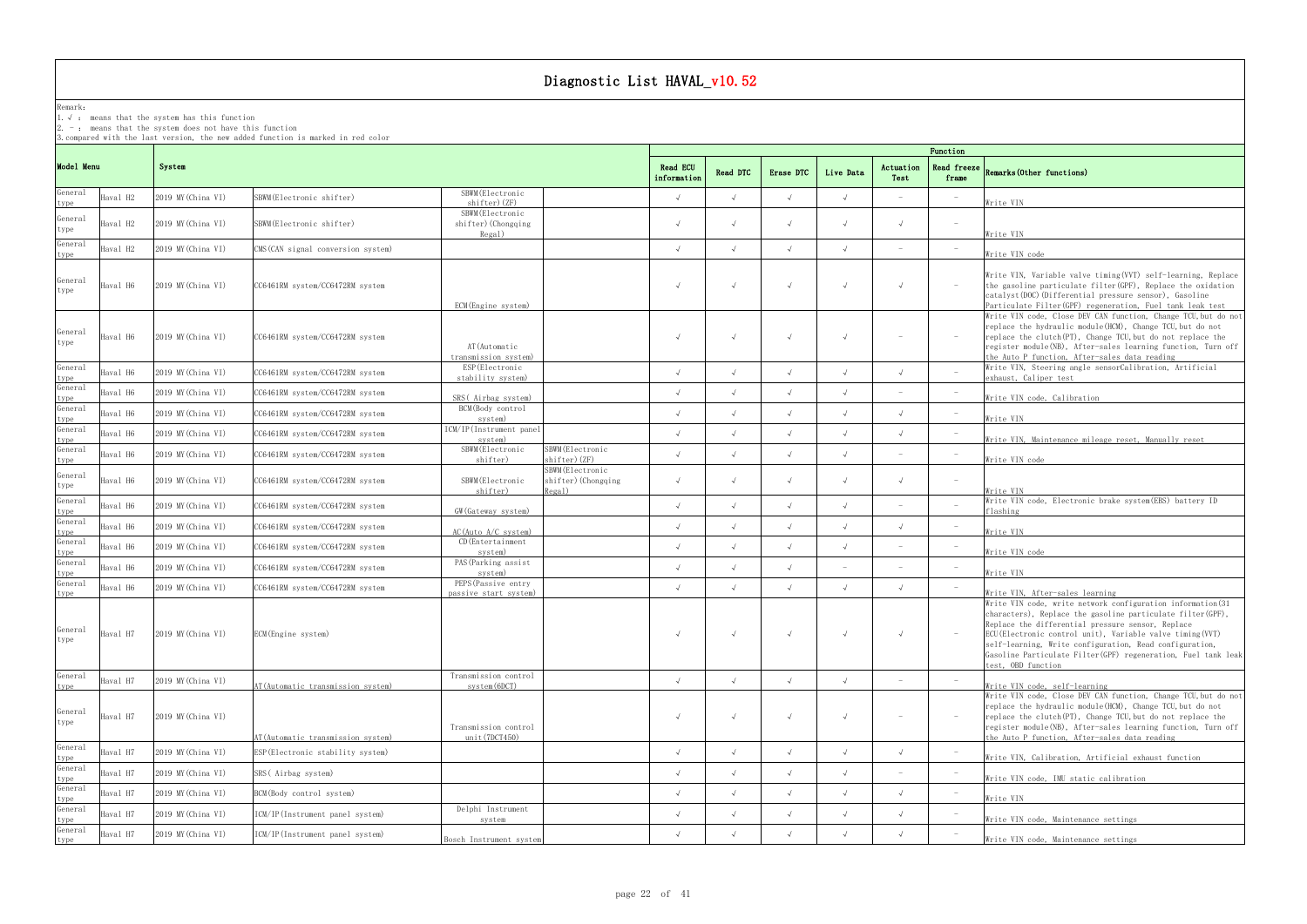### Remark:

1.√ : means that the systemhas this function

2. - : means that the system does not have this function

3.compared with the last version, the new added function is marked in red color

## frame Remarks(Other functions)

|                                |          |                                            |                                                       |                                                      |  | Function   |            |            |            |                   |                                 |                                                                                                                                                                                                                                                                                                                                                                                                 |  |  |  |  |
|--------------------------------|----------|--------------------------------------------|-------------------------------------------------------|------------------------------------------------------|--|------------|------------|------------|------------|-------------------|---------------------------------|-------------------------------------------------------------------------------------------------------------------------------------------------------------------------------------------------------------------------------------------------------------------------------------------------------------------------------------------------------------------------------------------------|--|--|--|--|
| Model Menu                     |          | System                                     |                                                       |                                                      |  |            | Read DTC   | Erase DTC  | Live Data  | Actuation<br>Test | Read freeze<br>frame            | Remarks (Other functions)                                                                                                                                                                                                                                                                                                                                                                       |  |  |  |  |
| General<br>type                | Haval H7 | 2019 MY (China VI)                         | AC(Auto A/C system)                                   |                                                      |  |            |            | $\sqrt{ }$ | $\sqrt{ }$ |                   |                                 | Write VIN                                                                                                                                                                                                                                                                                                                                                                                       |  |  |  |  |
| General                        | Haval H7 | 2019 MY (China VI)                         | PAS(Parking assist system)                            | PAS (Parking assist<br>system)                       |  |            |            | $\sqrt{ }$ |            |                   |                                 | Write VIN                                                                                                                                                                                                                                                                                                                                                                                       |  |  |  |  |
| type<br>General<br>type        | Haval H7 | 2019 MY (China VI)                         | PAS(Parking assist system)                            | APA (Semi-automatic<br>parking assist system)        |  |            |            | $\sqrt{ }$ | $\sqrt{ }$ |                   | $\hspace{0.1mm}-\hspace{0.1mm}$ | Write VIN                                                                                                                                                                                                                                                                                                                                                                                       |  |  |  |  |
| General<br>type                | Haval H7 | 2019 MY (China VI)                         | RVC(Rear-view camera)                                 |                                                      |  | $\lambda$  |            | $\sqrt{ }$ | $\sqrt{ }$ |                   |                                 | Write VIN                                                                                                                                                                                                                                                                                                                                                                                       |  |  |  |  |
| General<br>type                | Haval H7 | 2019 MY (China VI)                         | AVM(Around view module)                               | AVM (Around view<br>module) (Standard<br>Definition) |  | $\sqrt{ }$ |            | $\sqrt{ }$ | $\sqrt{ }$ |                   |                                 | Write VIN code, Network configuration (manual), Electronic<br>control unit serial number                                                                                                                                                                                                                                                                                                        |  |  |  |  |
| General<br>type                | Haval H7 | 2019 MY (China VI)                         | AVM(Around view module)                               | AVM (Around view<br>module)(High<br>Definition)      |  |            |            | $\sqrt{ }$ | $\sqrt{ }$ |                   |                                 | Write VIN code, After-sales configuration camera, After-sales<br>calibration                                                                                                                                                                                                                                                                                                                    |  |  |  |  |
| General<br>type                | Haval H7 | 2019 MY (China VI)                         | DSM(Driver side seat memory system)                   |                                                      |  |            |            | $\sqrt{ }$ | $\sqrt{ }$ |                   |                                 | Write VIN                                                                                                                                                                                                                                                                                                                                                                                       |  |  |  |  |
| General                        | Haval H7 | 2019 MY (China VI)                         | SCM(Seat heating massage system)                      |                                                      |  |            |            | $\sqrt{ }$ | $\sqrt{ }$ |                   |                                 | Write VIN                                                                                                                                                                                                                                                                                                                                                                                       |  |  |  |  |
| type<br>General                | Haval H7 | 2019 MY (China VI)                         | IFC(Intelligent front view camera)                    |                                                      |  |            |            | $\sqrt{ }$ |            |                   |                                 | Write VIN                                                                                                                                                                                                                                                                                                                                                                                       |  |  |  |  |
| $\frac{type}{General}$<br>type | Haval H7 | 2019 MY (China VI)                         | ACC (Adaptive cruise control system)                  |                                                      |  |            |            | $\sqrt{ }$ | $\sqrt{ }$ |                   |                                 | Write VIN                                                                                                                                                                                                                                                                                                                                                                                       |  |  |  |  |
| General<br>type                | Haval H7 | 2019 MY (China VI)                         | LRSDS(Left rear radar detection system)               |                                                      |  |            |            | $\sqrt{ }$ | $\sqrt{ }$ |                   |                                 | Write VIN                                                                                                                                                                                                                                                                                                                                                                                       |  |  |  |  |
| General<br>type                | Haval H7 | 2019 MY (China VI)                         | RRSDS (Right rear radar detection system)             |                                                      |  |            |            | $\sqrt{ }$ |            |                   |                                 | Write VIN                                                                                                                                                                                                                                                                                                                                                                                       |  |  |  |  |
| General<br>type                | Haval H7 | 2019 MY (China VI)                         | PEPS(Passive entry passive start system)              |                                                      |  |            |            | $\sqrt{ }$ |            |                   |                                 | After-sales learning                                                                                                                                                                                                                                                                                                                                                                            |  |  |  |  |
| General<br>type                | Haval H7 | 2019 MY (China VI)                         | GW(Gateway system)                                    |                                                      |  |            |            | $\sqrt{ }$ | $\sqrt{ }$ |                   |                                 | Write VIN                                                                                                                                                                                                                                                                                                                                                                                       |  |  |  |  |
| General<br>type                | Haval H7 | 2019 MY (China VI)                         | EPS (Electric steering system)                        |                                                      |  |            |            | $\sqrt{ }$ | $\sqrt{ }$ |                   |                                 | Write VIN, PDC initial torque reset                                                                                                                                                                                                                                                                                                                                                             |  |  |  |  |
| General<br>type                | Haval H7 | 2019 MY (China VI)                         | SAS(Steering wheel steering angle sensor)             |                                                      |  |            |            | $\sqrt{ }$ | $\sqrt{ }$ |                   |                                 | Write VIN, Calibration                                                                                                                                                                                                                                                                                                                                                                          |  |  |  |  |
| General<br>type                | Haval H7 | 2019 MY (China VI)                         | -BOX(Internet of Vehicles host system)                |                                                      |  |            |            | $\sqrt{ }$ |            |                   |                                 | Write VIN                                                                                                                                                                                                                                                                                                                                                                                       |  |  |  |  |
| General<br>type                | Haval H7 | 2019 MY (China VI)                         | HUT(Navigation System)                                |                                                      |  |            |            | $\sqrt{ }$ | $\sqrt{ }$ |                   |                                 | Write VIN                                                                                                                                                                                                                                                                                                                                                                                       |  |  |  |  |
| General<br>type                | Haval H9 | 2020 MY (8AT China VI) ECM (Engine system) |                                                       | engine system(UAES<br>GDIChina<br>$VI(4B15A+4C20B))$ |  |            |            | $\sqrt{ }$ | $\sqrt{ }$ |                   |                                 | Write VIN code, write network configuration information(31<br>characters), Replace the gasoline particulate filter (GPF),<br>Replace the differential pressure sensor, Replace<br>ECU (Electronic control unit), Variable valve timing (VVT)<br>self-learning, Write configuration, Read configuration,<br>Gasoline Particulate Filter (GPF) regeneration, Fuel tank leak<br>test, OBD function |  |  |  |  |
| General<br>type                | Haval H9 | 2020 MY (8AT China VI)                     | ECM (Engine system)                                   | engine system (4D20M)                                |  | $\sqrt{ }$ |            | $\sqrt{ }$ | $\sqrt{ }$ |                   | $\hspace{0.1mm}-\hspace{0.1mm}$ | Write VIN, Read and write injector code, Reset NVV (learning<br>value), Diesel particulate filter (DPF) regeneration and<br>routine test                                                                                                                                                                                                                                                        |  |  |  |  |
| General<br>type                | Haval H9 | 2020 MY (8AT China VI)                     | AT (Automatic transmission system)                    |                                                      |  |            | $\sqrt{ }$ | $\sqrt{ }$ | $\sqrt{ }$ |                   |                                 | Write VIN, Reset self-learning data, Reset message learning<br>data, Activate permanent fault codes                                                                                                                                                                                                                                                                                             |  |  |  |  |
| General<br>type                | Haval H9 | 2020 MY (8AT China VI)                     | ESP (Electronic stability system)                     |                                                      |  |            |            | $\sqrt{ }$ | $\sqrt{ }$ |                   |                                 | Write VIN, Yaw rate sensor calibration, Artificial exhaust,<br>Caliper test                                                                                                                                                                                                                                                                                                                     |  |  |  |  |
| General<br>type                | Haval H9 | 2020 MY (8AT China VI)                     | SRS (Airbag system)                                   |                                                      |  |            |            | $\sqrt{ }$ |            |                   |                                 | Write VIN, Yaw angle calibration                                                                                                                                                                                                                                                                                                                                                                |  |  |  |  |
| General<br>type                | Haval H9 | 2020 MY (8AT China VI)                     | BCM (Body control system)                             |                                                      |  |            |            | $\sqrt{ }$ | $\sqrt{ }$ |                   |                                 | Write VIN                                                                                                                                                                                                                                                                                                                                                                                       |  |  |  |  |
| General<br>type                | Haval H9 | 2020 MY (8AT China VI)                     | ICM/IP(Instrument panel system)                       |                                                      |  | $\sqrt{ }$ | $\sqrt{ }$ | $\sqrt{ }$ | $\sqrt{ }$ |                   |                                 | Write VIN, Maintenance mileage reset                                                                                                                                                                                                                                                                                                                                                            |  |  |  |  |
| General<br>type                | Haval H9 | 2020 MY (8AT China VI)                     | TPMS (Tire pressure monitoring system)                |                                                      |  |            |            | $\sqrt{ }$ | $\sqrt{ }$ |                   |                                 | Write data, Network configuration (manual), Tire pressure<br>sensor learning                                                                                                                                                                                                                                                                                                                    |  |  |  |  |
| General                        | Haval H9 | 2020 MY (8AT China VI)                     | ALS (Headlamp Leveling System)                        |                                                      |  |            |            |            |            |                   |                                 | Write VIN                                                                                                                                                                                                                                                                                                                                                                                       |  |  |  |  |
| type<br>General<br>type        | Haval H9 |                                            | 2020 MY (8AT China VI) EPS (Electric steering system) |                                                      |  | $\sqrt{ }$ |            | $\sqrt{ }$ | $\sqrt{ }$ |                   |                                 | Write VIN                                                                                                                                                                                                                                                                                                                                                                                       |  |  |  |  |
|                                |          |                                            |                                                       |                                                      |  |            |            |            |            |                   |                                 |                                                                                                                                                                                                                                                                                                                                                                                                 |  |  |  |  |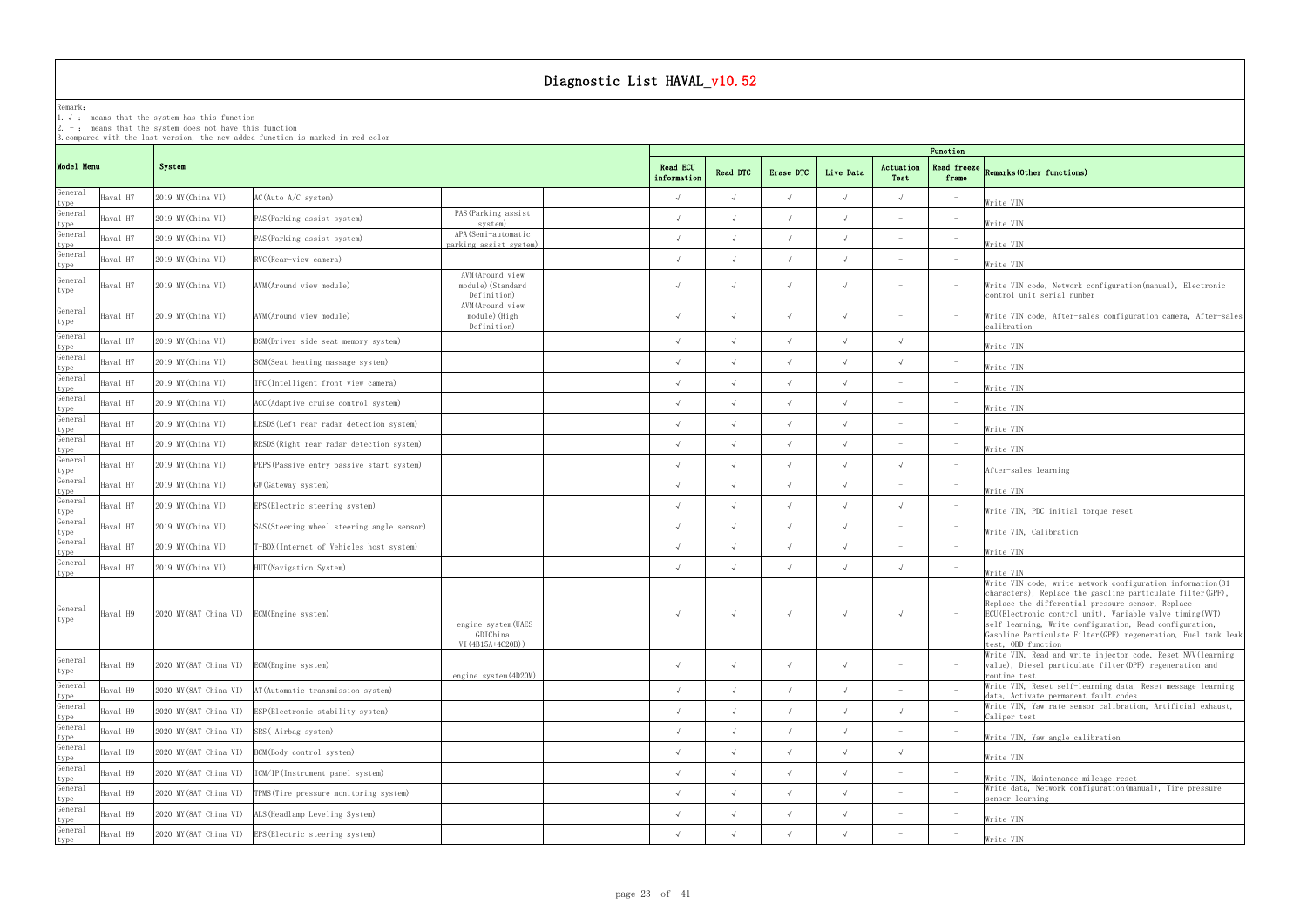### Remark: The contract of the contract of the contract of the contract of the contract of the contract of the contract of the contract of the contract of the contract of the contract of the contract of the contract of the co

1.√ : means that the systemhas this function

2. - : means that the system does not have this function

3.compared with the last version, the new added function is marked in red color

### Read freeze  $\begin{bmatrix} 0 & 1 & 0 & 1 \end{bmatrix}$ frame Remarks(Other functions)

| <u>Write VIN, Electronic brake system(EBS) battery ID flashing</u>                                                                                                                                                                                                                                                                                                                                                                                  |
|-----------------------------------------------------------------------------------------------------------------------------------------------------------------------------------------------------------------------------------------------------------------------------------------------------------------------------------------------------------------------------------------------------------------------------------------------------|
| Write VIN                                                                                                                                                                                                                                                                                                                                                                                                                                           |
|                                                                                                                                                                                                                                                                                                                                                                                                                                                     |
| Write VIN                                                                                                                                                                                                                                                                                                                                                                                                                                           |
| Write VIN code                                                                                                                                                                                                                                                                                                                                                                                                                                      |
| <u>Write VIN</u>                                                                                                                                                                                                                                                                                                                                                                                                                                    |
| <u>Write VIN</u>                                                                                                                                                                                                                                                                                                                                                                                                                                    |
| Write VIN code, Calibration                                                                                                                                                                                                                                                                                                                                                                                                                         |
| Write VIN                                                                                                                                                                                                                                                                                                                                                                                                                                           |
| Write VIN code <b>Secondary Service Service Service Service</b>                                                                                                                                                                                                                                                                                                                                                                                     |
| <u> Write VIN</u>                                                                                                                                                                                                                                                                                                                                                                                                                                   |
|                                                                                                                                                                                                                                                                                                                                                                                                                                                     |
| Write VIN                                                                                                                                                                                                                                                                                                                                                                                                                                           |
| Write VIN                                                                                                                                                                                                                                                                                                                                                                                                                                           |
| <u>Write VIN</u>                                                                                                                                                                                                                                                                                                                                                                                                                                    |
| <u>Write VIN</u>                                                                                                                                                                                                                                                                                                                                                                                                                                    |
| Write VIN                                                                                                                                                                                                                                                                                                                                                                                                                                           |
| <u>Write VIN</u>                                                                                                                                                                                                                                                                                                                                                                                                                                    |
| Write VIN                                                                                                                                                                                                                                                                                                                                                                                                                                           |
| <u>Write VIN</u>                                                                                                                                                                                                                                                                                                                                                                                                                                    |
| <u> Write VIN</u>                                                                                                                                                                                                                                                                                                                                                                                                                                   |
| <u> Write VIN</u>                                                                                                                                                                                                                                                                                                                                                                                                                                   |
| Write VIN                                                                                                                                                                                                                                                                                                                                                                                                                                           |
| Write VIN, Variable valve timing (VVT) self-learning, Replace<br>the gasoline particulate filter (GPF), Replace the oxidation<br>catalyst (DOC) (Differential pressure sensor), Gasoline<br>Particulate Filter(GPF) regeneration, Fuel tank leak test<br>Write VIN code, Close DEV CAN function, Change TCU, but do not<br>replace the hydraulic module (HCM), Change TCU, but do not<br>replace the clutch(PT), Change TCU, but do not replace the |
| register module(NB), After-sales learning function, Turn off                                                                                                                                                                                                                                                                                                                                                                                        |

|                                            |                        | 3. compared with the last version, the new added function is marked in red color |                                          |            |            | Function   |            |                                 |                                 |                                                                                                                                                                                                                                                                                                              |  |  |  |  |
|--------------------------------------------|------------------------|----------------------------------------------------------------------------------|------------------------------------------|------------|------------|------------|------------|---------------------------------|---------------------------------|--------------------------------------------------------------------------------------------------------------------------------------------------------------------------------------------------------------------------------------------------------------------------------------------------------------|--|--|--|--|
| Model Menu                                 | System                 |                                                                                  |                                          |            |            | Erase DTC  | Live Data  | Actuation<br>Test               | frame                           | Read freeze Remarks (Other functions)                                                                                                                                                                                                                                                                        |  |  |  |  |
| General<br>Haval H9<br>type                | 2020 MY (8AT China VI) | GW (Gateway system)                                                              |                                          | $\sqrt{ }$ | $\sqrt{ }$ | $\sqrt{ }$ | $\sqrt{ }$ | $\sim$                          | $\hspace{0.1mm}-\hspace{0.1mm}$ | Write VIN, Electronic brake system (EBS) battery ID flashing                                                                                                                                                                                                                                                 |  |  |  |  |
| General<br>Haval H9                        | 2020 MY (8AT China VI) | HUT (Navigation System)                                                          |                                          |            | $\sqrt{ }$ |            | $\sqrt{ }$ |                                 |                                 | Write VIN                                                                                                                                                                                                                                                                                                    |  |  |  |  |
| type<br>General<br>Haval H9                | 2020 MY (8AT China VI) | PAS (Parking assist system)                                                      | APS (Automatic parking<br>assist system) | $\sqrt{ }$ | $\sqrt{ }$ | $\sqrt{ }$ | $\sqrt{ }$ | $\sim$                          |                                 |                                                                                                                                                                                                                                                                                                              |  |  |  |  |
| type<br>General<br>Haval H9                | 2020 MY (8AT China VI) | PAS (Parking assist system)                                                      | PAS (Parking assist<br>system)           |            |            |            |            | $\overline{\phantom{a}}$        | $\overline{\phantom{a}}$        | Write VIN                                                                                                                                                                                                                                                                                                    |  |  |  |  |
| $\frac{type}{General}$<br>Haval H9         | 2020 MY (8AT China VI) | DSM (Driver side seat memory system)                                             |                                          |            | $\sqrt{ }$ |            | $\sqrt{ }$ | $\sqrt{ }$                      |                                 | Write VIN code                                                                                                                                                                                                                                                                                               |  |  |  |  |
| type<br>General<br>Haval H9                | 2020 MY (8AT China VI) | AVM (Around view module)                                                         |                                          | $\sqrt{ }$ | $\sqrt{ }$ | $\sqrt{ }$ | $\sqrt{ }$ | $\sim$                          |                                 | Write VIN                                                                                                                                                                                                                                                                                                    |  |  |  |  |
| type<br>General<br>Haval H9                | 2020 MY (8AT China VI) | T-BOX (Internet of Vehicles host system)                                         |                                          |            | $\sqrt{ }$ |            |            | $\sim$                          |                                 | Write VIN                                                                                                                                                                                                                                                                                                    |  |  |  |  |
| type<br>General<br>Haval H9                | 2020 MY (8AT China VI) | SAS (Steering wheel steering angle sensor)                                       |                                          |            | $\sqrt{ }$ |            |            | $\overline{\phantom{a}}$        |                                 | Write VIN code, Calibration                                                                                                                                                                                                                                                                                  |  |  |  |  |
| type<br>General<br>Haval H9                | 2020 MY (8AT China VI) | SBWM (Electronic shifter)                                                        |                                          |            | $\sqrt{ }$ |            |            | $\sim$                          |                                 | Write VIN                                                                                                                                                                                                                                                                                                    |  |  |  |  |
| type<br>General<br>Haval H9                | 2020 MY (8AT China VI) | ESCL (Electronic steering column lock)                                           |                                          |            | $\sqrt{ }$ | $\sqrt{ }$ | $\sqrt{ }$ | $\hspace{0.1mm}-\hspace{0.1mm}$ |                                 | Write VIN code                                                                                                                                                                                                                                                                                               |  |  |  |  |
| type<br>General<br>Haval H9                | 2020 MY (8AT China VI) | Trailer (Trailer Module)                                                         |                                          |            | $\sqrt{ }$ |            |            | $\sqrt{ }$                      | $\hspace{0.1mm}-\hspace{0.1mm}$ | Write VIN                                                                                                                                                                                                                                                                                                    |  |  |  |  |
| type<br>General<br>Haval H9                |                        | 2020 MY (8AT China VI) SCM (Seat heating massage system)                         |                                          |            |            |            |            | $\sim$                          |                                 |                                                                                                                                                                                                                                                                                                              |  |  |  |  |
| $\frac{type}{General}$<br>Haval H9         | 2020 MY (8AT China VI) | TOD (4WD system)                                                                 |                                          | $\sqrt{ }$ |            |            | $\sqrt{ }$ | $\sqrt{ }$                      |                                 | Write VIN                                                                                                                                                                                                                                                                                                    |  |  |  |  |
| $\frac{type}{General}$<br>Haval H9         | 2020 MY (8AT China VI) | RHDS (Rear armrest display assembly)                                             |                                          | $\sqrt{ }$ | $\sqrt{ }$ | $\sqrt{ }$ | $\sqrt{ }$ | $\sqrt{ }$                      |                                 | Write VIN                                                                                                                                                                                                                                                                                                    |  |  |  |  |
| type<br>General<br>Haval H9                | 2020 MY (8AT China VI) | IFC(Intelligent front view camera)                                               |                                          |            | $\sqrt{ }$ |            |            | $\hspace{0.1mm}-\hspace{0.1mm}$ |                                 | Write VIN                                                                                                                                                                                                                                                                                                    |  |  |  |  |
| type<br>General<br>Haval H9                | 2020 MY (8AT China VI) | LRSDS (Left rear radar detection system)                                         |                                          |            | $\lambda$  |            |            | $\overline{\phantom{a}}$        |                                 | Write VIN                                                                                                                                                                                                                                                                                                    |  |  |  |  |
| $\frac{type}{General}$<br>Haval H9         | 2020 MY (8AT China VI) | RRSDS (Right rear radar detection system)                                        |                                          |            | $\sqrt{ }$ |            |            | $\hspace{0.1mm}-\hspace{0.1mm}$ |                                 | Write VIN                                                                                                                                                                                                                                                                                                    |  |  |  |  |
| type<br>General<br>Haval H9                | 2020 MY (8AT China VI) | ACC (Adaptive cruise control system)                                             |                                          |            | $\sqrt{ }$ | $\sqrt{ }$ | $\sqrt{ }$ |                                 |                                 | Write VIN                                                                                                                                                                                                                                                                                                    |  |  |  |  |
| $\frac{type}{General}$<br>Haval H9         | 2020 MY (8AT China VI) | ELD (Electronically controlled differential<br>lock)                             |                                          |            | $\sqrt{ }$ | $\sqrt{ }$ | $\sqrt{ }$ | $\sqrt{ }$                      |                                 | Write VIN                                                                                                                                                                                                                                                                                                    |  |  |  |  |
| type<br>General<br>Haval H9<br>type        | 2020 MY (8AT China VI) | AC(Auto A/C system)                                                              |                                          |            | $\sqrt{ }$ | $\sqrt{ }$ | $\sqrt{ }$ | $\sqrt{ }$                      |                                 | Write VIN                                                                                                                                                                                                                                                                                                    |  |  |  |  |
| General<br>Haval H9                        |                        | 2020 MY (8AT China VI) DDCM (Driver side door system)                            |                                          |            |            |            | $\sqrt{ }$ | $\sim$                          |                                 | Write VIN                                                                                                                                                                                                                                                                                                    |  |  |  |  |
| type<br>General<br>Haval H9                |                        | 2020 MY (8AT China VI) PDCM (Front passenger side door system)                   |                                          | $\sqrt{ }$ | $\sqrt{ }$ |            | $\sqrt{ }$ |                                 |                                 | Write VIN                                                                                                                                                                                                                                                                                                    |  |  |  |  |
| $\frac{type}{General}$<br>Haval H9<br>type | 2020 MY (8AT China VI) | GLO-NASS (GLO-NASS emergency call system)                                        |                                          | $\sqrt{ }$ | $\sqrt{ }$ | $\sqrt{ }$ | $\sqrt{ }$ | $\sim$                          |                                 | Write VIN                                                                                                                                                                                                                                                                                                    |  |  |  |  |
| General<br>Haval M6<br>type                | 2019 MY (China VI)     | ECM (Engine system)                                                              |                                          | $\sqrt{ }$ | $\sqrt{ }$ | $\sqrt{ }$ | $\sqrt{ }$ | $\sqrt{ }$                      |                                 | Write VIN, Variable valve timing (VVT) self-learning, Replace<br>the gasoline particulate filter (GPF), Replace the oxidation<br>catalyst (DOC) (Differential pressure sensor), Gasoline<br>Particulate Filter (GPF) regeneration, Fuel tank leak test                                                       |  |  |  |  |
| General<br>Haval M6<br>type                | 2019 MY (China VI)     | AT (Automatic transmission system)                                               |                                          | $\sqrt{ }$ | $\sqrt{ }$ | $\sqrt{ }$ | $\sqrt{ }$ |                                 |                                 | Write VIN code, Close DEV CAN function, Change TCU, but do not<br>replace the hydraulic module (HCM), Change TCU, but do not<br>replace the clutch (PT), Change TCU, but do not replace the<br>register module(NB), After-sales learning function, Turn off<br>the Auto P function, After-sales data reading |  |  |  |  |
| General<br>Haval M6                        | 2019 MY (China VI)     | ESP (Electronic stability system)                                                |                                          | $\sqrt{ }$ | $\sqrt{ }$ | $\sqrt{ }$ | $\sqrt{ }$ | $\sqrt{ }$                      | $\hspace{0.1mm}-\hspace{0.1mm}$ | Write VIN, Steering angle sensorCalibration, Artificial<br>exhaust, Caliper test                                                                                                                                                                                                                             |  |  |  |  |
| $\frac{type}{General}$<br>Haval M6<br>type | 2019 MY (China VI)     | SRS (Airbag system)                                                              |                                          | $\sqrt{ }$ | $\sqrt{ }$ | $\sqrt{ }$ | $\sqrt{ }$ | $\overline{\phantom{a}}$        | $\hspace{0.1mm}-\hspace{0.1mm}$ | Write VIN code, Calibration                                                                                                                                                                                                                                                                                  |  |  |  |  |
| General<br>Haval M6                        | 2019 MY (China VI)     | BCM (Body control system)                                                        |                                          | $\sqrt{ }$ | $\sqrt{ }$ | $\sqrt{ }$ | $\sqrt{ }$ | $\sqrt{ }$                      |                                 | Write VIN                                                                                                                                                                                                                                                                                                    |  |  |  |  |
| $\frac{type}{General}$<br>Haval M6<br>type | 2019 MY (China VI)     | ICM/IP(Instrument panel system)                                                  |                                          |            | $\sqrt{ }$ |            |            | $\sim$                          |                                 | Write VIN, Total mileage reset, Manually reset                                                                                                                                                                                                                                                               |  |  |  |  |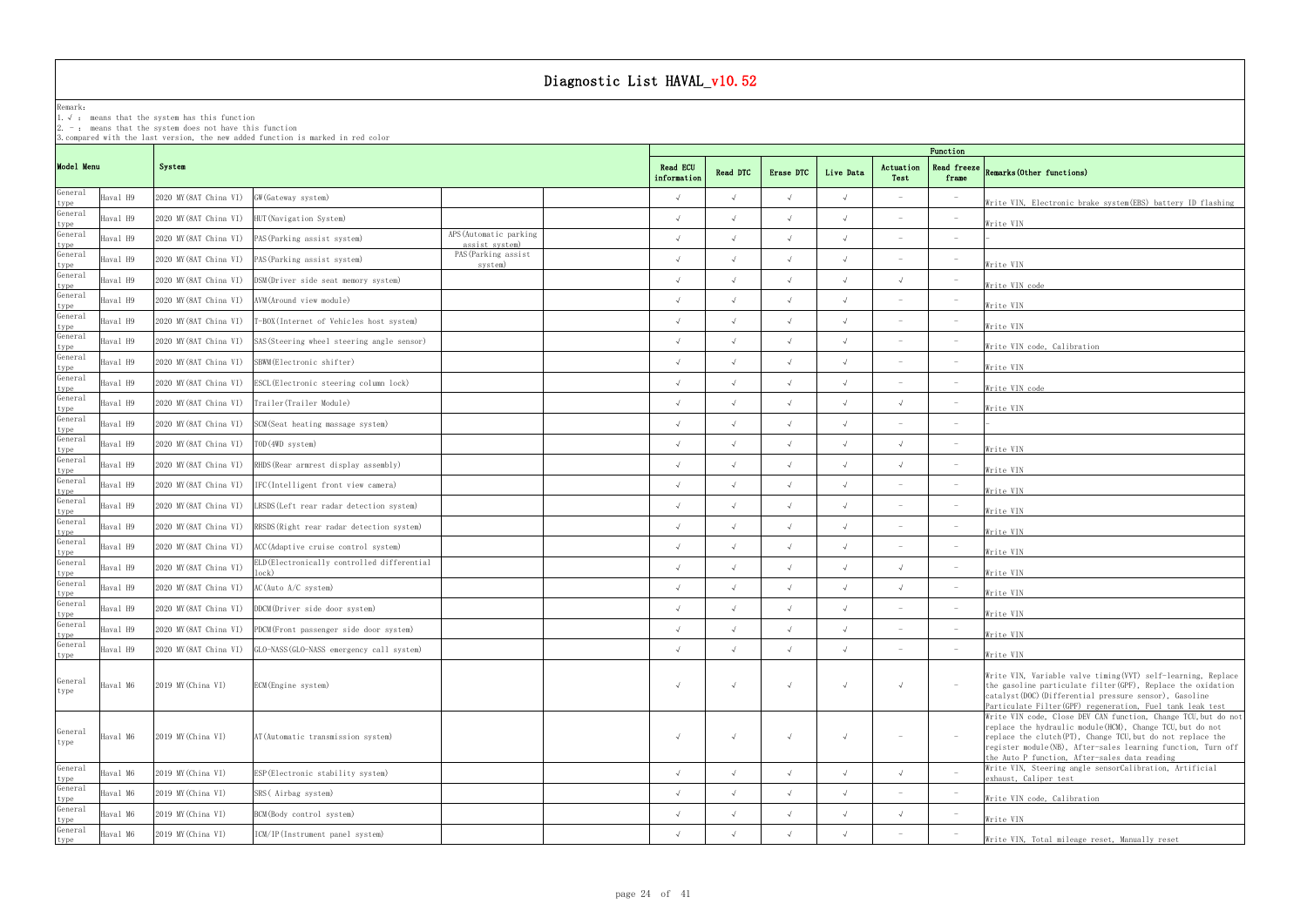## Remark:

1.√ : means that the systemhas this function

 $2. -:$  means that the system does not have this function

3.compared with the last version, the new added function is marked in red color

## frame Remarks(Other functions)

|                         |          |                    |                                            |                                                      |  | Function   |            |                  |            |                   |                                 |                                                                                                                                                                                                                                                                                                                                                                                                  |  |  |  |
|-------------------------|----------|--------------------|--------------------------------------------|------------------------------------------------------|--|------------|------------|------------------|------------|-------------------|---------------------------------|--------------------------------------------------------------------------------------------------------------------------------------------------------------------------------------------------------------------------------------------------------------------------------------------------------------------------------------------------------------------------------------------------|--|--|--|
| Model Menu              |          | System             |                                            |                                                      |  |            | Read DTC   | <b>Erase DTC</b> | Live Data  | Actuation<br>Test | Read freeze<br>frame            | Remarks (Other functions)                                                                                                                                                                                                                                                                                                                                                                        |  |  |  |
| General<br>type         | Haval M6 | 2019 MY (China VI) | AC(Auto A/C system)                        |                                                      |  |            |            | $\sqrt{ }$       | $\sqrt{ }$ |                   |                                 | Write VIN                                                                                                                                                                                                                                                                                                                                                                                        |  |  |  |
| General<br>type         | Haval M6 | 2019 MY (China VI) | GW(Independent gateway)                    |                                                      |  |            |            | $\sqrt{ }$       | $\sqrt{ }$ |                   | $\overline{\phantom{0}}$        | Write VIN                                                                                                                                                                                                                                                                                                                                                                                        |  |  |  |
| General                 | Haval M6 | 2019 MY (China VI) | PEPS (Passive entry passive start system)  |                                                      |  |            |            | $\sqrt{ }$       |            |                   |                                 | Write VIN, After-sales learning                                                                                                                                                                                                                                                                                                                                                                  |  |  |  |
| type<br>General<br>type | Haval M6 | 2019 MY (China VI) | PAS (Parking assist system)                |                                                      |  |            |            | $\sqrt{ }$       | $\sqrt{ }$ |                   |                                 | Write VIN                                                                                                                                                                                                                                                                                                                                                                                        |  |  |  |
| General<br>type         | Haval M6 | 2019 MY (China VI) | CD (Entertainment system)                  |                                                      |  | $\sqrt{ }$ |            | $\sqrt{ }$       | $\sqrt{ }$ |                   |                                 | Write VIN code                                                                                                                                                                                                                                                                                                                                                                                   |  |  |  |
| General<br>type         | Haval F7 | 2020 MY            | ECM (Engine system)                        |                                                      |  | $\sqrt{ }$ |            | $\sqrt{ }$       | $\sqrt{ }$ |                   |                                 | Write VIN code, write network configuration information (31<br>characters), Replace the gasoline particulate filter (GPF),<br>Replace the differential pressure sensor, Replace<br>ECU (Electronic control unit), Variable valve timing (VVT)<br>self-learning, Write configuration, Read configuration,<br>Gasoline Particulate Filter (GPF) regeneration, Fuel tank leak<br>test, OBD function |  |  |  |
| General<br>type         | Haval F7 | 2020 MY            | AT (Automatic transmission system)         |                                                      |  |            |            | $\sqrt{ }$       | $\sqrt{ }$ |                   |                                 | Write VIN code, Close DEV CAN function, Change TCU, but do not<br>replace the hydraulic module (HCM), Change TCU, but do not<br>replace the clutch (PT), Change TCU, but do not replace the<br>register module(NB), After-sales learning function, Turn off<br>the Auto P function, After-sales data reading                                                                                     |  |  |  |
| General                 | Haval F7 | 2020 MY            | ESP(Electronic stability system)           |                                                      |  |            |            | $\sqrt{ }$       | $\sqrt{ }$ |                   | $ \,$                           | Write VIN code, Artificial exhaust                                                                                                                                                                                                                                                                                                                                                               |  |  |  |
| type<br>General<br>type | Haval F7 | 2020 MY            | SRS (Airbag system)                        |                                                      |  |            | $\sqrt{ }$ | $\sqrt{ }$       | $\sqrt{ }$ |                   |                                 | Write VIN code, Yaw angle calibration                                                                                                                                                                                                                                                                                                                                                            |  |  |  |
| General<br>type         | Haval F7 | 2020 MY            | BCM (Body control system)                  |                                                      |  |            |            | $\sqrt{ }$       | $\sqrt{ }$ |                   |                                 | Write VIN code                                                                                                                                                                                                                                                                                                                                                                                   |  |  |  |
| General<br>type         | Haval F7 | 2020 MY            | ICM/IP(Instrument panel system)            | IP(Instrument<br>system) (Bosch)                     |  |            |            | $\sqrt{ }$       | $\sqrt{ }$ |                   |                                 | Write VIN code, write network configuration information,<br>Maintenance settings, Manually reset                                                                                                                                                                                                                                                                                                 |  |  |  |
| General<br>type         | Haval F7 | 2020 MY            | ICM/IP(Instrument panel system)            | IP(Instrument<br>system) (Continental                |  |            |            | $\sqrt{ }$       | $\sqrt{ }$ |                   |                                 | Write VIN code, write network configuration information,<br>Maintenance mileage reset, Total mileage reset, Manually<br>reset                                                                                                                                                                                                                                                                    |  |  |  |
| General<br>type         | Haval F7 | 2020 MY            | ICM/IP(Instrument panel system)            | IP(Instrument<br>system) (Marelli)                   |  | $\lambda$  | $\sqrt{ }$ | $\sqrt{ }$       | $\sqrt{ }$ |                   |                                 | Write VIN code, Maintenance mileage reset                                                                                                                                                                                                                                                                                                                                                        |  |  |  |
| General                 | Haval F7 | 2020 MY            | TPMS (Tire pressure monitoring system)     |                                                      |  |            |            | $\sqrt{ }$       | $\sqrt{ }$ |                   |                                 | Write VIN code, Tire pressure sensor learning, ABS delayed<br>write                                                                                                                                                                                                                                                                                                                              |  |  |  |
| type<br>General         | Haval F7 | 2020 MY            | SAS (Steering wheel steering angle sensor) |                                                      |  |            |            | $\sqrt{ }$       |            |                   |                                 | Write VIN code, SAS steering angle calibration                                                                                                                                                                                                                                                                                                                                                   |  |  |  |
| type<br>General         | Haval F7 | 2020 MY            | EPS (Electric steering system)             |                                                      |  | $\sqrt{ }$ |            | $\sqrt{ }$       | $\sqrt{ }$ |                   |                                 | Write VIN code, Steering calibration                                                                                                                                                                                                                                                                                                                                                             |  |  |  |
| type<br>General         | Haval F7 | 2020 MY            | SBWM(Electronic shifter)                   | SBWM (Electronic<br>shifter)(ZF)                     |  |            |            | $\sqrt{ }$       | $\sqrt{ }$ |                   |                                 | Write VIN code                                                                                                                                                                                                                                                                                                                                                                                   |  |  |  |
| type<br>General         | Haval F7 | 2020 MY            | SBWM(Electronic shifter)                   | SBWM (Electronic<br>shifter) (Ningbo Gaofa)          |  |            |            | $\sqrt{ }$       | $\sqrt{ }$ | $\sqrt{ }$        |                                 | Write VIN                                                                                                                                                                                                                                                                                                                                                                                        |  |  |  |
| type<br>General         | Haval F7 | 2020 MY            | GW (Gateway system)                        |                                                      |  |            |            | $\sqrt{ }$       |            |                   |                                 | Write VIN code, Electronic brake system (EBS) battery ID<br>flashing                                                                                                                                                                                                                                                                                                                             |  |  |  |
| type<br>General         | Haval F7 | 2020 MY            | AC(Auto A/C system)                        | AC(A/C control<br>system) (BHTC)                     |  | $\sqrt{ }$ | $\sqrt{ }$ | $\sqrt{ }$       | $\sqrt{ }$ | $\sqrt{ }$        |                                 | Write VIN code                                                                                                                                                                                                                                                                                                                                                                                   |  |  |  |
| type<br>General<br>type | Haval F7 | 2020 MY            | AC(Auto A/C system)                        | AC(A/C control<br>system) (Fengtian)                 |  | $\sqrt{ }$ |            | $\sqrt{ }$       | $\sqrt{ }$ |                   |                                 | Write VIN                                                                                                                                                                                                                                                                                                                                                                                        |  |  |  |
| General<br>type         | Haval F7 | 2020 MY            | HUT (Navigation System)                    |                                                      |  |            | $\sqrt{ }$ | $\sqrt{ }$       | $\sqrt{ }$ |                   |                                 | Write VIN                                                                                                                                                                                                                                                                                                                                                                                        |  |  |  |
| General<br>type         | Haval F7 | 2020 MY            | RVC (Rear-view camera)                     |                                                      |  |            |            | $\sqrt{ }$       | $\sqrt{ }$ |                   |                                 | Write VIN                                                                                                                                                                                                                                                                                                                                                                                        |  |  |  |
| General<br>type         | Haval F7 | 2020 MY            | AVM (Around view module)                   | AVM (Around view<br>module) (Standard<br>Definition) |  | $\sqrt{ }$ | $\sqrt{ }$ | $\sqrt{ }$       | $\sqrt{ }$ | $\sim$            | $\hspace{0.1mm}-\hspace{0.1mm}$ | Write VIN code                                                                                                                                                                                                                                                                                                                                                                                   |  |  |  |
| General<br>type         | Haval F7 | 2020 MY            | AVM(Around view module)                    | AVM (Around view<br>module) (High<br>Definition)     |  |            |            | $\sqrt{ }$       | $\sqrt{ }$ |                   |                                 | Write VIN code, After-sales configuration camera, After-sales<br>calibration                                                                                                                                                                                                                                                                                                                     |  |  |  |
| General<br>type         | Haval F7 | 2020 MY            | ACC (Adaptive cruise control system)       |                                                      |  |            |            | $\sqrt{ }$       | $\sqrt{ }$ |                   | $\hspace{0.1mm}-\hspace{0.1mm}$ | Write VIN code                                                                                                                                                                                                                                                                                                                                                                                   |  |  |  |
| General<br>type         | Haval F7 | 2020 MY            | RSDS-L(left radar detection system)        |                                                      |  |            |            |                  | $\sqrt{ }$ |                   |                                 | Write VIN code                                                                                                                                                                                                                                                                                                                                                                                   |  |  |  |
|                         |          |                    |                                            |                                                      |  |            |            |                  |            |                   |                                 |                                                                                                                                                                                                                                                                                                                                                                                                  |  |  |  |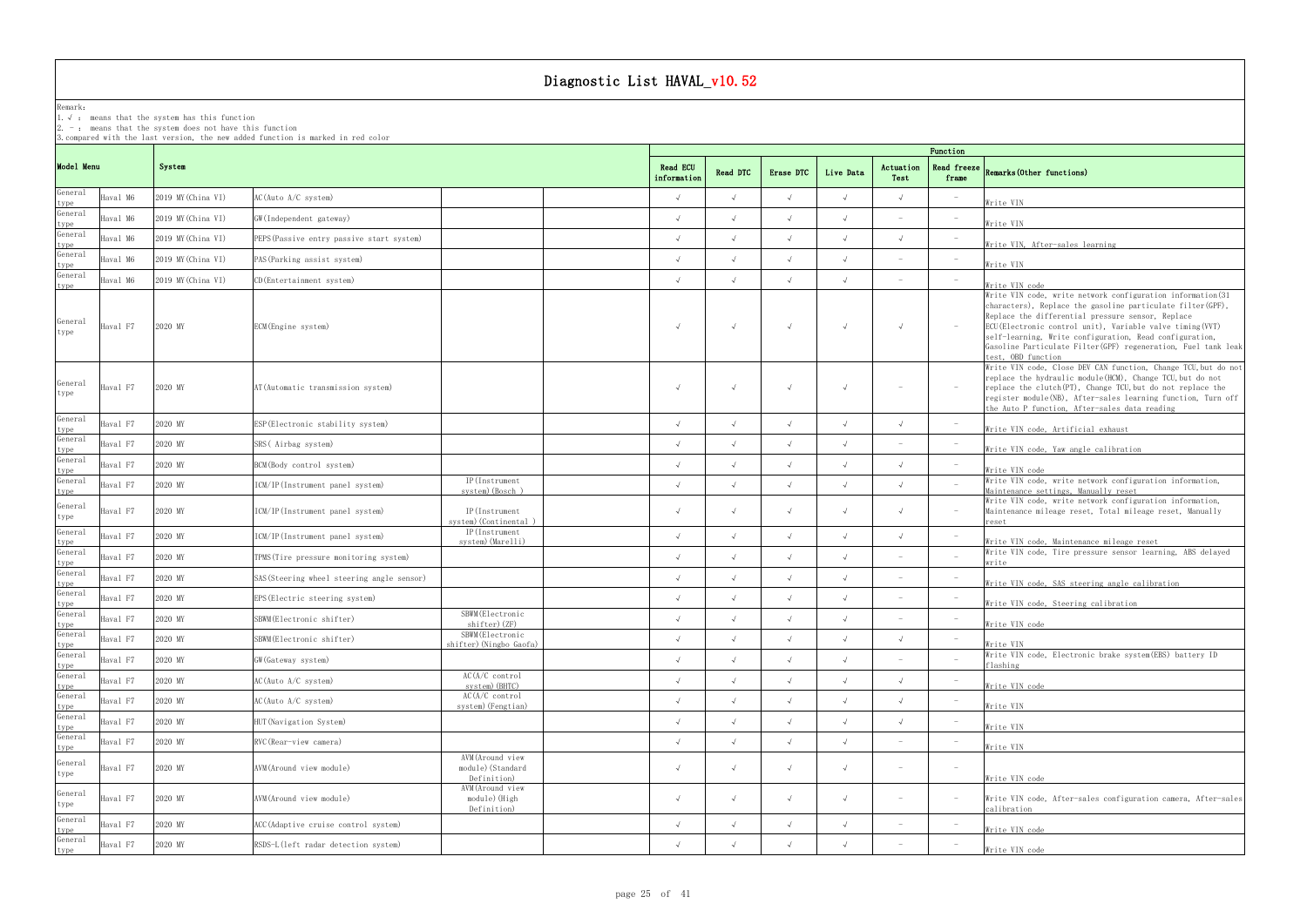### Remark: The contract of the contract of the contract of the contract of the contract of the contract of the contract of the contract of the contract of the contract of the contract of the contract of the contract of the co

1.√ : means that the systemhas this function

2. - : means that the system does not have this function

| Function                         |                                                                                                                                                                                                                                                                                                                                                                                                 |
|----------------------------------|-------------------------------------------------------------------------------------------------------------------------------------------------------------------------------------------------------------------------------------------------------------------------------------------------------------------------------------------------------------------------------------------------|
| Read freeze<br>frame             | Remarks (Other functions)                                                                                                                                                                                                                                                                                                                                                                       |
|                                  | Write VIN code                                                                                                                                                                                                                                                                                                                                                                                  |
|                                  | Write VIN code                                                                                                                                                                                                                                                                                                                                                                                  |
|                                  | Write VIN code, Network configuration (manual)                                                                                                                                                                                                                                                                                                                                                  |
|                                  |                                                                                                                                                                                                                                                                                                                                                                                                 |
|                                  | Write VIN code                                                                                                                                                                                                                                                                                                                                                                                  |
| $\overline{\phantom{0}}$         |                                                                                                                                                                                                                                                                                                                                                                                                 |
|                                  | Write VIN, After-sales learning                                                                                                                                                                                                                                                                                                                                                                 |
| $\overline{a}$                   | Write VIN code                                                                                                                                                                                                                                                                                                                                                                                  |
|                                  | <u>Write VIN</u>                                                                                                                                                                                                                                                                                                                                                                                |
|                                  | Write VIN                                                                                                                                                                                                                                                                                                                                                                                       |
|                                  | Write VIN code                                                                                                                                                                                                                                                                                                                                                                                  |
|                                  | Write VIN code, IUPR function                                                                                                                                                                                                                                                                                                                                                                   |
|                                  | Write VIN code, Variable valve timing(VVT) self-learning                                                                                                                                                                                                                                                                                                                                        |
|                                  | Write VIN code, write network configuration information(31<br>characters), Replace the gasoline particulate filter (GPF),<br>Replace the differential pressure sensor, Replace<br>ECU (Electronic control unit), Variable valve timing (VVT)<br>self-learning, Write configuration, Read configuration,<br>Gasoline Particulate Filter (GPF) regeneration, Fuel tank leak<br>test, OBD function |
|                                  | Write VIN code, Close DEV CAN function, After-sales learning<br>function, Read and write function, After-sales data reading,<br>Turn off the Auto P function                                                                                                                                                                                                                                    |
| $\overline{a}$                   | Write VIN code, Artificial exhaust                                                                                                                                                                                                                                                                                                                                                              |
|                                  | <u>Write VIN code, Yaw angle calibration</u>                                                                                                                                                                                                                                                                                                                                                    |
| $\qquad \qquad -$                | Write VIN                                                                                                                                                                                                                                                                                                                                                                                       |
| $\overline{\phantom{a}}$         | Write VIN code, write network configuration information,<br>Maintenance settings, Manually reset                                                                                                                                                                                                                                                                                                |
|                                  | Write VIN code, Tire pressure sensor learning, ABS delayed<br>write                                                                                                                                                                                                                                                                                                                             |
|                                  | Write VIN, After-sales learning                                                                                                                                                                                                                                                                                                                                                                 |
| $\overline{a}$                   | Write VIN code                                                                                                                                                                                                                                                                                                                                                                                  |
| $\qquad \qquad -$                | Write VIN                                                                                                                                                                                                                                                                                                                                                                                       |
| $\overline{a}$<br>$\overline{a}$ | Write VIN, EBS (Electronic Braking System) battery ID flashing                                                                                                                                                                                                                                                                                                                                  |
| $\overline{\phantom{0}}$         | Write VIN code, SAS steering angle calibration                                                                                                                                                                                                                                                                                                                                                  |
| $\overline{\phantom{0}}$         | Write VIN code                                                                                                                                                                                                                                                                                                                                                                                  |
|                                  | Write VIN code                                                                                                                                                                                                                                                                                                                                                                                  |
|                                  | Write VIN                                                                                                                                                                                                                                                                                                                                                                                       |

|                         |           |         |                                            |                                                        |                                |                          |            |            |                                 | Function                 |                                                                                                                                                                                                                                 |
|-------------------------|-----------|---------|--------------------------------------------|--------------------------------------------------------|--------------------------------|--------------------------|------------|------------|---------------------------------|--------------------------|---------------------------------------------------------------------------------------------------------------------------------------------------------------------------------------------------------------------------------|
| Model Menu              |           | System  |                                            |                                                        | <b>Read ECU</b><br>information | Read DTC                 | Erase DTC  | Live Data  | Actuation<br>Test               | Read freeze<br>frame     | Remarks (Other functions)                                                                                                                                                                                                       |
| General<br>type         | Haval F7  | 2020 MY | RSDS-R(Right radar detection system)       |                                                        | $\sqrt{ }$                     | $\sqrt{ }$               | $\sqrt{ }$ | $\sqrt{ }$ |                                 |                          | Write VIN code                                                                                                                                                                                                                  |
| General                 | Haval F7  | 2020 MY | IFC(Intelligent front view camera)         |                                                        | $\sqrt{ }$                     | $\sqrt{ }$               | $\sqrt{ }$ | $\sqrt{ }$ | $\hspace{0.1mm}-\hspace{0.1mm}$ |                          | Write VIN code                                                                                                                                                                                                                  |
| type<br>General         | Haval F7  | 2020 MY | PAS (Parking assist system)                | PAS (Parking assist<br>system) (TungThih)              | $\sqrt{ }$                     | $\sqrt{ }$               | $\sqrt{ }$ | $\sqrt{ }$ |                                 | $\overline{\phantom{a}}$ | Write VIN code, Network config                                                                                                                                                                                                  |
| type<br>General         | Haval F7  | 2020 MY | PAS (Parking assist system)                | APS (Automatic parking<br>assist system)               | $\sqrt{ }$                     | $\sqrt{ }$               | $\sqrt{ }$ | $\sqrt{ }$ | $\overline{\phantom{a}}$        | $\overline{\phantom{a}}$ |                                                                                                                                                                                                                                 |
| type<br>General<br>type | Haval F7  | 2020 MY | SCM (Seat heating massage system)          |                                                        | $\sqrt{ }$                     | $\sqrt{ }$               | $\sqrt{ }$ | $\sqrt{ }$ |                                 | $\overline{\phantom{m}}$ | Write VIN code                                                                                                                                                                                                                  |
| General<br>type         | Haval F7  | 2020 MY | NEXTRAC(Intelligent FWD)                   |                                                        | $\sqrt{}$                      | $\sqrt{ }$               | $\sqrt{ }$ | $\sqrt{ }$ | $\sqrt{ }$                      | $\overline{\phantom{a}}$ |                                                                                                                                                                                                                                 |
| General<br>type         | Haval F7  | 2020 MY | PEPS (Passive entry passive start system)  |                                                        | $\sqrt{ }$                     | $\sqrt{ }$               | $\sqrt{ }$ | $\sqrt{ }$ | $\overline{\phantom{a}}$        | $\overline{\phantom{m}}$ | Write VIN, After-sales learnin                                                                                                                                                                                                  |
| General<br>type         | Haval F7  | 2020 MY | T-BOX (Internet of Vehicles host system)   | T-BOX (Internet of<br>Vehicles host<br>system) (Bosch) | $\sqrt{ }$                     | $\sqrt{ }$               | $\sqrt{}$  | $\sqrt{ }$ |                                 | $\overline{\phantom{a}}$ | Write VIN code                                                                                                                                                                                                                  |
| General<br>type         | Haval F7  | 2020 MY | T-BOX (Internet of Vehicles host system)   | T-BOX (Internet of<br>Vehicles host<br>system) (Valeo) | $\sqrt{ }$                     | $\sqrt{ }$               | $\sqrt{ }$ | $\sqrt{ }$ | $\overline{\phantom{a}}$        | $\overline{\phantom{m}}$ | Write VIN                                                                                                                                                                                                                       |
| General                 | Haval F7  | 2020 MY | GLO-NASS (GLO-NASS emergency call system)  |                                                        | $\sqrt{ }$                     | $\sqrt{ }$               | $\sqrt{ }$ | $\sqrt{ }$ | $\overline{\phantom{a}}$        | $\overline{\phantom{a}}$ | Write VIN                                                                                                                                                                                                                       |
| type<br>General         | Haval F7  | 2020 MY | CVVL (Continuously variable valve lift)    |                                                        | $\sqrt{ }$                     | $\sqrt{ }$               | $\sqrt{ }$ | $\sim$     | $\overline{\phantom{a}}$        | $\overline{\phantom{a}}$ | Write VIN code                                                                                                                                                                                                                  |
| type<br>General         | Haval F7X |         | ECM (Engine system)                        | ECM (Engine<br>system4C20NT)                           | $\sqrt{ }$                     | $\sqrt{ }$               | $\sqrt{ }$ | $\sqrt{ }$ | $\sqrt{ }$                      | $\overline{a}$           | Write VIN code, IUPR function                                                                                                                                                                                                   |
| type<br>General<br>type | Haval F7X |         | ECM (Engine system)                        | ECM (Engine system4B15)                                | $\sqrt{ }$                     | $\sqrt{ }$               | $\sqrt{ }$ | $\sqrt{ }$ | $\sqrt{ }$                      |                          | Write VIN code, Variable valve                                                                                                                                                                                                  |
| General<br>type         | Haval F7X |         | ECM (Engine system)                        | engine system (UAES<br>GDIChina<br>VI (4B15A+4C20B))   | $\sqrt{ }$                     | $\sqrt{ }$               | $\sqrt{ }$ | $\sqrt{ }$ | $\sqrt{ }$                      | $\overline{\phantom{a}}$ | Write VIN code, write network<br>characters), Replace the gasol<br>Replace the differential press<br>ECU (Electronic control unit),<br>self-learning, Write configura<br>Gasoline Particulate Filter (GP)<br>test, OBD function |
| General<br>type         | Haval F7X |         | AT (Automatic transmission system)         |                                                        | $\sqrt{ }$                     | $\sqrt{ }$               | $\sqrt{ }$ | $\sqrt{ }$ |                                 | $\overline{\phantom{a}}$ | Write VIN code, Close DEV CAN<br>function, Read and write funct<br>Turn off the Auto P function                                                                                                                                 |
| General                 | Haval F7X |         | ESP (Electronic stability system)          |                                                        | $\sqrt{ }$                     | $\sqrt{ }$               | $\sqrt{ }$ | $\sqrt{ }$ | $\sqrt{ }$                      | $\overline{\phantom{m}}$ | Write VIN code, Artificial exh                                                                                                                                                                                                  |
| type<br>General<br>type | Haval F7X |         | SRS (Airbag system)                        |                                                        | $\sqrt{ }$                     | $\sqrt{ }$               | $\sqrt{ }$ | $\sqrt{ }$ | $\overline{\phantom{a}}$        | $\overline{\phantom{a}}$ | Write VIN code, Yaw angle cali                                                                                                                                                                                                  |
| General<br>type         | Haval F7X |         | BCM (Body control system)                  |                                                        | $\sqrt{ }$                     | $\sqrt{ }$               | $\sqrt{ }$ | $\sqrt{ }$ | $\sqrt{ }$                      | $\qquad \qquad -$        | Write VIN                                                                                                                                                                                                                       |
| General                 | Haval F7X |         | ICM/IP(Instrument panel system)            |                                                        | $\sqrt{}$                      | $\sqrt{ }$               | $\sqrt{ }$ | $\sqrt{ }$ |                                 |                          | Write VIN code, write network<br>Maintenance settings, Manually                                                                                                                                                                 |
| type<br>General<br>type | Haval F7X |         | TPMS (Tire pressure monitoring system)     |                                                        | $\sqrt{ }$                     | $\sqrt{ }$               | $\sqrt{ }$ | $\sqrt{ }$ | $\overline{\phantom{a}}$        |                          | Write VIN code, Tire pressure<br>write                                                                                                                                                                                          |
| General<br>type         | Haval F7X |         | PEPS (Passive entry passive start system)  |                                                        | $\sqrt{ }$                     | $\sqrt{ }$               | $\sqrt{ }$ | $\sqrt{ }$ |                                 |                          | Write VIN, After-sales learning                                                                                                                                                                                                 |
| General                 | Haval F7X |         | AC(Auto A/C system)                        | AC(A/C control<br>system) (BHTC)                       | $\sqrt{}$                      | $\sqrt{ }$               | $\sqrt{ }$ | $\sqrt{ }$ | $\sqrt{ }$                      |                          | Write VIN code                                                                                                                                                                                                                  |
| type<br>General         | Haval F7X |         | AC(Auto A/C system)                        | AC(A/C control<br>system) (Fengtian)                   | $\sqrt{}$                      | $\sqrt{ }$               | $\sqrt{ }$ | $\sqrt{ }$ | $\sqrt{ }$                      | $\overline{\phantom{m}}$ | Write VIN                                                                                                                                                                                                                       |
| type<br>General<br>type | Haval F7X |         | GW (Gateway system)                        |                                                        | $\sqrt{ }$                     | $\sqrt{ }$               | $\sqrt{2}$ | $\sqrt{ }$ |                                 | $\overline{\phantom{a}}$ | Write VIN, EBS (Electronic Brak                                                                                                                                                                                                 |
| General<br>type         | Haval F7X |         | SAS (Steering wheel steering angle sensor) |                                                        | $\sqrt{ }$                     | $\sqrt{ }$               | $\sqrt{ }$ | $\sqrt{ }$ | $\overline{\phantom{a}}$        | $\overline{\phantom{a}}$ | Write VIN code, SAS steering a                                                                                                                                                                                                  |
| General<br>type         | Haval F7X |         | CVVL (Continuously variable valve lift)    |                                                        | $\sqrt{ }$                     | $\overline{\phantom{0}}$ |            | $\sqrt{ }$ |                                 |                          | Write VIN code                                                                                                                                                                                                                  |
| General<br>type         | Haval F7X |         | SBWM (Electronic shifter)                  | SBWM (Electronic<br>shifter) (ZF)                      | $\sqrt{}$                      | $\sqrt{ }$               | $\sqrt{ }$ | $\sqrt{ }$ | $\overline{\phantom{a}}$        | $\overline{\phantom{m}}$ | Write VIN code                                                                                                                                                                                                                  |
| General<br>type         | Haval F7X |         | SBWM (Electronic shifter)                  | SBWM (Electronic<br>shifter) (Ningbo Gaofa)            | $\sqrt{ }$                     | $\sqrt{ }$               | $\sqrt{ }$ | $\sqrt{ }$ | $\sqrt{ }$                      |                          | Write VIN                                                                                                                                                                                                                       |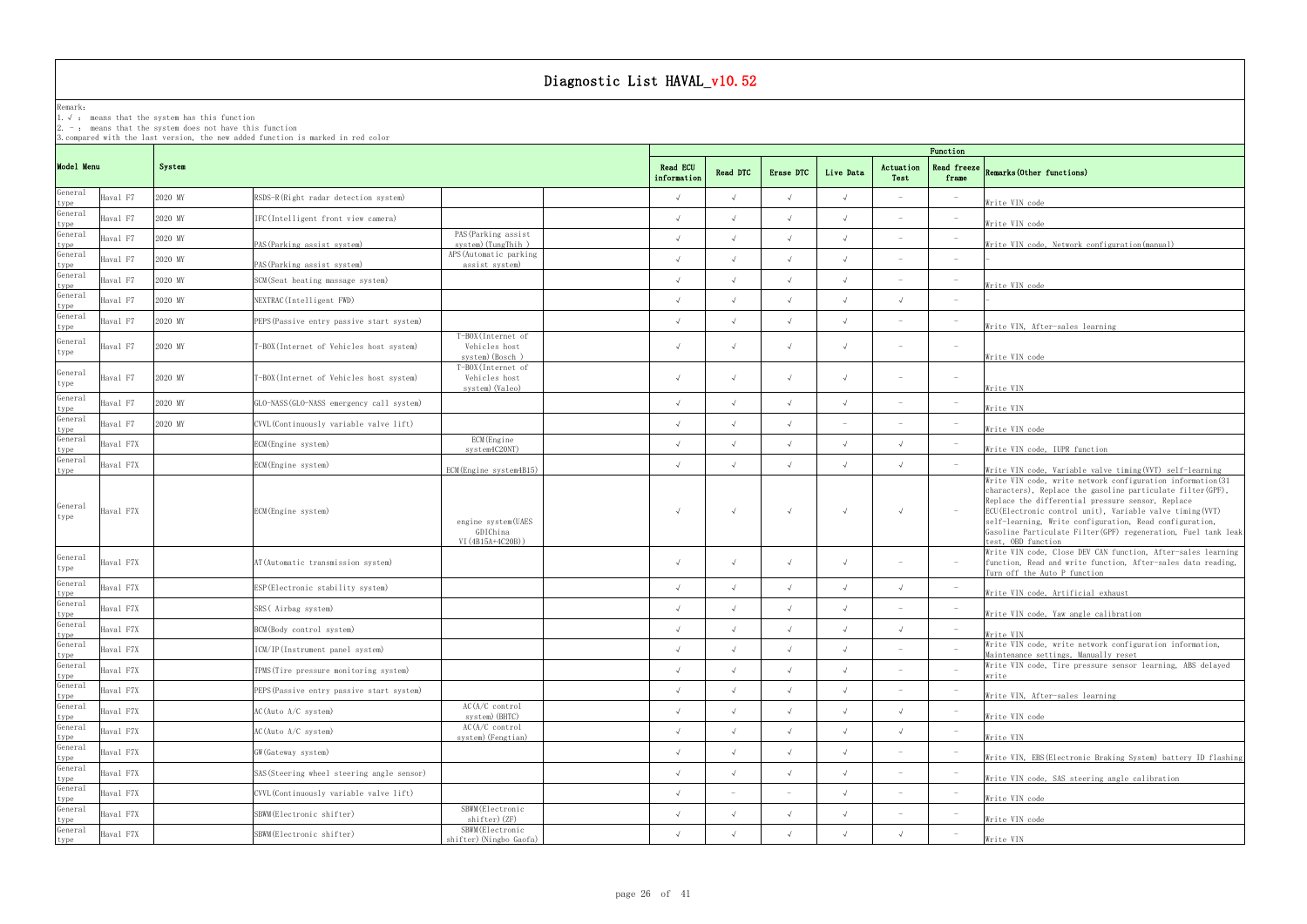## Remark:

1.√ : means that the systemhas this function

 $2. -:$  means that the system does not have this function

3.compared with the last version, the new added function is marked in red color

## frame Remarks(Other functions)

|                         |           |              |                                           |                                                    | Function                |            |            |            |                                 |                                 |                                                                                                                                                                                                                                                                                                                                                                                                                                                                 |
|-------------------------|-----------|--------------|-------------------------------------------|----------------------------------------------------|-------------------------|------------|------------|------------|---------------------------------|---------------------------------|-----------------------------------------------------------------------------------------------------------------------------------------------------------------------------------------------------------------------------------------------------------------------------------------------------------------------------------------------------------------------------------------------------------------------------------------------------------------|
| Model Menu              |           | System       |                                           |                                                    | Read ECU<br>information | Read DTC   | Erase DTC  | Live Data  | Actuation<br>Test               | Read freeze<br>frame            | Remarks (Other functions)                                                                                                                                                                                                                                                                                                                                                                                                                                       |
| General<br>type         | Haval F7X |              | NEXTRAC(Intelligent FWD)                  |                                                    | $\sqrt{ }$              |            |            |            | $\sqrt{ }$                      |                                 |                                                                                                                                                                                                                                                                                                                                                                                                                                                                 |
| General                 | Haval F7X |              | EPS(Electric steering system)             |                                                    | $\sqrt{ }$              |            |            |            |                                 |                                 | Write VIN, Steering calibration                                                                                                                                                                                                                                                                                                                                                                                                                                 |
| type<br>General         | Haval F7X |              | RVC (Rear-view camera)                    |                                                    | $\sqrt{ }$              |            |            |            |                                 | $\hspace{0.1mm}-\hspace{0.1mm}$ | Write VIN                                                                                                                                                                                                                                                                                                                                                                                                                                                       |
| $\frac{type}{General}$  | Haval F7X |              | NVM(Around view module)                   |                                                    | $\sqrt{ }$              |            |            |            |                                 |                                 | Write VIN code, After-sales configuration camera, After-sales<br>calibration                                                                                                                                                                                                                                                                                                                                                                                    |
| type<br>General         | Haval F7X |              | PAS (Parking assist system)               | PAS (Parking assist<br>system)                     | $\sqrt{ }$              | $\sqrt{ }$ |            | $\sqrt{ }$ |                                 | $\hspace{0.1mm}-\hspace{0.1mm}$ | Write VIN code                                                                                                                                                                                                                                                                                                                                                                                                                                                  |
| type<br>General         | Haval F7X |              | PAS (Parking assist system)               | APS (Automatic parking<br>assist system)           | $\sqrt{ }$              |            |            |            | $\overline{\phantom{a}}$        | $\overline{\phantom{a}}$        |                                                                                                                                                                                                                                                                                                                                                                                                                                                                 |
| type<br>General         | Haval F7X |              | ACC (Adaptive cruise control system)      |                                                    | $\sqrt{ }$              |            |            |            |                                 |                                 | Write VIN                                                                                                                                                                                                                                                                                                                                                                                                                                                       |
| type<br>General         | Haval F7X |              | RSDS L(left radar detection system)       |                                                    | $\sqrt{ }$              |            |            |            |                                 |                                 | Write VIN                                                                                                                                                                                                                                                                                                                                                                                                                                                       |
| type<br>General         | Haval F7X |              | RSDS R(Right radar detection system)      |                                                    | $\sqrt{ }$              |            |            |            |                                 |                                 | Write VIN                                                                                                                                                                                                                                                                                                                                                                                                                                                       |
| type<br>General         | Haval F7X |              | IFC(Intelligent front view camera)        |                                                    | $\sqrt{ }$              |            |            |            |                                 |                                 | Write VIN code, write network configuration information,<br>After-sales configuration camera, After-sales calibration                                                                                                                                                                                                                                                                                                                                           |
| $\frac{type}{General}$  | Haval F7X |              | HUT (Navigation System)                   |                                                    | $\sqrt{ }$              |            |            |            | $\overline{\phantom{a}}$        | $\hspace{0.1mm}-\hspace{0.1mm}$ | Write VIN                                                                                                                                                                                                                                                                                                                                                                                                                                                       |
| type<br>General         | Haval F7X |              | SCM (Seat heating massage system)         |                                                    | $\sqrt{ }$              |            |            |            |                                 | $\hspace{0.1mm}-\hspace{0.1mm}$ | Write VIN code                                                                                                                                                                                                                                                                                                                                                                                                                                                  |
| type<br>General<br>type | Haval F7X |              | ESCL (Electronic steering column lock)    |                                                    | $\sqrt{ }$              |            |            |            |                                 |                                 | Write VIN code                                                                                                                                                                                                                                                                                                                                                                                                                                                  |
| General<br>type         | Haval F7X |              | T-BOX(Internet of Vehicles host system)   |                                                    | $\sqrt{ }$              | $\sqrt{ }$ | $\sqrt{ }$ |            | $\hspace{0.1mm}-\hspace{0.1mm}$ |                                 | Write VIN code, write network configuration information (17<br>characters), write network configuration information (31)<br>characters), Single ECU configuration word, LED brightness,<br>Passive entry passive start system (PEPS) learning<br>achievement, LED brightness multiple                                                                                                                                                                           |
| General<br>type         | Haval F7X |              | GLO-NASS (GLO-NASS emergency call system) | GLO-NASS (GLO-NASS<br>emergency call systeml)      | $\sqrt{ }$              | $\sqrt{ }$ |            |            | $\overline{\phantom{a}}$        | $\overline{\phantom{a}}$        |                                                                                                                                                                                                                                                                                                                                                                                                                                                                 |
| General<br>type         | Haval F7X |              | GLO-NASS (GLO-NASS emergency call system) | GLO-NASS (GLO-NASS<br>emergency call system2)      | $\sqrt{ }$              |            |            |            | $\sim$                          | $\overline{\phantom{a}}$        | Write VIN                                                                                                                                                                                                                                                                                                                                                                                                                                                       |
| General<br>type         | Haval H6  | 2020 model   | ECM (engine control module)               | Engine system (4B15)                               | $\sqrt{ }$              |            |            | $\sqrt{ }$ | $\cdot$                         |                                 | Write VIN code, VVT self-learning, network configuration<br>(manual), OBD diagnostic function, write configuration                                                                                                                                                                                                                                                                                                                                              |
| General<br>type         | Haval H6  | 2020 model   | ECM (engine control module)               | Engine system (4B13)                               | $\sqrt{ }$              |            |            |            |                                 |                                 | Write VIN code, VVT self-learning, network configuration<br>(manual), OBD diagnosis function                                                                                                                                                                                                                                                                                                                                                                    |
| General<br>type         | Haval H6  | 2020 model   | ECM (engine control module)               | Engine $system(4C20)$                              | $\sqrt{ }$              | $\sqrt{ }$ |            | $\sqrt{ }$ | $\sqrt{ }$                      | $\sqrt{ }$                      | Write VIN code, learn information, network configuration<br>(manual), iupr function                                                                                                                                                                                                                                                                                                                                                                             |
| General<br>type         | Haval H6  | 2020 model   | ECM (engine control module)               | Engine system (UAES GDI<br>CHINA VI (4B15A+4C20B)) | $\sqrt{ }$              | $\sqrt{ }$ | $\sqrt{ }$ | $\sqrt{ }$ | $\sqrt{ }$                      | $\overline{a}$                  | Write VIN code, write network configuration information (31)<br>characters), replace vehicle particulate filter (GPF),<br>replace differential pressure sensor, replace ECU (electronic<br>control unit), variable valve timing (VVT) self-learning,<br>write configuration, read configuration, gasoline particulate<br>filter (GPF) regeneration, fuel tank leakage test, OBD<br>function, read relevant data of old ECM gasoline particulate<br>filter (GPF) |
| General<br>type         | Haval H6  | $2020$ model | AT (automatic transmission)               | Transmission control<br>unit(7DCT300)              | $\sqrt{ }$              | $\sqrt{ }$ | $\sqrt{ }$ | $\sqrt{ }$ |                                 |                                 | Write VIN code, transmission self-learning, clutch reset,<br>write configuration, read configuration                                                                                                                                                                                                                                                                                                                                                            |
| General<br>type         | Haval H6  | 2020 model   | AT (automatic transmission)               | Transmission control<br>unit(7DCT450)              | $\sqrt{ }$              | $\sqrt{ }$ | $\sqrt{ }$ | $\sqrt{ }$ | $\sim$                          | $\sim$                          | Write VIN code, read network configuration information, turn<br>off dev can function, replace TCU, but do not replace<br>hydraulic module (HCM), replace TCU, but do not replace<br>clutch (PT), replace TCU, but do not replace register module<br>(NB), after-sales learning function, turn off auto P function<br>and after-sales data reading                                                                                                               |
| General<br>type         | Haval H6  | $2020$ model | ESP (Electronic Stability Program)        |                                                    | $\sqrt{ }$              | $\sqrt{ }$ | $\sqrt{ }$ | $\sqrt{ }$ | $\sqrt{ }$                      | $\sim$                          | Write VIN code, network configuration (manual), yaw rate<br>sensor calibration, manual exhaust function, write<br>configuration (34-digit), read configuration (34-digit),<br>write configuration (62-digit), read configuration (62-digit)                                                                                                                                                                                                                     |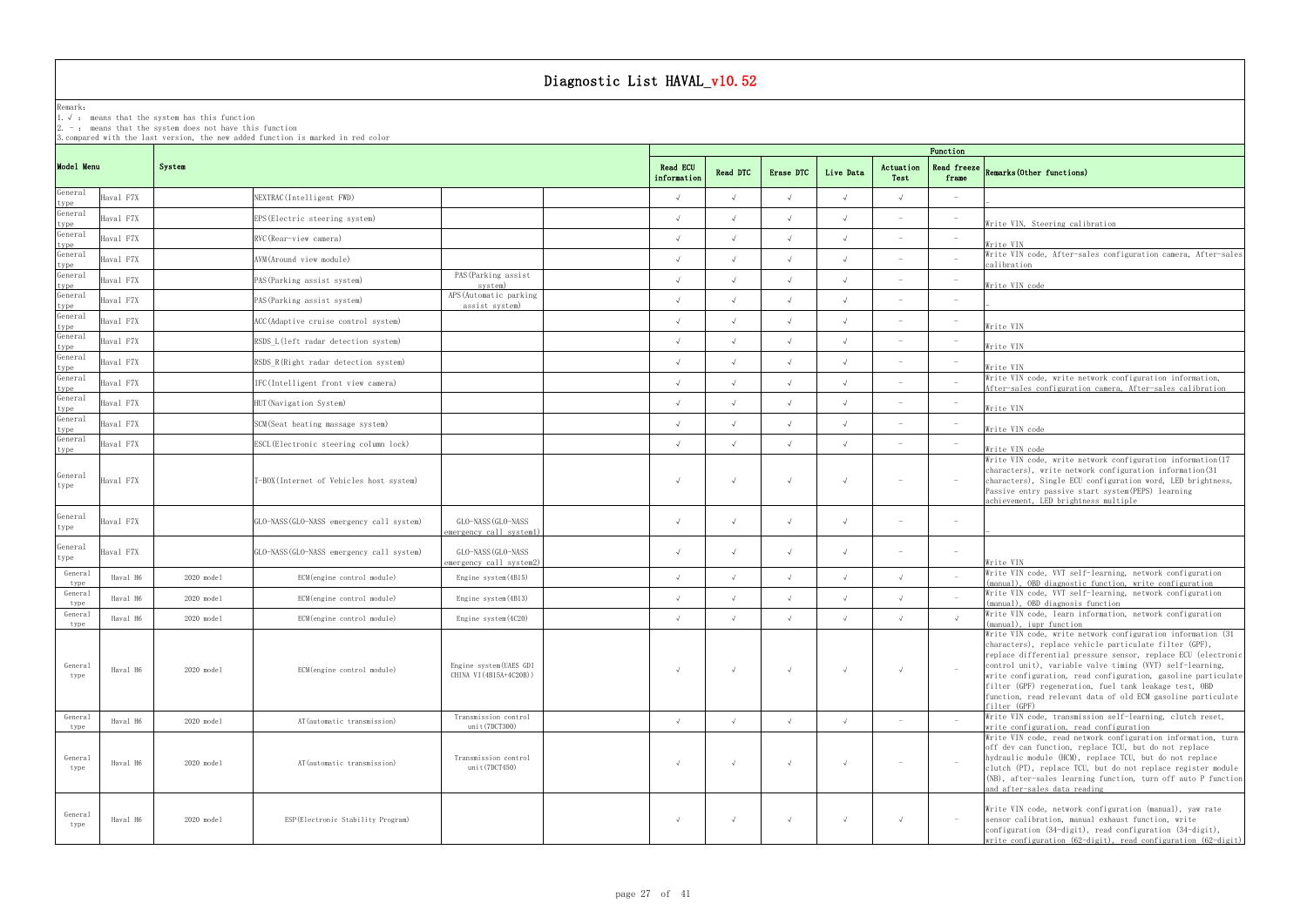## Remark:

1.√ : means that the systemhas this function

2. - : means that the system does not have this function

3.compared with the last version, the new added function is marked in red color

## frame Remarks(Other functions)

|                 |          |                      |                                           |                                                    | Function                       |                 |            |            |                                 |                      |                                                                                                                                                                                                                      |
|-----------------|----------|----------------------|-------------------------------------------|----------------------------------------------------|--------------------------------|-----------------|------------|------------|---------------------------------|----------------------|----------------------------------------------------------------------------------------------------------------------------------------------------------------------------------------------------------------------|
| Model Menu      |          | System               |                                           |                                                    | <b>Read ECU</b><br>information | <b>Read DTC</b> | Erase DTC  | Live Data  | Actuation<br>Test               | Read freeze<br>frame | Remarks (Other functions)                                                                                                                                                                                            |
| General<br>type | Haval H6 | 2020 model           | SRS (Supplemental Restrgint System)       |                                                    | $\sqrt{ }$                     |                 | $\sqrt{ }$ |            |                                 |                      | Write VIN code, calibration, network configuration (manual),<br>write circuit configuration word                                                                                                                     |
| General<br>type | Haval H6 | $2020 \text{ model}$ | BCM (Body Control Module)                 |                                                    |                                |                 |            |            |                                 | $\sim$               | Write VIN code, network configuration (manual), read-write<br>DDD fatigue driving algorithm, final calibration parameter<br>adjustment, read-write system configuration, electric<br>tailgate self-learning (PLG)    |
| General<br>type | Haval H6 | 2020 model           | ICM/IP(instrument panel system)           | IP(full color instrument<br>system)                | $\sqrt{ }$                     |                 | $\sqrt{ }$ |            | $\sqrt{ }$                      | $\sim$               | Write VIN code, write network configuration information (17<br>characters), write network configuration information (31)<br>characters), repair and maintenance settings and manual<br>zeroing                       |
| General<br>type | Haval H6 | 2020 model           | ICM/IP(instrument panel system)           | IP(non full color<br>instrument system)            | $\sqrt{ }$                     |                 | $\sqrt{ }$ |            |                                 | $\sim$               | Write VIN code, write network configuration information (17<br>characters), write network configuration information (31)<br>characters), repair and maintenance settings and manual<br>zeroing                       |
| General<br>type | Haval H6 | $2020$ model         | TPMS (Tire Pressure Monitoring System)    |                                                    | $\sqrt{ }$                     |                 | $\sqrt{ }$ |            |                                 |                      | Vin code writing, ABS delay writing, network configuration<br>(manual), tire pressure sensor learning                                                                                                                |
| General<br>type | Haval H6 | 2020 model           | AC (automatic air conditioning system)    |                                                    | $\sqrt{ }$                     |                 |            |            | $\sqrt{ }$                      |                      | Write VIN code, network configuration (manual), self-learning                                                                                                                                                        |
| General<br>type | Haval H6 | 2020 model           | PEPS (Passive entry passive start system) |                                                    | $\sqrt{ }$                     |                 |            |            | $\hspace{0.1mm}-\hspace{0.1mm}$ | $\sim$               | Write VIN code, after-sales function, network configuration<br>(manual), write configuration (34 digits), read configuration<br>$(34 \text{ digits})$ , write configuration $(62 \text{ digits})$                    |
| General<br>type | Haval H6 | 2020 model           | ESCL (Electronic Steering Column Lock)    |                                                    | $\sqrt{ }$                     |                 |            |            | $\sim$                          | $\sim$               | Write VIN code and network configuration (manual)                                                                                                                                                                    |
| General<br>type | Haval H6 | 2020 model           | SBWM (Electronic shifter)                 | SBWM (Electronic<br>shifter)(ZF)                   | $\sqrt{ }$                     |                 |            |            |                                 |                      | Write VIN code and category distinguishing code                                                                                                                                                                      |
| General<br>type | Haval H6 | $2020 \text{ model}$ | SBWM(Electronic shifter)                  | SBWM (Electronic<br>shifter)Chongqing Ruige)       | $\sqrt{ }$                     |                 |            |            |                                 |                      | Write VIN code, write category distinguishing code, write<br>configuration (34 digits), write configuration (62 digits)                                                                                              |
| General<br>type | Haval H6 | $2020$ model         | EPS (Electric Power Steering)             |                                                    | $\sqrt{ }$                     |                 | $\sim$     |            | $\sqrt{ }$                      | $\sim$               | Write VIN code, PDC initial torque reset, write configuration<br>$(34-digit)$ , read configuration $(34-digit)$ , write<br>$\text{configuration}$ (62-digit)                                                         |
| General<br>type | Haval H6 | $2020 \text{ model}$ | SAS (Steering Angle Sensor)               |                                                    | $\sqrt{ }$                     |                 |            |            |                                 |                      | Write VIN code and calibrate                                                                                                                                                                                         |
| General<br>type | Haval H6 | 2020 model           | CVVL (continuously variable valve lift)   |                                                    | $\sqrt{ }$                     |                 |            |            |                                 |                      | Write VIN code, network configuration (manual), cvvl<br>(continuously variable valve lift) self-learning                                                                                                             |
| General<br>type | Haval H6 | 2020 model           | GW (Gateway)                              | GW (independent gateway<br>system)                 | $\sqrt{ }$                     |                 |            |            |                                 |                      | Write VIN code and network configuration (manual)                                                                                                                                                                    |
| General<br>type | Haval H6 | 2020 model           | GW (Gateway)                              | GW (independent<br>gateway) (including EBS<br>LIN) | $\sqrt{ }$                     |                 | $\sqrt{ }$ |            |                                 |                      | Write VIN code, fingerprint information, write configuration<br>$(34-digit)$ , read configuration $(34-digit)$ , write<br>configuration (62-digit), read configuration (62-digit)                                    |
| General<br>type | Haval H6 | 2020 model           | AVM (Around View Monitor)                 |                                                    |                                |                 |            |            |                                 |                      | Write VIN code, write network configuration information, ECU<br>serial number, offline automatic calibration, write<br>configuration (34 digits), read configuration (34 digits),<br>write configuration (62 digits) |
| General<br>type | Haval H6 | 2020 model           | RVC (Rear View Camera)                    |                                                    | $\sqrt{ }$                     |                 |            |            |                                 | $\sim$               | Write VIN code, network configuration (manual), write<br>configuration (34-digit), read configuration (34-digit),<br>write configuration (62-digit)                                                                  |
| General<br>type | Haval H6 | 2020 model           | PAS (Park Assist System)                  | PAS (Park Assist<br>System) (TONGZHI)              | $\sqrt{ }$                     | $\sqrt{ }$      | $\sqrt{ }$ | $\sqrt{ }$ |                                 |                      | Write VIN code and network configuration (manual)                                                                                                                                                                    |
| General<br>type | Haval H6 | 2020 model           | PAS (Park Assist System)                  | APA(semi automatic parking<br>aid)                 | $\sqrt{ }$                     |                 | $\sqrt{ }$ |            | $\sim$                          | $\sim$               | Write VIN code, network configuration (manual), write<br>configuration (34-digit), read configuration (34-digit),<br>write configuration (62-digit)                                                                  |
| General<br>type | Haval H6 | 2020 model           | PAS (Park Assist System)                  | PAS (Park Assist<br>System) (Valeo)                | $\sqrt{ }$                     |                 | $\sqrt{ }$ | $\sqrt{ }$ | $\sim$                          |                      | Write VIN code, write configuration and read configuration                                                                                                                                                           |
| General<br>type | Haval H6 | $2020$ model         | IFC(Intelligent front view camera)        |                                                    | $\sqrt{ }$                     |                 |            |            |                                 |                      | Write data, network configuration (manual)                                                                                                                                                                           |
| General<br>type | Haval H6 | $2020$ model         | SHM (Seat Heating Module)                 |                                                    | $\sqrt{ }$                     |                 |            |            |                                 |                      | Write VIN code                                                                                                                                                                                                       |
| General<br>type | Haval H6 | 2020 model           | RSDS L(Left side radar detection system)  |                                                    | $\sqrt{ }$                     |                 |            |            |                                 |                      | Write VIN code and network configuration (manual)                                                                                                                                                                    |
| General<br>type | Haval H6 | 2020 model           | RSDS R(Right side radar detection system) |                                                    | $\sqrt{ }$                     |                 |            | $\sqrt{ }$ |                                 |                      | Write VIN code and network configuration (manual)                                                                                                                                                                    |
| General<br>type | Haval H6 | 2020 model           | T-BOX(Internet of vehicles host system)   | TBOX(Internet of vehicles<br>host)                 | $\sqrt{ }$                     |                 | $\sqrt{ }$ |            |                                 | $\sim$               | Write VIN code, network configuration (manual), write<br>configuration (34-digit), read configuration (34-digit),<br>write configuration $(62-digit)$ , read configuration $(62-digit)$                              |

write configuration (62-digit), read configuration (62-digit)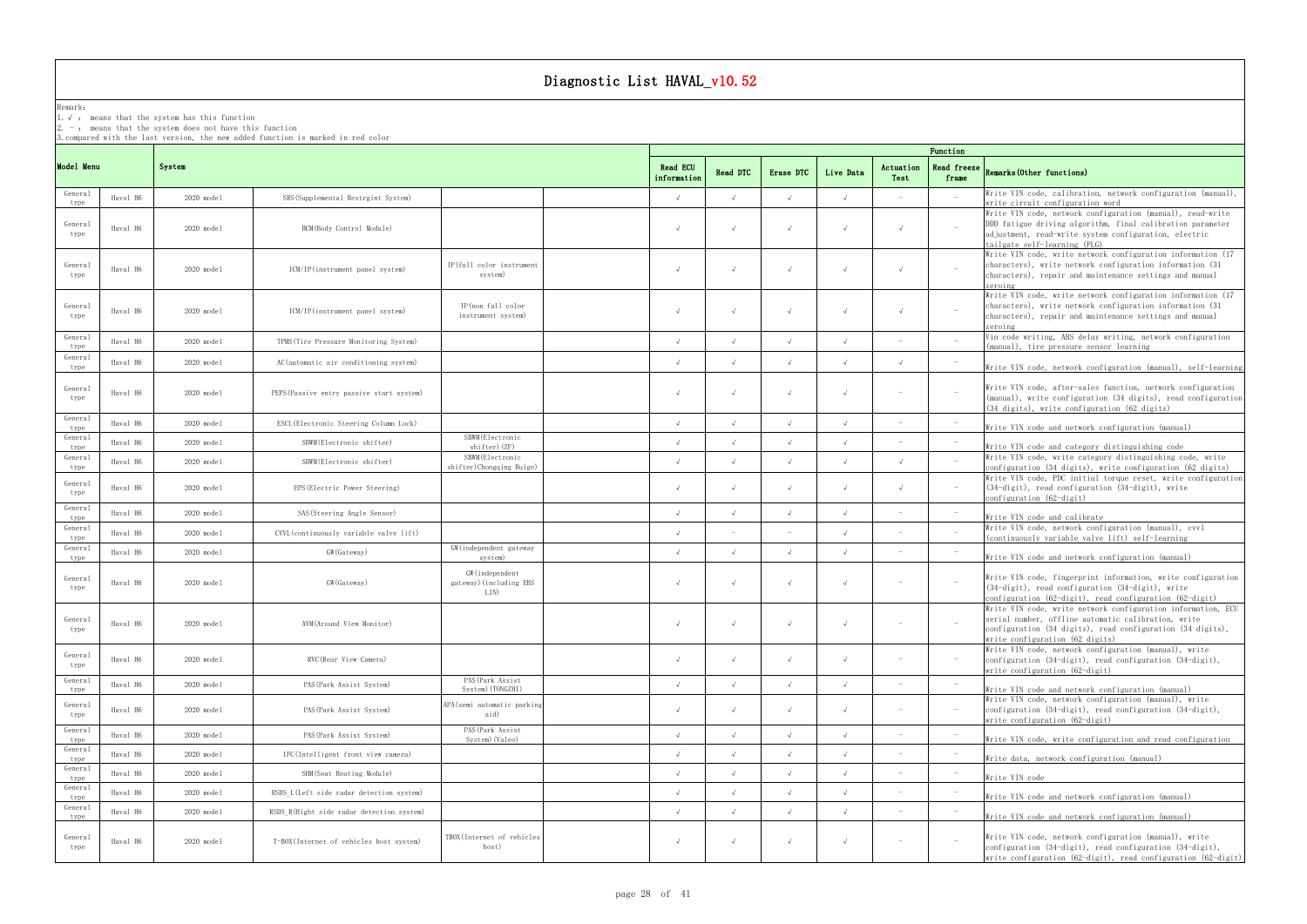## Remark:

1.√ : means that the systemhas this function

2.  $-$  : means that the system does not have this function

3.compared with the last version, the new added function is marked in red color

## frame Remarks(Other functions)

|                 |                     | Function             |                                          |                                                        |                                                                                                         |                         |            |            |            |                   |                                   |                                                                                                                                                                                                                                                                                                                                                                                                                                                                                |
|-----------------|---------------------|----------------------|------------------------------------------|--------------------------------------------------------|---------------------------------------------------------------------------------------------------------|-------------------------|------------|------------|------------|-------------------|-----------------------------------|--------------------------------------------------------------------------------------------------------------------------------------------------------------------------------------------------------------------------------------------------------------------------------------------------------------------------------------------------------------------------------------------------------------------------------------------------------------------------------|
| Model Menu      |                     | System               |                                          |                                                        |                                                                                                         | Read ECU<br>information | Read DTC   | Erase DTC  | Live Data  | Actuation<br>Test | Read freeze<br>frame              | Remarks (Other functions)                                                                                                                                                                                                                                                                                                                                                                                                                                                      |
| General<br>type | Haval H6            | $2020$ model         | T-BOX(Internet of vehicles host system)  | -BOX(Internet of vehicle<br>host system) (4G)          |                                                                                                         | $\sqrt{ }$              |            | $\sqrt{ }$ |            |                   |                                   | Write VIN code, write network configuration information, LED<br>brightness, T-box test                                                                                                                                                                                                                                                                                                                                                                                         |
| General<br>type | Haval H6            | $2020 \text{ model}$ | HUT (navigation system)                  |                                                        |                                                                                                         | $\sqrt{ }$              |            | $\sqrt{ }$ |            | $\sim$            | $\sim$                            | Write VIN code, network configuration (manual), write<br>configuration (34 digits), read configuration (34 digits),<br>write configuration (62 digits)                                                                                                                                                                                                                                                                                                                         |
| General<br>type | Haval H6            | 2020 model           | ACC (adaptive cruise control)            |                                                        |                                                                                                         | $\sqrt{ }$              |            |            |            | $\sim$            | $\sim$                            | Write VIN code, write network configuration information,<br>write configuration (34-digit), read configuration (34-<br>digit), write configuration (62-digit), active calibration                                                                                                                                                                                                                                                                                              |
| General<br>type | Haval H6            | $2020$ model         | DSM(driver seat memory system)           |                                                        |                                                                                                         | $\sqrt{ }$              |            |            |            | $\sqrt{ }$        | $\sim$                            | Write VIN code and network configuration (manual)                                                                                                                                                                                                                                                                                                                                                                                                                              |
| General<br>type | Haval H6            | $2020$ model         | DDCM (Driver side door system)           |                                                        |                                                                                                         | $\sqrt{ }$              |            |            |            |                   |                                   | Write VIN code and network configuration (manual)                                                                                                                                                                                                                                                                                                                                                                                                                              |
| General<br>type | Haval H6            | $2020$ model         | PDCM (Passenger side door system)        |                                                        |                                                                                                         | $\sqrt{ }$              |            |            |            |                   | $\sim$                            | Write VIN code and network configuration (manual)                                                                                                                                                                                                                                                                                                                                                                                                                              |
| General<br>type | Haval H6            | 2020 model           | GLO-NASS (GLONASS emergency call system) |                                                        |                                                                                                         | $\sqrt{ }$              |            |            |            |                   |                                   |                                                                                                                                                                                                                                                                                                                                                                                                                                                                                |
| General<br>type | Haval H4            |                      |                                          | ECM(Engine system)                                     | Engine system(UAES GDI<br>CHINA VI (4B15A+4C20B))                                                       | $\sqrt{ }$              |            | $\sqrt{ }$ |            | $\sqrt{ }$        | $\alpha \rightarrow \beta \gamma$ | Write VIN code, write network configuration information (31)<br>characters), replace vehicle particulate filter (GPF),<br>replace differential pressure sensor, replace ECU (electronic<br>control unit), variable valve timing (VVT) self-learning, OBD<br>diagnostic function, write configuration, read configuration,<br>gasoline particulate filter (GPF) regeneration, fuel tank<br>leakage test, and read relevant data of old ECM gasoline<br>particulate filter (GPF) |
| General<br>type | Haval H4            |                      |                                          | ECM(Engine system)                                     | Engine system (UAES CHINA<br>VI(4G15F))                                                                 | $\sqrt{ }$              |            | $\sqrt{ }$ |            | $\sqrt{ }$        | $\sim$                            | Write VIN code, variable valve timing (VVT) self-learning,<br>replace vehicle particulate filter (GPF), replace oxidation<br>catalyst (DOC) (differential pressure sensor), gasoline<br>particulate filter (GPF) regeneration, fuel tank leakage<br>test, write configuration, read configuration and OBD<br>diagnosis function                                                                                                                                                |
| General<br>type | Haval H4            |                      |                                          | ESP (Electronic Stability<br>Program)                  | ESP(Electronic Stability<br>Program) CHINA VI                                                           | $\sqrt{ }$              |            | $\sqrt{ }$ |            | $\sqrt{ }$        | $\sim$                            | Write VIN code, network configuration (manual), yaw rate<br>sensor calibration, manual exhaust function, write<br>configuration (34-digit), read configuration (34-digit),<br>write configuration $(62-\text{digit})$ , read configuration $(62-\text{digit})$                                                                                                                                                                                                                 |
| General<br>type | Haval H4            |                      |                                          | SBWM(Electronic shifter)                               | SBWM (Electronic<br>shifter) (NINGBO GAOFA)                                                             | $\sqrt{ }$              |            |            |            |                   |                                   | Write VIN code and configuration                                                                                                                                                                                                                                                                                                                                                                                                                                               |
| General<br>type | Haval H4            |                      |                                          | EPS (Electric Power<br>Steering)                       | SMRAT (by reading the<br>version information system,<br>the supplier identification<br>number is gagle) | $\sqrt{ }$              |            | $\sqrt{ }$ |            | $\sim$            |                                   | Write VIN code, write configuration, write end protection<br>angle (left end and right end), PDC initial value                                                                                                                                                                                                                                                                                                                                                                 |
| General<br>type | Haval H4            |                      |                                          | GW (Gateway)                                           | GW (independent<br>gateway) (including EBS LIN)                                                         | $\sqrt{ }$              |            |            |            |                   |                                   | Write VIN code, fingerprint information, write configuration<br>$(34-digit)$ , read configuration $(34-digit)$ , write<br>configuration (62-digit), read configuration (62-digit)                                                                                                                                                                                                                                                                                              |
| General<br>type | Haval H4            |                      |                                          | PAS (Park Assist System)                               | PAS (Park Assist<br>System) (Valeo)                                                                     | $\sqrt{ }$              |            |            | $\sqrt{ }$ |                   |                                   | Write VIN code, write configuration and read configuration                                                                                                                                                                                                                                                                                                                                                                                                                     |
| General<br>type | Haval H4            |                      |                                          | [-BOX(Internet of vehicles<br>host system)             | T-BOX(Internet of vehicles<br>host system) (4G)                                                         | $\sqrt{ }$              |            |            |            |                   |                                   | Write VIN code, write network configuration information, LED<br>brightness, T-box test                                                                                                                                                                                                                                                                                                                                                                                         |
| General<br>type | Haval H4            |                      |                                          | CCVL (continuously variable<br>valve lift)             |                                                                                                         | $\sqrt{ }$              |            |            | $\sqrt{ }$ |                   |                                   | Write network configuration information, write VIN code, cvvl<br>(continuously variable valve lift) self-learning                                                                                                                                                                                                                                                                                                                                                              |
| General<br>type | Haval H5<br>Classic |                      |                                          |                                                        |                                                                                                         | $\sqrt{ }$              |            |            |            |                   |                                   |                                                                                                                                                                                                                                                                                                                                                                                                                                                                                |
| General         | version<br>Haval H6 | 2018 model           | CC6472RM                                 | IMMO                                                   | Delphi diesel(Delphi                                                                                    | $\sqrt{ }$              | $\sqrt{ }$ | $\sqrt{ }$ | $\sqrt{ }$ | $\sqrt{ }$        | $\sqrt{ }$                        | Anti theft device matching<br>Write VIN code, iupr function, VVT self-learning, write                                                                                                                                                                                                                                                                                                                                                                                          |
| type<br>General | Haval H6            | 2018 model           | CC6472RM                                 | ECM(Engine system)                                     | 4D20) IMMO<br>Transmission control                                                                      | $\sqrt{ }$              | $\sqrt{ }$ | $\sqrt{ }$ | $\sqrt{ }$ |                   |                                   | configuration, read configuration<br>Write VIN code, transmission self-learning, clutch reset,                                                                                                                                                                                                                                                                                                                                                                                 |
| type            |                     |                      | CC6472RM                                 | AT(automatic transmission)                             | unit (7DCT300)<br>Transmission control system                                                           | $\sqrt{ }$              |            | $\sqrt{ }$ | $\sqrt{ }$ |                   |                                   | write configuration, read configuration                                                                                                                                                                                                                                                                                                                                                                                                                                        |
| General<br>type | Haval H6            | 2018 model           | CC6472RM                                 | AT(automatic transmission<br>ESP (Electronic Stability | TCU                                                                                                     | $\sqrt{ }$              |            | $\sqrt{ }$ |            | $\sqrt{ }$        | $\overline{a}$                    | Write data, network configuration (manual), self-learning<br>Steering sensor calibration (ESP only), network configuration<br>(automatic), network configuration (manual), exhaust<br>function, yaw angle sensor calibration (steep slope descent                                                                                                                                                                                                                              |
| General<br>type | Haval H6            | 2018 model           | CC6472RM                                 | Program)<br>SRS (Supplemental Restrgin<br>System)      |                                                                                                         | $\sqrt{ }$              |            |            |            |                   |                                   | function vehicles)<br>Write network configuration information (automatic) and<br>network configuration (manual)                                                                                                                                                                                                                                                                                                                                                                |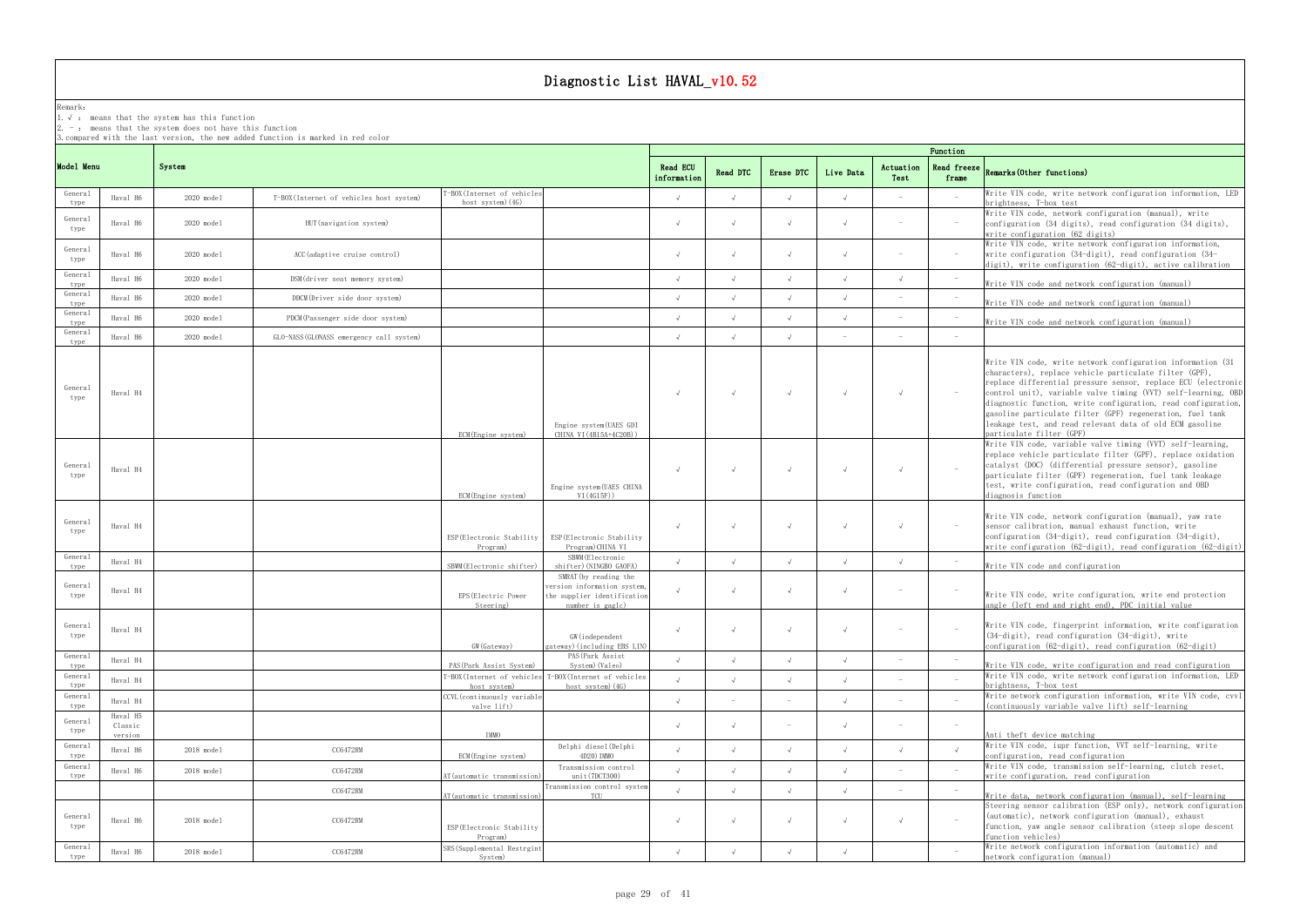## Remark:

1.√ : means that the systemhas this function

2. - : means that the system does not have this function

3.compared with the last version, the new added function is marked in red color

## frame Remarks(Other functions)

|                            |          | Function             |                            |                                                                        |                                                   |                                |          |            |            |                   |                                   |                                                                                                                                                                                                                                                                                                                                                                                                                                                                                |
|----------------------------|----------|----------------------|----------------------------|------------------------------------------------------------------------|---------------------------------------------------|--------------------------------|----------|------------|------------|-------------------|-----------------------------------|--------------------------------------------------------------------------------------------------------------------------------------------------------------------------------------------------------------------------------------------------------------------------------------------------------------------------------------------------------------------------------------------------------------------------------------------------------------------------------|
| Model Menu                 |          | System               |                            |                                                                        |                                                   | <b>Read ECU</b><br>information | Read DTC | Erase DTC  | Live Data  | Actuation<br>Test | Read freeze<br>frame              | Remarks (Other functions)                                                                                                                                                                                                                                                                                                                                                                                                                                                      |
| General<br>type            | Haval H6 | 2018 model           | CC6472RM                   | BCM(Body Control Module)                                               |                                                   | $\sqrt{ }$                     |          | $\sqrt{ }$ |            | $\sqrt{ }$        |                                   | Key learning, VIN code writing, system configuration writing,<br>tire pressure learning (standby)                                                                                                                                                                                                                                                                                                                                                                              |
| General<br>type            | Haval H6 | $2018 \text{ model}$ | CC6472RM                   | ICM/IP(instrument panel<br>system)                                     |                                                   | $\sqrt{ }$                     |          | $\sqrt{ }$ | $\sqrt{ }$ | $\sqrt{ }$        | $\sim$                            | Write vehicle configuration information, reset maintenance<br>mileage, clear the total mileage, and manually reset to zero                                                                                                                                                                                                                                                                                                                                                     |
| General<br>type            | Haval H6 | 2018 model           | CC6472RM                   | EPB (Electronic Parking<br>Brake)                                      |                                                   | $\sqrt{ }$                     |          |            |            |                   |                                   | Replace brake pads, network configuration (manual), write VIN<br>code, calibrate slope sensor and read deep fault code                                                                                                                                                                                                                                                                                                                                                         |
| General<br>type            | Haval H6 | 2018 model           | CC6472RM                   | AC(automatic air<br>conditioning system)                               | Air conditioning control<br>system (CHB021)       | $\sqrt{ }$                     |          | $\sqrt{ }$ |            | $\sqrt{ }$        |                                   | Network configuration (manual)                                                                                                                                                                                                                                                                                                                                                                                                                                                 |
| General<br>type            | Haval H6 | 2018 model           | CC6472RM                   | AC(automatic air<br>conditioning system)                               | Air conditioning control<br>system (CHB022)       |                                |          |            |            |                   |                                   | Network configuration (manual)                                                                                                                                                                                                                                                                                                                                                                                                                                                 |
| General<br>type            | Haval H6 | $2018 \text{ model}$ | CC6472RM                   | PEPS (Passive entry passive<br>start system)                           |                                                   | $\sqrt{ }$                     |          |            |            |                   |                                   | After sales learning (New), writing VIN code, network<br>configuration (manual)                                                                                                                                                                                                                                                                                                                                                                                                |
| General<br>type            | Haval H6 | 2018 model           | CC6472RM                   | SBWM (Electronic shifter)                                              |                                                   |                                |          |            |            |                   |                                   | Write VIN code and category distinguishing code                                                                                                                                                                                                                                                                                                                                                                                                                                |
| General<br>type            | Haval H6 | $2018 \text{ model}$ | CC6472RM                   | PAS (Park Assist System)                                               |                                                   |                                |          |            |            |                   |                                   | Network configuration (manual)                                                                                                                                                                                                                                                                                                                                                                                                                                                 |
| General<br>type            | Haval H6 | 2018 model           | CC6472RM                   | GW (independent gateway<br>system)                                     |                                                   | $\sqrt{ }$                     |          |            |            |                   |                                   | Network configuration (manual), write VIN code                                                                                                                                                                                                                                                                                                                                                                                                                                 |
| General<br>type            | Haval H6 | $2018 \text{ model}$ | CC6472RM                   | $CD$ ( $CD$ host)                                                      |                                                   | $\sqrt{ }$                     |          |            |            |                   |                                   | Network configuration (manual), write VIN code                                                                                                                                                                                                                                                                                                                                                                                                                                 |
| General<br>type            | Haval H6 | 2018 model           | CC6472RM                   | ACC (adaptive cruise<br>control)                                       |                                                   | $\sqrt{ }$                     |          |            |            |                   |                                   | Write VIN code and network configuration information (17<br>characters)                                                                                                                                                                                                                                                                                                                                                                                                        |
| General<br>type            | Haval H6 | 2018 model           | CC6472RM                   | IFC(Intelligent front view<br>camera)                                  |                                                   | $\sqrt{ }$                     |          | $\sqrt{ }$ |            |                   |                                   | Write data, network configuration (manual)                                                                                                                                                                                                                                                                                                                                                                                                                                     |
| General<br>type            | Haval H6 | 2018 model           | CC6472RM                   | RSDS L(Left side radar<br>detection system)<br>RSDS R(Right side radar |                                                   | $\sqrt{ }$                     |          |            |            |                   |                                   | Write VIN code and network configuration (manual)                                                                                                                                                                                                                                                                                                                                                                                                                              |
| General<br>type<br>General | Haval H6 | $2018 \text{ model}$ | CC6472RM                   | detection system)                                                      |                                                   | $\sqrt{ }$                     |          | $\sqrt{ }$ | $\sqrt{ }$ |                   |                                   | Write VIN code and network configuration (manual)<br>Write VIN code, VVT self-learning, network configuration                                                                                                                                                                                                                                                                                                                                                                  |
| type                       | Haval H6 | 2018 model           | CC6461UM/CC6463UM/CC6464RM | ECM(Engine system)                                                     | Engine system (4B15)                              | $\sqrt{ }$                     |          |            |            | $\sqrt{ }$        |                                   | (manual), OBD diagnostic function, write configuration<br>Write VIN code, VVT self-learning, network configuration                                                                                                                                                                                                                                                                                                                                                             |
| General<br>type            | Haval H6 | 2018 model           | CC6461UM/CC6463UM/CC6464RM | ECM(Engine system)                                                     | Engine system (4B13)                              | $\sqrt{ }$                     |          | $\sqrt{ }$ |            | $\sqrt{ }$        |                                   | (manual), OBD diagnosis function                                                                                                                                                                                                                                                                                                                                                                                                                                               |
| General<br>type            | Haval H6 | 2018 model           | CC6461UM/CC6463UM/CC6464RM | ECM (Engine system)                                                    | Engine system (4C20)                              | $\sqrt{ }$                     |          | $\sqrt{ }$ | $\sqrt{ }$ | $\sqrt{ }$        | $\sqrt{ }$                        | Write VIN code, learn information, network configuration<br>(manual), iupr function                                                                                                                                                                                                                                                                                                                                                                                            |
| General<br>type            | Haval H6 | $2018 \text{ model}$ | CC6461UM/CC6463UM/CC6464RM | ECM (Engine system)                                                    | Engine system(UAES GDI<br>CHINA VI (4B15A+4C20B)) |                                |          | $\sqrt{ }$ | $\sqrt{ }$ | $\sqrt{ }$        | $\alpha \rightarrow \beta \gamma$ | Write VIN code, write network configuration information (31)<br>characters), replace vehicle particulate filter (GPF),<br>replace differential pressure sensor, replace ECU (electronic<br>control unit), variable valve timing (VVT) self-learning, OBD<br>diagnostic function, write configuration, read configuration,<br>gasoline particulate filter (GPF) regeneration, fuel tank<br>leakage test, and read relevant data of old ECM gasoline<br>particulate filter (GPF) |
| General<br>type            | Haval H6 | $2018$ model         | CC6461UM/CC6463UM/CC6464RM | AT (automatic transmission)                                            | Transmission control<br>unit(7DCT300)             | $\sqrt{ }$                     |          |            |            |                   |                                   | Write VIN code, transmission self-learning, clutch reset,<br>write configuration, read configuration                                                                                                                                                                                                                                                                                                                                                                           |
| General<br>type            | Haval H6 | 2018 model           | CC6461UM/CC6463UM/CC6464RM | AT(automatic transmission)                                             | Transmission control<br>unit (7DCT450)            | $\sqrt{ }$                     |          | $\sqrt{ }$ |            | $\sim$            | $-$                               | Write VIN code, write network configuration information, turn<br>off dev can function, replace TCU, but do not replace<br>hydraulic module (HCM), replace TCU, but do not replace<br>clutch (PT), replace TCU, but do not replace register module<br>(NB), after-sales learning function, turn off auto P function<br>and after-sales data reading                                                                                                                             |
| General<br>type            | Haval H6 | $2018 \text{ model}$ | CC6461UM/CC6463UM/CC6464RM | ESP (Electronic Stability<br>Program)                                  |                                                   |                                |          | $\sqrt{ }$ |            | $\sqrt{ }$        | $\sim$                            | Write VIN code, network configuration (manual), yaw rate<br>sensor calibration, manual exhaust function, write<br>configuration (34-digit), read configuration (34-digit),<br>write configuration $(62 -$ digit), read configuration $(62 -$ digit)                                                                                                                                                                                                                            |
| General<br>type            | Haval H6 | 2018 model           | CC6461UM/CC6463UM/CC6464RM | SRS (Supplemental Restrgint<br>System)                                 |                                                   | $\sqrt{ }$                     |          | $\sqrt{ }$ | $\sqrt{ }$ | $\sim$            |                                   | Write VIN code, calibration, network configuration (manual),<br>write circuit configuration word                                                                                                                                                                                                                                                                                                                                                                               |
| General<br>type            | Haval H6 | 2018 model           | CC6461UM/CC6463UM/CC6464RM | BCM(Body Control Module)                                               |                                                   |                                |          |            |            |                   |                                   | Write VIN code, network configuration (manual), read-write<br>DDD fatigue driving algorithm, final calibration parameter<br>adjustment, read-write system configuration, electric<br>tailgate self-learning (PLG)                                                                                                                                                                                                                                                              |
| General<br>type            | Haval H6 | 2018 model           | CC6461UM/CC6463UM/CC6464RM | ICM/IP(instrument panel<br>system)                                     | IP(full color instrument<br>system)               | $\Lambda$                      |          | $\sqrt{ }$ |            |                   |                                   | Write VIN code, write network configuration information (17<br>characters), write network configuration information (31<br>characters), repair and maintenance settings and manual<br>zeroing                                                                                                                                                                                                                                                                                  |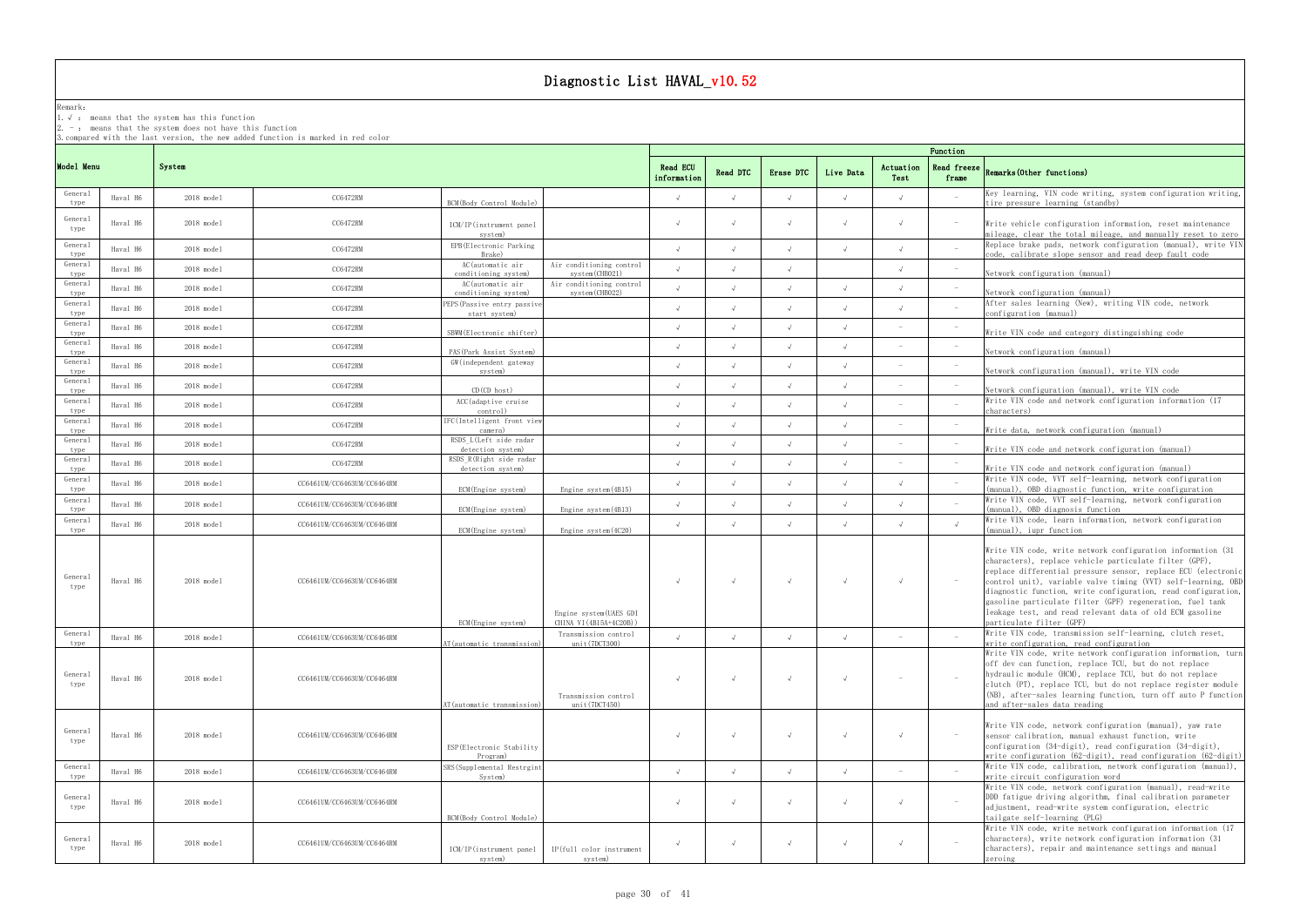## Remark:

1.√ : means that the systemhas this function

2.  $-$  : means that the system does not have this function

3.compared with the last version, the new added function is marked in red color

## frame Remarks(Other functions)

|                 |          |                      |                            |                                                                                               |                         |            |            |            |                   | Function                        |                                                                                                                                                                                                                      |
|-----------------|----------|----------------------|----------------------------|-----------------------------------------------------------------------------------------------|-------------------------|------------|------------|------------|-------------------|---------------------------------|----------------------------------------------------------------------------------------------------------------------------------------------------------------------------------------------------------------------|
| Model Menu      |          | System               |                            |                                                                                               | Read ECU<br>information | Read DTC   | Erase DTC  | Live Data  | Actuation<br>Test | <b>Read freeze</b><br>frame     | Remarks (Other functions)                                                                                                                                                                                            |
| General<br>type | Haval H6 | 2018 model           | CC6461UM/CC6463UM/CC6464RM | IP(non full color<br>ICM/IP(instrument panel<br>system)<br>instrument system)                 |                         |            |            | $\sqrt{ }$ |                   | $\sim$                          | Write VIN code, write network configuration information (17<br>characters), write network configuration information (31<br>characters), repair and maintenance settings and manual<br>zeroing                        |
| General<br>type | Haval H6 | $2018 \text{ model}$ | CC6461UM/CC6463UM/CC6464RM | TPMS (tire pressure<br>monitoring system)                                                     | $\sqrt{ }$              |            |            | $\sqrt{ }$ |                   |                                 | Vin code writing, ABS delay writing, network configuration<br>(manual), tire pressure sensor learning                                                                                                                |
| General<br>type | Haval H6 | $2018 \text{ model}$ | CC6461UM/CC6463UM/CC6464RM | AC(air conditioning<br>control module)                                                        |                         |            |            | $\sqrt{ }$ |                   |                                 | Write VIN code, network configuration (manual), self-learning                                                                                                                                                        |
| General<br>type | Haval H6 | 2018 model           | CC6461UM/CC6463UM/CC6464RM | PEPS(Passive entry passive<br>start system)                                                   |                         | $\sqrt{ }$ |            | $\sqrt{ }$ |                   |                                 | Write VIN code, after-sales function, network configuration<br>(manual), write configuration (34 digits), read configuration<br>(34 digits), write configuration (62 digits)                                         |
| General<br>type | Haval H6 | $2018$ model         | CC6461UM/CC6463UM/CC6464RM | ESCL (Electronic Steering<br>Column Lock)                                                     | $\sqrt{ }$              | $\sqrt{ }$ |            | $\sqrt{ }$ |                   |                                 | Write VIN code and network configuration (manual)                                                                                                                                                                    |
| General<br>type | Haval H6 | $2018$ model         | CC6461UM/CC6463UM/CC6464RM | SBWM (Electronic<br>shifter) (ZF)<br>SBWM(Electronic shifter)                                 |                         |            |            | $\sqrt{ }$ |                   |                                 | Write VIN code and category distinguishing code                                                                                                                                                                      |
| General<br>type | Haval H6 | $2018$ model         | CC6461UM/CC6463UM/CC6464RM | SBWM (Electronic<br>shifter)Chongqing Ruige)<br>SBWM (Electronic shifter)                     |                         |            |            | $\sqrt{ }$ |                   |                                 | Write VIN code, write category distinguishing code, write<br>configuration (34 digits), write configuration (62 digits)                                                                                              |
| General<br>type | Haval H6 | 2018 model           | CC6461UM/CC6463UM/CC6464RM | EPS (Electric Power<br>Steering)                                                              |                         |            |            | $\sqrt{ }$ |                   | $\overline{\phantom{a}}$        | Write VIN code, PDC initial torque reset, write configuration<br>$(34-digit)$ , read configuration $(34-digit)$ , write<br>configuration $(62 -$ digit)                                                              |
| General<br>type | Haval H6 | $2018 \text{ model}$ | CC6461UM/CC6463UM/CC6464RM | SAS (Steering Angle Sensor                                                                    |                         |            |            |            |                   | $\sim$                          | Write VIN code and calibrate                                                                                                                                                                                         |
| General<br>type | Haval H6 | $2018 \text{ model}$ | CC6461UM/CC6463UM/CC6464RM | CVVL (continuously variable<br>valve lift)                                                    |                         |            |            |            |                   |                                 | Write VIN code, network configuration (manual), cvvl<br>(continuously variable valve lift) self-learning                                                                                                             |
| General<br>type | Haval H6 | $2018$ model         | CC6461UM/CC6463UM/CC6464RM | GW (independent gateway<br>GW (independent gateway<br>system)<br>system)                      |                         |            |            | $\sqrt{ }$ |                   | $\sim$                          | Write VIN code and network configuration (manual)                                                                                                                                                                    |
| General<br>type | Haval H6 | 2018 model           | CC6461UM/CC6463UM/CC6464RM | GW (independent gateway<br>GW (independent<br>ateway)(including EBS LIN)<br>system)           |                         |            |            | $\sqrt{ }$ |                   |                                 | Write VIN code, fingerprint information, write configuration<br>(34-digit), read configuration (34-digit), write<br>configuration (62-digit), read configuration (62-digit)                                          |
| General<br>type | Haval H6 | 2018 model           | CC6461UM/CC6463UM/CC6464RM | AVM (Around View Monitor)                                                                     |                         | $\sqrt{ }$ |            | $\sqrt{ }$ |                   |                                 | Write VIN code, write network configuration information, ECU<br>serial number, offline automatic calibration, write<br>configuration (34 digits), read configuration (34 digits),<br>write configuration (62 digits) |
| General<br>type | Haval H6 | 2018 model           | CC6461UM/CC6463UM/CC6464RM | RVC (Rear View Camera)                                                                        |                         |            |            | $\sqrt{ }$ |                   | $\hspace{0.1mm}-\hspace{0.1mm}$ | Write VIN code, network configuration (manual), write<br>configuration (34-digit), read configuration (34-digit),<br>write configuration (62-digit)                                                                  |
| General<br>type | Haval H6 | $2018 \text{ model}$ | CC6461UM/CC6463UM/CC6464RM | PAS (Park Assist<br>System) (TONGZHI)<br>PAS (Park Assist System)                             |                         |            |            | $\sqrt{ }$ |                   |                                 | Write VIN code and network configuration (manual)                                                                                                                                                                    |
| General<br>type | Haval H6 | $2018$ model         | CC6461UM/CC6463UM/CC6464RM | APA(semi automatic parking<br>aid)<br>PAS (Park Assist System)                                | $\sqrt{ }$              |            |            | $\sqrt{ }$ |                   | $\sim$                          | Write VIN code, network configuration (manual), write<br>configuration (34-digit), read configuration (34-digit),<br>write configuration (62-digit)                                                                  |
| General<br>type | Haval H6 | $2018 \text{ model}$ | CC6461UM/CC6463UM/CC6464RM | PAS (Park Assist<br>PAS (Park Assist System)<br>System) (Valeo)                               |                         |            |            |            |                   |                                 | Write VIN code, write configuration and read configuration                                                                                                                                                           |
| General<br>type | Haval H6 | $2018$ model         | CC6461UM/CC6463UM/CC6464RM | IFC(Intelligent front view<br>camera)                                                         |                         |            |            |            |                   |                                 | Write data, network configuration (manual)                                                                                                                                                                           |
| General<br>type | Haval H6 | 2018 model           | CC6461UM/CC6463UM/CC6464RM | SHM (Seat Heating Module)                                                                     |                         |            |            | $\sqrt{ }$ |                   |                                 | Write VIN code                                                                                                                                                                                                       |
| General<br>type | Haval H6 | $2018$ model         | CC6461UM/CC6463UM/CC6464RM | RSDS L(Left side radar<br>detection system)                                                   |                         |            |            | $\sqrt{ }$ |                   |                                 | Write VIN code and network configuration (manual)                                                                                                                                                                    |
| General<br>type | Haval H6 | 2018 model           | CC6461UM/CC6463UM/CC6464RM | RSDS R(Right side radar<br>detection system)                                                  |                         |            |            | $\sqrt{ }$ |                   |                                 | Write VIN code and network configuration (manual)                                                                                                                                                                    |
| General<br>type | Haval H6 | 2018 model           | CC6461UM/CC6463UM/CC6464RM | TBOX(Internet of vehicles<br>-BOX(Internet of vehicles<br>host system)<br>host)               |                         |            |            | $\sqrt{ }$ |                   | $\overline{\phantom{a}}$        | Write VIN code, network configuration (manual), write<br>configuration (34-digit), read configuration (34-digit),<br>write configuration (62-digit), read configuration (62-digit)                                   |
| General<br>type | Haval H6 | 2018 model           | CC6461UM/CC6463UM/CC6464RM | T-BOX(Internet of vehicles<br>'-BOX(Internet of vehicles<br>host system)<br>host system) (4G) | $\sqrt{ }$              | $\sqrt{ }$ | $\sqrt{ }$ | $\sqrt{ }$ |                   |                                 | Write VIN code, write network configuration information, LED<br>brightness, T-box test                                                                                                                               |
| General<br>type | Haval H6 | 2018 model           | CC6461UM/CC6463UM/CC6464RM | HUT (navigation host<br>system)                                                               | $\sqrt{ }$              | $\sqrt{ }$ |            | $\sqrt{ }$ |                   | $\sim$                          | Write VIN code, network configuration (manual), write<br>configuration (34 digits), read configuration (34 digits),<br>write configuration (62 digits)                                                               |
| General<br>type | Haval H6 | 2018 model           | CC6461UM/CC6463UM/CC6464RM | ACC (adaptive cruise<br>control)                                                              |                         | $\sqrt{ }$ |            | $\sqrt{ }$ |                   | $\sim$                          | Write VIN code, write network configuration information,<br>write configuration $(34-digit)$ , read configuration $(34-$<br>digit), write configuration (62-digit), active calibration                               |
| General<br>type | Haval H6 | 2018 model           | CC6461UM/CC6463UM/CC6464RM | DSM (seat memory module)                                                                      |                         |            |            |            |                   |                                 | Write VIN code and network configuration (manual)                                                                                                                                                                    |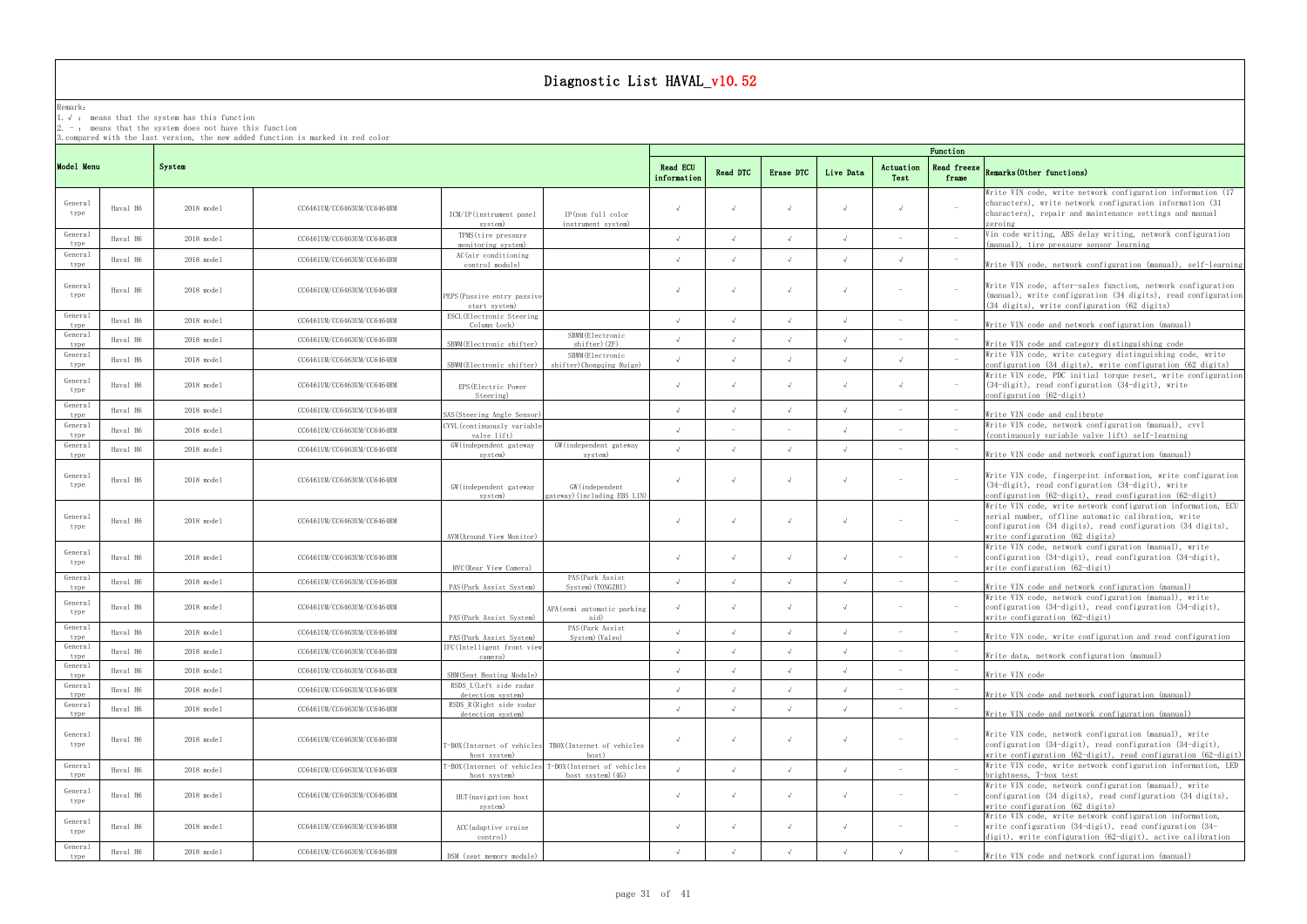## Remark:

1.√ : means that the systemhas this function

2.  $-$  : means that the system does not have this function

3.compared with the last version, the new added function is marked in red color

## frame Remarks(Other functions)

|                 |          |                      |                                              |                                             | Function                                                              |                                |            |            |            |                   |                                   |                                                                                                                                                                                                                                                                                                                                                                                                                                                                                |
|-----------------|----------|----------------------|----------------------------------------------|---------------------------------------------|-----------------------------------------------------------------------|--------------------------------|------------|------------|------------|-------------------|-----------------------------------|--------------------------------------------------------------------------------------------------------------------------------------------------------------------------------------------------------------------------------------------------------------------------------------------------------------------------------------------------------------------------------------------------------------------------------------------------------------------------------|
| Model Menu      |          | System               |                                              |                                             |                                                                       | <b>Read ECU</b><br>information | Read DTC   | Erase DTC  | Live Data  | Actuation<br>Test | Read freeze<br>frame              | Remarks (Other functions)                                                                                                                                                                                                                                                                                                                                                                                                                                                      |
| General<br>type | Haval H6 | $2018 \text{ model}$ | CC6461UM/CC6463UM/CC6464RM                   | DDCM (driver side door<br>module)           |                                                                       | $\sqrt{ }$                     |            |            |            |                   |                                   | Write VIN code and network configuration (manual)                                                                                                                                                                                                                                                                                                                                                                                                                              |
| General<br>type | Haval H6 | 2018 model           | CC6461UM/CC6463UM/CC6464RM                   | PDCM(front passenger side<br>door module)   |                                                                       | $\sqrt{ }$                     |            |            |            |                   |                                   | Write VIN code and network configuration (manual)                                                                                                                                                                                                                                                                                                                                                                                                                              |
| General<br>type | Haval H6 | $2018 \text{ model}$ | CC6461UM/CC6463UM/CC6464RM                   | GLO-NASS (GLONASS emergency<br>call system) |                                                                       | $\sqrt{ }$                     |            |            |            |                   |                                   |                                                                                                                                                                                                                                                                                                                                                                                                                                                                                |
| General<br>type | Haval H6 | $2018 \text{ model}$ | CC6460UM/CC6450UM/CC6463UM/CC6461UM/CC6465UM | ECM(Engine system)                          | 4C20-MT92 Engine system                                               | $\sqrt{ }$                     |            | $\sqrt{ }$ |            |                   | $\sqrt{ }$                        | Tooth information learning, reading and writing VIN code,<br>iupr function, network configuration (manual)                                                                                                                                                                                                                                                                                                                                                                     |
| General<br>type | Haval H6 | $2018 \text{ model}$ | CC6460UM/CC6450UM/CC6463UM/CC6461UM/CC6465UM | ECM(Engine system)                          | 4D20 Bosch diesel Engine<br>svstem                                    | $\sqrt{ }$                     |            | $\sqrt{ }$ |            | $\sqrt{ }$        | $\sqrt{ }$                        | Write network configuration information (manual), write<br>network configuration information (automatic), EGR self-<br>learning function, read injector code, write injector code<br>(full write), write injector code (separate), compression<br>test, start fault information, injection shutdown test, empty<br>and add air drift compensation value, OBD diagnosis function                                                                                                |
| General<br>type | Haval H6 | $2018 \text{ model}$ | CC6460UM/CC6450UM/CC6463UM/CC6461UM/CC6465UM | ECM(Engine system)                          | Engine system(4G15B)                                                  | $\sqrt{ }$                     |            |            |            |                   | $\sqrt{ }$                        | Write VIN code, iupr function, VVT self-learning, write<br>configuration, read configuration                                                                                                                                                                                                                                                                                                                                                                                   |
| General<br>type | Haval H6 | 2018 model           | CC6460UM/CC6450UM/CC6463UM/CC6461UM/CC6465UM | ECM(Engine system)                          | Engine system (4B15)                                                  | $\sqrt{ }$                     |            |            |            |                   |                                   | Write VIN code, OBD diagnosis function, VVT self-learning,<br>network configuration (manual)                                                                                                                                                                                                                                                                                                                                                                                   |
| General<br>type | Haval H6 | $2018$ model         | CC6460UM/CC6450UM/CC6463UM/CC6461UM/CC6465UM | ECM(Engine system)                          | 4D20 德尔福欧5Engine system                                               | $\sqrt{ }$                     |            |            |            |                   | $\mathcal{L} = \mathcal{L}$       | Routine control, injector matching, writing VIN code, DPF<br>(particle trap), iupr function, writing network configuration<br>information (manual), writing network configuration<br>information (automatic), EGR emptying self-learning, OBD<br>diagnosis function, emptying and adding air drift<br>compensation value, tooth information learning                                                                                                                           |
| General<br>type | Haval H6 | $2018 \text{ model}$ | CC6460UM/CC6450UM/CC6463UM/CC6461UM/CC6465UM | ECM(Engine system)                          | Engine system(UAES GDI<br>CHINA VI (4B15A+4C20B))                     | $\sqrt{ }$                     |            | $\sqrt{ }$ |            | $\sqrt{ }$        | $\sim$ $-$                        | Write VIN code, write network configuration information (31)<br>characters), replace vehicle particulate filter (GPF),<br>replace differential pressure sensor, replace ECU (electronic<br>control unit), variable valve timing (VVT) self-learning, OBD<br>diagnostic function, write configuration, read configuration,<br>gasoline particulate filter (GPF) regeneration, fuel tank<br>leakage test, and read relevant data of old ECM gasoline<br>particulate filter (GPF) |
| General<br>type | Haval H6 | $2018$ model         | CC6460UM/CC6450UM/CC6463UM/CC6461UM/CC6465UM | ECM(Engine system)                          | Engine system(UAES CHINA<br>VI(4G15F))                                | $\sqrt{ }$                     |            |            |            |                   | $\sim$                            | Write VIN code, variable valve timing (VVT) self-learning,<br>replace vehicle particulate filter (GPF), replace oxidation<br>catalyst (DOC) (differential pressure sensor), gasoline<br>particulate filter (GPF) regeneration, fuel tank leakage<br>test, write configuration, read configuration and OBD<br>diagnosis function                                                                                                                                                |
| General<br>type | Haval H6 | 2018 model           | CC6460UM/CC6450UM/CC6463UM/CC6461UM/CC6465UM | AT (automatic transmission)                 | Transmission control<br>system(6DCT)                                  | $\sqrt{ }$                     |            |            |            |                   |                                   | Write VIN code, self-learning and network configuration<br>information                                                                                                                                                                                                                                                                                                                                                                                                         |
| General<br>type | Haval H6 | 2018 model           | CC6460UM/CC6450UM/CC6463UM/CC6461UM/CC6465UM | AT (automatic transmission)                 | Transmission control<br>unit(7DCT300)                                 | $\sqrt{ }$                     |            |            |            |                   |                                   | Write VIN code, transmission self-learning, clutch reset,<br>write configuration, read configuration                                                                                                                                                                                                                                                                                                                                                                           |
| General<br>type | Haval H6 | 2018 model           | CC6460UM/CC6450UM/CC6463UM/CC6461UM/CC6465UM | AT (automatic transmission)                 | Transmission control<br>unit(7DCT450)                                 | $\sqrt{ }$                     |            | $\sqrt{ }$ |            | $\sim$            | $\alpha \rightarrow \beta \gamma$ | Write VIN code, write network configuration information, turn<br>off dev can function, replace TCU, but do not replace<br>hydraulic module (HCM), replace TCU, but do not replace<br>clutch (PT), replace TCU, but do not replace register module<br>(NB), after-sales learning function, turn off auto P function<br>and after-sales data reading                                                                                                                             |
| General<br>type | Haval H6 | $2018 \text{ model}$ | CC6460UM/CC6450UM/CC6463UM/CC6461UM/CC6465UM | AT (automatic transmission)                 | Transmission control<br>system6AT                                     | $\sqrt{ }$                     | $\sqrt{ }$ | $\sqrt{ }$ | $\sqrt{ }$ | $\sqrt{ }$        |                                   | Write configuration, read configuration                                                                                                                                                                                                                                                                                                                                                                                                                                        |
| General<br>type | Haval H6 | $2018 \text{ model}$ | CC6460UM/CC6450UM/CC6463UM/CC6461UM/CC6465UM | ESP (Electronic Stability<br>Program)       | ESP (Electronic Stability<br>Program) CHINA V                         | $\sqrt{ }$                     |            |            |            | $\sqrt{ }$        |                                   | Yaw rate sensor calibration, network configuration (manual),<br>manual exhaust function                                                                                                                                                                                                                                                                                                                                                                                        |
| General<br>type | Haval H6 | $2018 \text{ model}$ | CC6460UM/CC6450UM/CC6463UM/CC6461UM/CC6465UM | ESP (Electronic Stability<br>Program)       | ESP (Electronic Stability<br>Program)CHINA VI                         | $\sqrt{ }$                     |            |            |            |                   |                                   | Write network configuration information, VIN code and manual<br>exhaust                                                                                                                                                                                                                                                                                                                                                                                                        |
| General<br>type | Haval H6 | $2018 \text{ model}$ | CC6460UM/CC6450UM/CC6463UM/CC6461UM/CC6465UM | System)                                     | SRS(Supplemental Restrgint Airbag module (ABM)(Ottoliv<br>CHINA V)    | $\sqrt{ }$                     |            |            |            | $\sqrt{ }$        |                                   | Write VIN code and network configuration (manual)                                                                                                                                                                                                                                                                                                                                                                                                                              |
| General<br>type | Haval H6 | $2018 \text{ model}$ | CC6460UM/CC6450UM/CC6463UM/CC6461UM/CC6465UM | System)                                     | SRS (Supplemental Restrgint Airbag module (ABM) (Ottoliv<br>CHINA VI) | $\sqrt{ }$                     |            |            |            |                   |                                   | Write VIN code, calibration, network configuration (manual),<br>write circuit configuration word                                                                                                                                                                                                                                                                                                                                                                               |
| General<br>type | Haval H6 | 2018 model           | CC6460UM/CC6450UM/CC6463UM/CC6461UM/CC6465UM | BCM(Body Control Module)                    |                                                                       | $\sqrt{ }$                     |            |            |            |                   | $\sim$                            | Write system configuration, tire pressure sensor learning,<br>read and write VIN code, network configuration (manual),<br>write configuration (62-digit), read configuration (20-<br>digit), write configuration (20-digit)                                                                                                                                                                                                                                                    |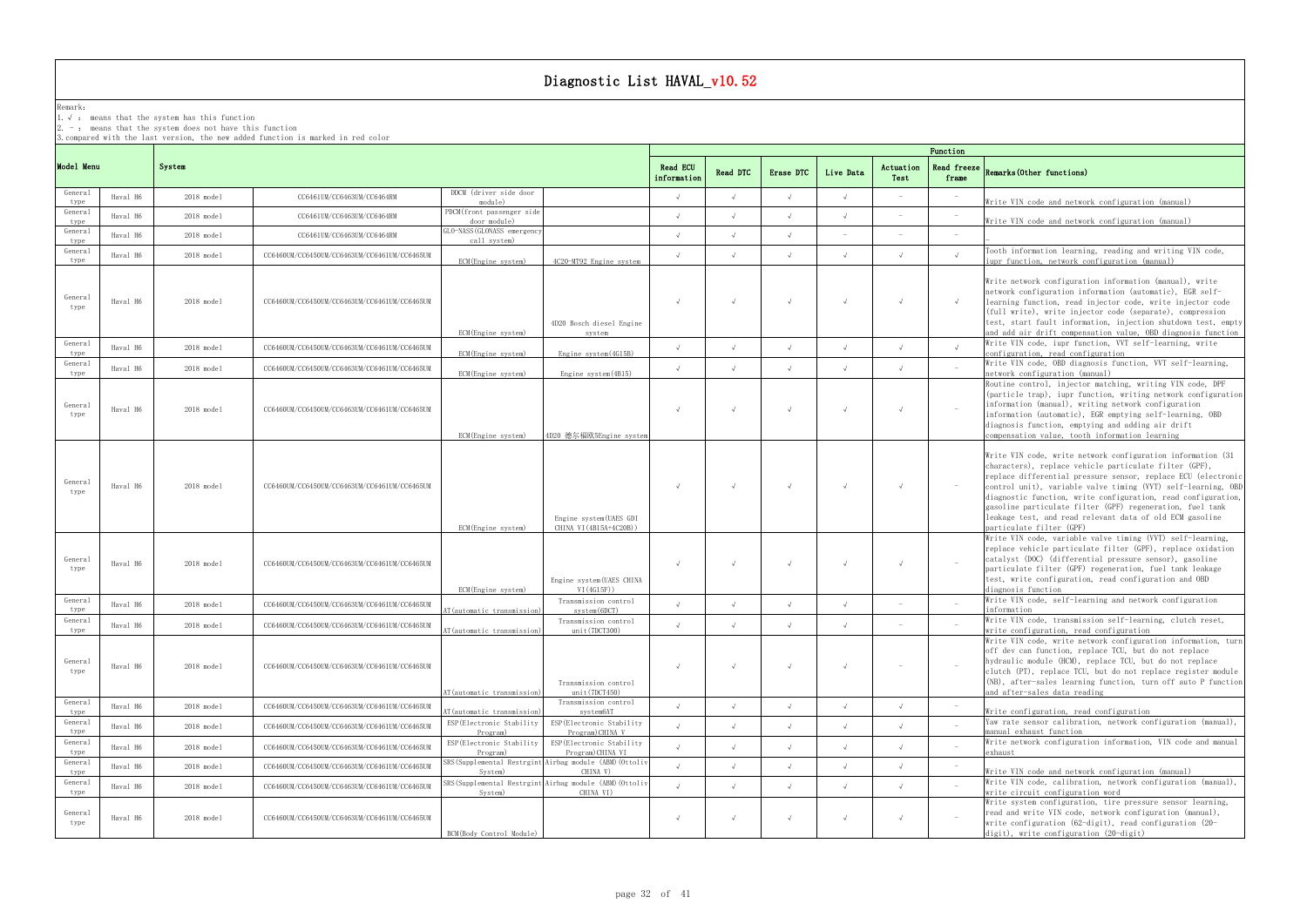## Remark:

1.√ : means that the systemhas this function

 $2. -:$  means that the system does not have this function

3.compared with the last version, the new added function is marked in red color

## frame Remarks(Other functions)

Write network configuration information and VIN code

|                 |          |                      |                                              |                                              |                                                       |                         |            |            |            |                   | Function             |                                                                                                                                                                                                                            |
|-----------------|----------|----------------------|----------------------------------------------|----------------------------------------------|-------------------------------------------------------|-------------------------|------------|------------|------------|-------------------|----------------------|----------------------------------------------------------------------------------------------------------------------------------------------------------------------------------------------------------------------------|
| Model Menu      |          | System               |                                              |                                              |                                                       | Read ECU<br>information | Read DTC   | Erase DTC  | Live Data  | Actuation<br>Test | Read freeze<br>frame | <b>Remarks (Other functions)</b>                                                                                                                                                                                           |
| General<br>type | Haval H6 | $2018 \text{ model}$ | CC6460UM/CC6450UM/CC6463UM/CC6461UM/CC6465UM | ICM/IP(instrument panel<br>system)           | IP(instrument system)CHINA                            |                         |            |            |            | $\sqrt{ }$        |                      | Default value of reading and writing maintenance mileage,<br>default value of reading and writing maintenance mileage<br>(China VI), total mileage clearing, manual zeroing, date<br>eset, network configuration (manual): |
| General<br>type | Haval H6 | 2018 model           | CC6460UM/CC6450UM/CC6463UM/CC6461UM/CC6465UM | ICM/IP(instrument panel<br>system)           | IP(instrument system)CHINA<br>V <sub>T</sub>          | $\sqrt{ }$              |            | $\sqrt{ }$ | $\sqrt{ }$ | $\sqrt{ }$        |                      | Write VIN code, write network configuration information,<br>reset maintenance mileage, reset total mileage, and reset<br>manually                                                                                          |
| General<br>type | Haval H6 | 2018 model           | CC6460UM/CC6450UM/CC6463UM/CC6461UM/CC6465UM | EPB (Electronic Parking<br>Brake)            |                                                       | $\sqrt{ }$              | $\sqrt{ }$ | $\sqrt{ }$ | $\sqrt{ }$ | $\sqrt{ }$        |                      | Replace the brake pad, calibrate the slope sensor, configure<br>the network (manually), and read the deep fault code                                                                                                       |
| General<br>type | Haval H6 | $2018 \text{ model}$ | CC6460UM/CC6450UM/CC6463UM/CC6461UM/CC6465UM | Air conditioning control<br>$s$ vstem $(AC)$ |                                                       | $\sqrt{ }$              | $\sqrt{ }$ | $\sqrt{ }$ |            | $\sqrt{ }$        |                      | Network configuration (manual)                                                                                                                                                                                             |
| General<br>type | Haval H6 | $2018$ model         | CC6460UM/CC6450UM/CC6463UM/CC6461UM/CC6465UM | PEPS (Passive entry passive<br>start system) | PEPS (Haila)                                          |                         |            |            | $\sqrt{ }$ |                   |                      | Network configuration (manual)                                                                                                                                                                                             |
| General<br>type | Haval H6 | 2018 model           | CC6460UM/CC6450UM/CC6463UM/CC6461UM/CC6465UM | PEPS(Passive entry passive<br>start system)  | PEPS (KSTAR BUTTON)                                   | $\sqrt{ }$              |            |            | $\sqrt{ }$ |                   |                      | Write network configuration information, write VIN code,<br>write configuration (62-digit), read configuration (62-digit)                                                                                                  |
| General<br>type | Haval H6 | 2018 model           | CC6460UM/CC6450UM/CC6463UM/CC6461UM/CC6465UM | EPS (Electric Power<br>Steering)             | EPS (Electric Power<br>Steering) (ZF)                 |                         |            | $\sqrt{ }$ | $\sqrt{ }$ |                   |                      | Steering sensor calibration, VIN code writing, network<br>configuration (manual)                                                                                                                                           |
| General<br>type | Haval H6 | 2018 model           | CC6460UM/CC6450UM/CC6463UM/CC6461UM/CC6465UM | EPS (Electric Power<br>Steering)             | EPS (Electric Power<br>Steering) (BOSCH)              |                         |            |            |            |                   |                      | Write VIN code, corner calibration, limit learning, data<br>elimination, write configuration, read configuration                                                                                                           |
| General<br>type | Haval H6 | 2018 model           | CC6460UM/CC6450UM/CC6463UM/CC6461UM/CC6465UM | WVL (continuously variable<br>valve lift)    |                                                       |                         |            | $\sim$     |            |                   |                      | Write VIN code, network configuration (manual), cvvl<br>(continuously variable valve lift) self-learning                                                                                                                   |
| General<br>type | Haval H6 | $2018$ model         | CC6460UM/CC6450UM/CC6463UM/CC6461UM/CC6465UM | SBWM (Electronic shifter)                    | SBWM (Electronic<br>shifter) (ZF)                     |                         |            |            | $\sqrt{ }$ |                   |                      |                                                                                                                                                                                                                            |
| General<br>type | Haval H6 | 2018 model           | CC6460UM/CC6450UM/CC6463UM/CC6461UM/CC6465UM | SBWM (Electronic shifter)                    | SBWM (Electronic<br>shifter)Chongqing Ruige)          |                         |            |            |            | $\sqrt{ }$        |                      | Write VIN code and category distinguishing code<br>Write VIN code, write category distinguishing code, write<br>configuration (34 digits), write configuration (62 digits)                                                 |
| General<br>type | Haval H6 | $2018 \text{ model}$ | CC6460UM/CC6450UM/CC6463UM/CC6461UM/CC6465UM | AFS (automatic headlamp<br>leveling system)  |                                                       | $\sqrt{ }$              |            |            | $\sqrt{ }$ |                   |                      | Horizontal zero calibration, network configuration (manual)                                                                                                                                                                |
| General<br>type | Haval H6 | 2018 model           | CC6460UM/CC6450UM/CC6463UM/CC6461UM/CC6465UM | AVM(Around View Monitor)                     |                                                       |                         |            |            | $\sqrt{ }$ |                   |                      | Write VIN code, ECU serial number, network configuration<br>(manual), write configuration                                                                                                                                  |
| General<br>type | Haval H6 | 2018 model           | CC6460UM/CC6450UM/CC6463UM/CC6461UM/CC6465UM | RVC (rear view camera<br>system)             |                                                       |                         |            |            |            |                   |                      | Write VIN code, network configuration (manual), write<br>configuration                                                                                                                                                     |
| General<br>type | Haval H6 | 2018 model           | CC6460UM/CC6450UM/CC6463UM/CC6461UM/CC6465UM | PAS (Park Assist System)                     | APA (semi automatic parking<br>aid)                   |                         |            |            |            |                   |                      | Network configuration (manual)                                                                                                                                                                                             |
| General<br>type | Haval H6 | 2018 model           | CC6460UM/CC6450UM/CC6463UM/CC6461UM/CC6465UM | PAS (Park Assist System)                     | PAS (Park Assist System)                              | $\sqrt{ }$              |            | $\sqrt{ }$ | $\sqrt{ }$ |                   |                      | Network configuration (manual), write configuration (62-<br>digit), write configuration (20-digit), read configuration<br>$(20 - \text{digit})$                                                                            |
| General<br>type | Haval H6 | 2018 model           | CC6460UM/CC6450UM/CC6463UM/CC6461UM/CC6465UM | NEXTRAC (smart precursor)                    |                                                       | $\sqrt{ }$              |            |            |            |                   |                      | Network configuration (manual)                                                                                                                                                                                             |
| General<br>type | Haval H6 | 2018 model           | CC6460UM/CC6450UM/CC6463UM/CC6461UM/CC6465UM | CD (entertainment system)                    | $CD$ (Delphi $CD$ )                                   |                         |            |            | $\sqrt{ }$ |                   |                      | Network configuration (manual)                                                                                                                                                                                             |
| General<br>type | Haval H6 | 2018 model           | CC6460UM/CC6450UM/CC6463UM/CC6461UM/CC6465UM |                                              | CD (entertainment system) HUAYANG CD (CD host system) |                         |            |            |            |                   |                      | Write VIN code, write configuration (20 digits), read<br>configuration (20 digits), write configuration (62 digits)                                                                                                        |
| General<br>type | Haval H6 | 2018 model           | CC6460UM/CC6450UM/CC6463UM/CC6461UM/CC6465UM | CD (entertainment system)                    | $CD/MP5$ ( $CD$ host)                                 |                         | $\sqrt{ }$ | $\sqrt{ }$ | $\sqrt{ }$ |                   |                      | Write VIN code and network configuration (manual)                                                                                                                                                                          |
| General<br>type | Haval H6 | 2018 model           | CC6460UM/CC6450UM/CC6463UM/CC6461UM/CC6465UM | ESCL (electronic steering<br>column lock)    | ESCL (electronic steering<br>column lock)(Haila)      |                         |            |            |            |                   |                      | Network configuration (manual)                                                                                                                                                                                             |
| General<br>type | Haval H6 | 2018 model           | CC6460UM/CC6450UM/CC6463UM/CC6461UM/CC6465UM | ESCL (electronic steering<br>column lock)    | ESCL (electronic steering<br>column lock)(KSTAR)      |                         | $\sqrt{ }$ | $\sqrt{ }$ | $\sqrt{ }$ |                   |                      | Write network configuration information and VIN code                                                                                                                                                                       |
| General<br>type | Haval H6 | 2018 model           | CC6460UM/CC6450UM/CC6463UM/CC6461UM/CC6465UM | GW (Gateway)                                 |                                                       | $\sqrt{ }$              | $\sqrt{ }$ | $\sqrt{ }$ | $\sqrt{ }$ |                   |                      | Write VIN code, network configuration (manual), write<br>configuration (62-digit), read configuration (20-digit),<br>write configuration (20-digit)                                                                        |
| General<br>type | Haval H6 | 2018 model           | CC6460UM/CC6450UM/CC6463UM/CC6461UM/CC6465UM | SAS (Steering Angle Sensor                   |                                                       | $\sqrt{ }$              | $\sqrt{ }$ | $\sqrt{ }$ | $\sqrt{ }$ |                   |                      | Calibration, VIN code writing, network configuration (manual)                                                                                                                                                              |
| General<br>type | Haval H6 | 2018 model           | CC6460UM/CC6450UM/CC6463UM/CC6461UM/CC6465UM | SCM (seat ventilation and<br>heating module) |                                                       | $\sqrt{ }$              | $\sqrt{ }$ | $\sqrt{ }$ | $\sqrt{ }$ |                   |                      | Write VIN code                                                                                                                                                                                                             |
| General<br>type | Haval H6 | 2018 model           | CC6460UM/CC6450UM/CC6463UM/CC6461UM/CC6465UM | CMS (CAN signal conversion<br>system)        |                                                       |                         |            |            | $\sqrt{ }$ |                   |                      | CMS model learning and network configuration (manual)                                                                                                                                                                      |
| General<br>type | Haval H6 | 2018 model           | CC6460UM/CC6450UM/CC6463UM/CC6461UM/CC6465UM | HUT (navigation host<br>system)              |                                                       | $\sqrt{ }$              |            |            |            |                   |                      | Write VIN code, write configuration and read configuration                                                                                                                                                                 |
| General<br>type | Haval H6 | 2018 model           | CC6460UM/CC6450UM/CC6463UM/CC6461UM/CC6465UM | -BOX (Internet of vehicles<br>host system)   |                                                       | $\sqrt{ }$              |            | $\sqrt{ }$ | $\sqrt{ }$ |                   |                      | Write network configuration information and VIN code                                                                                                                                                                       |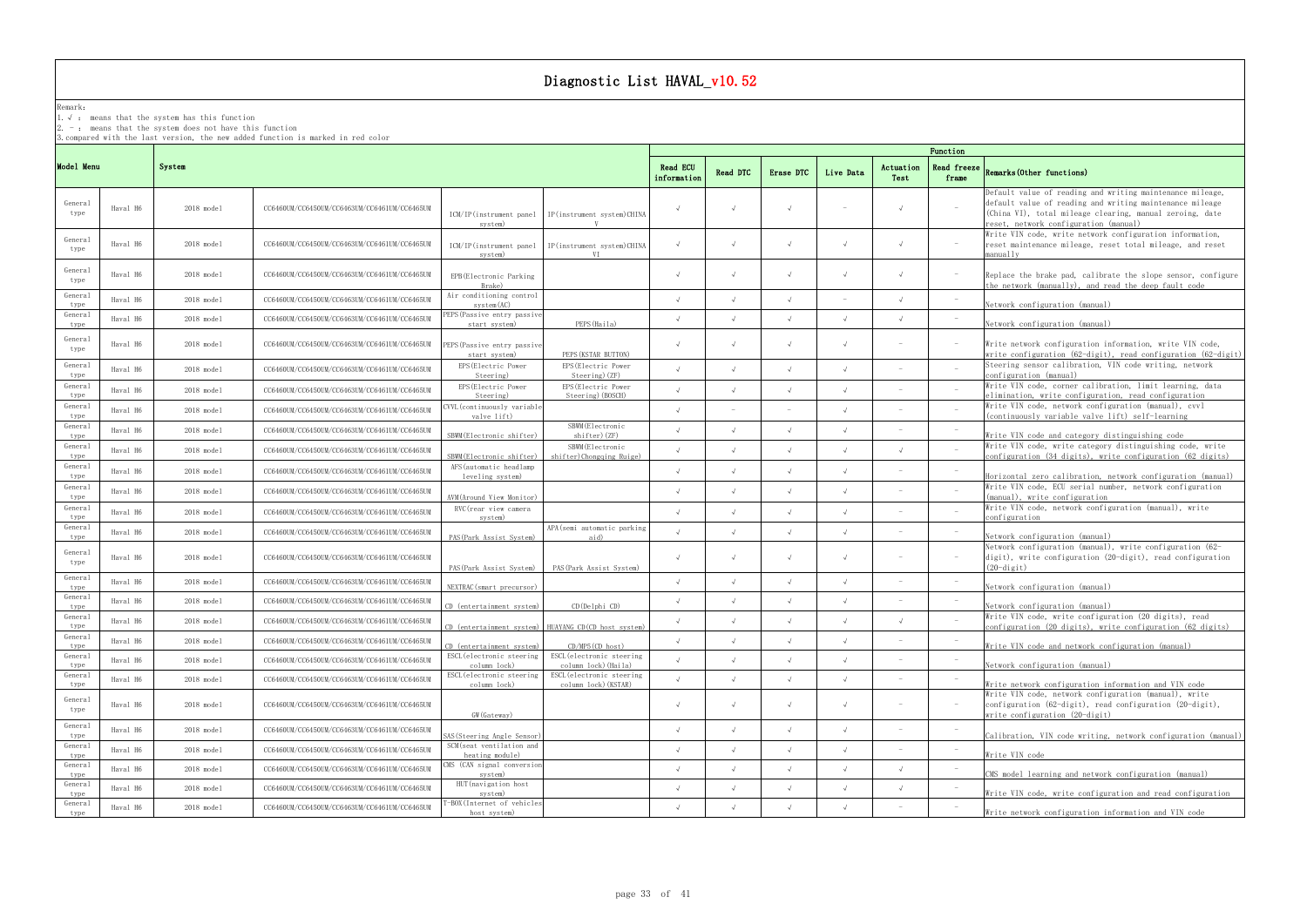## Remark:

1.√ : means that the systemhas this function

 $2. -:$  means that the system does not have this function

3.compared with the last version, the new added function is marked in red color

## frame Remarks(Other functions)

|          |                                    |                                             |                                                              |                                                                        |            |            |            |                                 | Function                        |                                                                                                                                                                                                                                                                                                                                                                                                                                                                                |
|----------|------------------------------------|---------------------------------------------|--------------------------------------------------------------|------------------------------------------------------------------------|------------|------------|------------|---------------------------------|---------------------------------|--------------------------------------------------------------------------------------------------------------------------------------------------------------------------------------------------------------------------------------------------------------------------------------------------------------------------------------------------------------------------------------------------------------------------------------------------------------------------------|
|          | System                             |                                             |                                                              | <b>Read ECU</b><br>information                                         | Read DTC   | Erase DTC  | Live Data  | Actuation<br>Test               | Read freeze<br>frame            | Remarks (Other functions)                                                                                                                                                                                                                                                                                                                                                                                                                                                      |
| Haval H7 | 2017-2019 (basic model<br>China V) | ECM(Engine system)                          | Engine system (UAES GDI<br>CHINA VI (4B15A+4C20B))           | $\sqrt{ }$                                                             |            | $\sqrt{ }$ | $\sqrt{ }$ | $\sqrt{ }$                      | $\sim$ $-$                      | Write VIN code, write network configuration information (31)<br>characters), replace vehicle particulate filter (GPF),<br>replace differential pressure sensor, replace ECU (electronic<br>control unit), variable valve timing (VVT) self-learning, OBD<br>diagnostic function, write configuration, read configuration,<br>gasoline particulate filter (GPF) regeneration, fuel tank<br>leakage test, and read relevant data of old ECM gasoline<br>particulate filter (GPF) |
| Haval H7 | 2017-2019 (basic model<br>China V) | AT (automatic transmission)                 | Transmission control<br>unit(7DCT450)                        | $\sqrt{ }$                                                             | $\sqrt{ }$ | $\sqrt{ }$ | $\sqrt{ }$ | $\sim$                          | $\hspace{0.1mm}$                | Write VIN code, write network configuration information, turn<br>off dev can function, replace TCU, but do not replace<br>hydraulic module (HCM), replace TCU, but do not replace<br>clutch (PT), replace TCU, but do not replace register module<br>(NB), after-sales learning function, turn off auto P function<br>and after-sales data reading                                                                                                                             |
| Haval H8 | 2015-2016 (6AT)                    | IFV (Intelligent front view control module) |                                                              | $\sqrt{ }$                                                             | $\sqrt{ }$ | $\sqrt{ }$ | $\sqrt{ }$ | $\sim$                          | $\hspace{0.1mm}$                | Write calibration date                                                                                                                                                                                                                                                                                                                                                                                                                                                         |
| Haval M6 | 2017-2019 (basic model             | ECM (engine control module)                 | Engine system (4G15B)                                        | $\sqrt{ }$                                                             | $\sqrt{ }$ | $\sqrt{ }$ | $\sqrt{ }$ | $\sqrt{ }$                      | $\sqrt{ }$                      | Write VIN code, iupr function, VVT self-learning, write<br>configuration, read configuration                                                                                                                                                                                                                                                                                                                                                                                   |
| Haval F5 |                                    | ECM(Engine system)                          | Engine system (UAES CHINA<br>VI(4G15F))                      |                                                                        |            | $\sqrt{ }$ | $\sqrt{ }$ | $\sqrt{ }$                      | $\sim$                          | Write VIN code, variable valve timing (VVT) self-learning,<br>replace vehicle particulate filter (GPF), replace oxidation<br>catalyst (DOC) (differential pressure sensor), gasoline<br>particulate filter (GPF) regeneration, fuel tank leakage<br>test, write configuration, read configuration and OBD<br>diagnosis function                                                                                                                                                |
| Haval F5 |                                    | HUT (navigation host system)                | system) (YUANFENG)                                           | $\sqrt{ }$                                                             | $\sqrt{ }$ | $\sqrt{ }$ | $\sqrt{ }$ | $\sim$                          |                                 | Write VIN code and configuration                                                                                                                                                                                                                                                                                                                                                                                                                                               |
| Haval F5 |                                    | PAS (Parking assist system)                 | System) (Valeo)                                              | $\sqrt{ }$                                                             |            |            | $\sqrt{ }$ |                                 |                                 | Write VIN code, write configuration and read configuration                                                                                                                                                                                                                                                                                                                                                                                                                     |
| Haval H2 | 2019 model (CHINA VI)              | EPS (Electric Power Steering)               | Steering)                                                    | $\sqrt{ }$                                                             |            |            |            |                                 | $\sim$                          |                                                                                                                                                                                                                                                                                                                                                                                                                                                                                |
| Haval H4 |                                    | ICM/IP(instrument panel system)             | Instrument system<br>(xintongda)                             | $\sqrt{ }$                                                             |            |            |            | $\sqrt{ }$                      | $\sim$                          |                                                                                                                                                                                                                                                                                                                                                                                                                                                                                |
| Haval H4 |                                    | HUT-TBOX(integrated machine)                |                                                              | $\Lambda$                                                              |            |            |            | $\sim$                          | $\sim$                          |                                                                                                                                                                                                                                                                                                                                                                                                                                                                                |
| Haval H5 | 2021 model (Russian<br>version)    | ECM (engine control module)                 |                                                              | $\sqrt{ }$                                                             |            | $\sqrt{ }$ | $\sqrt{ }$ | $\sqrt{ }$                      | $\overline{\phantom{a}}$        |                                                                                                                                                                                                                                                                                                                                                                                                                                                                                |
| Haval H5 | 2021 model(Russian<br>version)     | ESP (Electronic Stability Program)          |                                                              | $\sqrt{ }$                                                             |            | $\sqrt{ }$ | $\sqrt{ }$ | $\sqrt{ }$                      |                                 |                                                                                                                                                                                                                                                                                                                                                                                                                                                                                |
| Haval H5 | 2021 model (Russian<br>version)    | SRS (Supplemental Restrgint System)         |                                                              | $\sqrt{ }$                                                             | $\sqrt{ }$ | $\sqrt{ }$ | $\sqrt{ }$ |                                 | $\qquad \qquad -$               |                                                                                                                                                                                                                                                                                                                                                                                                                                                                                |
| Haval H5 | 2021 model(Russian<br>version)     | BCM(Body Control Module)                    |                                                              |                                                                        |            | $\sqrt{ }$ | $\sqrt{ }$ | $\sqrt{ }$                      | $\overline{\phantom{a}}$        |                                                                                                                                                                                                                                                                                                                                                                                                                                                                                |
| Haval H5 | 2021 model(Russian<br>version)     | ICM/IP(instrument panel system)             |                                                              |                                                                        |            |            |            |                                 |                                 |                                                                                                                                                                                                                                                                                                                                                                                                                                                                                |
| Haval H5 | 2021 model(Russian<br>version)     | TPMS (Tire Pressure Monitoring System)      |                                                              |                                                                        |            |            |            |                                 | $\hspace{0.1mm}-\hspace{0.1mm}$ | $\hspace{0.1mm}-\hspace{0.1mm}$                                                                                                                                                                                                                                                                                                                                                                                                                                                |
| Haval H5 | 2021 model(Russian<br>version)     | IMMO                                        |                                                              | $\hspace{0.1mm}$                                                       |            | $\sqrt{ }$ | $\sqrt{ }$ |                                 | $\sim$                          |                                                                                                                                                                                                                                                                                                                                                                                                                                                                                |
| Haval H5 | 2021 model (Russian<br>version)    | TOD (4WD system)                            | TOD(Intelligent 4WD)                                         | $\sqrt{ }$                                                             |            | $\sqrt{ }$ |            | $\sqrt{ }$                      | $\overline{\phantom{a}}$        |                                                                                                                                                                                                                                                                                                                                                                                                                                                                                |
| Haval H5 | 2021 model (Russian<br>version)    | TOD (4WD system)                            | Esof (BorgWarner 4WD<br>system)                              | $\sqrt{ }$                                                             |            |            | $\sqrt{ }$ | $\sqrt{ }$                      | $\overline{\phantom{a}}$        |                                                                                                                                                                                                                                                                                                                                                                                                                                                                                |
| Haval H5 | 2021 model (Russian<br>version)    | RVC(Rear View Camera)                       |                                                              | $\sqrt{ }$                                                             |            | $\sqrt{ }$ | $\sqrt{ }$ | $\hspace{0.1mm}-\hspace{0.1mm}$ | $\sim$                          |                                                                                                                                                                                                                                                                                                                                                                                                                                                                                |
| Haval H6 | Third generation Haval H6          | ECM (engine control module)                 |                                                              | $\sqrt{ }$                                                             |            |            |            | $\sqrt{ }$                      | $\sim$                          |                                                                                                                                                                                                                                                                                                                                                                                                                                                                                |
| Haval H6 | Third generation Haval H           | TCU(Transmission control unit)              |                                                              | $\sqrt{ }$                                                             |            |            |            | $\sim$                          | $\sim$                          |                                                                                                                                                                                                                                                                                                                                                                                                                                                                                |
| Haval H6 | Third generation Haval H           | ESP (Electronic Stability Program)          |                                                              | $\sqrt{ }$                                                             |            |            |            | $\sqrt{ }$                      | $\overline{\phantom{a}}$        |                                                                                                                                                                                                                                                                                                                                                                                                                                                                                |
| Haval H6 | Third generation Haval H           | ABM(airbag module)                          |                                                              | $\sqrt{ }$                                                             | $\sqrt{ }$ | $\sqrt{ }$ | $\sqrt{ }$ | $\sqrt{ }$                      | $\sim$                          |                                                                                                                                                                                                                                                                                                                                                                                                                                                                                |
| Haval H6 | Third generation Haval H           | KBCM(body electronic domain control unit)   | KBCM(UAES vehicle body<br>electronic domain control<br>unit) | $\sqrt{ }$                                                             |            | $\sqrt{ }$ | $\sqrt{ }$ | $\sqrt{ }$                      | $\sim$                          |                                                                                                                                                                                                                                                                                                                                                                                                                                                                                |
| Haval H6 | Third generation Haval H           | KBCM(body electronic domain control unit)   | KBCM (kstar body electronic<br>domain control unit)          | $\sqrt{ }$                                                             |            | $\sqrt{ }$ | $\sqrt{ }$ | $\sqrt{ }$                      | $\sim$                          |                                                                                                                                                                                                                                                                                                                                                                                                                                                                                |
|          | Model Menu                         | China V)                                    |                                                              | HUT (navigation host<br>PAS (Park Assist<br>EPS (YUBNEI Electric Power |            |            |            |                                 |                                 |                                                                                                                                                                                                                                                                                                                                                                                                                                                                                |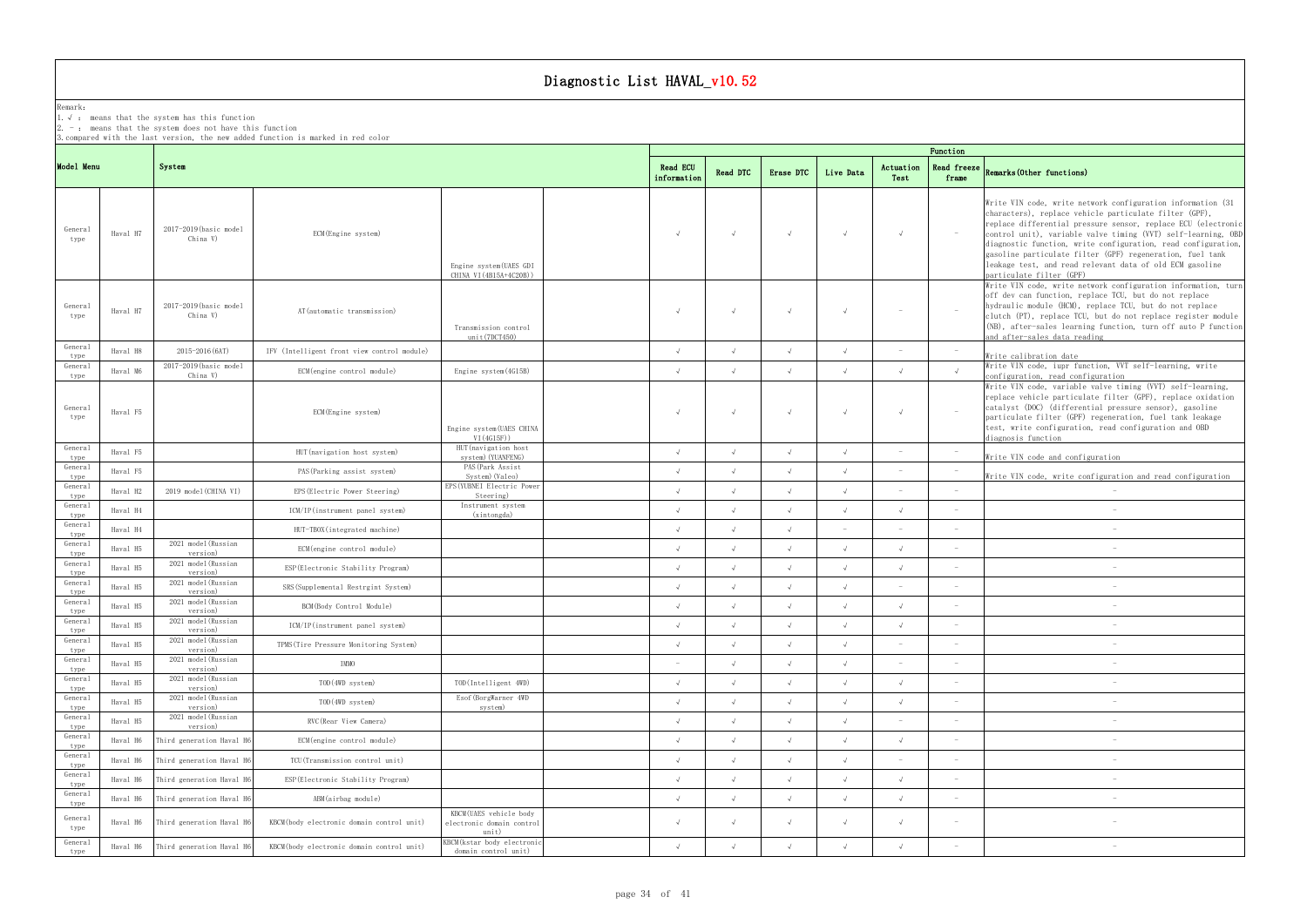|                 |                   |                                                                                                                       |                                                                                  | Diagnostic List HAVAL_v10.52                       |                                |            |            |                                 |                                 |                                 |                           |
|-----------------|-------------------|-----------------------------------------------------------------------------------------------------------------------|----------------------------------------------------------------------------------|----------------------------------------------------|--------------------------------|------------|------------|---------------------------------|---------------------------------|---------------------------------|---------------------------|
| Remark:         |                   | 1. $\sqrt{ }$ : means that the system has this function<br>$2. -$ : means that the system does not have this function |                                                                                  |                                                    |                                |            |            |                                 |                                 |                                 |                           |
|                 |                   |                                                                                                                       | 3. compared with the last version, the new added function is marked in red color |                                                    |                                |            |            |                                 |                                 | Function                        |                           |
| Model Menu      |                   | System                                                                                                                |                                                                                  |                                                    | <b>Read ECU</b><br>information | Read DTC   | Erase DTC  | Live Data                       | Actuation<br>Test               | Read freeze<br>frame            | Remarks (Other functions) |
| General<br>type | Haval H6          | Third generation Haval H6                                                                                             | AC(air conditioning control module)                                              |                                                    | $\sqrt{ }$                     | $\sqrt{ }$ | $\sqrt{ }$ | $\sqrt{ }$                      | $\sqrt{ }$                      |                                 |                           |
| General<br>type | Haval H6          | Third generation Haval H6                                                                                             | AMP (power amplifier)                                                            |                                                    | $\sqrt{ }$                     |            | $\sqrt{ }$ |                                 |                                 |                                 |                           |
| General<br>type | Haval H6          | Third generation Haval H6                                                                                             | AWD(full-time 4WD)                                                               |                                                    | $\sqrt{ }$                     |            | $\sqrt{ }$ |                                 |                                 |                                 |                           |
| General<br>type | Haval H6          | Third generation Haval H6                                                                                             | Ble(Bluetooth module)                                                            |                                                    |                                |            | $\sqrt{ }$ |                                 |                                 |                                 |                           |
| General<br>type | Haval H6          | Third generation Haval H6                                                                                             | CP(electric sidestep module)                                                     |                                                    | $\sqrt{ }$                     | $\sqrt{ }$ | $\sqrt{ }$ |                                 |                                 | $\overline{\phantom{0}}$        |                           |
| General<br>type | Haval H6          | Third generation Haval H6                                                                                             | CSA (combination switch assembly)                                                |                                                    | $\sqrt{ }$                     | $\sqrt{ }$ | $\sqrt{ }$ | $\sqrt{ }$                      |                                 |                                 |                           |
| General<br>type | Haval H6          | Third generation Haval H6                                                                                             | CVVL (continuously variable valve lift)                                          |                                                    | $\sqrt{ }$                     |            |            |                                 |                                 |                                 |                           |
| General<br>type | Haval H6          | Third generation Haval H6                                                                                             | DDCM(driver side door module)                                                    |                                                    | $\sqrt{ }$                     | $\sqrt{ }$ | $\sqrt{ }$ |                                 |                                 |                                 |                           |
| General<br>type | Haval H6          | Third generation Haval H6                                                                                             | DVR (DASH CAM)                                                                   |                                                    |                                | $\sqrt{ }$ | $\sqrt{ }$ | $\sqrt{ }$                      |                                 |                                 |                           |
| General<br>type | Haval H6          | Third generation Haval H6                                                                                             | F-PBOX(front fuse box module)                                                    |                                                    | $\sqrt{ }$                     |            | $\sqrt{ }$ |                                 |                                 |                                 |                           |
| General<br>type | Haval H6          | Third generation Haval H6                                                                                             | GW(independent gateway)                                                          | GW(Amber gateway)                                  |                                |            | $\sqrt{ }$ |                                 |                                 | $\sim$                          | $\overline{\phantom{a}}$  |
| General<br>type | Haval H6          | Third generation Haval H6                                                                                             | GW(independent gateway)                                                          | GW (UAES GATEWAY)                                  | $\sqrt{ }$                     | $\sqrt{ }$ | $\sqrt{ }$ | $\sqrt{ }$                      |                                 | $\overline{\phantom{0}}$        |                           |
| General<br>type | Haval H6          | Third generation Haval H6                                                                                             | HAP (advanced automatic parking)                                                 |                                                    | $\sqrt{ }$                     |            | $\sqrt{ }$ |                                 |                                 | $\hspace{0.1mm}-\hspace{0.1mm}$ |                           |
| General<br>type | Haval H6          | Third generation Haval H6                                                                                             | IFC(Intelligent front view module)                                               |                                                    | $\sqrt{ }$                     | $\sqrt{ }$ | $\sqrt{ }$ | $\sqrt{ }$                      |                                 |                                 |                           |
| General<br>type | Haval H6          | Third generation Haval H6                                                                                             | TPMS (tire pressure monitoring system)                                           |                                                    | $\sqrt{ }$                     |            | $\sqrt{ }$ | $\sqrt{ }$                      |                                 |                                 |                           |
| General<br>type | Haval H6          | Third generation Haval H6                                                                                             | HUD (head up display)                                                            |                                                    | $\sqrt{ }$                     |            | $\sqrt{ }$ |                                 | $\sim$                          | $\overline{\phantom{a}}$        | $\overline{\phantom{a}}$  |
| General<br>type | Haval H6          | Third generation Haval H6                                                                                             | HUT (multimedia player assembly)                                                 |                                                    |                                |            | $\sqrt{ }$ |                                 | $\sim$                          | $\overline{\phantom{a}}$        | $\overline{\phantom{m}}$  |
| General<br>type | Haval H6          | Third generation Haval H6                                                                                             | HVSM (seat heating ventilation module)                                           | Hysm(Anwen seat heating<br>and ventilation module) | $\sqrt{ }$                     | $\sqrt{ }$ | $\sqrt{ }$ | $\sqrt{ }$                      | $\sim$                          | $\hspace{0.1mm}-\hspace{0.1mm}$ | $\overline{\phantom{a}}$  |
| General<br>type | Haval H6          | Third generation Haval H6                                                                                             | HVSM (seat heating ventilation module)                                           | Hvsm(warm seat heating and<br>ventilation module)  | $\sqrt{ }$                     |            | $\sqrt{ }$ |                                 |                                 |                                 | $\equiv$                  |
| General<br>type | Haval H6          | Third generation Haval H6                                                                                             | IPAS (Integrated Parking Aid System)                                             |                                                    |                                |            | $\sqrt{ }$ | $\sqrt{ }$                      |                                 |                                 |                           |
| General<br>type | Haval H6          | Third generation Haval H6                                                                                             | PDCM(passenger side door module)                                                 |                                                    | $\sqrt{ }$                     | $\sqrt{ }$ | $\sqrt{ }$ |                                 |                                 | $\hspace{0.1mm}-\hspace{0.1mm}$ | $\overline{\phantom{a}}$  |
| General<br>type | Haval H6          | Third generation Haval H6                                                                                             | PLG (Power Lift Gate)                                                            |                                                    | $\sqrt{ }$                     | $\sqrt{ }$ | $\sqrt{ }$ | $\sqrt{ }$                      |                                 | $\hspace{0.1mm}-\hspace{0.1mm}$ | $\overline{\phantom{m}}$  |
| General<br>type | Haval H6          | Third generation Haval H6                                                                                             | RPAS (Rear Radar Parking Aid)                                                    |                                                    |                                |            | $\sqrt{ }$ |                                 |                                 |                                 | $\overline{\phantom{a}}$  |
| General<br>type | Haval H6          | Third generation Haval H6                                                                                             | R-PBOX(rear fuse box module)                                                     |                                                    | $\sqrt{ }$                     | $\sqrt{ }$ | $\sqrt{ }$ | $\sqrt{ }$                      | $\sqrt{ }$                      | $\sim$                          | $\overline{\phantom{m}}$  |
| General<br>type | Haval H6          | Third generation Haval H6                                                                                             | RSDS_L(left radar detection system)                                              |                                                    | $\sqrt{ }$                     | $\sqrt{ }$ | $\sqrt{ }$ | $\sqrt{ }$                      |                                 | $\overline{\phantom{a}}$        |                           |
| General<br>type | Haval H6          | Third generation Haval H6                                                                                             | RSDS R(right radar detection system)                                             |                                                    | $\sqrt{ }$                     | $\sqrt{ }$ | $\sqrt{ }$ | $\sqrt{ }$                      |                                 | $\hspace{0.1mm}-\hspace{0.1mm}$ |                           |
| General<br>type | Haval H6          | Third generation Haval H6                                                                                             | SBWM (Electronic shifter)                                                        | SBWM (Mander electronic<br>shifter assembly)       | $\sqrt{ }$                     | $\sqrt{ }$ | $\sqrt{ }$ | $\sqrt{ }$                      | $\sim$                          | $\overline{\phantom{a}}$        |                           |
| General<br>type | Haval H6          | Third generation Haval H6                                                                                             | SBWM (Electronic shifter)                                                        | SBWM(Searle electronic<br>shifter assembly)        | $\sqrt{ }$                     | $\sqrt{ }$ | $\sqrt{ }$ | $\sqrt{ }$                      | $\sim$                          | $\overline{\phantom{a}}$        |                           |
| General<br>type | Haval H6          | Third generation Haval H6                                                                                             | T-BOX(Internet of vehicles host system)                                          | T-BOX (Lear on-board<br>wireless terminal)         | $\sqrt{ }$                     |            | $\sqrt{ }$ |                                 | $\sim$                          |                                 | $\overline{\phantom{a}}$  |
| General<br>type | Haval H6          | Third generation Haval H6                                                                                             | T-BOX(Internet of vehicles host system)                                          | T-BOX (Neusoft on-board<br>wireless terminal)      | $\sqrt{ }$                     | $\sqrt{ }$ | $\sqrt{ }$ | $\sqrt{ }$                      | $\sim$                          | $\overline{\phantom{a}}$        | $\overline{\phantom{m}}$  |
| General<br>type | Haval H6          | Third generation Haval H6                                                                                             | WPC (wireless charging assembly)                                                 |                                                    | $\sqrt{ }$                     | $\sqrt{ }$ | $\sqrt{ }$ | $\sqrt{ }$                      | $\sim$                          | $\hspace{0.1mm}-\hspace{0.1mm}$ | $\overline{\phantom{m}}$  |
| General<br>type | Haval H6          | Third generation Haval H6                                                                                             | EPS (Electronic Power Steering)                                                  |                                                    | $\sqrt{ }$                     | $\sqrt{ }$ | $\sqrt{ }$ | $\sqrt{ }$                      |                                 | $\hspace{0.1mm}-\hspace{0.1mm}$ | $\overline{\phantom{m}}$  |
| General<br>type | Haval H6<br>COUPE |                                                                                                                       | HUT-TBOX(integrated machine)                                                     |                                                    | $\sqrt{ }$                     | $\sqrt{ }$ | $\sqrt{ }$ | $\hspace{0.1mm}-\hspace{0.1mm}$ |                                 | $\hspace{0.1mm}-\hspace{0.1mm}$ | $\overline{\phantom{m}}$  |
| General<br>type | Haval H7          | 2019 model (CHINA VI)                                                                                                 | SBWM (Electronic shifter)                                                        |                                                    | $\sqrt{ }$                     | $\sqrt{ }$ | $\sqrt{ }$ |                                 | $\hspace{0.1mm}-\hspace{0.1mm}$ | $\hspace{0.1mm}-\hspace{0.1mm}$ | $\overline{\phantom{a}}$  |
| General<br>type | Haval H9          | 2020 model (8AT CHINA VI)                                                                                             | VBC (reversing image system)                                                     |                                                    |                                |            | $\sqrt{ }$ |                                 |                                 |                                 |                           |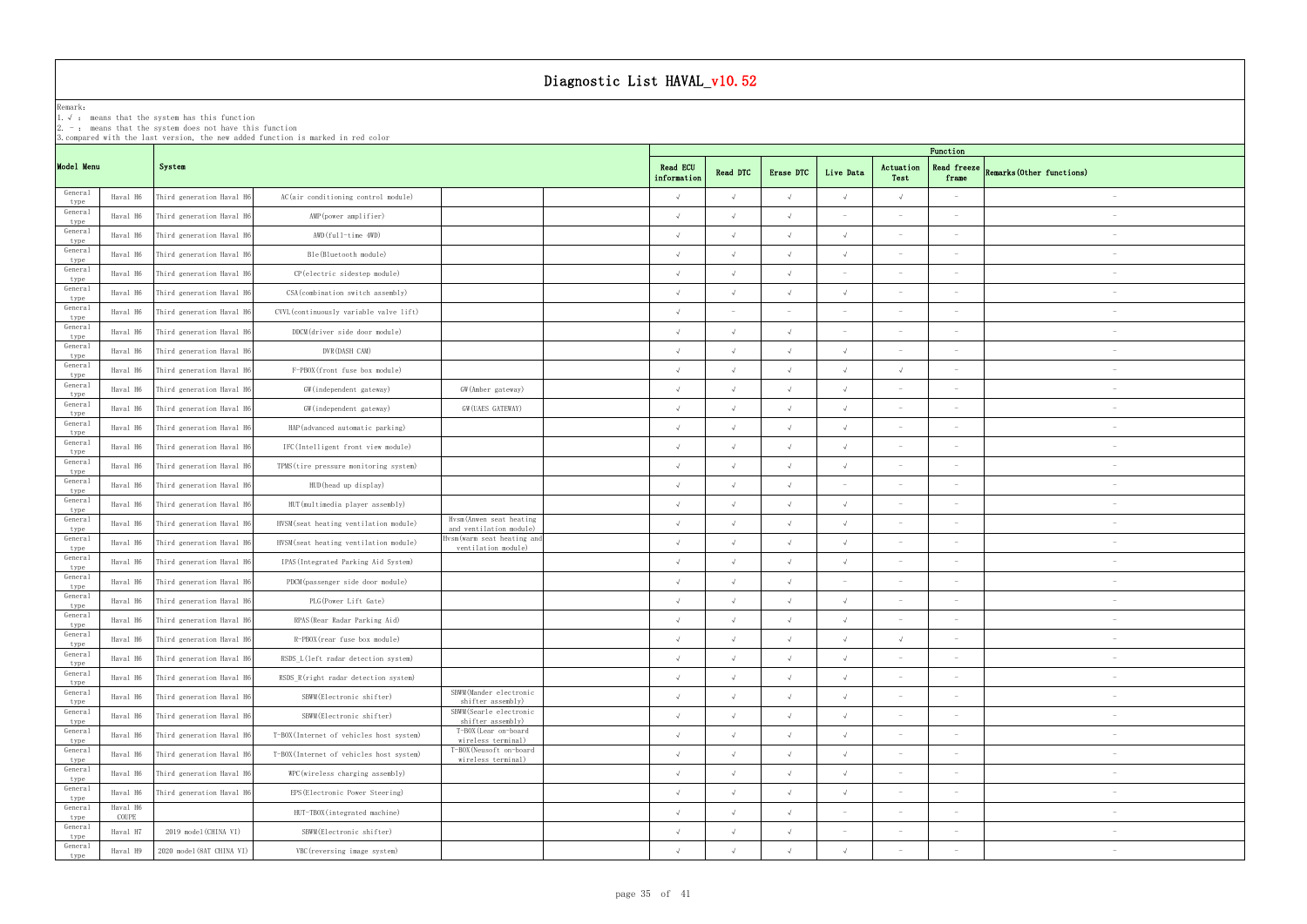### Remark: The contract of the contract of the contract of the contract of the contract of the contract of the contract of the contract of the contract of the contract of the contract of the contract of the contract of the co

1.√ : means that the systemhas this function

2. - : means that the system does not have this function

|                 |          |                      | 3.compared with the last version, the new added function is marked in red color |                                                               |                                |            |            |            |                   | Function                        |                                                                                                                                                                                                                                                                                                                                                    |
|-----------------|----------|----------------------|---------------------------------------------------------------------------------|---------------------------------------------------------------|--------------------------------|------------|------------|------------|-------------------|---------------------------------|----------------------------------------------------------------------------------------------------------------------------------------------------------------------------------------------------------------------------------------------------------------------------------------------------------------------------------------------------|
| Model Menu      |          | System               |                                                                                 |                                                               | <b>Read ECU</b><br>information | Read DTC   | Erase DTC  | Live Data  | Actuation<br>Test | Read freeze<br>frame            | Remarks (Other functions)                                                                                                                                                                                                                                                                                                                          |
| General<br>type | Haval M6 | 2021 model (M6 PLUS) | ECM (engine control module)                                                     |                                                               | $\sqrt{ }$                     | $\sqrt{ }$ | $\sqrt{ }$ | $\sqrt{ }$ | $\sqrt{ }$        | $\sim$                          | Write VIN code, variable valve timing (VVT) self-learning,<br>replace vehicle particulate filter (GPF), replace oxidation<br>catalyst (DOC) (differential pressure sensor), gasoline<br>particulate filter (GPF) regeneration, fuel tank leakage<br>test, write configuration, read configuration and OBD<br>diagnosis function                    |
| General<br>type | Haval M6 | 2021 model (M6 PLUS) | AT (automatic transmission)                                                     | Transmission control<br>unit(7DCT450)                         | $\sqrt{ }$                     | $\sqrt{ }$ | $\sqrt{ }$ | $\sqrt{ }$ | $\sim$            | $\mathcal{L}$                   | Write VIN code, write network configuration information, turn<br>off dev can function, replace TCU, but do not replace<br>hydraulic module (HCM), replace TCU, but do not replace<br>clutch (PT), replace TCU, but do not replace register module<br>(NB), after-sales learning function, turn off auto P function<br>and after-sales data reading |
| General<br>type | Haval M6 | 2021 model (M6 PLUS) | AT (automatic transmission)                                                     | TCU (Transmission control<br>unit 7DCT-300S)                  | $\sqrt{ }$                     | $\sqrt{ }$ | $\sqrt{ }$ | $\sqrt{ }$ |                   | $\sim$                          |                                                                                                                                                                                                                                                                                                                                                    |
| General<br>type | Haval M6 | 2021 model (M6 PLUS) | ESP (Electronic Stability Program)                                              |                                                               | $\sqrt{ }$                     |            | $\sqrt{ }$ | $\sqrt{ }$ |                   | $\sim$                          | Vin code writing, angle sensor calibration, manual exhaust<br>and caliper test                                                                                                                                                                                                                                                                     |
| General<br>type | Haval M6 | 2021 model (M6 PLUS) | SRS (Supplemental Restrgint System)                                             |                                                               |                                |            |            | $\sqrt{ }$ |                   | $\sim$                          | Write VIN code, calibration, network configuration (manual),<br>write circuit configuration word                                                                                                                                                                                                                                                   |
| General<br>type | Haval M6 | 2021 model (M6 PLUS) | BCM(Body Control Module)                                                        |                                                               |                                |            | $\sqrt{ }$ | $\sqrt{ }$ | $\sqrt{ }$        |                                 | Write VIN code                                                                                                                                                                                                                                                                                                                                     |
| General<br>type | Haval M6 | 2021 model (M6 PLUS) | ICM/IP(instrument panel system)                                                 |                                                               |                                | $\sqrt{ }$ | $\sqrt{ }$ | $\sqrt{ }$ |                   | $\sim$                          | Write VIN code, clear the total mileage and reset it manually                                                                                                                                                                                                                                                                                      |
| General<br>type | Haval M6 | 2021 model (M6 PLUS) | PEPS (Passive entry passive start system)                                       |                                                               | $\sqrt{ }$                     | $\sqrt{ }$ | $\sqrt{ }$ | $\sqrt{ }$ | $\sqrt{ }$        | $\overline{\phantom{a}}$        |                                                                                                                                                                                                                                                                                                                                                    |
| General<br>type | Haval M6 | 2021 model (M6 PLUS) | AC (automatic air conditioning system)                                          | AC(Air conditioning<br>control system) (Belhella)             |                                |            | $\sqrt{ }$ | $\sqrt{ }$ |                   |                                 | Write VIN code                                                                                                                                                                                                                                                                                                                                     |
| General<br>type | Haval M6 | 2021 model (M6 PLUS) | AC (automatic air conditioning system)                                          | AC(Air conditioning<br>control system) (FENGTIAN)             | $\sqrt{ }$                     |            | $\sqrt{ }$ | $\sqrt{ }$ |                   |                                 | Write VIN code                                                                                                                                                                                                                                                                                                                                     |
| General<br>type | Haval M6 | 2021 model (M6 PLUS) | GW(independent gateway)                                                         |                                                               | $\sqrt{ }$                     |            | $\sqrt{ }$ | $\sqrt{ }$ |                   |                                 | Write VIN code                                                                                                                                                                                                                                                                                                                                     |
| General<br>type | Haval M6 | 2021 model (M6 PLUS) | PAS (Park Assist System)                                                        |                                                               | $\sqrt{ }$                     |            | $\sqrt{ }$ |            |                   |                                 |                                                                                                                                                                                                                                                                                                                                                    |
| General<br>type | Haval M6 | 2021 model (M6 PLUS) | HUT (navigation system)                                                         |                                                               | $\sqrt{ }$                     | $\sqrt{ }$ | $\sqrt{ }$ |            | $\sqrt{ }$        | $\sim$                          |                                                                                                                                                                                                                                                                                                                                                    |
| General<br>type | Haval M6 | 2021 model (M6 PLUS) | SBWM (Electronic shifter)                                                       | SBWM (Electronic<br>shifter) (ZF)                             | $\sqrt{ }$                     | $\sqrt{ }$ | $\sqrt{ }$ | $\sqrt{ }$ |                   |                                 | Write VIN code and category distinguishing code                                                                                                                                                                                                                                                                                                    |
| General<br>type | Haval M6 | 2021 model (M6 PLUS) | SBWM (Electronic shifter)                                                       | SBWM (Electronic<br>shifter) (NINGBO GAOFA)                   |                                |            |            | $\sqrt{ }$ | $\sqrt{ }$        |                                 | Write VIN code and configuration                                                                                                                                                                                                                                                                                                                   |
| General<br>type | Haval M6 | 2021 model(M6 PLUS)  | AVM(Around View Monitor)                                                        |                                                               | $\sqrt{ }$                     | $\sqrt{ }$ | $\sqrt{ }$ | $\sqrt{ }$ | $\sim$            | $\sim$                          | $\sim$                                                                                                                                                                                                                                                                                                                                             |
| General<br>type | Haval M6 | 2021 model(M6 PLUS)  | DVR (Digital Video Recorder)                                                    |                                                               | $\sqrt{ }$                     |            | $\sqrt{ }$ | $\sqrt{ }$ |                   | $\sim$                          |                                                                                                                                                                                                                                                                                                                                                    |
| General<br>type | Haval F5 |                      | Instrument system (xintongda)                                                   |                                                               | $\sqrt{ }$                     | $\sqrt{ }$ | $\sqrt{ }$ | $\sqrt{ }$ | $\sqrt{ }$        | $\sim$                          |                                                                                                                                                                                                                                                                                                                                                    |
| General<br>type | Haval F5 |                      | Continental instrument (IP 3.5 inch)                                            |                                                               | $\sqrt{ }$                     | $\sqrt{ }$ | $\sqrt{ }$ | $\sqrt{ }$ | $\sqrt{ }$        |                                 |                                                                                                                                                                                                                                                                                                                                                    |
| General<br>type | Haval F5 |                      | IP (7-inch DSV instrument)                                                      |                                                               | $\sqrt{ }$                     | $\sqrt{ }$ | $\sqrt{ }$ | $\sqrt{ }$ | $\sqrt{ }$        |                                 |                                                                                                                                                                                                                                                                                                                                                    |
| General<br>type | Haval F5 |                      | APS (fully automatic parking system)                                            |                                                               |                                |            | $\sqrt{ }$ | $\sqrt{ }$ |                   | $\overline{\phantom{a}}$        |                                                                                                                                                                                                                                                                                                                                                    |
| General<br>type | Haval F5 |                      | RPAS (anti collision radar system (rear four<br>configurations))                |                                                               |                                |            |            |            |                   |                                 |                                                                                                                                                                                                                                                                                                                                                    |
| General<br>type | Haval F5 |                      | AVM (panoramic view controller - HD)                                            |                                                               | $\sqrt{ }$                     |            | $\sqrt{ }$ | $\sqrt{ }$ |                   | $\sim$                          |                                                                                                                                                                                                                                                                                                                                                    |
| General<br>type | Haval F5 |                      | Tbox (Valeo on-board wireless terminal)                                         |                                                               | $\sqrt{ }$                     | $\sqrt{ }$ | $\sqrt{ }$ | $\sqrt{ }$ |                   | $\sim$                          |                                                                                                                                                                                                                                                                                                                                                    |
| General<br>type | Haval F7 | 2021 model           | ECM(engine control module)                                                      | Engine system(UAES GDI<br>CHINA VI (4B15A & 4C20B<br>& 4N20)) | $\sqrt{ }$                     |            | $\sqrt{ }$ | $\sqrt{ }$ | $\sqrt{ }$        | $\sim$                          | $\sim$                                                                                                                                                                                                                                                                                                                                             |
| General<br>type | Haval F7 | 2021 model           | TCU(Transmission Control Unit)                                                  |                                                               | $\sqrt{ }$                     | $\sqrt{ }$ | $\sqrt{ }$ | $\sqrt{ }$ |                   | $\hspace{0.1mm}-\hspace{0.1mm}$ |                                                                                                                                                                                                                                                                                                                                                    |
| General<br>type | Haval F7 | 2021 model           | ESP (Electronic Stability Program)                                              |                                                               |                                |            | $\sqrt{ }$ | $\sqrt{ }$ |                   | $\qquad \qquad -$               |                                                                                                                                                                                                                                                                                                                                                    |
| General<br>type | Haval F7 | 2021 model           | ABM(airbag module)                                                              |                                                               |                                |            |            | $\sqrt{ }$ |                   | $\overline{\phantom{a}}$        |                                                                                                                                                                                                                                                                                                                                                    |
| General<br>type | Haval F7 | 2021 model           | BCM(Body Control Module)                                                        |                                                               | $\sqrt{ }$                     |            | $\sqrt{ }$ | $\sqrt{ }$ | $\sqrt{ }$        | $\overline{\phantom{a}}$        |                                                                                                                                                                                                                                                                                                                                                    |
| General<br>type | Haval F7 | 2021 model           | PEPS (Passive entry passive start system)                                       |                                                               | $\sqrt{ }$                     |            | $\sqrt{ }$ | $\sqrt{ }$ |                   | $\overline{\phantom{a}}$        |                                                                                                                                                                                                                                                                                                                                                    |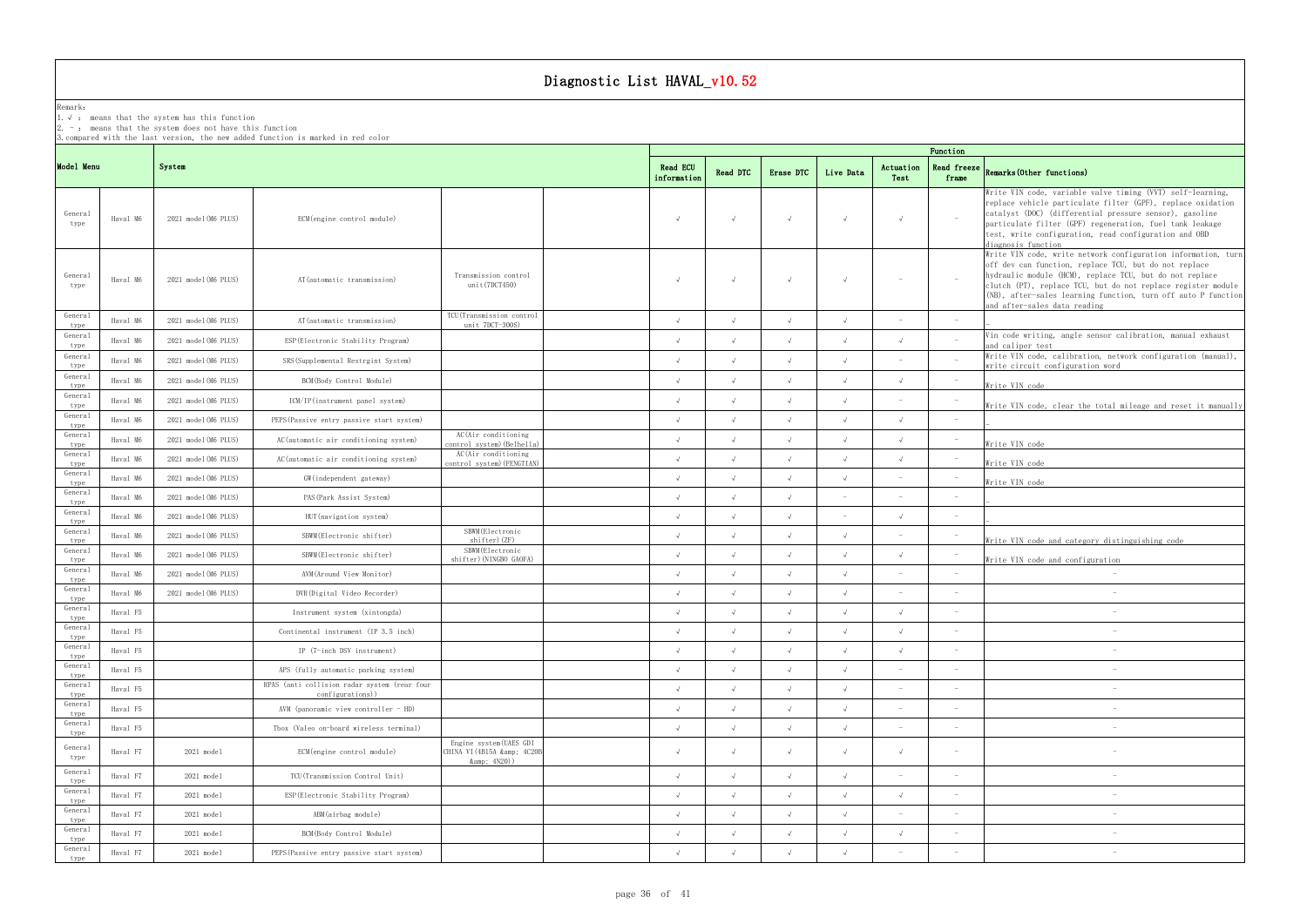| Diagnostic List HAVAL_v10.52 |                                                                                                                                                                                                           |                      |                                            |                                                   |  |                                |            |                          |            |                          |                                 |                           |  |  |  |
|------------------------------|-----------------------------------------------------------------------------------------------------------------------------------------------------------------------------------------------------------|----------------------|--------------------------------------------|---------------------------------------------------|--|--------------------------------|------------|--------------------------|------------|--------------------------|---------------------------------|---------------------------|--|--|--|
| Remark:                      | 1. $\sqrt{ }$ : means that the system has this function<br>$2. -$ : means that the system does not have this function<br>3. compared with the last version, the new added function is marked in red color |                      |                                            |                                                   |  |                                |            |                          |            |                          |                                 |                           |  |  |  |
|                              |                                                                                                                                                                                                           |                      |                                            |                                                   |  |                                | Function   |                          |            |                          |                                 |                           |  |  |  |
| Model Menu                   |                                                                                                                                                                                                           | System               |                                            |                                                   |  | <b>Read ECU</b><br>information | Read DTC   | Erase DTC                | Live Data  | Actuation<br>Test        | Read freeze<br>frame            | Remarks (Other functions) |  |  |  |
| General<br>type              | Haval F7                                                                                                                                                                                                  | 2021 model           | AC(Air conditioning control system)        | AC(Air conditioning<br>control system) (Belhella) |  | $\sqrt{ }$                     | $\sqrt{ }$ | $\sqrt{ }$               | $\sqrt{ }$ | $\sqrt{ }$               |                                 |                           |  |  |  |
| General<br>type              | Haval F7                                                                                                                                                                                                  | 2021 model           | AC(Air conditioning control system)        | AC(Air conditioning<br>control system) (FENGTIAN) |  | $\sqrt{ }$                     | $\sqrt{ }$ | $\sqrt{ }$               |            | $\sqrt{ }$               |                                 |                           |  |  |  |
| General<br>type              | Haval F7                                                                                                                                                                                                  | $2021 \text{ model}$ | GW (independent gateway)                   |                                                   |  | $\sqrt{ }$                     | $\sqrt{ }$ | $\sqrt{ }$               |            |                          | $\overline{\phantom{a}}$        |                           |  |  |  |
| General<br>type              | Haval F7                                                                                                                                                                                                  | 2021 model           | SAS (Steering Angle Sensor)                |                                                   |  | $\sqrt{ }$                     | $\sqrt{ }$ | $\sqrt{ }$               |            |                          |                                 |                           |  |  |  |
| General<br>type              | Haval F7                                                                                                                                                                                                  | $2021 \text{ model}$ | CVVL (continuously variable valve lift)    |                                                   |  | $\sqrt{ }$                     |            | $\overline{\phantom{0}}$ |            | $\sim$                   |                                 |                           |  |  |  |
| General<br>type              | Haval F7                                                                                                                                                                                                  | 2021 model           | SBWM (Electronic shifter)                  | SBWM (Electronic<br>shifter) (ZF)                 |  | $\sqrt{ }$                     | $\sqrt{ }$ | $\sqrt{ }$               | $\sqrt{ }$ | $\overline{\phantom{0}}$ | $\overline{\phantom{0}}$        | $\overline{\phantom{a}}$  |  |  |  |
| General<br>type              | Haval F7                                                                                                                                                                                                  | 2021 model           | SBWM (Electronic shifter)                  | SBWM (Electronic<br>shifter) (NINGBO GAOFA)       |  | $\sqrt{ }$                     | $\sqrt{ }$ | $\sqrt{ }$               | $\sqrt{ }$ |                          |                                 | $\overline{\phantom{a}}$  |  |  |  |
| General<br>type              | Haval F7                                                                                                                                                                                                  | 2021 model           | NEXTRAC (smart precursor)                  |                                                   |  | $\sqrt{ }$                     | $\sqrt{ }$ | $\sqrt{ }$               | $\sqrt{ }$ | $\sqrt{ }$               |                                 |                           |  |  |  |
| General<br>type              | Haval F7                                                                                                                                                                                                  | 2021 model           | EPS (Electric Power Steering)              |                                                   |  | $\sqrt{ }$                     | $\sqrt{ }$ | $\sqrt{ }$               | $\sqrt{ }$ |                          |                                 |                           |  |  |  |
| General<br>type              | Haval F7                                                                                                                                                                                                  | 2021 model           | IP(instrument system)                      | 3.5 inches Continental<br>instrument              |  | $\sqrt{ }$                     | $\sqrt{ }$ | $\sqrt{ }$               |            | $\sqrt{ }$               |                                 | $\overline{\phantom{a}}$  |  |  |  |
| General<br>type              | Haval F7                                                                                                                                                                                                  | 2021 model           | IP(instrument system)                      | 7 inches_ Bertek<br>instrument                    |  | $\Lambda$                      |            | $\sqrt{ }$               |            | $\Lambda$                |                                 | $\overline{\phantom{a}}$  |  |  |  |
| General<br>type              | Haval F7                                                                                                                                                                                                  | 2021 model           | IP(instrument system)                      | 12.3 inches_ Marelli<br>instrument                |  | $\Lambda$                      | $\sqrt{ }$ | $\sqrt{ }$               |            | $\Lambda$                | $\sim$                          | $\overline{\phantom{a}}$  |  |  |  |
| General<br>type              | Haval F7                                                                                                                                                                                                  | 2021 model           | TPMS (tire pressure monitoring system)     |                                                   |  | $\sqrt{ }$                     | $\sqrt{ }$ | $\sqrt{ }$               | $\sqrt{ }$ |                          | $\overline{\phantom{0}}$        | $\overline{\phantom{a}}$  |  |  |  |
| General<br>type              | Haval F7                                                                                                                                                                                                  | 2021 model           | PAS (Park Assist System)                   |                                                   |  | $\sqrt{ }$                     |            | $\sqrt{ }$               |            |                          |                                 |                           |  |  |  |
| General<br>type              | Haval F7                                                                                                                                                                                                  | 2021 model           | ACC (adaptive cruise control)              |                                                   |  | $\sqrt{ }$                     | $\sqrt{ }$ | $\sqrt{ }$               | $\sqrt{ }$ | $\sim$                   |                                 |                           |  |  |  |
| General<br>type              | Haval F7                                                                                                                                                                                                  | $2021 \text{ model}$ | RSDS (reversing radar)                     | RSDS-L(left radar<br>detection system)            |  | $\sqrt{ }$                     |            | $\sqrt{ }$               |            |                          |                                 |                           |  |  |  |
| General<br>type              | Haval F7                                                                                                                                                                                                  | 2021 model           | RSDS (reversing radar)                     | RSDS-R(right side radar<br>detection system)      |  | $\sqrt{ }$                     |            | $\sqrt{ }$               |            | $\sim$                   | $\overline{\phantom{a}}$        |                           |  |  |  |
| General<br>type              | Haval F7                                                                                                                                                                                                  | $2021 \text{ model}$ | IFC(Intelligent front view control module) |                                                   |  | $\sqrt{ }$                     | $\sqrt{ }$ | $\sqrt{ }$               | $\sqrt{ }$ | $\sim$                   | $\sim$                          | $\overline{\phantom{a}}$  |  |  |  |
| General<br>type              | Haval F7                                                                                                                                                                                                  | 2021 model           | HUT (navigation host system)               | HUT (Huayang navigation<br>host system)           |  | $\sqrt{ }$                     |            | $\sqrt{ }$               |            | $\sqrt{ }$               |                                 | $\overline{\phantom{a}}$  |  |  |  |
| General<br>type              | Haval F7                                                                                                                                                                                                  | $2021$ model         | HUT (navigation host system)               | HUT (Desai navigation host<br>system)             |  | $\sqrt{ }$                     | $\sqrt{ }$ | $\sqrt{ }$               | $\sqrt{ }$ |                          |                                 |                           |  |  |  |
| General<br>type              | Haval F7                                                                                                                                                                                                  | 2021 model           | SCM (seat ventilation and heating module)  |                                                   |  | $\sqrt{ }$                     | $\sqrt{ }$ | $\sqrt{ }$               | $\sqrt{ }$ | $\sim$                   | $\overline{\phantom{a}}$        | $\overline{\phantom{a}}$  |  |  |  |
| General<br>type              | Haval F7                                                                                                                                                                                                  | 2021 model           | T-BOX(Internet of vehicles host system)    |                                                   |  | $\sqrt{ }$                     | $\sqrt{ }$ | $\sqrt{ }$               | $\sqrt{ }$ |                          | $\hspace{0.1mm}-\hspace{0.1mm}$ | $\overline{\phantom{a}}$  |  |  |  |
| General<br>type              | Haval F7                                                                                                                                                                                                  | 2021 model           | DSM (seat memory module)                   |                                                   |  | $\sqrt{ }$                     | $\sqrt{ }$ | $\sqrt{ }$               | $\sqrt{ }$ | $\sqrt{ }$               | $\overline{\phantom{a}}$        | $\overline{\phantom{a}}$  |  |  |  |
| General<br>type              | Haval F7                                                                                                                                                                                                  | 2021 model           | DMS (intelligent identification system)    |                                                   |  | $\sqrt{ }$                     | $\sqrt{ }$ | $\sqrt{ }$               | $\sqrt{ }$ | $\sim$                   | $\sim$                          | $\overline{\phantom{a}}$  |  |  |  |
| General<br>type              | Haval F7                                                                                                                                                                                                  | 2021 model           | DDCM(driver side door module)              |                                                   |  | $\sqrt{ }$                     | $\sqrt{ }$ | $\sqrt{ }$               | $\sqrt{ }$ | $\sim$                   | $\sim$                          | $\overline{\phantom{m}}$  |  |  |  |
| General<br>type              | Haval F7                                                                                                                                                                                                  | $2021$ model         | PDCM(passenger side door module)           |                                                   |  | $\sqrt{ }$                     | $\sqrt{ }$ | $\sqrt{ }$               | $\sqrt{ }$ | $\sim$                   | $\sim$                          | $\overline{\phantom{a}}$  |  |  |  |
| General<br>type              | Haval F7                                                                                                                                                                                                  | $2021$ model         | ALCM(atmosphere lamp control module)       |                                                   |  | $\sqrt{ }$                     | $\sqrt{ }$ | $\sqrt{ }$               | $\sqrt{ }$ | $\sqrt{ }$               | $\hspace{0.1mm}-\hspace{0.1mm}$ | $\overline{\phantom{a}}$  |  |  |  |
| General<br>type              | Haval F7                                                                                                                                                                                                  | 2021 model           | HAP (advanced automatic parking)           |                                                   |  | $\sqrt{ }$                     | $\sqrt{ }$ | $\sqrt{ }$               | $\sqrt{ }$ | $\sim$                   | $\sim$                          | $\overline{\phantom{a}}$  |  |  |  |
| General<br>type              | Haval F7                                                                                                                                                                                                  | 2021 model           | IPAS (Integrated Parking Aid System)       |                                                   |  | $\sqrt{ }$                     | $\sqrt{ }$ | $\sqrt{ }$               | $\sqrt{ }$ | $\sim$                   | $\sim$                          | $\overline{\phantom{a}}$  |  |  |  |
| General<br>type              | Haval F7                                                                                                                                                                                                  | 2021 model           | RPAS (Rear Radar Parking Aid)              |                                                   |  | $\sqrt{ }$                     | $\sqrt{ }$ | $\sqrt{ }$               | $\sqrt{ }$ | $\sim$                   | $\sim$                          | $\overline{\phantom{m}}$  |  |  |  |
| General<br>type              | Haval F7                                                                                                                                                                                                  | 2021 model           | DVR (Digital Video Recorder)               |                                                   |  | $\sqrt{ }$                     | $\sqrt{ }$ | $\sqrt{ }$               | $\sqrt{ }$ | $\sim$                   | $\sim$                          | $\overline{\phantom{m}}$  |  |  |  |
| General<br>type              | Haval F7X                                                                                                                                                                                                 | F7X-2021 model       | ECM(engine control module)                 |                                                   |  | $\sqrt{ }$                     | $\sqrt{ }$ | $\sqrt{ }$               | $\sqrt{ }$ | $\sim$                   | $\sim$                          | $\overline{\phantom{m}}$  |  |  |  |
| General<br>type              | Haval F7X                                                                                                                                                                                                 | F7X-2021 model       | TCU(Transmission Control Unit)             |                                                   |  | $\sqrt{ }$                     | $\sqrt{ }$ | $\sqrt{ }$               | $\sqrt{ }$ | $\sim$                   | $\hspace{0.1mm}-\hspace{0.1mm}$ |                           |  |  |  |
| General<br>type              | Haval F7X                                                                                                                                                                                                 | F7X-2021 model       | ESP (Electronic Stability Program)         |                                                   |  | $\sqrt{ }$                     | $\sqrt{ }$ | $\sqrt{ }$               | $\sqrt{ }$ | $\sqrt{ }$               | $\sim$                          | $\overline{\phantom{a}}$  |  |  |  |
| General<br>type              | Haval F7X                                                                                                                                                                                                 | F7X-2021 model       | ABM(airbag module)                         |                                                   |  | $\sqrt{ }$                     | $\sqrt{ }$ | $\sqrt{ }$               | $\sqrt{ }$ |                          | $\hspace{0.1mm}-\hspace{0.1mm}$ | $\overline{\phantom{a}}$  |  |  |  |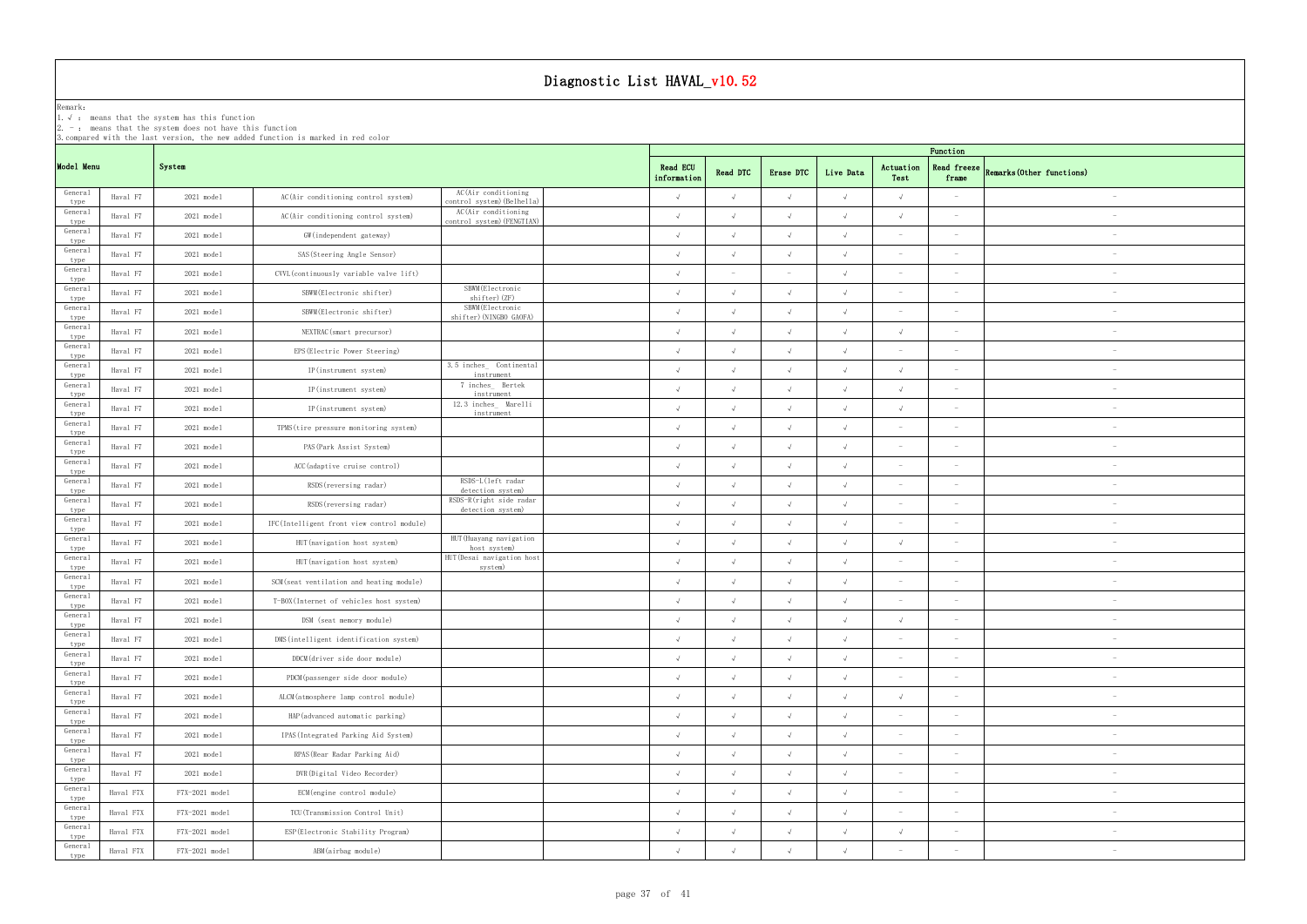|                         |             |                                                                                                                       |                                                                                  |                                                                  | Diagnostic List HAVAL_v10.52 |             |            |            |            |                                 |                                 |                           |                                 |
|-------------------------|-------------|-----------------------------------------------------------------------------------------------------------------------|----------------------------------------------------------------------------------|------------------------------------------------------------------|------------------------------|-------------|------------|------------|------------|---------------------------------|---------------------------------|---------------------------|---------------------------------|
| Remark:                 |             | 1. $\sqrt{ }$ : means that the system has this function<br>$2. -$ : means that the system does not have this function | 3. compared with the last version, the new added function is marked in red color |                                                                  |                              |             |            |            |            |                                 |                                 |                           |                                 |
| Model Menu              |             | System                                                                                                                |                                                                                  |                                                                  |                              | Read ECU    | Read DTC   | Erase DTC  | Live Data  | Actuation                       | Function<br>Read freeze         | Remarks (Other functions) |                                 |
| General                 | Haval F7X   | F7X-2021 model                                                                                                        | BCM (Body Control Module)                                                        |                                                                  |                              | information |            | $\sqrt{ }$ |            | Test<br>$\sqrt{ }$              | frame                           |                           |                                 |
| type<br>General         | Haval F7X   | F7X-2021 model                                                                                                        | PEPS (Passive entry passive start system)                                        |                                                                  |                              |             |            | $\sqrt{ }$ |            |                                 |                                 |                           |                                 |
| type<br>General         | Haval F7X   | F7X-2021 model                                                                                                        | AC(Air conditioning control system)                                              | AC(Air conditioning                                              |                              | $\sqrt{ }$  |            | $\sqrt{ }$ | $\sqrt{ }$ | $\sqrt{ }$                      | $\overline{\phantom{a}}$        |                           |                                 |
| type<br>General         | Haval F7X   | F7X-2021 model                                                                                                        |                                                                                  | control system) (Belhella)<br>AC(Air conditioning                |                              | $\sqrt{ }$  |            | $\sqrt{ }$ | $\sqrt{ }$ | $\sqrt{ }$                      | $\overline{\phantom{a}}$        |                           |                                 |
| type<br>General         |             |                                                                                                                       | AC(Air conditioning control system)                                              | control system) (FENGTIAN)                                       |                              | $\sqrt{ }$  |            |            |            |                                 |                                 |                           |                                 |
| type<br>General         | Haval F7X   | F7X-2021 model                                                                                                        | GW(independent gateway)                                                          |                                                                  |                              |             |            | $\sqrt{ }$ | $\sqrt{ }$ | $\overline{\phantom{a}}$        |                                 |                           |                                 |
| type<br>General         | Haval F7X   | F7X-2021 model                                                                                                        | SAS (Steering Angle Sensor)                                                      |                                                                  |                              | $\sqrt{ }$  | $\sqrt{ }$ | $\sqrt{ }$ | $\sqrt{ }$ | $\sim$                          | $\overline{\phantom{a}}$        |                           |                                 |
| type<br>General         | Haval F7X   | F7X-2021 model                                                                                                        | CVVL (continuously variable valve lift)                                          | SBWM (Electronic                                                 |                              |             |            |            | $\sqrt{ }$ |                                 |                                 |                           |                                 |
| type<br>General         | Haval F7X   | F7X-2021 model                                                                                                        | SBWM (Electronic shifter)                                                        | shifter) (ZF)<br>SBWM (Electronic                                |                              | $\sqrt{ }$  |            | $\sqrt{ }$ | $\sqrt{ }$ | $\sim$                          | $\overline{\phantom{a}}$        |                           |                                 |
| type                    | Haval F7X   | F7X-2021 model                                                                                                        | SBWM (Electronic shifter)                                                        | shifter) (NINGBO GAOFA)                                          |                              | $\cdot$     |            | $\sqrt{ }$ | $\sqrt{ }$ | $\sqrt{ }$                      | $\sim$                          |                           |                                 |
| General<br>type         | Haval F7X   | F7X-2021 model                                                                                                        | NEXTRAC (smart precursor)                                                        |                                                                  |                              |             |            | $\sqrt{ }$ | $\sqrt{ }$ | $\sqrt{ }$                      | $\hspace{0.1mm}-\hspace{0.1mm}$ |                           |                                 |
| General<br>type         | Haval F7X   | F7X-2021 model                                                                                                        | EPS (Electric Power Steering)                                                    |                                                                  |                              | $\sqrt{ }$  |            | $\sqrt{ }$ | $\sqrt{ }$ |                                 |                                 |                           |                                 |
| General<br>type         | Haval F7X   | F7X-2021 model                                                                                                        | 7 inches + 12.3 inches_ Bertek instrument                                        |                                                                  |                              | $\sqrt{ }$  |            | $\sqrt{ }$ | $\sqrt{ }$ | $\sqrt{ }$                      |                                 |                           |                                 |
| General<br>type         | Haval F7X   | F7X-2021 model                                                                                                        | TPMS (tire pressure monitoring system)                                           |                                                                  |                              | $\sqrt{ }$  |            | $\sqrt{ }$ | $\sqrt{ }$ |                                 |                                 |                           |                                 |
| General<br>type         | Haval F7X   | F7X-2021 model                                                                                                        | ACC (adaptive cruise control)                                                    |                                                                  |                              |             |            | $\sqrt{ }$ |            |                                 |                                 |                           |                                 |
| General<br>type         | Haval F7X   | F7X-2021 model                                                                                                        | RSDS (reversing radar)                                                           | RSDS-L(left radar<br>detection system)                           |                              | $\sqrt{ }$  |            | $\sqrt{ }$ | $\sqrt{ }$ | $\sim$                          | $\sim$                          |                           |                                 |
| General<br>type         | Haval F7X   | F7X-2021 model                                                                                                        | RSDS (reversing radar)                                                           | RSDS-R(right side radar<br>detection system)                     |                              |             |            | $\sqrt{ }$ | $\sqrt{ }$ | $\sim$                          | $\hspace{0.1mm}-\hspace{0.1mm}$ |                           |                                 |
| General<br>type         | Haval F7X   | F7X-2021 model                                                                                                        | IFC(Intelligent front view control module)                                       |                                                                  |                              | $\sqrt{ }$  |            | $\sqrt{ }$ | $\sqrt{ }$ |                                 | $\sim$                          |                           |                                 |
| General<br>type         | Haval F7X   | F7X-2021 model                                                                                                        | HUT (navigation host system)                                                     | HUT (Huayang navigation<br>host system)                          |                              | $\sqrt{ }$  |            | $\sqrt{ }$ | $\sqrt{ }$ | $\sqrt{ }$                      |                                 |                           |                                 |
| General                 | Haval F7X   | F7X-2021 model                                                                                                        | HUT (navigation host system)                                                     | HUT (Desai navigation host                                       |                              |             |            |            |            |                                 |                                 |                           |                                 |
| type<br>General         | Haval F7X   | F7X-2021 model                                                                                                        | SCM (seat ventilation and heating module)                                        | system)                                                          |                              | $\sqrt{ }$  | $\sqrt{ }$ | $\sqrt{ }$ | $\sqrt{ }$ | $\sim$                          | $\overline{\phantom{a}}$        |                           |                                 |
| type<br>General<br>type | Haval F7X   | F7X-2021 model                                                                                                        | T-BOX(Internet of vehicles host system)                                          | TBOX(low configuration of<br>vehicle networking<br>controller)   |                              | $\sqrt{ }$  |            | $\sqrt{ }$ | $\sqrt{ }$ | $\sim$                          | $\hspace{0.1mm}-\hspace{0.1mm}$ |                           |                                 |
| General<br>type         | Haval F7X   | F7X-2021 model                                                                                                        | T-BOX(Internet of vehicles host system)                                          | TBOX (high configuration of<br>vehicle networking<br>controller) |                              |             |            | $\sqrt{ }$ | $\sqrt{ }$ | $\sim$                          | $\sim$                          |                           |                                 |
| General<br>type         | Haval F7X   | F7X-2021 model                                                                                                        | DSM (seat memory module)                                                         |                                                                  |                              | $\sqrt{ }$  |            | $\sqrt{ }$ | $\sqrt{ }$ | $\sqrt{ }$                      |                                 |                           |                                 |
| General<br>type         | Haval F7X   | F7X-2021 model                                                                                                        | DMS (intelligent identification system)                                          |                                                                  |                              | $\sqrt{ }$  |            | $\sqrt{ }$ | $\sqrt{ }$ |                                 |                                 |                           |                                 |
| General<br>type         | Haval F7X   | F7X-2021 model                                                                                                        | DDCM(driver side door module)                                                    |                                                                  |                              | $\sqrt{ }$  |            | $\sqrt{ }$ | $\sqrt{ }$ |                                 |                                 |                           | $\hspace{0.1mm}-\hspace{0.1mm}$ |
| General<br>type         | Haval F7X   | F7X-2021 model                                                                                                        | PDCM(passenger side door module)                                                 |                                                                  |                              |             |            | $\sqrt{ }$ | $\sqrt{ }$ |                                 |                                 |                           | $\hspace{0.1mm}-\hspace{0.1mm}$ |
| General                 | Haval F7X   | F7X-2021 model                                                                                                        | ALCM(atmosphere lamp control module)                                             |                                                                  |                              | $\sqrt{ }$  |            | $\sqrt{ }$ | $\sqrt{ }$ | $\sqrt{ }$                      | $\overline{\phantom{a}}$        |                           |                                 |
| type<br>General         | Haval F7X   | F7X-2021 model                                                                                                        | HAP (advanced automatic parking)                                                 |                                                                  |                              | $\sqrt{ }$  |            | $\sqrt{ }$ | $\sqrt{ }$ | $\hspace{0.1mm}-\hspace{0.1mm}$ | $\overline{\phantom{a}}$        |                           | $\overline{\phantom{0}}$        |
| type<br>General         | Haval F7X   | F7X-2021 model                                                                                                        | IPAS (Integrated Parking Aid System)                                             |                                                                  |                              | $\sqrt{ }$  |            | $\sqrt{ }$ | $\sqrt{ }$ | $\hspace{0.1mm}-\hspace{0.1mm}$ |                                 |                           |                                 |
| type<br>General         | Haval F7X   | F7X-2021 model                                                                                                        | RPAS (Rear Radar Parking Aid)                                                    |                                                                  |                              | $\sqrt{ }$  |            | $\sqrt{ }$ | $\sqrt{ }$ | $\sim$                          | $\overline{\phantom{a}}$        |                           |                                 |
| type<br>General         | Haval F7X   | F7X-2021 model                                                                                                        | DVR (Digital Video Recorder)                                                     |                                                                  |                              |             |            | $\sqrt{ }$ | $\sqrt{ }$ | $\sim$                          | $\hspace{0.1mm}-\hspace{0.1mm}$ |                           |                                 |
| type<br>General         | Haval DARGO |                                                                                                                       | ECM (Engine control module)                                                      |                                                                  |                              |             |            | $\sqrt{ }$ | $\sqrt{ }$ | $\sqrt{ }$                      | $\overline{\phantom{a}}$        |                           |                                 |
| type<br>General         |             |                                                                                                                       |                                                                                  |                                                                  |                              |             |            | $\sqrt{ }$ | $\sqrt{ }$ | $\hspace{0.1mm}-\hspace{0.1mm}$ | $\overline{\phantom{0}}$        |                           |                                 |
| type<br>General         | Haval DARGO |                                                                                                                       | TCU(Transmission control unit)                                                   |                                                                  |                              |             |            |            |            |                                 |                                 |                           |                                 |
| type                    | Haval DARGO |                                                                                                                       | ESP (Electronic Stability Program)                                               |                                                                  |                              |             |            | $\sqrt{ }$ | $\sqrt{ }$ | $\sqrt{ }$                      | $\hspace{0.1mm}-\hspace{0.1mm}$ |                           |                                 |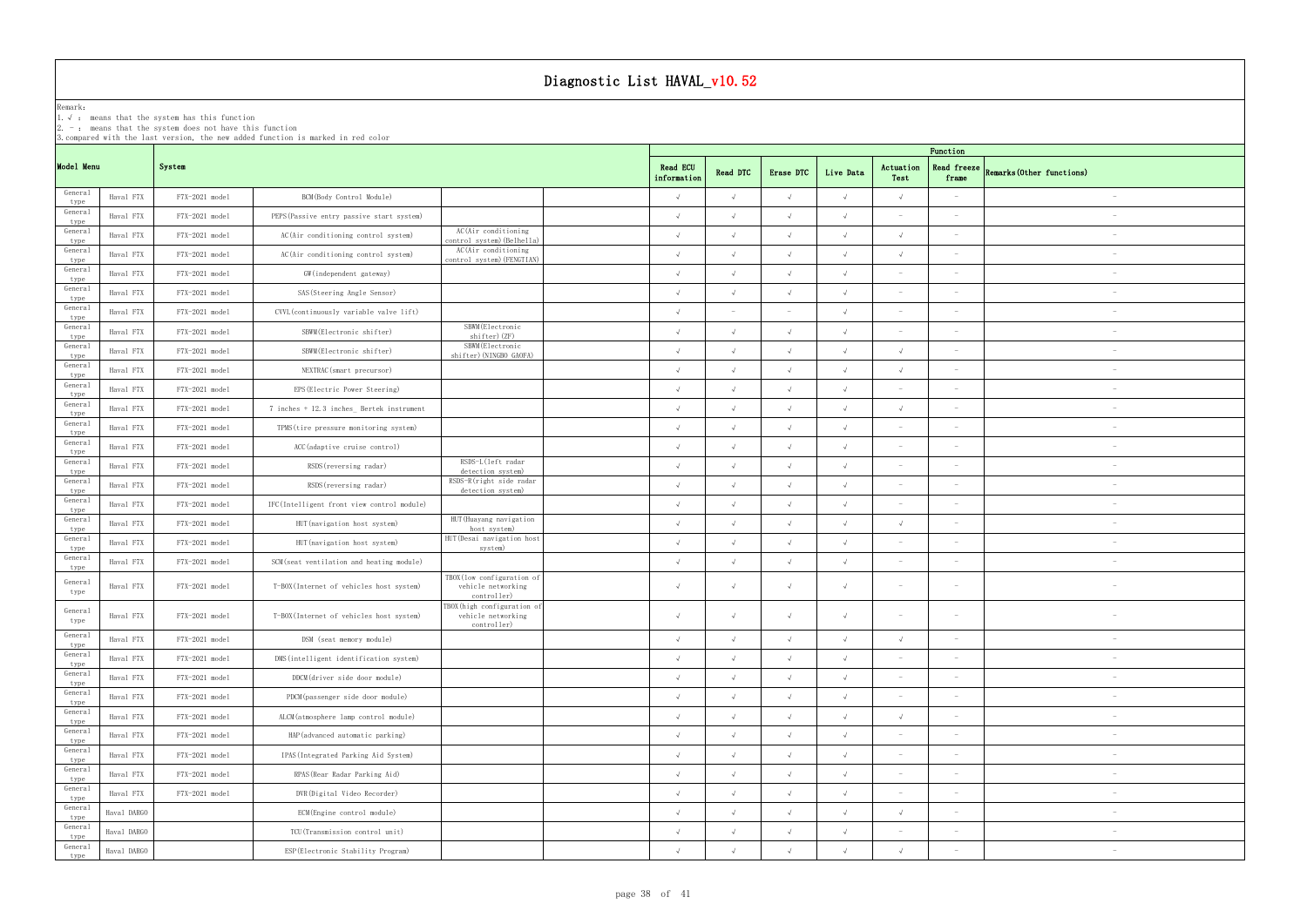|                     | Diagnostic List HAVAL_v10.52                                                                                                                                                                     |                                                 |                                                        |                         |                          |            |            |                                 |                          |                                 |  |  |  |
|---------------------|--------------------------------------------------------------------------------------------------------------------------------------------------------------------------------------------------|-------------------------------------------------|--------------------------------------------------------|-------------------------|--------------------------|------------|------------|---------------------------------|--------------------------|---------------------------------|--|--|--|
| Remark:<br>$2. - :$ | 1. $\sqrt{ }$ : means that the system has this function<br>means that the system does not have this function<br>3. compared with the last version, the new added function is marked in red color |                                                 |                                                        |                         |                          |            |            |                                 |                          |                                 |  |  |  |
|                     |                                                                                                                                                                                                  |                                                 |                                                        | Function                |                          |            |            |                                 |                          |                                 |  |  |  |
| Model Menu          | System                                                                                                                                                                                           |                                                 |                                                        | Read ECU<br>information | Read DTC                 | Erase DTC  | Live Data  | Actuation<br>Test               | Read freeze<br>frame     | Remarks (Other functions)       |  |  |  |
| General<br>type     | Haval DARGO                                                                                                                                                                                      | ABM(Airbag module)                              |                                                        | $\sqrt{ }$              | $\sqrt{ }$               | $\sqrt{ }$ | $\sqrt{ }$ | $\sqrt{ }$                      | $\overline{\phantom{a}}$ |                                 |  |  |  |
| General<br>type     | Haval DARGO                                                                                                                                                                                      | KBCM(body electronic domain control unit)       | KBCM (UAES Body electronic<br>domain control unit)     | $\sqrt{ }$              | $\sqrt{ }$               | $\sqrt{ }$ | $\sqrt{ }$ | $\sqrt{ }$                      | $\overline{\phantom{a}}$ |                                 |  |  |  |
| General<br>type     | Haval DARGO                                                                                                                                                                                      | KBCM(body electronic domain control unit)       | BCM (KSTAR Body electronic<br>domain control unit)     | $\sqrt{ }$              | $\sqrt{ }$               | $\sqrt{ }$ | $\sqrt{ }$ | $\sqrt{ }$                      | $\overline{\phantom{a}}$ |                                 |  |  |  |
| General<br>type     | Haval DARGO                                                                                                                                                                                      | AC(air conditioning control module)             |                                                        | $\sqrt{ }$              | $\sqrt{ }$               | $\sqrt{ }$ | $\sqrt{ }$ | $\sqrt{ }$                      | $\overline{\phantom{a}}$ |                                 |  |  |  |
| General<br>type     | Haval DARGO                                                                                                                                                                                      | AMP (amplifier)                                 |                                                        | $\sqrt{ }$              | $\sqrt{ }$               | $\sqrt{ }$ |            | $\overline{\phantom{a}}$        | $\overline{\phantom{a}}$ | $\overline{\phantom{0}}$        |  |  |  |
| General<br>type     | Haval DARGO                                                                                                                                                                                      | AWD(all wheel drive)                            |                                                        |                         | $\sqrt{ }$               | $\sqrt{ }$ | $\sqrt{ }$ | $\overline{\phantom{a}}$        | $\overline{\phantom{a}}$ |                                 |  |  |  |
| General<br>type     | Haval DARGO                                                                                                                                                                                      | BLE(Bluetooth module)                           |                                                        | $\sqrt{ }$              | $\sqrt{ }$               | $\sqrt{ }$ | $\sqrt{ }$ | $\overline{\phantom{a}}$        | $\sim$                   | $\hspace{0.1mm}-\hspace{0.1mm}$ |  |  |  |
| General<br>type     | Haval DARGO                                                                                                                                                                                      | CP(electric sidestep module)                    |                                                        | $\sqrt{ }$              | $\sqrt{ }$               | $\sqrt{ }$ |            | $\sim$                          | $\overline{\phantom{a}}$ |                                 |  |  |  |
| General<br>type     | Haval DARGO                                                                                                                                                                                      | CSA (combination switch assembly)               |                                                        | $\sqrt{ }$              | $\sqrt{ }$               | $\sqrt{ }$ | $\sqrt{ }$ |                                 |                          |                                 |  |  |  |
| General<br>type     | Haval DARGO                                                                                                                                                                                      | CVVL (continuously variable valve lift)         |                                                        | $\sqrt{ }$              | $\overline{\phantom{a}}$ |            |            | $\sim$                          | $\overline{\phantom{a}}$ |                                 |  |  |  |
| General<br>type     | Haval DARGO                                                                                                                                                                                      | DDCM(driver side door module)                   |                                                        | $\sqrt{ }$              | $\sqrt{ }$               | $\sqrt{ }$ |            | $\overline{\phantom{a}}$        | $\sim$                   | $\sim$                          |  |  |  |
| General<br>type     | Haval DARGO                                                                                                                                                                                      | DVR (Digital Video Recorder)                    |                                                        |                         | $\sqrt{ }$               | $\sqrt{ }$ | $\sqrt{ }$ | $\sim$                          | $\overline{\phantom{a}}$ |                                 |  |  |  |
| General<br>type     | Haval DARGO                                                                                                                                                                                      | ELD (electronic differential lock control unit) |                                                        | $\sqrt{ }$              | $\sqrt{ }$               | $\sqrt{ }$ | $\sim$     | $\sqrt{ }$                      | $\sim$                   |                                 |  |  |  |
| General<br>type     | Haval DARGO                                                                                                                                                                                      | F-PBOX(front fuse box module)                   |                                                        | $\sqrt{ }$              | $\sqrt{ }$               | $\sqrt{ }$ | $\sqrt{ }$ | $\sqrt{ }$                      | $\overline{\phantom{a}}$ | $\overline{\phantom{0}}$        |  |  |  |
| General<br>type     | Haval DARGO                                                                                                                                                                                      | GW (independent gateway)                        | GW (Aptiv GATEWAY)                                     | $\sqrt{ }$              | $\sqrt{ }$               | $\sqrt{ }$ | $\sqrt{ }$ | $\overline{\phantom{a}}$        |                          |                                 |  |  |  |
| General<br>type     | Haval DARGO                                                                                                                                                                                      | GW(independent gateway)                         | GW (UAES GATEWAY)                                      | $\sqrt{ }$              | $\sqrt{ }$               | $\sqrt{ }$ | $\sqrt{ }$ | $\overline{\phantom{a}}$        | $\overline{\phantom{m}}$ |                                 |  |  |  |
| General<br>type     | Haval DARGO                                                                                                                                                                                      | HAP (advanced automatic parking)                |                                                        |                         | $\sqrt{ }$               | $\sqrt{ }$ | $\sqrt{ }$ | $\overline{\phantom{a}}$        | $\overline{\phantom{a}}$ |                                 |  |  |  |
| General<br>type     | Haval DARGO                                                                                                                                                                                      | IFC(Intelligent front view module)              |                                                        |                         | $\sqrt{ }$               | $\sqrt{ }$ |            |                                 | $\overline{\phantom{a}}$ |                                 |  |  |  |
| General<br>type     | Haval DARGO                                                                                                                                                                                      | TPMS (tire pressure monitoring system)          |                                                        | $\sqrt{ }$              | $\sqrt{ }$               | $\sqrt{ }$ |            | $\hspace{0.1mm}-\hspace{0.1mm}$ | $\overline{\phantom{a}}$ | $\hspace{0.1mm}-\hspace{0.1mm}$ |  |  |  |
| General<br>type     | Haval DARGO                                                                                                                                                                                      | HUD (head up display)                           |                                                        | $\sqrt{ }$              | $\sqrt{ }$               | $\sqrt{ }$ |            |                                 | $\overline{\phantom{a}}$ |                                 |  |  |  |
| General             | Haval DARGO                                                                                                                                                                                      | HUT (multimedia player assembly)                |                                                        | $\sqrt{ }$              | $\sqrt{ }$               | $\sqrt{ }$ | $\sqrt{ }$ | $\overline{\phantom{a}}$        | $\overline{\phantom{a}}$ | Maintenance mileage setting     |  |  |  |
| type<br>General     | Haval DARGO                                                                                                                                                                                      | HVSM (seat heating ventilation module)          | HVSM (Anwen seat heating                               | $\sqrt{ }$              | $\sqrt{ }$               | $\sqrt{ }$ | $\sqrt{ }$ | $\overline{\phantom{a}}$        | $\overline{\phantom{a}}$ |                                 |  |  |  |
| type<br>General     | Haval DARGO                                                                                                                                                                                      | HVSM (seat heating ventilation module)          | and ventilation module)<br>HVSM (warm seat heating and | $\sqrt{ }$              | $\sqrt{ }$               | $\sqrt{ }$ | $\sqrt{ }$ | $\sim$                          | $\sim$                   |                                 |  |  |  |
| type<br>General     | Haval DARGO                                                                                                                                                                                      | IPAS (Integrated Parking Aid System)            | ventilation module)                                    | $\sqrt{ }$              | $\sqrt{ }$               | $\sqrt{ }$ | $\sqrt{ }$ | $\overline{\phantom{a}}$        | $\overline{\phantom{a}}$ |                                 |  |  |  |
| type<br>General     | Haval DARGO                                                                                                                                                                                      | PDCM(passenger side door module)                |                                                        | $\sqrt{ }$              | $\sqrt{ }$               | $\sqrt{ }$ | $\sim$     | $\sim$                          | $\sim$                   | $\hspace{0.1mm}-\hspace{0.1mm}$ |  |  |  |
| type<br>General     | Haval DARGO                                                                                                                                                                                      | PLG (Power Lift Gate)                           |                                                        | $\sqrt{ }$              | $\sqrt{ }$               | $\sqrt{ }$ | $\sqrt{ }$ | $\overline{\phantom{a}}$        | $\sim$                   |                                 |  |  |  |
| type<br>General     | Haval DARGO                                                                                                                                                                                      | RPAS (Rear Radar Parking Aid)                   |                                                        | $\sqrt{ }$              | $\sqrt{ }$               | $\sqrt{ }$ | $\sqrt{ }$ | $\overline{\phantom{a}}$        | $\sim$                   |                                 |  |  |  |
| type<br>General     | Haval DARGO                                                                                                                                                                                      | R-PBOX(rear fuse box module)                    |                                                        | $\sqrt{ }$              | $\sqrt{ }$               | $\sqrt{ }$ | $\sqrt{ }$ | $\sqrt{ }$                      | $\overline{\phantom{a}}$ |                                 |  |  |  |
| type<br>General     | Haval DARGO                                                                                                                                                                                      | RSDS L(left radar detection system)             |                                                        | $\sqrt{ }$              | $\sqrt{ }$               | $\sqrt{ }$ | $\sqrt{ }$ | $\overline{\phantom{a}}$        | $\overline{\phantom{a}}$ |                                 |  |  |  |
| type<br>General     | Haval DARGO                                                                                                                                                                                      | RSDS_R(right radar detection system)            |                                                        | $\sqrt{ }$              | $\sqrt{ }$               | $\sqrt{ }$ | $\sqrt{ }$ | $\overline{\phantom{a}}$        | $\overline{\phantom{a}}$ |                                 |  |  |  |
| type<br>General     | Haval DARGO                                                                                                                                                                                      | SBWM (Electronic shifter)                       | Sbwm (Mander electronic                                | $\sqrt{ }$              | $\sqrt{ }$               | $\sqrt{ }$ | $\sqrt{ }$ | $\sim$                          | $\overline{\phantom{a}}$ |                                 |  |  |  |
| type<br>General     | Haval DARGO                                                                                                                                                                                      | SBWM (Electronic shifter)                       | shifter assembly)<br>Sbwm (Searle electronic           | $\sqrt{ }$              | $\sqrt{ }$               | $\sqrt{ }$ | $\sqrt{ }$ | $\sim$                          | $\sim$                   |                                 |  |  |  |
| type<br>General     | Haval DARGO                                                                                                                                                                                      | STBS (screen touch key switch controller)       | shifter assembly)                                      | $\sqrt{ }$              | $\sqrt{ }$               | $\sqrt{ }$ | $\sqrt{ }$ | $\overline{\phantom{a}}$        | $\overline{\phantom{a}}$ |                                 |  |  |  |
| type<br>General     | Haval DARGO                                                                                                                                                                                      | T-BOX(Internet of vehicles host system)         | T-box (Lear on-board                                   | $\sqrt{ }$              | $\sqrt{ }$               | $\sqrt{ }$ | $\sqrt{ }$ |                                 | $\overline{\phantom{a}}$ |                                 |  |  |  |
| type<br>General     |                                                                                                                                                                                                  |                                                 | wireless terminal)<br>T-box (Neusoft on-board          |                         |                          |            |            |                                 |                          |                                 |  |  |  |
| type                | Haval DARGO                                                                                                                                                                                      | T-BOX(Internet of vehicles host system)         | wireless terminal)                                     | $\sqrt{ }$              | $\sqrt{ }$               | $\sqrt{ }$ |            | $\overline{\phantom{a}}$        | $\sim$                   |                                 |  |  |  |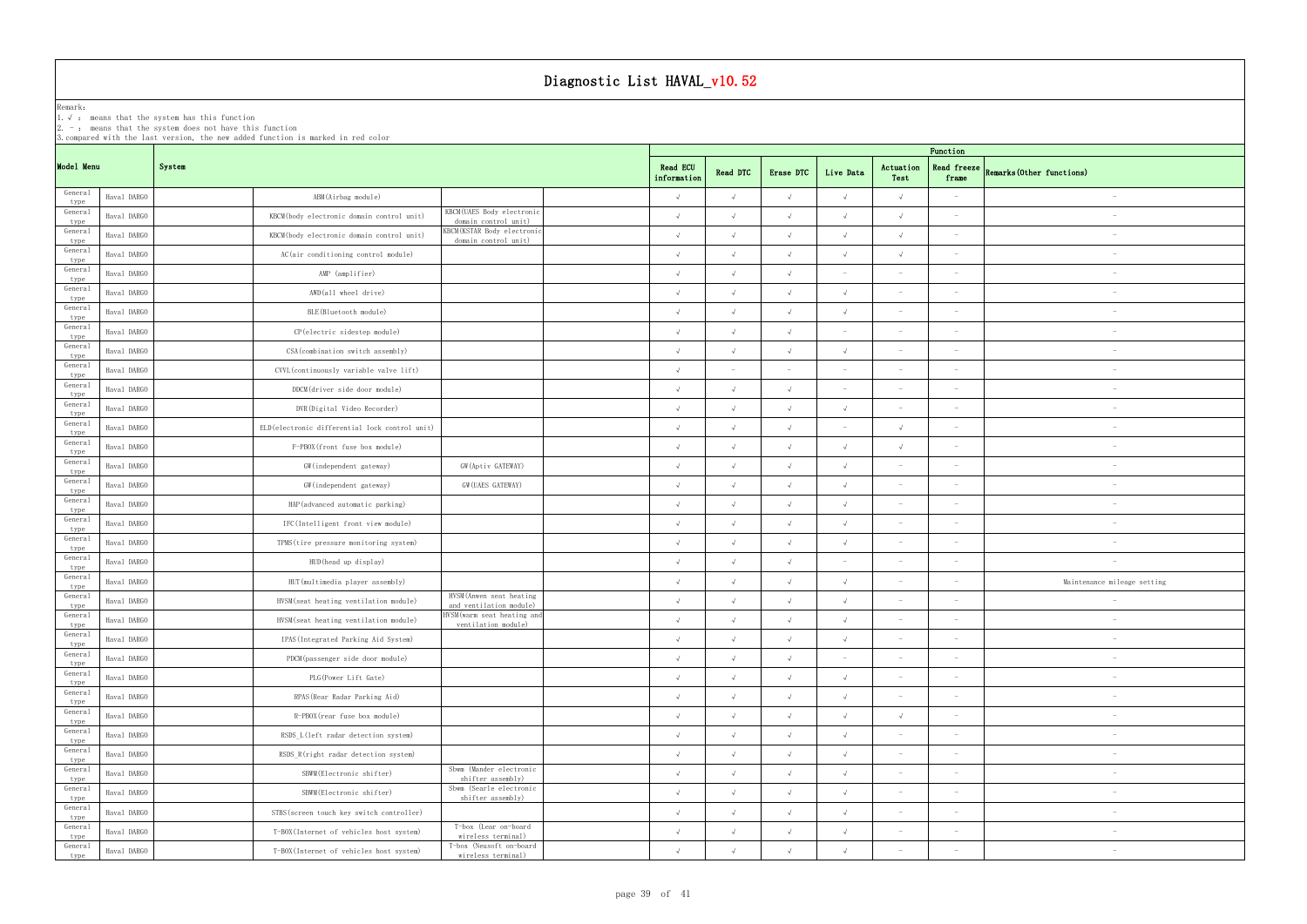|                 | Diagnostic List HAVAL_v10.52                            |                                                                                  |                                                            |             |                                                                                                                |            |            |                          |                                 |                          |  |  |
|-----------------|---------------------------------------------------------|----------------------------------------------------------------------------------|------------------------------------------------------------|-------------|----------------------------------------------------------------------------------------------------------------|------------|------------|--------------------------|---------------------------------|--------------------------|--|--|
| Remark:         | 1. $\sqrt{ }$ : means that the system has this function |                                                                                  |                                                            |             |                                                                                                                |            |            |                          |                                 |                          |  |  |
|                 |                                                         | $2. -$ : means that the system does not have this function                       |                                                            |             |                                                                                                                |            |            |                          |                                 |                          |  |  |
|                 |                                                         | 3. compared with the last version, the new added function is marked in red color |                                                            |             |                                                                                                                |            |            |                          | Function                        |                          |  |  |
| Model Menu      |                                                         | System                                                                           |                                                            |             | <b>Read ECU</b><br>Actuation<br>Read freeze<br>Live Data<br>Remarks (Other functions)<br>Read DTC<br>Erase DTC |            |            |                          |                                 |                          |  |  |
| General         |                                                         |                                                                                  |                                                            | information |                                                                                                                |            |            | Test                     | frame                           |                          |  |  |
| type<br>General | Haval DARGO                                             | WPC (wireless charging assembly)                                                 |                                                            | $\sqrt{ }$  | $\sqrt{ }$                                                                                                     | $\sqrt{ }$ | $\sqrt{ }$ |                          |                                 | $\overline{\phantom{a}}$ |  |  |
| type<br>General | Haval DARGO                                             | EPS (Electronic Power Steering)                                                  | Engine system (UAES CHINA                                  | $\sqrt{ }$  | $\sqrt{ }$                                                                                                     | $\sqrt{ }$ | $\sqrt{ }$ |                          |                                 |                          |  |  |
| type<br>General | Haval JOLION                                            | ECM (engine control module)                                                      | VI(4G15F))                                                 | $\sqrt{ }$  | $\sqrt{ }$                                                                                                     | $\sqrt{ }$ | $\sqrt{ }$ | $\sqrt{ }$               |                                 |                          |  |  |
| type<br>General | Haval JOLION                                            | TCU(Transmission control unit)                                                   |                                                            | $\sqrt{ }$  | $\sqrt{ }$                                                                                                     | $\sqrt{ }$ | $\sqrt{ }$ |                          |                                 |                          |  |  |
| type<br>General | Haval JOLION                                            | ESP (Electronic Stability Program)                                               |                                                            | $\sqrt{ }$  | $\Lambda$                                                                                                      | $\sqrt{ }$ | $\sqrt{ }$ | $\sqrt{ }$               |                                 | $\overline{\phantom{a}}$ |  |  |
| type<br>General | Haval JOLION                                            | ABM(airbag module)                                                               | KBCM(UAES Body electronic                                  | $\sqrt{ }$  | $\sqrt{ }$                                                                                                     | $\sqrt{ }$ | $\sqrt{ }$ | $\overline{\phantom{0}}$ |                                 | $\overline{\phantom{a}}$ |  |  |
| type<br>General | Haval JOLION                                            | KBCM(body electronic domain control unit)                                        | domain control unit)<br><b>KBCM</b> (KSTAR Body electronic | $\sqrt{ }$  | $\sqrt{ }$                                                                                                     | $\sqrt{ }$ | $\sqrt{ }$ | $\sqrt{ }$               |                                 | $\overline{\phantom{a}}$ |  |  |
| type<br>General | Haval JOLION                                            | KBCM(body electronic domain control unit)                                        | domain control unit)<br>IP (instrument system 3.5          | $\sqrt{ }$  | $\sqrt{ }$                                                                                                     | $\sqrt{ }$ | $\sqrt{ }$ | $\sqrt{ }$               |                                 |                          |  |  |
| type<br>General | Haval JOLION                                            | IP(instrument system)                                                            | inches)<br>IP (instrument system 7-                        | $\sqrt{ }$  | $\sqrt{ }$                                                                                                     | $\sqrt{ }$ | $\sqrt{ }$ | $\sqrt{ }$               |                                 |                          |  |  |
| type<br>General | Haval JOLION                                            | IP(instrument system)                                                            | inch Yazaki)<br>IP (instrument system 7-                   | $\sqrt{ }$  | $\sqrt{ }$                                                                                                     | $\sqrt{ }$ | $\sqrt{ }$ |                          |                                 | $\overline{\phantom{a}}$ |  |  |
| type<br>General | Haval JOLION                                            | IP(instrument system)                                                            | inch xintongda)                                            | $\sqrt{ }$  | $\sqrt{ }$                                                                                                     | $\sqrt{ }$ |            |                          |                                 | $\overline{\phantom{a}}$ |  |  |
| type<br>General | Haval JOLION                                            | GW(UAES GATEWAY)                                                                 |                                                            | $\sqrt{ }$  | $\sqrt{ }$                                                                                                     | $\sqrt{ }$ | $\sim$     | $\sim$                   | $\hspace{0.1mm}$                | $\overline{\phantom{a}}$ |  |  |
| type<br>General | Haval JOLION                                            | AC(air conditioning control module)                                              |                                                            | $\sqrt{ }$  | $\sqrt{ }$                                                                                                     | $\sqrt{ }$ | $\sqrt{ }$ | $\sqrt{ }$               | $\overline{\phantom{0}}$        | $\overline{\phantom{a}}$ |  |  |
| type            | Haval JOLION                                            | ALCM(atmosphere lamp control module)                                             |                                                            | $\sqrt{ }$  | $\sqrt{ }$                                                                                                     | $\sqrt{ }$ | $\sqrt{ }$ |                          |                                 |                          |  |  |
| General<br>type | Haval JOLION                                            | APS (automatic parking system)                                                   |                                                            | $\sqrt{ }$  | $\sqrt{ }$                                                                                                     | $\sqrt{ }$ | $\sqrt{ }$ | $\sim$                   |                                 |                          |  |  |
| General<br>type | Haval JOLION                                            | AWD(all wheel drive)                                                             |                                                            | $\sqrt{ }$  | $\sqrt{ }$                                                                                                     | $\sqrt{ }$ | $\sqrt{ }$ |                          |                                 |                          |  |  |
| General<br>type | Haval JOLION                                            | CSA (combination switch assembly)                                                |                                                            | $\sqrt{ }$  | $\sqrt{ }$                                                                                                     | $\sqrt{ }$ | $\sqrt{ }$ | $\sim$                   |                                 |                          |  |  |
| General<br>type | Haval JOLION                                            | DMS (intelligent identification system)                                          |                                                            | $\sqrt{ }$  | $\sqrt{ }$                                                                                                     | $\sqrt{ }$ | $\sqrt{ }$ | $\sim$                   | $\overline{\phantom{0}}$        | $\overline{\phantom{a}}$ |  |  |
| General<br>type | Haval JOLION                                            | DVR (Digital Video Recorder)                                                     |                                                            | $\sqrt{ }$  | $\sqrt{ }$                                                                                                     | $\sqrt{ }$ | $\sqrt{ }$ |                          |                                 | $\overline{\phantom{a}}$ |  |  |
| General<br>type | Haval JOLION                                            | ECALL (emergency call system)                                                    |                                                            | $\sqrt{ }$  | $\sqrt{ }$                                                                                                     | $\sqrt{ }$ |            |                          |                                 | $\overline{\phantom{a}}$ |  |  |
| General<br>type | Haval JOLION                                            | EPS (Electric Power Steering)                                                    | EPS (Bosch Power Steering<br>System)                       | $\sqrt{ }$  | $\sqrt{ }$                                                                                                     | $\sqrt{ }$ | $\sqrt{ }$ |                          |                                 | $\overline{\phantom{a}}$ |  |  |
| General<br>type | Haval JOLION                                            | EPS (Electric Power Steering)                                                    | EPS (Henglong power<br>steering system)                    | $\sqrt{ }$  | $\sqrt{ }$                                                                                                     | $\sqrt{ }$ | $\sqrt{ }$ |                          |                                 |                          |  |  |
| General<br>type | Haval JOLION                                            | ESCL (Electronic Steering Column Lock)                                           |                                                            | $\sqrt{ }$  | $\sqrt{ }$                                                                                                     | $\sqrt{ }$ |            |                          |                                 | $\overline{\phantom{a}}$ |  |  |
| General<br>type | Haval JOLION                                            | F-PBOX(front fuse box module)                                                    |                                                            | $\sqrt{ }$  | $\sqrt{ }$                                                                                                     | $\sqrt{ }$ | $\sqrt{ }$ | $\sqrt{ }$               | $\sim$                          | $\overline{\phantom{a}}$ |  |  |
| General<br>type | Haval JOLION                                            | R-PBOX(rear fuse box module)                                                     |                                                            | $\sqrt{ }$  | $\sqrt{ }$                                                                                                     | $\sqrt{ }$ | $\sqrt{ }$ | $\sqrt{ }$               | $\overline{\phantom{0}}$        | $\overline{\phantom{a}}$ |  |  |
| General<br>type | Haval JOLION                                            | GLO-NASS (GLONASS emergency call system)                                         |                                                            | $\sqrt{ }$  | $\sqrt{ }$                                                                                                     | $\sqrt{ }$ | $\sqrt{ }$ | $\sim$                   | $\sim$                          |                          |  |  |
| General<br>type | Haval JOLION                                            | HUD (head up display)                                                            |                                                            | $\sqrt{ }$  | $\sqrt{ }$                                                                                                     | $\sqrt{ }$ |            | $\sim$                   |                                 |                          |  |  |
| General<br>type | Haval JOLION                                            | HUT (multimedia player assembly)                                                 |                                                            | $\sqrt{ }$  | $\sqrt{ }$                                                                                                     | $\sqrt{ }$ | $\sqrt{ }$ | $\sim$                   | $\overline{\phantom{a}}$        | $\overline{\phantom{a}}$ |  |  |
| General<br>type | Haval JOLION                                            | HVSM (seat heating ventilation module)                                           | HVSM (Anwen seat heating<br>and ventilation module)        | $\sqrt{ }$  | $\sqrt{ }$                                                                                                     | $\sqrt{ }$ | $\sqrt{ }$ | $\sim$                   |                                 | $\overline{\phantom{a}}$ |  |  |
| General<br>type | Haval JOLION                                            | HVSM (seat heating ventilation module)                                           | HVSM (warm seat heating and<br>ventilation module)         | $\sqrt{ }$  | $\sqrt{ }$                                                                                                     | $\sqrt{ }$ | $\sqrt{ }$ | $\sim$                   | $\sim$                          | $\overline{\phantom{a}}$ |  |  |
| General<br>type | Haval JOLION                                            | IFC(Intelligent front view module)                                               |                                                            | $\sqrt{ }$  | $\sqrt{ }$                                                                                                     | $\sqrt{ }$ | $\sqrt{ }$ | $\sim$                   | $\hspace{0.1mm}-\hspace{0.1mm}$ | $\overline{\phantom{a}}$ |  |  |
| General<br>type | Haval JOLION                                            | RPAS (Rear Radar Parking Aid)                                                    |                                                            | $\sqrt{ }$  | $\sqrt{ }$                                                                                                     | $\sqrt{ }$ | $\sqrt{ }$ | $\sim$                   | $\hspace{0.1mm}-\hspace{0.1mm}$ | $\overline{\phantom{m}}$ |  |  |
| General<br>type | Haval JOLION                                            | RSDS_L(left radar detection system)                                              |                                                            | $\sqrt{ }$  | $\sqrt{ }$                                                                                                     | $\sqrt{ }$ | $\sqrt{ }$ |                          |                                 |                          |  |  |
| General<br>type | Haval JOLION                                            | RSDS R(right radar detection system)                                             |                                                            | $\sqrt{ }$  | $\sqrt{ }$                                                                                                     | $\sqrt{ }$ | $\sqrt{ }$ | $\sim$                   | $\hspace{0.1mm}-\hspace{0.1mm}$ |                          |  |  |
| General<br>type | Haval JOLION                                            | SBWM (Electronic shifter)                                                        | SBWM (Mander electronic<br>shifter assembly)               | $\sqrt{ }$  | $\sqrt{ }$                                                                                                     | $\sqrt{ }$ |            |                          |                                 | $\overline{\phantom{a}}$ |  |  |